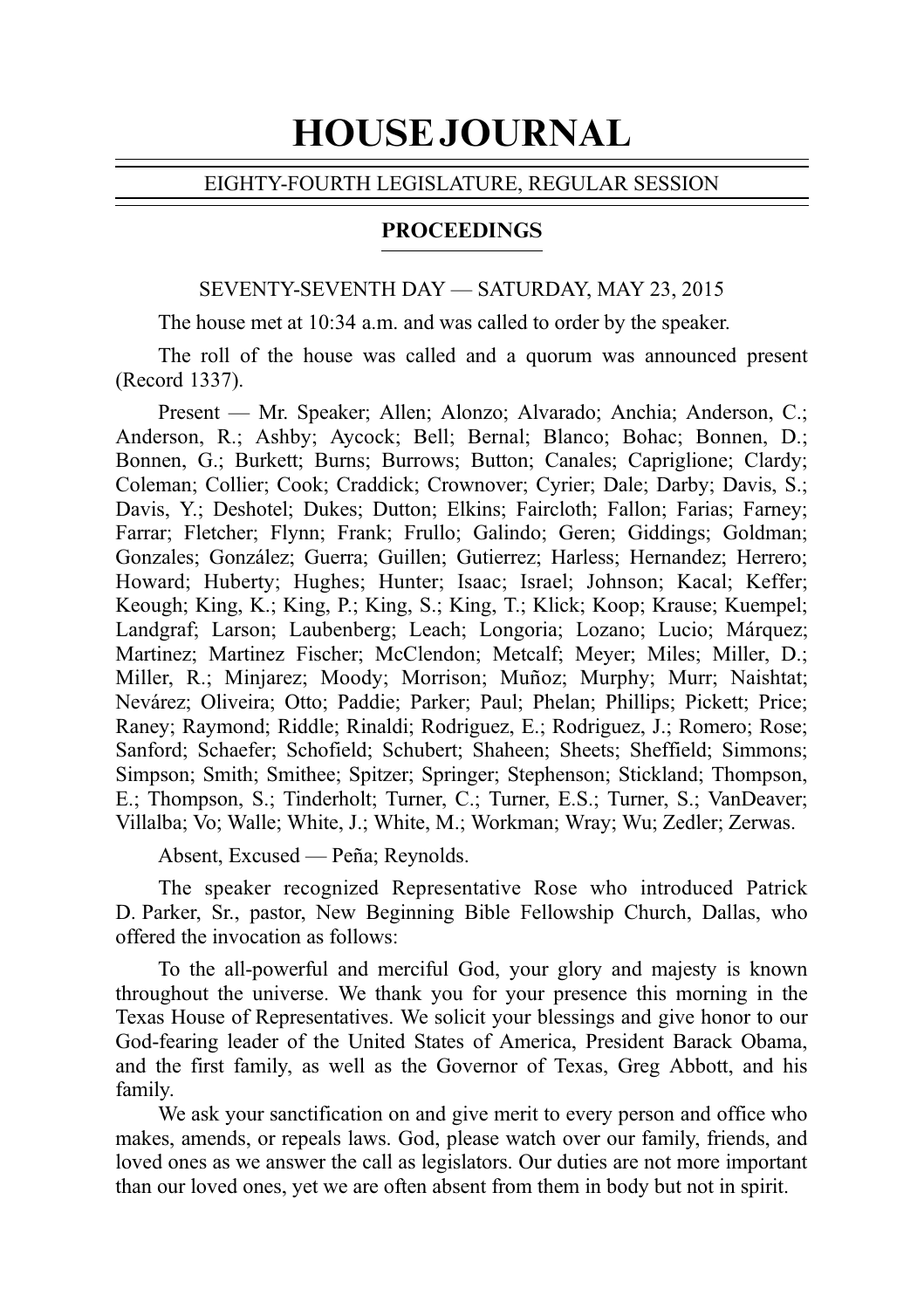Certainly God has been good to Texas. Therefore, we want to be careful to stand for justice and mercy throughout this big-hearted state. We pray for and forgive those that find fault in us as a people. Please forgive us for any misadventure among our trusted representatives as well. Protect Texas from the presence of evil. Your will is not our will. There were things we were not able to change. You did not grant us that power. So, Father, we pray that we will make a change where we can and give us the serenity to know the difference.

Certainly God has been good to Texas. We are building and making connections with the other celebrated states in these United States of America and other parts of the world. Sanction our execution as lawmakers and policyholders. Lord, let us work in unity, peace, and with respect for all mankind. You promised us you will divide the tares from the wheat in this holy land known as part of the "Bible Belt."

Texans know God is good. People from everywhere are excited and eager to experience that goodness found in our prosperous state. Certainly God has been good to Texas and to those whose motives are pure. And certainly it's "In God We Trust." Amen.

The speaker recognized Representative Villalba who led the house in the pledges of allegiance to the United States and Texas flags.

### **LEAVE OF ABSENCE GRANTED**

The following member was granted leave of absence for today because of a death in the family:

Peña on motion of Minjarez.

### **REGULAR ORDER OF BUSINESS SUSPENDED**

On motion of Representative C. Anderson and by unanimous consent, the reading and referral of bills was postponed until just prior to adjournment.

(Ashby in the chair)

# **HR 2493 - ADOPTED (by Rose)**

Representative Rose moved to suspend all necessary rules to take up and consider at this time **HR 2493**.

The motion prevailed.

The following resolution was laid before the house:

**HR 2493**, In memory of D'Lisa Kelley of Dallas.

**HR 2493** was read and was unanimously adopted by a rising vote.

On motion of Representatives Alonzo and Guerra, the names of all the members of the house were added to **HR 2493** as signers thereof.

# **INTRODUCTION OF GUESTS**

The chair recognized Representative Rose who introduced family members of D'Lisa Kelley.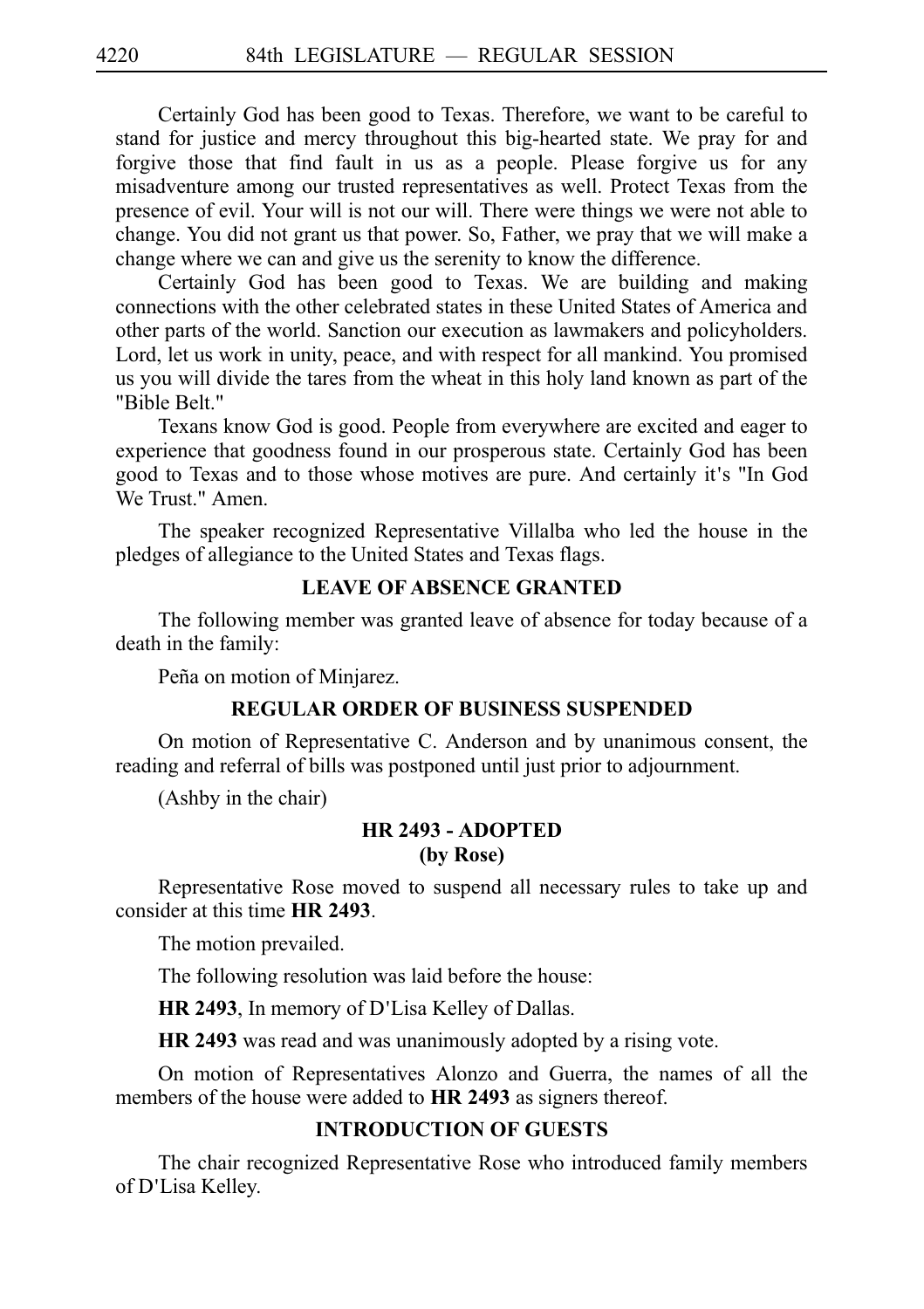### **RULES SUSPENDED**

Representative Geren moved to suspend all necessary rules to allow family members of our fallen heroes admittance to the floor of the house of representatives inside the rail for the purpose of honoring Texans killed while serving in the United States military.

The motion prevailed.

#### **ON A MATTER OF PERSONAL PRIVILEGE**

Representative Dale submitted the following on a matter of personal privilege for inclusion in the journal:

Mr. Speaker and members, as we gather today to honor our fallen service members for Memorial Day, please join me in remembering and praying for those who did not return home and for their families. Today, I remember and am especially saddened by the loss of Christopher Cooper, Air Force; Matthew Morris, Army; Nathan Chapman, Army Special Forces; and Matthew Vandegrift, Marine Corps. May the blessing of God's love give comfort to them and to their families.

### **HOUSE AT EASE**

At  $10:51$  a.m., the chair announced that the house would stand at ease pending the arrival of guests.

(Speaker in the chair)

The speaker called the house to order at 11:09 a.m.

### **FALLEN HEROES MEMORIAL SERVICE (The House of Representatives and Senate in Joint Session)**

In accordance with the provisions of **SCR 48**, convening a joint memorial session to honor Texans killed while serving in the United States military and commemorating Memorial Day 2015, Governor Greg Abbott, Lieutenant Governor Dan Patrick, and the honorable senators were announced at the door of the house and were admitted.

The Honorable Dan Patrick, president of the senate, called the senate to order at 11:11 a.m. and stated that a quorum of the senate was present.

The Honorable Joe Straus, speaker of the house, called the house to order at  $11:11$  a.m. and stated that a quorum of the house of representatives was present.

Speaker Straus stated that the two houses were in joint session pursuant to **SCR 48** in honor of Texans killed while serving in the United States military and welcomed Governor Abbott, Lieutenant Governor Patrick, members of the senate, and other state officials, and addressed the assemblage, speaking as follows:

As Texans, and as Americans, we benefit greatly from the courage of the men and women who step forward to serve this country in the military. Generations of Americans have bravely protected our freedom, liberated people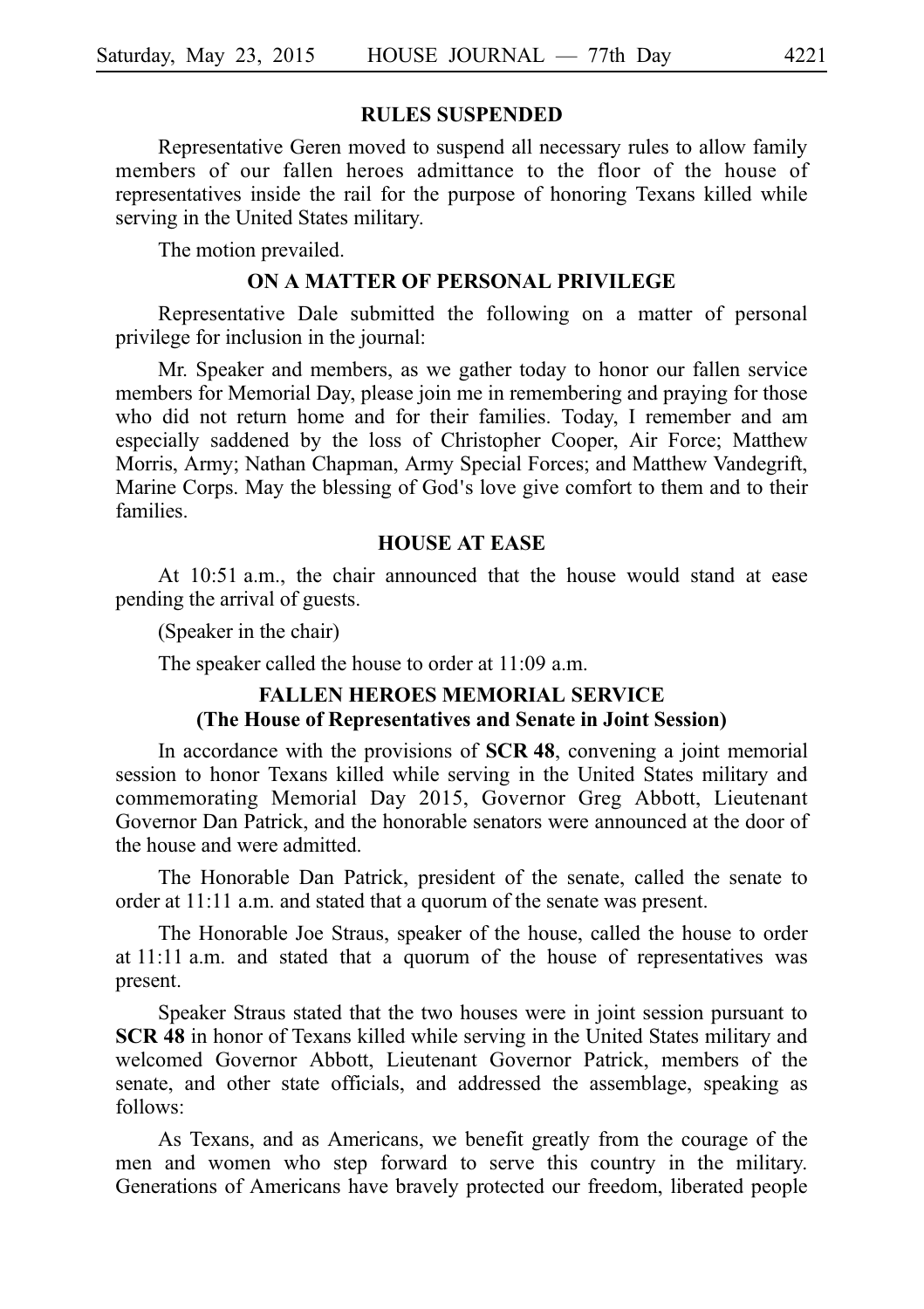from oppression all over the world, and defended our country from those who would do it harm. There are many here today who have stood up and served, and others who are here to represent those defenders of freedom who did not return.

Those of us who serve in this Capitol are able to do so because of the valor of the soldiers, sailors, airmen, and marines in the U.S. Armed Forces. It is our duty as a grateful nation to remember and to recognize them for their actions. As poet Wallace Bruce wrote, "Who kept the faith and fought the fight; The glory theirs; the duty ours." So today we salute their service and we offer our profound gratitude to their loved ones.

Speaker Straus recognized Senator Campbell who addressed the joint session.

Specialist Carlos Meda sang the national anthem as the assemblage rose for the presentation of the colors.

Command Sergeant Major Mark A. Weedon led the assemblage in the pledges of allegiance to the United States and Texas flags.

Speaker Straus recognized Brigadier General Charles Edwards who offered the invocation.

Speaker Straus laid out and had read **SCR 48**, convening a joint memorial session to honor Texans killed while serving in the United States military and commemorating Memorial Day 2015.

The service medley was played and members rose as their respective branch's song was played.

Lieutenant Governor Patrick introduced Governor Abbott, who addressed the joint session and assemblage, speaking as follows:

Thank you Lieutenant Governor Patrick, Speaker Straus, members, and honored guests. It is fitting that we gather in this chamber and in this Capitol to remember and honor those who gave their lives for our country. For the past few months, this Capitol has been a battleground of democracy. The people who made that democratic process possible, the people who ensured we would have the freedom to fight about ideas are the men and women who have worn the uniform of the United States military. We are so grateful to all of those who have served, but today we particularly remember those who made the ultimate sacrifice for our country. At this service we recognize, especially, Texas service members killed in combat since the last legislative session.

Earlier this week, Texas hosted an event that adds context to our Memorial Day service. It was an event in San Antonio to unveil the upcoming miniseries titled Texas Rising. It tells about the Alamo and the rise of Texas. The story of the Alamo still captivates Americans because of the character demonstrated by the soldiers at the Alamo. Out-manned and out-gunned, they defiantly battled Santa Anna's army knowing they faced certain death. Their legacy lives on because they fought and died for a cause greater than themselves—the cause of liberty. It is the same cause fought for by the men and women we honor today. It is the cause fought for by Americans since the day our country began.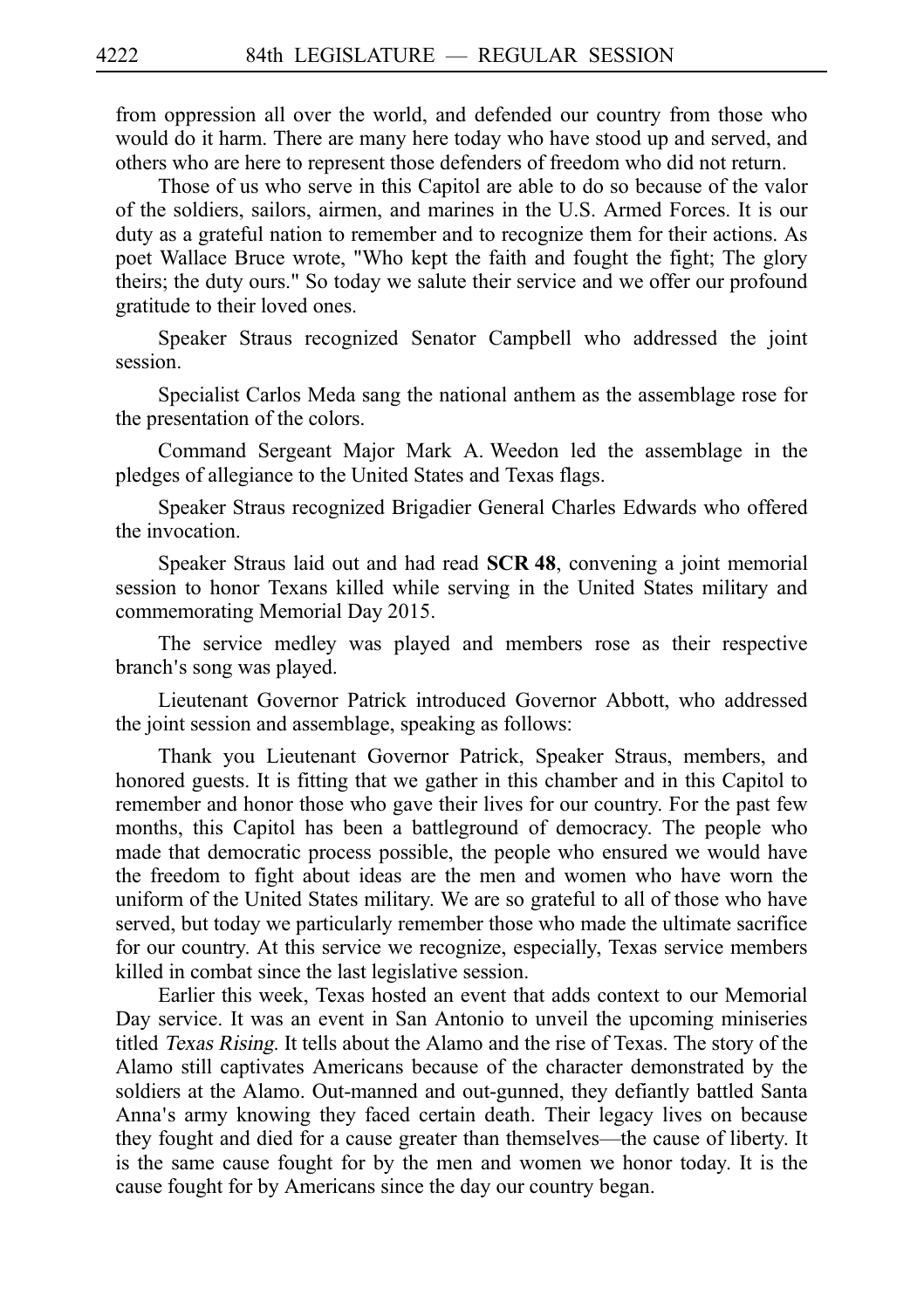There is an arc in the story of America, and it bends toward freedom. From Valley Forge to Vicksburg, from the Civil War to Civil Rights, from the Cold War to the War on Terror, Americans always remember that freedom is worth fighting for. We honor the heroes who gave their all to fight for that freedom, those who went in harm's way to protect the American way, those who never came home, who offered their lives on the altar of freedom. They stood in the face of dangers known and unknown and protected us from all that threatened, sacrificing so much and asking for nothing in return other than the respect for the freedom they fought for.

For the families of the fallen with us here today, our words are small solace to the loss you have suffered. When I think of your loss, I m reminded of the ' closing scene in the movie Saving Private Ryan. Captain Miller fought through brutal World War II battles to save Private Ryan, who was the last surviving brother of four servicemen. In the closing battle scene Captain Miller is mortally wounded. As he was dying, his last words were to Private Ryan, whose life he saved: "Earn this. Earn it." The movie then fast-forwards several decades later to an elderly Ryan standing at the grave of his rescuer. It was one in a sea of white crosses and Stars of David in a massive military cemetery. Ryan thinks back about his life and says, "I hope in your eyes I've earned all of what you've done for me." It is a metaphor for what all Americans feel about those who have sacrificed their lives for this nation; we hope we have earned what they did for us.

To the families who have lost a son or daughter, mother or father, sister or brother—speaking on behalf of all who work in this Capitol and on behalf of all Texans, we will work to earn what your family has done for us. We will continue on the homeland to fight for the freedom they died for on lands across this globe. On this day we thank you, and we remember those who served this country and who died for liberty. May God bless each and every one of you, and may God forever bless the United States of America.

Senator Campbell read the names of the following fallen soldiers:

Sergeant Rafael Aguilar, Army; Private Second Class Brandon Bennett, Army; Sergeant Stephanie Cardenas, Army; Specialist Kevin Cardoza, Army; Specialist Christian J. Chandler, Army; Specialist Charles Clark, Army; Specialist Kerry M. Danyluk, Army; Specialist James Flores, Army; Private First Class Nicolas Garcia, Army; Specialist Keith E. Grace, Army; Sergeant First Class Samuel C. Hairston, Army; First Sergeant Thomas Harper, Army; First Lieutenant Nien Jen Lee, Army; Private Alejandro Lopez, Army; Sergeant Anthony R. Maddox, Army; Specialist Anthony Moralez, Army; Staff Sergeant Joe A. Nunez-Rodriguez, Army; Sergeant Sharon Oldaker, Army; Specialist Dominic Poydras, Army; First Sergeant Mario Quinones, Army; Private Wuilmer Rodriguez, Army; Staff Sergeant Alberto Segarra, Army; Specialist James Toliver, Army; Staff Sergeant Richard L. Vazquez, Army; Staff Sergeant Alex A. Viola, Army; Sergeant Dawnyale Williams, Army.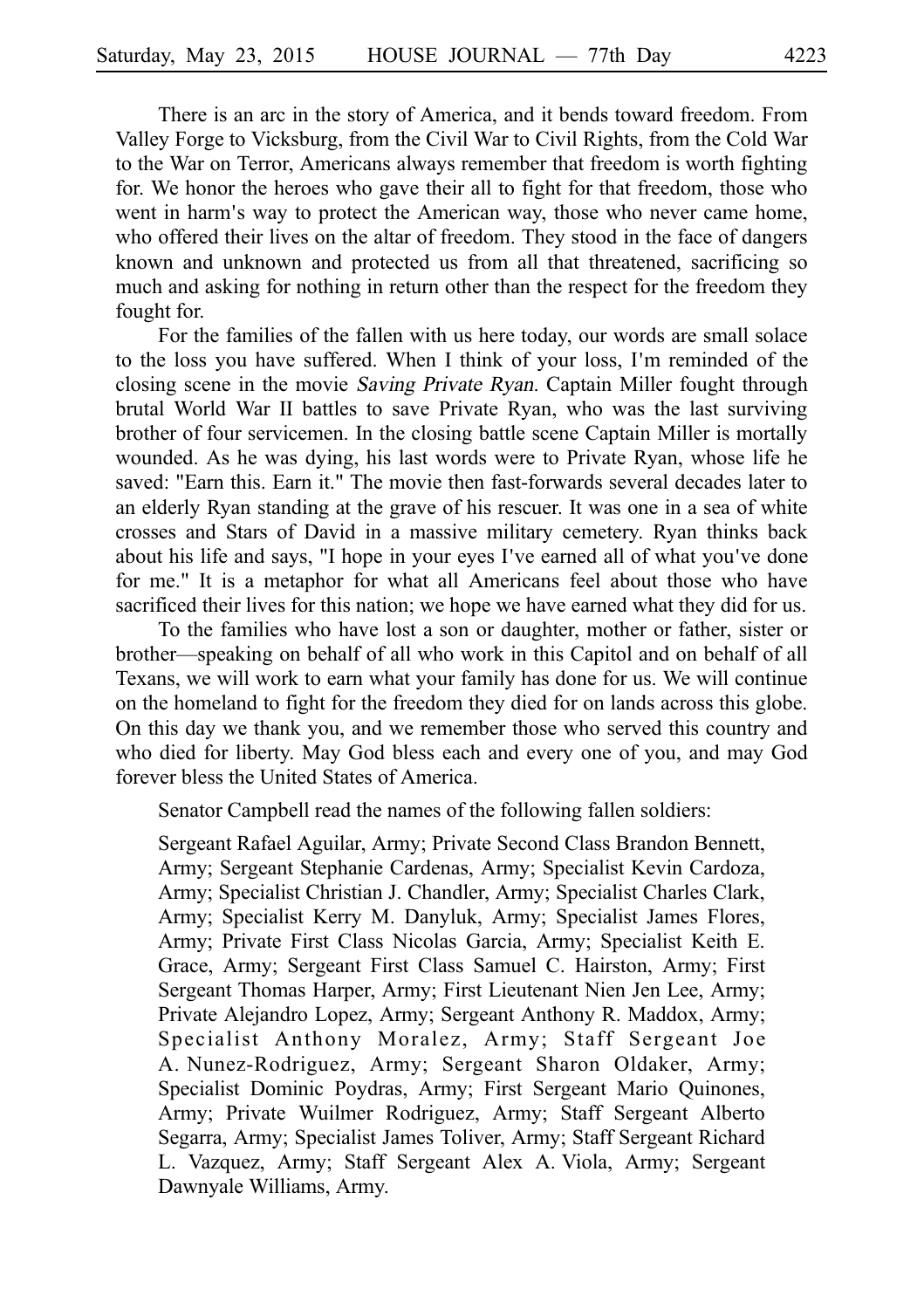Governor Abbott presented flags flown over the Capitol to family members as Representative S. King read the names of the following fallen soldiers:

Private Timothy Dovel, Army; Specialist William R. Moody, Army; Captain Andrew M. Pedersen-Keel, Army; Private First Class Mariano M. Raymundo, Army; Staff Sergeant Job M. Reigoux, Army; Specialist Michael C. Roberts, Army; Staff Sergeant Michael H. Simpson, Army; Petty Officer First Class James L. Smith, Navy; Sergeant Thomas Z. Spitzer, Marine Corps.

The joint session and assemblage observed a moment of silence broken by "Amazing Grace" played by Mike Olsen, followed by a cannon salute offered by the Texas Army National Guard Salute Battery, and "Taps" played by Sergeant Christopher Wright.

Brigadier General Charles Edwards offered the benediction.

Speaker Straus recognized Representative S. King who addressed the families of the honored fallen soldiers.

Lieutenant Governor Patrick and Speaker Straus thanked the attendees of today's service.

# **SENATE ADJOURNMENT**

At 12:06 p.m., Lieutenant Governor Patrick stated that the purpose for which the joint session was called had been completed and that the senate would, in accordance with a previous motion, stand adjourned until 6 p.m. tomorrow.

# **HOUSE AT EASE**

At  $12:06$  p.m., the speaker announced that the house would stand at ease pending the departure of guests.

The speaker called the house to order at  $12:10$  p.m.

### **RECESS**

At  $12:10$  p.m., the speaker announced that the house would stand recessed until  $1:15$  p.m. today.

# **AFTERNOON SESSION**

The house met at 1:40 p.m. and was called to order by the speaker.

# **LEAVES OF ABSENCE GRANTED**

The following member was granted leave of absence for the remainder of today because of important business in the district:

Kacal on motion of Metcalf.

The following member was granted leave of absence for the remainder of today because of important business:

Price on motion of Larson.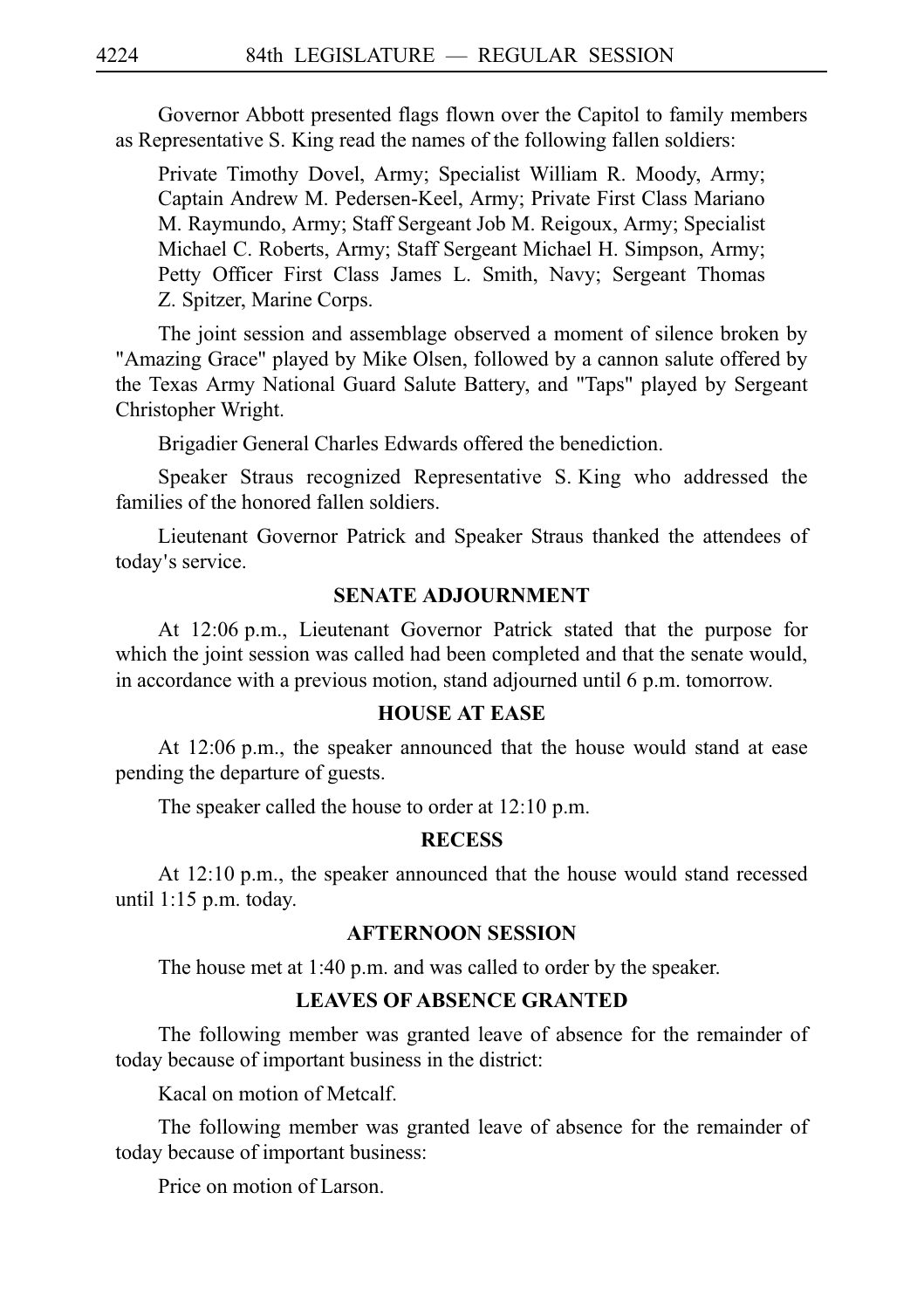The following member was granted leave of absence for the remainder of today to attend a funeral:

S. Turner on motion of Allen.

### **BILLS AND RESOLUTIONS SIGNED BY THE SPEAKER**

Notice was given at this time that the speaker had signed bills and resolutions in the presence of the house (see the addendum to the daily journal, Signed by the Speaker, House List No. 24).

### **MESSAGES FROM THE SENATE**

Messages from the senate were received at this time (see the addendum to the daily journal, Messages from the Senate, Message Nos. 1 and 2).

#### **LEAVE OF ABSENCE GRANTED**

The following member was granted leave of absence for the remainder of today because of important business in the district:

Frank on motion of Capriglione.

# **MAJOR STATE CALENDAR SENATE BILLS THIRD READING**

The following bills were laid before the house and read third time:

# **SB 523 ON THIRD READING (Keffer - House Sponsor)**

**SB 523**, A bill to be entitled An Act relating to the sunset review of river authorities.

**SBi523** was passed by (Record 1338): 139 Yeas, 1 Nays, 2 Present, not voting.

Yeas — Alonzo; Alvarado; Anchia; Anderson, C.; Anderson, R.; Ashby; Aycock; Bell; Bernal; Blanco; Bohac; Bonnen, D.; Bonnen, G.; Burkett; Burns; Burrows; Canales; Capriglione; Clardy; Coleman; Collier; Cook; Craddick; Crownover; Cyrier; Dale; Darby; Davis, S.; Davis, Y.; Deshotel; Dutton; Elkins; Faircloth; Fallon; Farias; Farney; Farrar; Fletcher; Flynn; Frullo; Galindo; Geren; Giddings; Goldman; Gonzales; González; Guerra; Guillen; Gutierrez; Harless; Hernandez; Herrero; Howard; Huberty; Hughes; Hunter; Isaac; Israel; Johnson; Keffer; Keough; King, K.; King, P.; King, S.; Klick; Koop; Krause; Kuempel; Landgraf; Larson; Laubenberg; Leach; Longoria; Lozano; Lucio; Márquez; Martinez; Martinez Fischer; McClendon; Metcalf; Meyer; Miles; Miller, D.; Miller, R.; Minjarez; Moody; Morrison; Muñoz; Murphy; Murr; Naishtat; Nevárez; Oliveira; Otto; Paddie; Parker; Paul; Phelan; Phillips; Pickett; Raney; Raymond; Riddle; Rinaldi; Rodriguez, E.; Rodriguez, J.; Romero; Rose; Sanford; Schaefer; Schofield; Schubert; Shaheen; Sheets; Sheffield; Simmons; Simpson; Smith; Smithee; Spitzer; Springer; Stephenson; Stickland; Thompson, E.; Thompson, S.; Tinderholt; Turner, C.; Turner, E.S.; VanDeaver; Villalba; Vo; Walle; White, J.; White, M.; Workman; Wray; Wu; Zedler; Zerwas.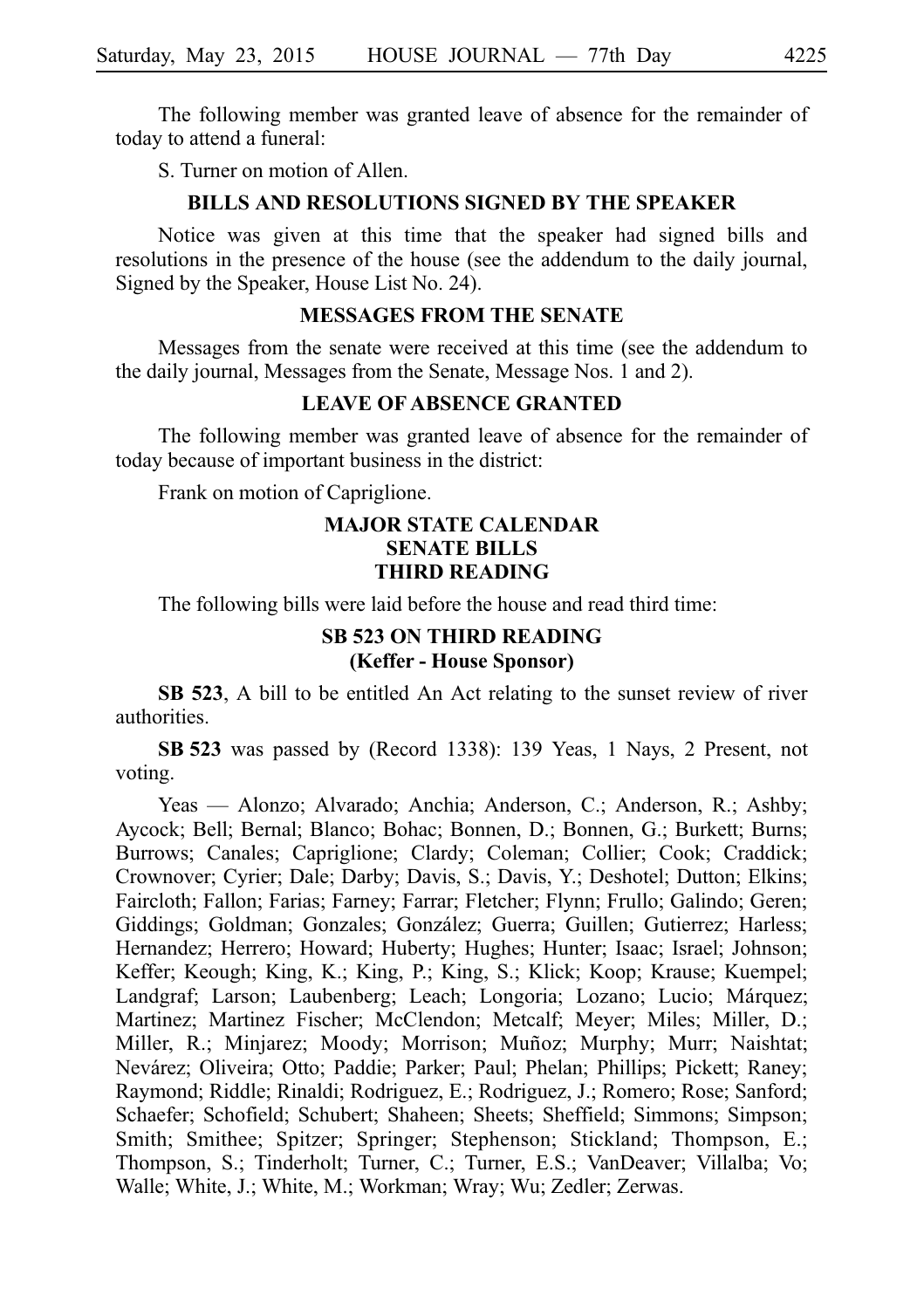Nays — King, T.

Present, not voting — Mr. Speaker(C); Allen.

Absent, Excused — Frank; Kacal; Peña; Price; Reynolds; Turner, S.

Absent — Button; Dukes.

### **STATEMENT OF VOTE**

When Record No. 1338 was taken, I was in the house but away from my desk. I would have voted yes.

**Button** 

# **GENERAL STATE CALENDAR SENATE BILLS THIRD READING**

The following bills were laid before the house and read third time:

# **SB 1301 ON THIRD READING (Lucio - House Sponsor)**

**SB 1301**, A bill to be entitled An Act relating to the governance and administration of the Texas Water Resources Finance Authority.

**SBi1301** was passed by (Record 1339): 139 Yeas, 0 Nays, 1 Present, not voting.

Yeas — Allen; Alonzo; Alvarado; Anchia; Anderson, C.; Anderson, R.; Ashby; Aycock; Bell; Blanco; Bohac; Bonnen, D.; Bonnen, G.; Burkett; Burns; Burrows; Button; Canales; Capriglione; Clardy; Coleman; Collier; Cook; Craddick; Crownover; Cyrier; Dale; Darby; Davis, S.; Davis, Y.; Deshotel; Dutton; Elkins; Faircloth; Fallon; Farias; Farney; Farrar; Fletcher; Flynn; Frullo; Galindo; Geren; Giddings; Goldman; Gonzales; González; Guerra; Guillen; Gutierrez; Harless; Hernandez; Herrero; Howard; Huberty; Hughes; Hunter; Isaac; Israel; Johnson; Keffer; Keough; King, K.; King, P.; King, T.; Klick; Koop; Krause; Kuempel; Landgraf; Larson; Laubenberg; Leach; Longoria; Lozano; Lucio; Márquez; Martinez; Martinez Fischer; McClendon; Metcalf; Meyer; Miles; Miller, D.; Miller, R.; Minjarez; Moody; Morrison; Muñoz; Murphy; Murr; Naishtat; Oliveira; Otto; Paddie; Parker; Paul; Phelan; Phillips; Pickett; Raney; Raymond; Riddle; Rinaldi; Rodriguez, E.; Rodriguez, J.; Romero; Rose; Sanford; Schaefer; Schofield; Schubert; Shaheen; Sheets; Sheffield; Simmons; Simpson; Smith; Smithee; Spitzer; Springer; Stephenson; Stickland; Thompson, E.; Thompson, S.; Tinderholt; Turner, C.; Turner, E.S.; VanDeaver; Villalba; Vo; Walle; White, J.; White, M.; Workman; Wray; Wu; Zedler; Zerwas.

Present, not voting — Mr. Speaker(C).

Absent, Excused — Frank; Kacal; Peña; Price; Reynolds; Turner, S.

Absent — Bernal; Dukes; King, S.; Nevárez.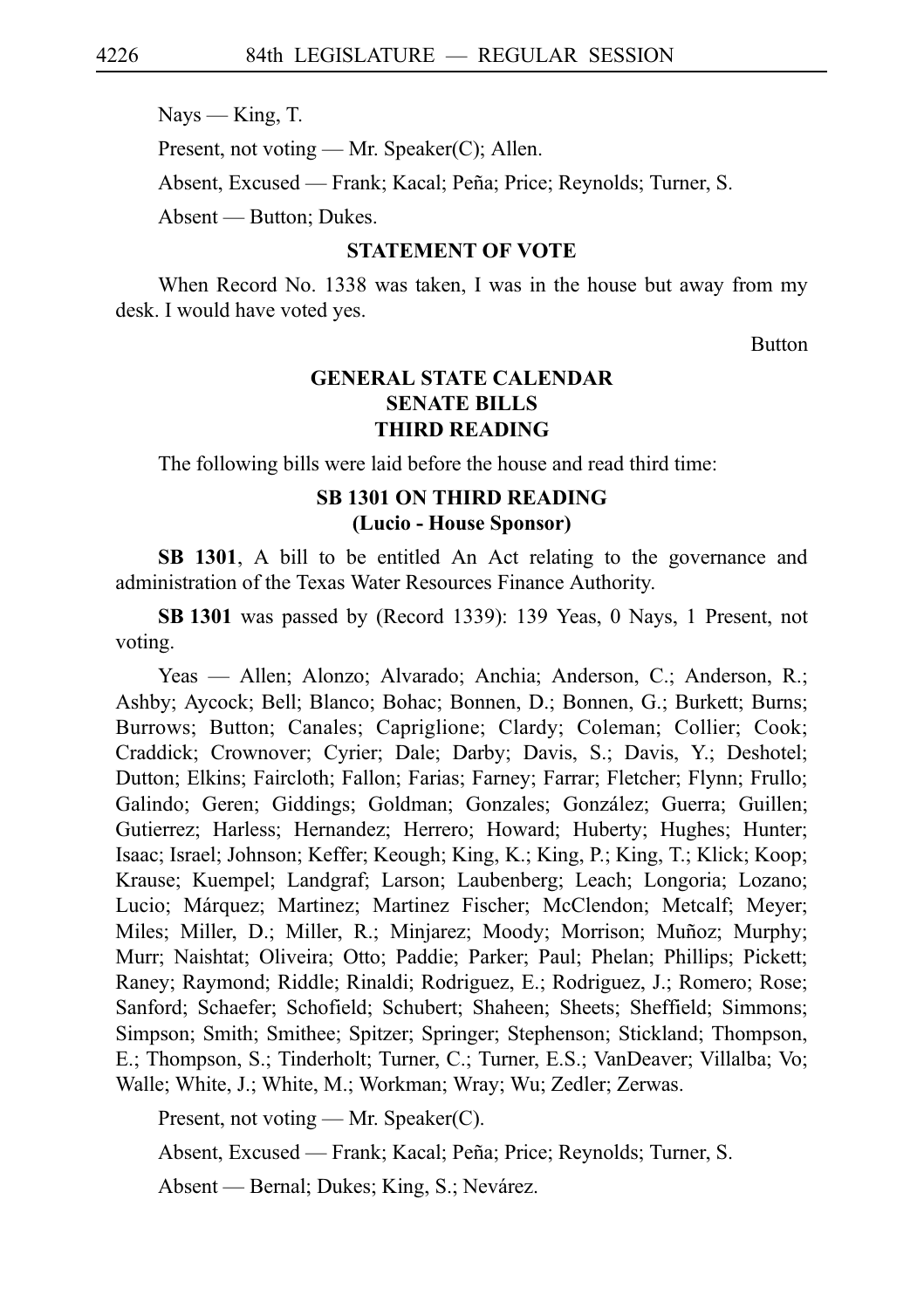# **SB 37 ON THIRD READING (Naishtat - House Sponsor)**

**SB 37**, A bill to be entitled An Act relating to requiring the Texas Higher Education Coordinating Board to collect and study data on the participation of persons with intellectual and developmental disabilities at public institutions of higher education.

**SBi37** was passed by (Record 1340): 119 Yeas, 20 Nays, 2 Present, not voting.

Yeas — Allen; Alonzo; Alvarado; Anchia; Anderson, C.; Anderson, R.; Ashby; Aycock; Bernal; Blanco; Bohac; Bonnen, D.; Burkett; Burns; Button; Canales; Capriglione; Clardy; Coleman; Collier; Cook; Craddick; Crownover; Cyrier; Dale; Darby; Davis, S.; Davis, Y.; Deshotel; Dutton; Elkins; Faircloth; Farias; Farney; Farrar; Fletcher; Flynn; Frullo; Galindo; Geren; Giddings; Gonzales; González; Guerra; Guillen; Gutierrez; Harless; Hernandez; Herrero; Howard; Huberty; Hughes; Hunter; Isaac; Israel; Johnson; Keffer; King, K.; King, P.; King, T.; Klick; Koop; Kuempel; Landgraf; Larson; Laubenberg; Leach; Longoria; Lozano; Lucio; Márquez; Martinez; Martinez Fischer; Metcalf; Meyer; Miles; Miller, D.; Miller, R.; Minjarez; Moody; Morrison; Muñoz; Murphy; Naishtat; Nevárez; Oliveira; Otto; Paddie; Parker; Phelan; Phillips; Pickett; Raney; Raymond; Riddle; Rodriguez, E.; Rodriguez, J.; Romero; Rose; Sanford; Schubert; Sheets; Sheffield; Simmons; Smith; Smithee; Thompson, E.; Thompson, S.; Tinderholt; Turner, C.; VanDeaver; Villalba; Vo; Walle; White, M.; Workman; Wray; Wu; Zerwas.

Nays — Bell; Bonnen, G.; Burrows; Fallon; Goldman; Keough; Krause; Murr; Paul; Rinaldi; Schofield; Shaheen; Simpson; Spitzer; Springer; Stephenson; Stickland; Turner, E.S.; White, J.; Zedler.

Present, not voting — Mr. Speaker(C); Schaefer.

Absent, Excused — Frank; Kacal; Peña; Price; Reynolds; Turner, S.

Absent — Dukes; King, S.; McClendon.

# **STATEMENTS OF VOTE**

When Record No. 1340 was taken, I was shown voting yes. I intended to vote no.

Metcalf

When Record No. 1340 was taken, I was shown voting yes. I intended to vote no.

Simmons

### **SB 935 ON THIRD READING (Deshotel - House Sponsor)**

**SB 935**, A bill to be entitled An Act relating to the establishment of a reading excellence team pilot program.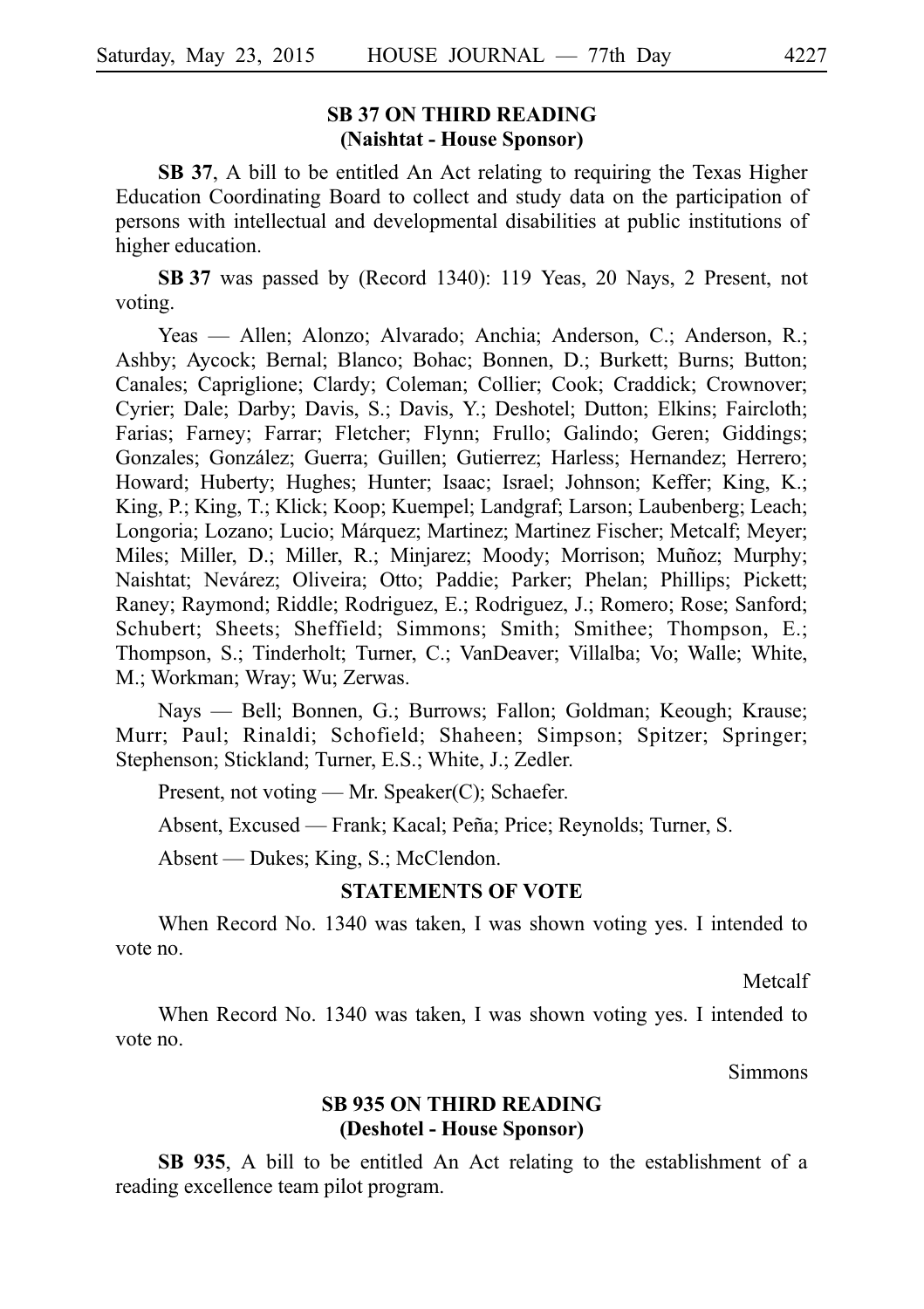**SBi935** was passed by (Record 1341): 128 Yeas, 11 Nays, 1 Present, not voting.

Yeas — Allen; Alonzo; Alvarado; Anchia; Anderson, C.; Anderson, R.; Ashby; Aycock; Bell; Bernal; Blanco; Bohac; Bonnen, D.; Bonnen, G.; Burkett; Burns; Burrows; Button; Canales; Capriglione; Clardy; Coleman; Collier; Cook; Crownover; Cyrier; Dale; Darby; Davis, S.; Davis, Y.; Deshotel; Dutton; Elkins; Faircloth; Fallon; Farias; Farney; Farrar; Fletcher; Flynn; Frullo; Galindo; Geren; Giddings; Goldman; Gonzales; González; Guerra; Guillen; Gutierrez; Harless; Hernandez; Herrero; Howard; Huberty; Hughes; Hunter; Isaac; Israel; Johnson; Keffer; Keough; King, K.; King, P.; King, T.; Klick; Koop; Kuempel; Landgraf; Larson; Laubenberg; Leach; Longoria; Lozano; Lucio; Márquez; Martinez; Martinez Fischer; Metcalf; Meyer; Miles; Miller, D.; Miller, R.; Minjarez; Moody; Morrison; Muñoz; Murphy; Naishtat; Nevárez; Oliveira; Otto; Paddie; Paul; Phelan; Phillips; Pickett; Raney; Raymond; Riddle; Rodriguez, E.; Rodriguez, J.; Romero; Rose; Sanford; Schofield; Schubert; Shaheen; Sheets; Sheffield; Simpson; Smith; Smithee; Springer; Stephenson; Thompson, E.; Thompson, S.; Turner, C.; VanDeaver; Villalba; Vo; Walle; White, J.; Workman; Wray; Wu; Zedler; Zerwas.

Nays — Craddick; Krause; Murr; Parker; Rinaldi; Schaefer; Spitzer; Stickland; Tinderholt; Turner, E.S.; White, M.

Present, not voting — Mr. Speaker(C).

Absent, Excused — Frank; Kacal; Peña; Price; Reynolds; Turner, S.

Absent — Dukes; King, S.; McClendon; Simmons.

# **SB 57 ON THIRD READING (Simmons - House Sponsor)**

**SB 57**, A bill to be entitled An Act relating to information collected by a regional tollway authority, regional transportation authority, metropolitan rapid transit authority, or coordinated county transportation authority.

**SBi57** was passed by (Record 1342): 140 Yeas, 0 Nays, 1 Present, not voting.

Yeas — Allen; Alonzo; Alvarado; Anchia; Anderson, C.; Anderson, R.; Ashby; Aycock; Bell; Bernal; Blanco; Bohac; Bonnen, D.; Bonnen, G.; Burkett; Burns; Burrows; Button; Canales; Capriglione; Clardy; Coleman; Collier; Cook; Craddick; Crownover; Cyrier; Dale; Darby; Davis, S.; Davis, Y.; Deshotel; Dutton; Elkins; Faircloth; Fallon; Farias; Farney; Farrar; Fletcher; Flynn; Frullo; Galindo; Geren; Giddings; Goldman; Gonzales; González; Guerra; Guillen; Gutierrez; Harless; Hernandez; Herrero; Howard; Huberty; Hughes; Hunter; Isaac; Israel; Johnson; Keffer; Keough; King, K.; King, P.; King, T.; Klick; Koop; Krause; Kuempel; Landgraf; Larson; Laubenberg; Leach; Longoria; Lozano; Lucio; Márquez; Martinez; Martinez Fischer; Metcalf; Meyer; Miles; Miller, D.; Miller, R.; Minjarez; Moody; Morrison; Muñoz; Murphy; Murr; Naishtat; Nevárez; Oliveira; Otto; Paddie; Parker; Paul; Phelan; Phillips; Pickett; Raney; Raymond; Riddle; Rinaldi; Rodriguez, E.; Rodriguez, J.; Romero; Rose; Sanford;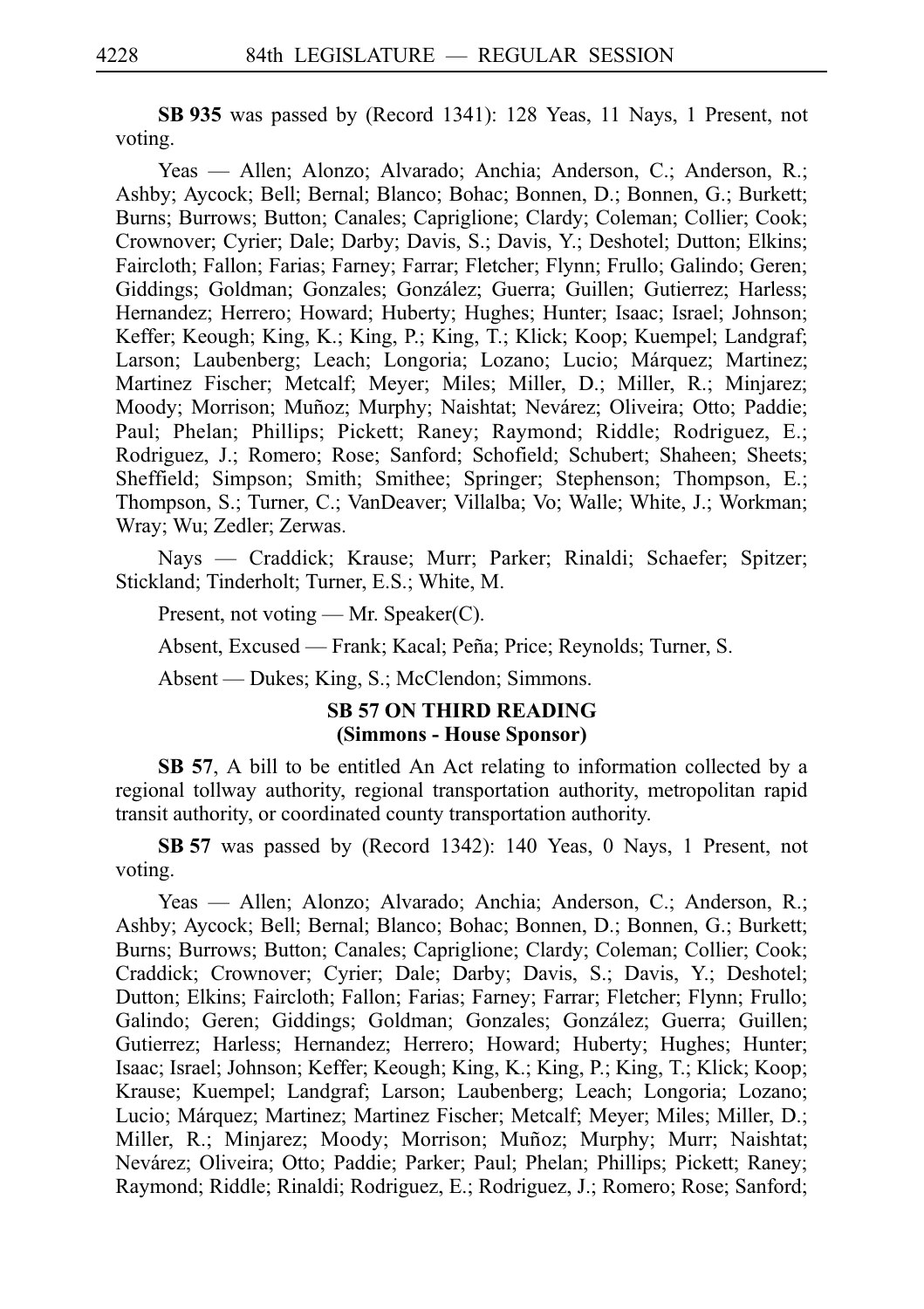Schaefer; Schofield; Schubert; Shaheen; Sheets; Sheffield; Simmons; Simpson; Smith; Smithee; Spitzer; Springer; Stephenson; Stickland; Thompson, E.; Thompson, S.; Tinderholt; Turner, C.; Turner, E.S.; VanDeaver; Villalba; Vo; Walle; White, J.; White, M.; Workman; Wray; Wu; Zedler; Zerwas.

Present, not voting — Mr. Speaker(C).

Absent, Excused — Frank; Kacal; Peña; Price; Reynolds; Turner, S.

Absent — Dukes; King, S.; McClendon.

### **STATEMENT OF VOTE**

When Record No. 1342 was taken, I was shown voting yes. I intended to vote present, not voting.

S. Thompson

# **SB 304 ON THIRD READING (Raymond - House Sponsor)**

**SB 304**, A bill to be entitled An Act relating to certain violations committed by long-term care facilities, including violations that constitute the abuse and neglect of residents.

**SBi304** was passed by (Record 1343): 138 Yeas, 1 Nays, 1 Present, not voting.

Yeas — Allen; Alonzo; Alvarado; Anchia; Anderson, C.; Anderson, R.; Ashby; Aycock; Bell; Bernal; Blanco; Bohac; Bonnen, D.; Bonnen, G.; Burkett; Burns; Burrows; Button; Canales; Capriglione; Clardy; Coleman; Collier; Cook; Craddick; Crownover; Cyrier; Dale; Davis, S.; Davis, Y.; Deshotel; Dutton; Elkins; Faircloth; Fallon; Farias; Farney; Farrar; Fletcher; Flynn; Frullo; Galindo; Geren; Giddings; Goldman; Gonzales; González; Guerra; Guillen; Gutierrez; Harless; Hernandez; Herrero; Howard; Huberty; Hughes; Hunter; Isaac; Israel; Johnson; Keffer; Keough; King, K.; King, P.; King, T.; Klick; Koop; Krause; Kuempel; Landgraf; Larson; Laubenberg; Leach; Longoria; Lozano; Lucio; Márquez; Martinez; Martinez Fischer; Metcalf; Meyer; Miles; Miller, D.; Miller, R.; Minjarez; Moody; Morrison; Muñoz; Murphy; Murr; Naishtat; Nevárez; Oliveira; Otto; Paddie; Parker; Paul; Phelan; Phillips; Pickett; Raney; Raymond; Riddle; Rinaldi; Rodriguez, E.; Rodriguez, J.; Romero; Rose; Sanford; Schaefer; Schofield; Schubert; Shaheen; Sheets; Sheffield; Simmons; Simpson; Smith; Smithee; Spitzer; Springer; Stephenson; Stickland; Thompson, E.; Thompson, S.; Tinderholt; Turner, C.; Turner, E.S.; VanDeaver; Villalba; Vo; Walle; White, M.; Workman; Wray; Wu; Zedler; Zerwas.

Nays — White, J.

Present, not voting — Mr. Speaker(C).

Absent, Excused — Frank; Kacal; Peña; Price; Reynolds; Turner, S.

Absent — Darby; Dukes; King, S.; McClendon.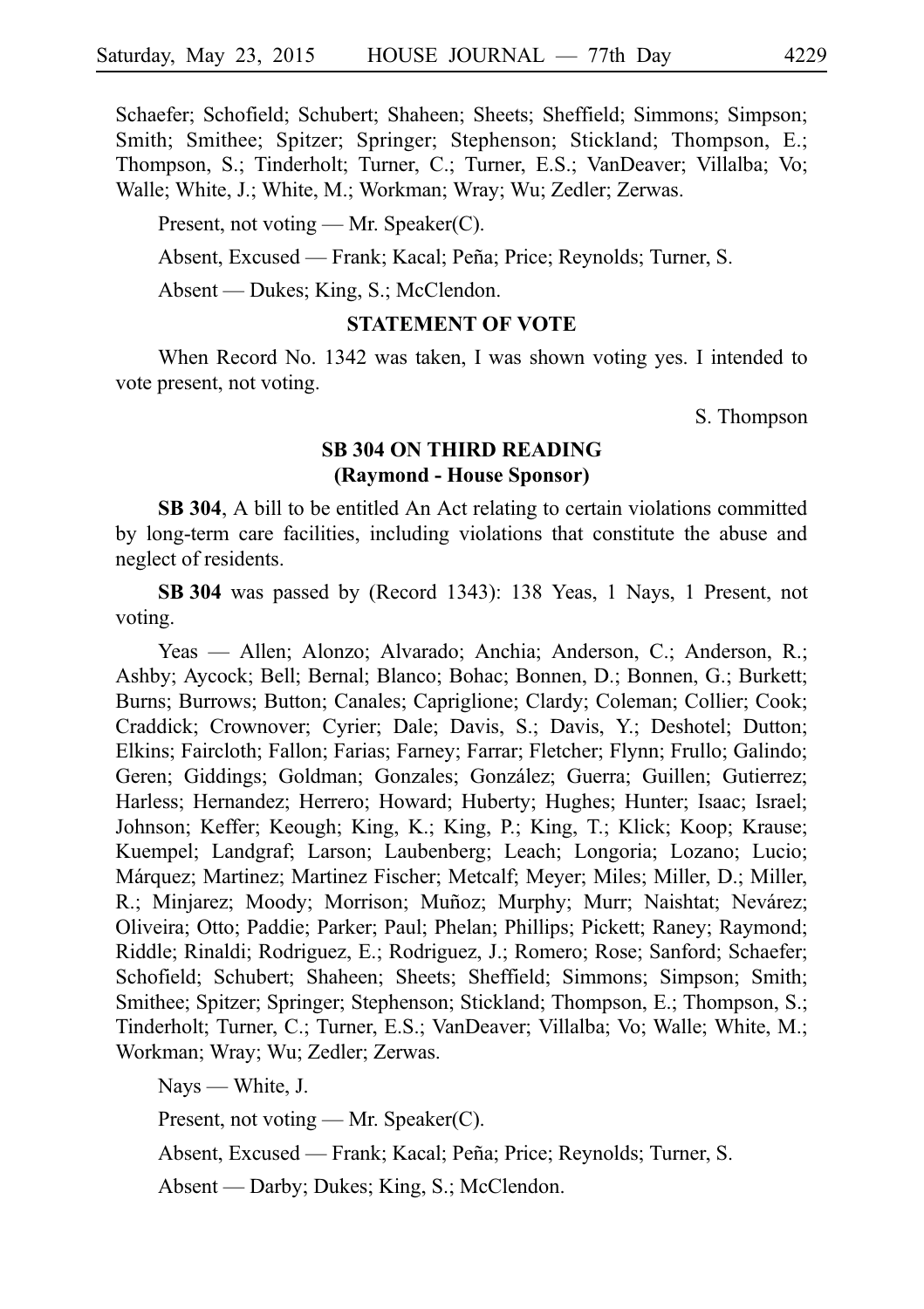# **SB 972 ON THIRD READING (Deshotel - House Sponsor)**

**SB 972**, A bill to be entitled An Act relating to training academies for public school teachers who provide reading comprehension instruction to students in grades four and five.

**SBi972** was passed by (Record 1344): 103 Yeas, 37 Nays, 1 Present, not voting.

Yeas — Allen; Alonzo; Alvarado; Anchia; Anderson, C.; Anderson, R.; Ashby; Aycock; Bernal; Blanco; Bohac; Burkett; Burns; Burrows; Canales; Capriglione; Clardy; Coleman; Collier; Cook; Crownover; Cyrier; Dale; Darby; Davis, S.; Davis, Y.; Deshotel; Dutton; Elkins; Faircloth; Farias; Farney; Farrar; Fletcher; Flynn; Galindo; Giddings; Gonzales; González; Guerra; Guillen; Gutierrez; Harless; Hernandez; Herrero; Howard; Huberty; Hughes; Isaac; Israel; Johnson; Keffer; King, K.; King, P.; King, T.; Klick; Koop; Larson; Laubenberg; Longoria; Lozano; Lucio; Márquez; Martinez; Martinez Fischer; Meyer; Miles; Miller, D.; Minjarez; Moody; Morrison; Muñoz; Murphy; Naishtat; Nevárez; Oliveira; Otto; Paddie; Parker; Phelan; Phillips; Pickett; Raney; Raymond; Rodriguez, E.; Rodriguez, J.; Romero; Rose; Schubert; Sheets; Sheffield; Smith; Smithee; Stephenson; Thompson, S.; Turner, C.; Vo; Walle; White, J.; Workman; Wray; Wu; Zerwas.

Nays — Bell; Bonnen, D.; Bonnen, G.; Button; Craddick; Fallon; Frullo; Geren; Goldman; Hunter; Keough; Krause; Kuempel; Landgraf; Leach; Metcalf; Miller, R.; Murr; Paul; Riddle; Rinaldi; Sanford; Schaefer; Schofield; Shaheen; Simmons; Simpson; Spitzer; Springer; Stickland; Thompson, E.; Tinderholt; Turner, E.S.; VanDeaver; Villalba; White, M.; Zedler.

Present, not voting — Mr. Speaker(C).

Absent, Excused — Frank; Kacal; Peña; Price; Reynolds; Turner, S.

Absent — Dukes; King, S.; McClendon.

### **STATEMENT OF VOTE**

When Record No. 1344 was taken, I was shown voting yes. I intended to vote no.

Parker

# **SB 807 ON THIRD READING (Sheets - House Sponsor)**

**SB 807**, A bill to be entitled An Act relating to occupational license application and examination fees for certain military service members, military veterans, and military spouses.

**SBi807** was passed by (Record 1345): 141 Yeas, 0 Nays, 2 Present, not voting.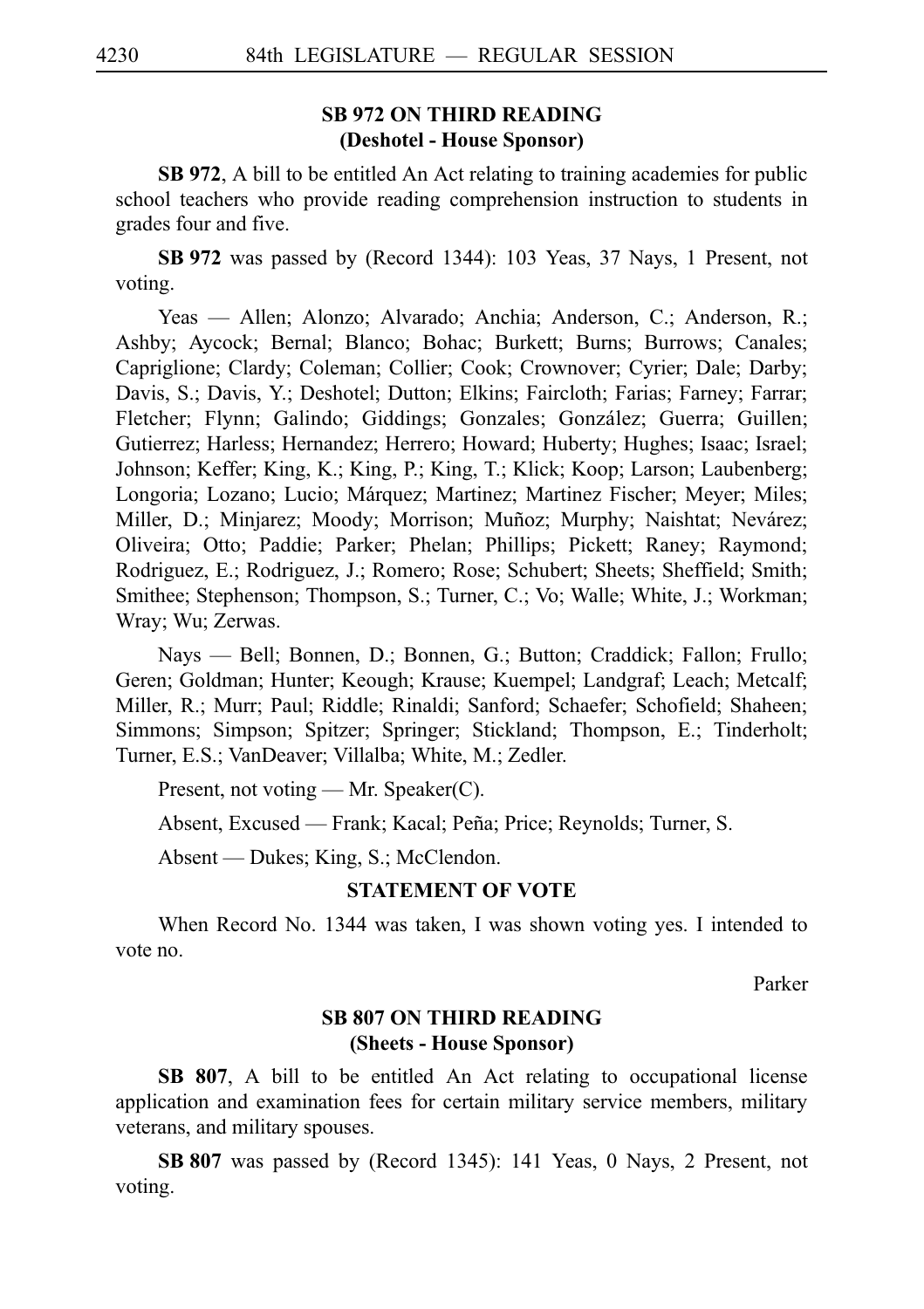Yeas — Allen; Alonzo; Alvarado; Anchia; Anderson, C.; Anderson, R.; Ashby; Aycock; Bell; Bernal; Blanco; Bohac; Bonnen, D.; Bonnen, G.; Burns; Burrows; Button; Canales; Capriglione; Clardy; Coleman; Collier; Cook; Craddick; Crownover; Cyrier; Dale; Darby; Davis, S.; Davis, Y.; Deshotel; Dutton; Elkins; Faircloth; Fallon; Farias; Farney; Farrar; Fletcher; Flynn; Frullo; Galindo; Geren; Giddings; Goldman; Gonzales; González; Guerra; Guillen; Gutierrez; Harless; Hernandez; Herrero; Howard; Huberty; Hughes; Hunter; Isaac; Israel; Johnson; Keffer; Keough; King, K.; King, P.; King, S.; King, T.; Klick; Koop; Krause; Kuempel; Landgraf; Larson; Laubenberg; Leach; Longoria; Lozano; Lucio; Márquez; Martinez; Martinez Fischer; McClendon; Metcalf; Meyer; Miles; Miller, D.; Miller, R.; Minjarez; Moody; Morrison; Muñoz; Murphy; Murr; Naishtat; Nevárez; Oliveira; Otto; Paddie; Parker; Paul; Phelan; Phillips; Pickett; Raney; Raymond; Riddle; Rinaldi; Rodriguez, E.; Rodriguez, J.; Romero; Rose; Sanford; Schaefer; Schofield; Schubert; Shaheen; Sheets; Sheffield; Simmons; Simpson; Smith; Smithee; Spitzer; Springer; Stephenson; Stickland; Thompson, E.; Thompson, S.; Tinderholt; Turner, C.; Turner, E.S.; VanDeaver; Villalba; Vo; Walle; White, J.; White, M.; Workman; Wray; Wu; Zedler; Zerwas.

Present, not voting — Mr. Speaker(C); Burkett.

Absent, Excused — Frank; Kacal; Peña; Price; Reynolds; Turner, S.

Absent — Dukes.

### **SB 2049 ON THIRD READING (Bell - House Sponsor)**

**SB 2049**, A bill to be entitled An Act relating to qualifications of members of the board of directors of the Lone Star Groundwater Conservation District.

**SBi2049** was passed by (Record 1346): 140 Yeas, 0 Nays, 2 Present, not voting.

Yeas — Allen; Alonzo; Alvarado; Anchia; Anderson, C.; Anderson, R.; Ashby; Aycock; Bell; Bernal; Blanco; Bohac; Bonnen, D.; Bonnen, G.; Burkett; Burns; Burrows; Button; Canales; Capriglione; Clardy; Coleman; Collier; Cook; Craddick; Crownover; Cyrier; Dale; Darby; Davis, S.; Davis, Y.; Deshotel; Dutton; Elkins; Faircloth; Fallon; Farias; Farney; Farrar; Fletcher; Flynn; Frullo; Galindo; Geren; Giddings; Goldman; Gonzales; González; Guerra; Guillen; Gutierrez; Harless; Hernandez; Herrero; Howard; Huberty; Hughes; Hunter; Isaac; Israel; Johnson; Keffer; King, K.; King, P.; King, S.; King, T.; Klick; Koop; Krause; Kuempel; Landgraf; Larson; Laubenberg; Leach; Longoria; Lozano; Lucio; Márquez; Martinez; Martinez Fischer; McClendon; Metcalf; Meyer; Miles; Miller, D.; Miller, R.; Minjarez; Moody; Morrison; Muñoz; Murphy; Murr; Naishtat; Nevárez; Oliveira; Otto; Paddie; Parker; Paul; Phelan; Phillips; Pickett; Raney; Raymond; Riddle; Rinaldi; Rodriguez, E.; Rodriguez, J.; Romero; Rose; Sanford; Schaefer; Schubert; Shaheen; Sheets; Sheffield; Simmons; Simpson; Smith; Smithee; Spitzer; Springer; Stephenson; Stickland; Thompson, E.; Thompson, S.; Tinderholt; Turner, C.; Turner, E.S.; VanDeaver; Villalba; Vo; Walle; White, J.; White, M.; Workman; Wray; Wu; Zedler; Zerwas.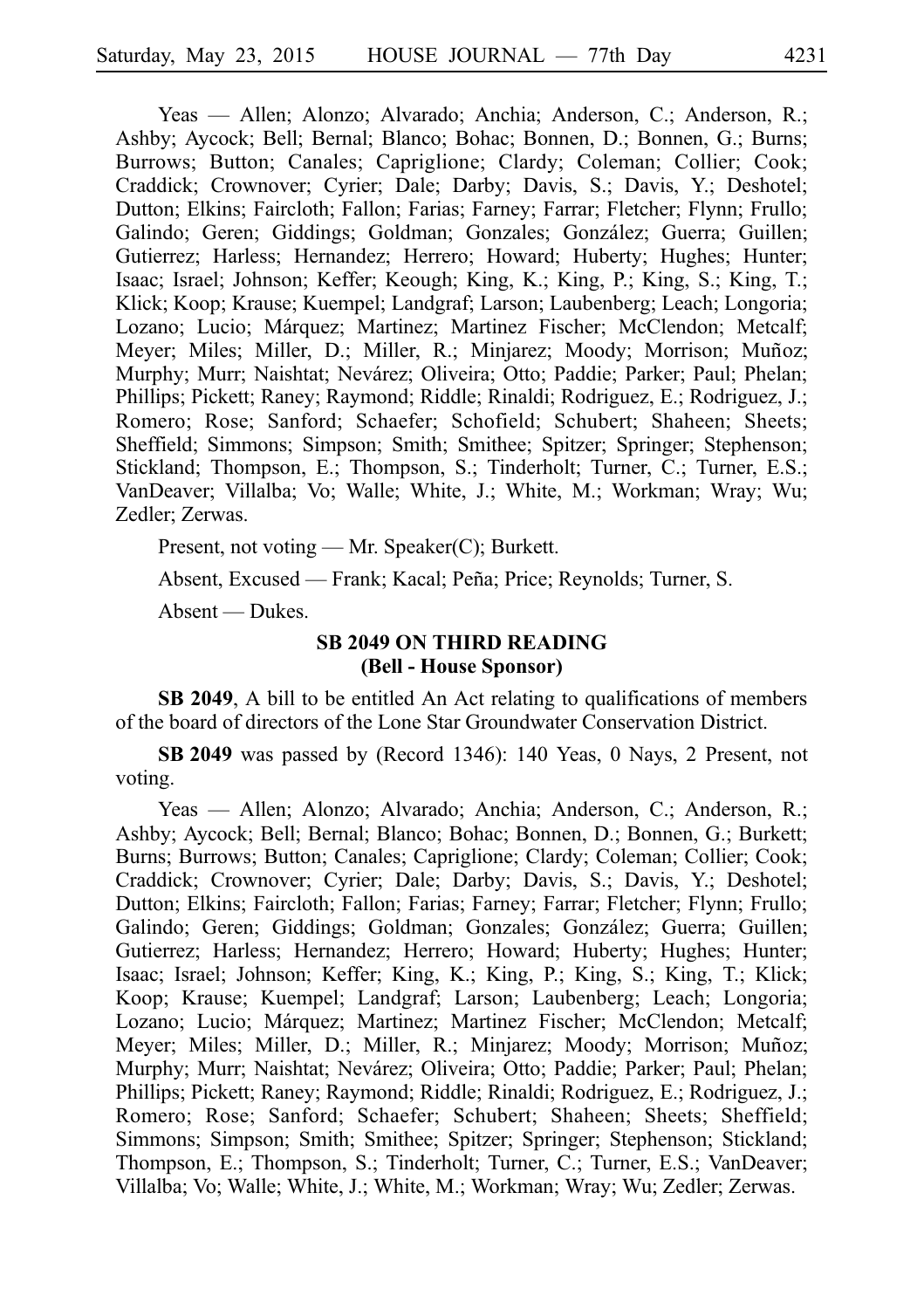Present, not voting — Mr. Speaker(C); Keough.

Absent, Excused — Frank; Kacal; Peña; Price; Reynolds; Turner, S.

Absent — Dukes; Schofield.

# **SB 195 ON THIRD READING (Crownover - House Sponsor)**

**SB 195**, A bill to be entitled An Act relating to prescriptions for certain controlled substances, access to information about those prescriptions, and the duties of prescribers and other entities registered with the Federal Drug Enforcement Administration; authorizing fees.

**SBi195** was passed by (Record 1347): 122 Yeas, 18 Nays, 1 Present, not voting.

Yeas — Allen; Alonzo; Alvarado; Anchia; Anderson, C.; Anderson, R.; Ashby; Aycock; Bernal; Blanco; Bohac; Bonnen, D.; Bonnen, G.; Burkett; Burns; Burrows; Button; Canales; Capriglione; Clardy; Coleman; Collier; Cook; Craddick; Crownover; Cyrier; Dale; Darby; Davis, S.; Davis, Y.; Deshotel; Dutton; Elkins; Faircloth; Farias; Farney; Farrar; Fletcher; Flynn; Frullo; Galindo; Geren; Giddings; Gonzales; González; Guerra; Guillen; Gutierrez; Harless; Hernandez; Herrero; Howard; Huberty; Hunter; Isaac; Johnson; Keffer; King, K.; King, P.; King, S.; King, T.; Klick; Koop; Kuempel; Landgraf; Larson; Laubenberg; Longoria; Lozano; Lucio; Márquez; Martinez; Martinez Fischer; McClendon; Metcalf; Meyer; Miles; Miller, D.; Miller, R.; Minjarez; Moody; Morrison; Muñoz; Murphy; Murr; Naishtat; Nevárez; Oliveira; Otto; Paddie; Parker; Paul; Phelan; Phillips; Pickett; Raney; Raymond; Rodriguez, E.; Rodriguez, J.; Romero; Rose; Sanford; Schofield; Schubert; Sheets; Sheffield; Smith; Smithee; Stephenson; Thompson, E.; Thompson, S.; Turner, C.; VanDeaver; Villalba; Vo; Walle; White, J.; White, M.; Workman; Wray; Wu; Zerwas.

Nays — Bell; Fallon; Goldman; Keough; Krause; Leach; Riddle; Rinaldi; Schaefer; Shaheen; Simmons; Simpson; Spitzer; Springer; Stickland; Tinderholt; Turner, E.S.; Zedler.

Present, not voting — Mr. Speaker(C).

Absent, Excused — Frank; Kacal; Peña; Price; Reynolds; Turner, S.

Absent — Dukes; Hughes; Israel.

### **STATEMENTS OF VOTE**

When Record No. 1347 was taken, I was in the house but away from my desk. I would have voted yes.

Hughes

When Record No. 1347 was taken, I was in the house but away from my desk. I would have voted yes.

Israel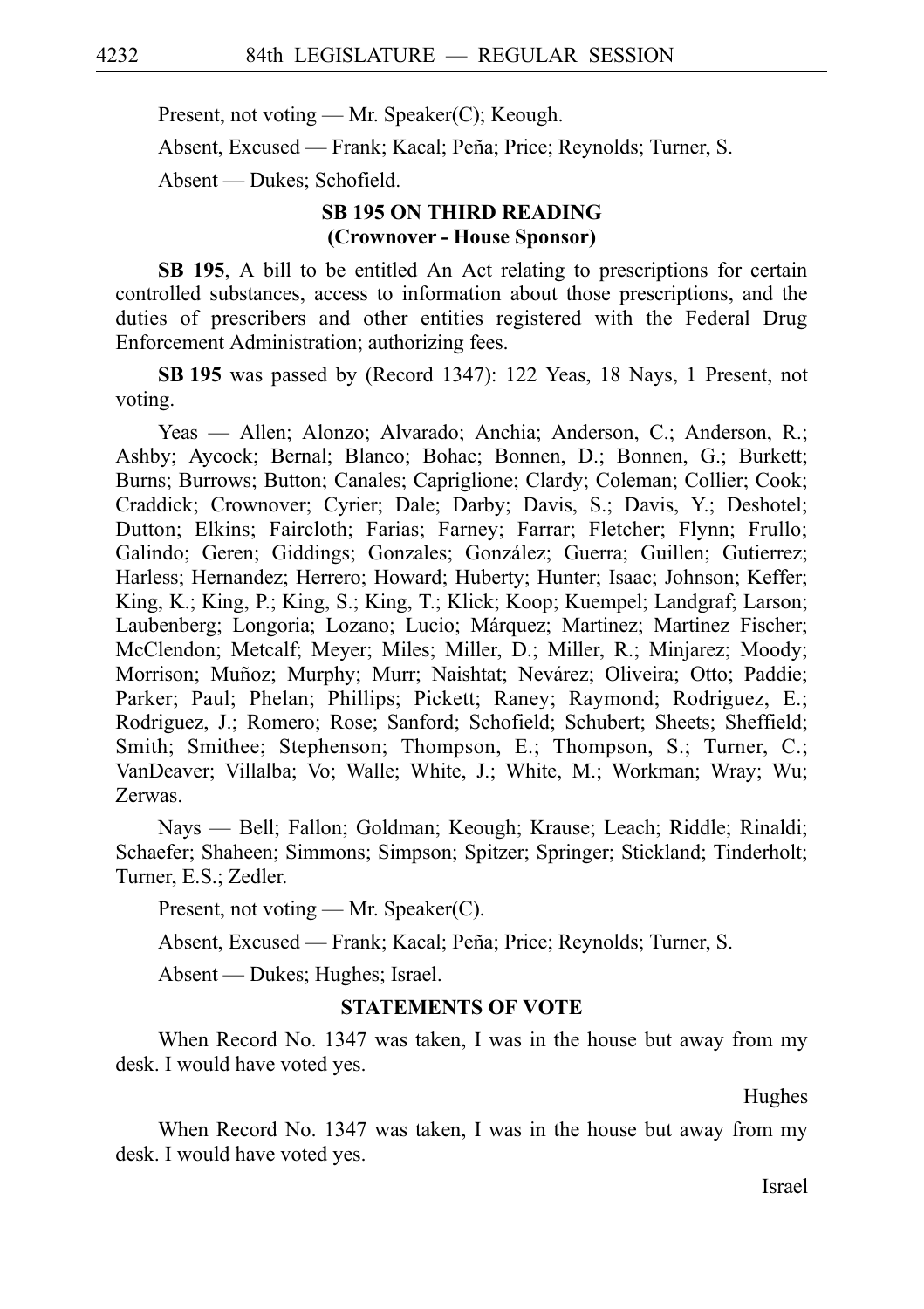When Record No. 1347 was taken, I was shown voting no. I intended to vote yes.

Simmons

# **SB 519 ON THIRD READING (Crownover - House Sponsor)**

**SB 519**, A bill to be entitled An Act relating to the registration of dental support organizations; imposing a fee; requiring an occupational registration; providing a civil penalty.

SB 519 was passed by (Record 1348): 94 Yeas, 48 Nays, 1 Present, not voting.

Yeas — Allen; Alonzo; Alvarado; Anchia; Anderson, C.; Ashby; Bernal; Blanco; Bohac; Burns; Canales; Capriglione; Clardy; Coleman; Collier; Cook; Crownover; Dale; Davis, S.; Davis, Y.; Deshotel; Dutton; Faircloth; Farias; Farney; Farrar; Fletcher; Flynn; Frullo; Galindo; Giddings; Gonzales; González; Guerra; Guillen; Gutierrez; Harless; Hernandez; Herrero; Howard; Huberty; Hunter; Isaac; Israel; Johnson; Keffer; King, S.; King, T.; Klick; Kuempel; Longoria; Lozano; Lucio; Márquez; Martinez; Martinez Fischer; McClendon; Miles; Miller, D.; Miller, R.; Minjarez; Moody; Morrison; Muñoz; Naishtat; Nevárez; Oliveira; Otto; Paddie; Paul; Phelan; Phillips; Pickett; Raney; Raymond; Rodriguez, E.; Rodriguez, J.; Romero; Rose; Sanford; Schubert; Sheffield; Smith; Smithee; Stephenson; Thompson, S.; Turner, C.; Villalba; Vo; Walle; Workman; Wray; Wu; Zerwas.

Nays — Anderson, R.; Aycock; Bell; Bonnen, D.; Bonnen, G.; Burkett; Burrows; Button; Craddick; Cyrier; Darby; Elkins; Fallon; Geren; Goldman; Hughes; Keough; King, K.; King, P.; Koop; Krause; Landgraf; Larson; Laubenberg; Leach; Metcalf; Meyer; Murphy; Murr; Parker; Riddle; Rinaldi; Schaefer; Schofield; Shaheen; Sheets; Simmons; Simpson; Spitzer; Springer; Stickland; Thompson, E.; Tinderholt; Turner, E.S.; VanDeaver; White, J.; White, M.; Zedler.

Present, not voting — Mr. Speaker(C).

Absent, Excused — Frank; Kacal; Peña; Price; Reynolds; Turner, S.

Absent — Dukes.

#### **STATEMENTS OF VOTE**

When Record No. 1348 was taken, I was shown voting yes. I intended to vote no.

C. Anderson

When Record No. 1348 was taken, I was shown voting yes. I intended to vote no.

Isaac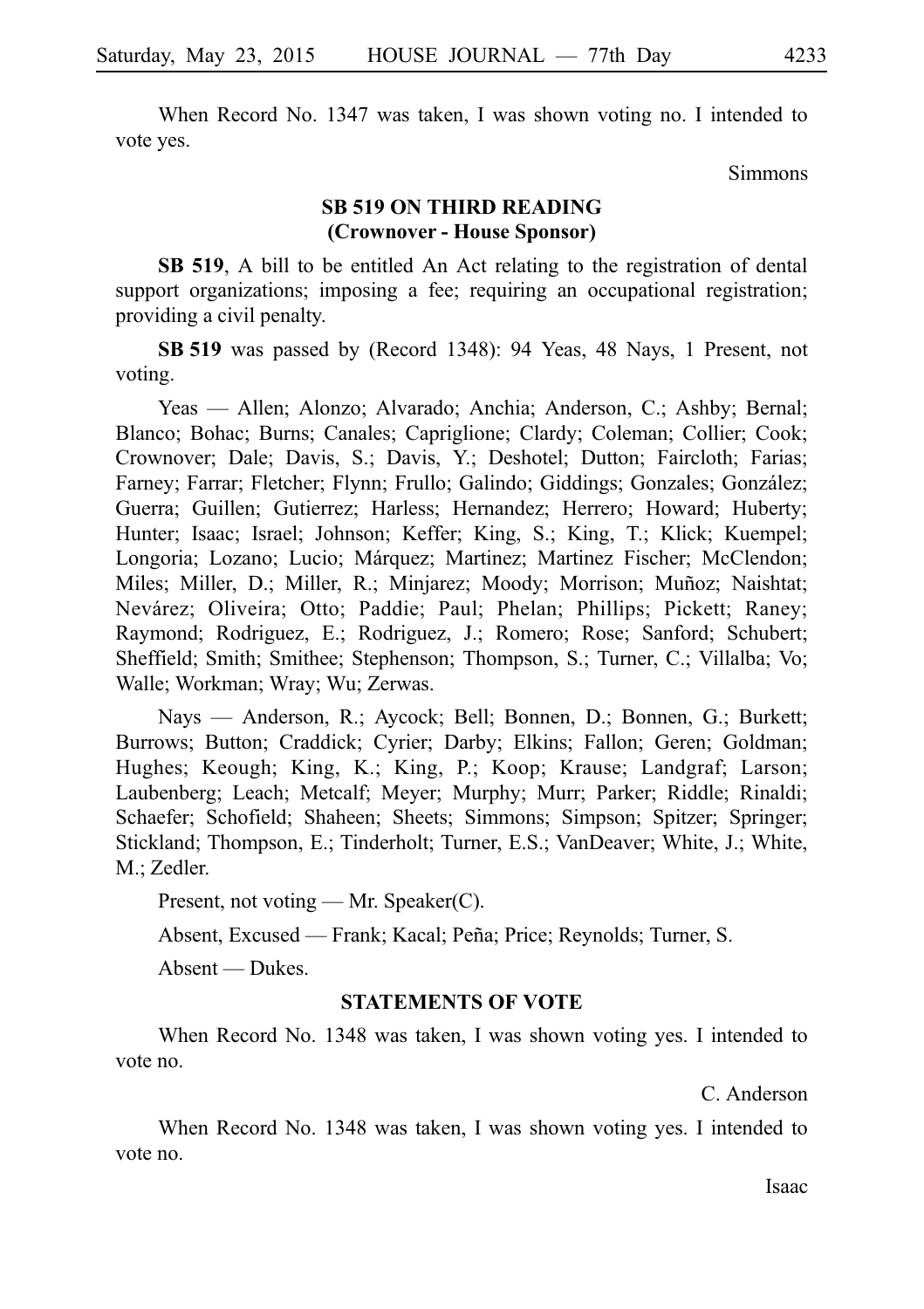When Record No. 1348 was taken, I was shown voting yes. I intended to vote no.

Kuempel

When Record No. 1348 was taken, I was shown voting yes. I intended to vote no.

Phelan

When Record No. 1348 was taken, I was shown voting yes. I intended to vote no.

Smith

#### **COMMITTEE GRANTED PERMISSION TO MEET**

Representative Parker requested permission for the Committee on Investments and Financial Services to meet while the house is in session, at 1:55 p.m. today, in  $1W.14$ , to consider pending business.

Permission to meet was granted.

# **COMMITTEE MEETING ANNOUNCEMENT**

The following committee meeting was announced:

Investments and Financial Services, 1:55 p.m. today, 1W.14, for a formal meeting, to consider pending business.

# **SB 332 ON THIRD READING (Hunter - House Sponsor)**

**SB 332**, A bill to be entitled An Act relating to the use of maximum allowable cost lists related to pharmacy benefits.

**SBi332** was passed by (Record 1349): 138 Yeas, 2 Nays, 1 Present, not voting.

Yeas — Allen; Alonzo; Alvarado; Anchia; Anderson, C.; Anderson, R.; Ashby; Aycock; Bell; Bernal; Blanco; Bohac; Bonnen, D.; Bonnen, G.; Burkett; Burns; Burrows; Button; Canales; Capriglione; Clardy; Coleman; Collier; Cook; Craddick; Crownover; Cyrier; Dale; Darby; Davis, S.; Davis, Y.; Deshotel; Dutton; Elkins; Faircloth; Fallon; Farias; Farney; Farrar; Fletcher; Flynn; Frullo; Galindo; Geren; Giddings; Goldman; Gonzales; González; Guerra; Guillen; Gutierrez; Harless; Hernandez; Herrero; Howard; Huberty; Hughes; Hunter; Isaac; Israel; Johnson; Keffer; Keough; King, K.; King, P.; King, S.; King, T.; Klick; Koop; Krause; Kuempel; Landgraf; Larson; Laubenberg; Leach; Longoria; Lozano; Lucio; Márquez; Martinez; McClendon; Metcalf; Meyer; Miles; Miller, D.; Miller, R.; Minjarez; Moody; Morrison; Muñoz; Murphy; Murr; Naishtat; Nevárez; Oliveira; Otto; Paddie; Parker; Paul; Phelan; Phillips; Pickett; Raney; Raymond; Riddle; Rinaldi; Rodriguez, E.; Rodriguez, J.; Romero; Rose; Sanford; Schaefer; Schofield; Schubert; Shaheen; Sheets; Sheffield; Simmons; Simpson; Smith; Smithee; Spitzer; Springer; Stephenson; Thompson, E.; Thompson, S.; Turner, C.; Turner, E.S.; VanDeaver; Villalba; Vo; Walle; White, J.; White, M.; Workman; Wray; Zedler; Zerwas.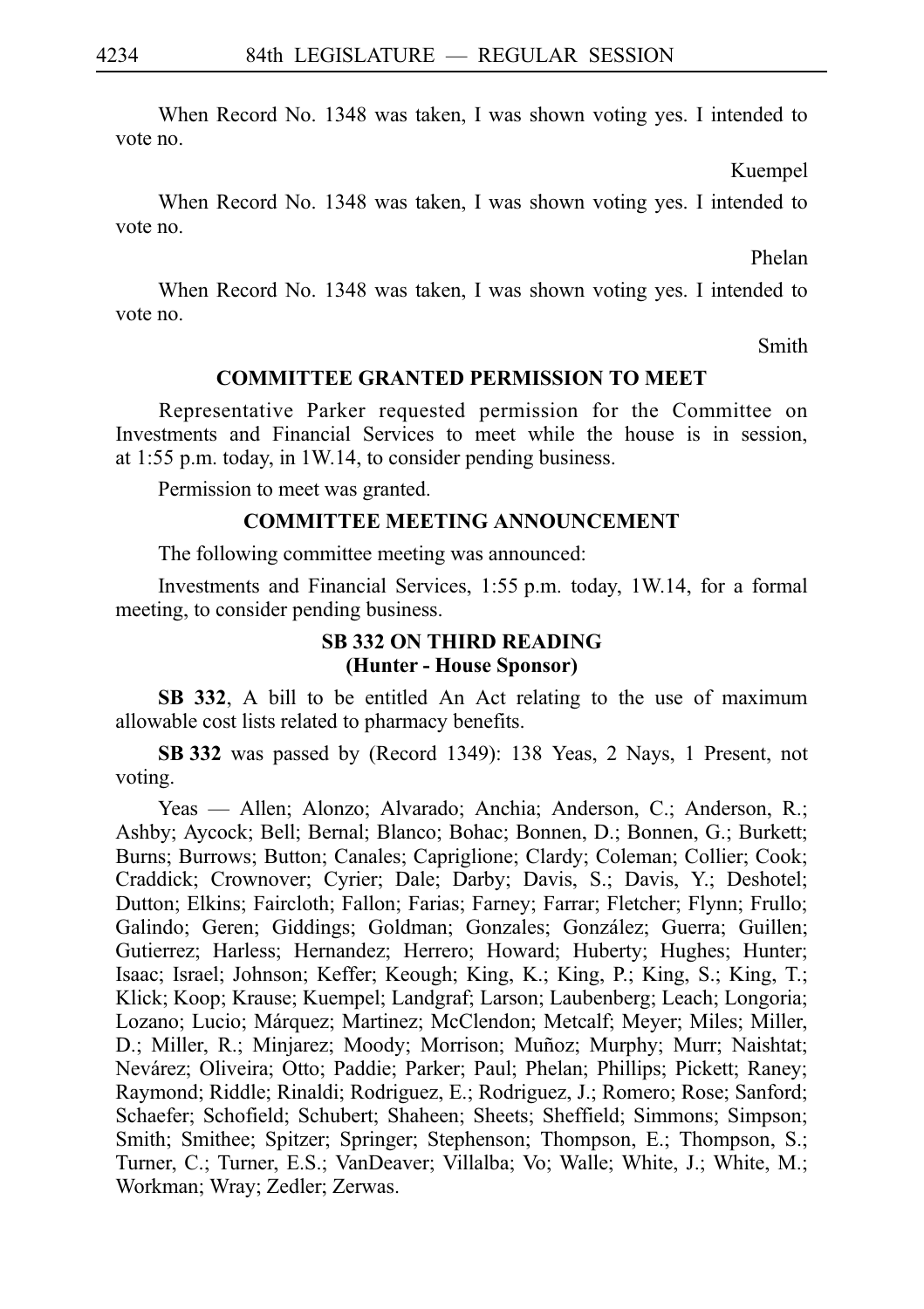Nays — Stickland; Tinderholt.

Present, not voting — Mr. Speaker(C).

Absent, Excused — Frank; Kacal; Peña; Price; Reynolds; Turner, S.

Absent — Dukes; Martinez Fischer; Wu.

# **STATEMENT OF VOTE**

When Record No. 1349 was taken, I was in the house but away from my desk. I would have voted yes.

Martinez Fischer

### **SB 273 ON THIRD READING (Guillen - House Sponsor)**

**SB 273**, A bill to be entitled An Act relating to certain offenses relating to carrying concealed handguns on property owned or leased by a governmental entity; providing a civil penalty.

**SBi273** was passed by (Record 1350): 116 Yeas, 23 Nays, 1 Present, not voting.

Yeas — Anderson, C.; Anderson, R.; Ashby; Aycock; Bell; Bohac; Bonnen, D.; Bonnen, G.; Burkett; Burns; Burrows; Button; Capriglione; Clardy; Coleman; Collier; Cook; Crownover; Cyrier; Dale; Darby; Davis, S.; Elkins; Faircloth; Fallon; Farias; Farney; Farrar; Fletcher; Flynn; Frullo; Galindo; Geren; Goldman; Gonzales; González; Guerra; Guillen; Gutierrez; Harless; Herrero; Huberty; Hughes; Hunter; Isaac; Keffer; Keough; King, K.; King, P.; King, S.; King, T.; Klick; Koop; Krause; Kuempel; Landgraf; Larson; Laubenberg; Leach; Longoria; Lozano; Lucio; Márquez; Martinez; Martinez Fischer; Metcalf; Meyer; Miller, D.; Miller, R.; Minjarez; Moody; Morrison; Muñoz; Murphy; Murr; Naishtat; Nevárez; Oliveira; Otto; Paddie; Parker; Paul; Phelan; Phillips; Pickett; Raney; Raymond; Riddle; Rinaldi; Rodriguez, J.; Romero; Sanford; Schaefer; Schofield; Schubert; Shaheen; Sheets; Sheffield; Simmons; Simpson; Spitzer; Springer; Stephenson; Stickland; Thompson, E.; Thompson, S.; Tinderholt; Turner, E.S.; VanDeaver; Villalba; White, J.; White, M.; Workman; Wray; Zedler; Zerwas.

Nays — Allen; Alonzo; Alvarado; Anchia; Bernal; Blanco; Canales; Davis, Y.; Deshotel; Dutton; Giddings; Hernandez; Howard; Israel; Johnson; McClendon; Miles; Rodriguez, E.; Rose; Turner, C.; Vo; Walle; Wu.

Present, not voting — Mr. Speaker(C).

Absent, Excused — Frank; Kacal; Peña; Price; Reynolds; Turner, S.

Absent — Craddick; Dukes; Smith; Smithee.

# **STATEMENT OF VOTE**

When Record No. 1350 was taken, I was shown voting yes. I intended to vote no.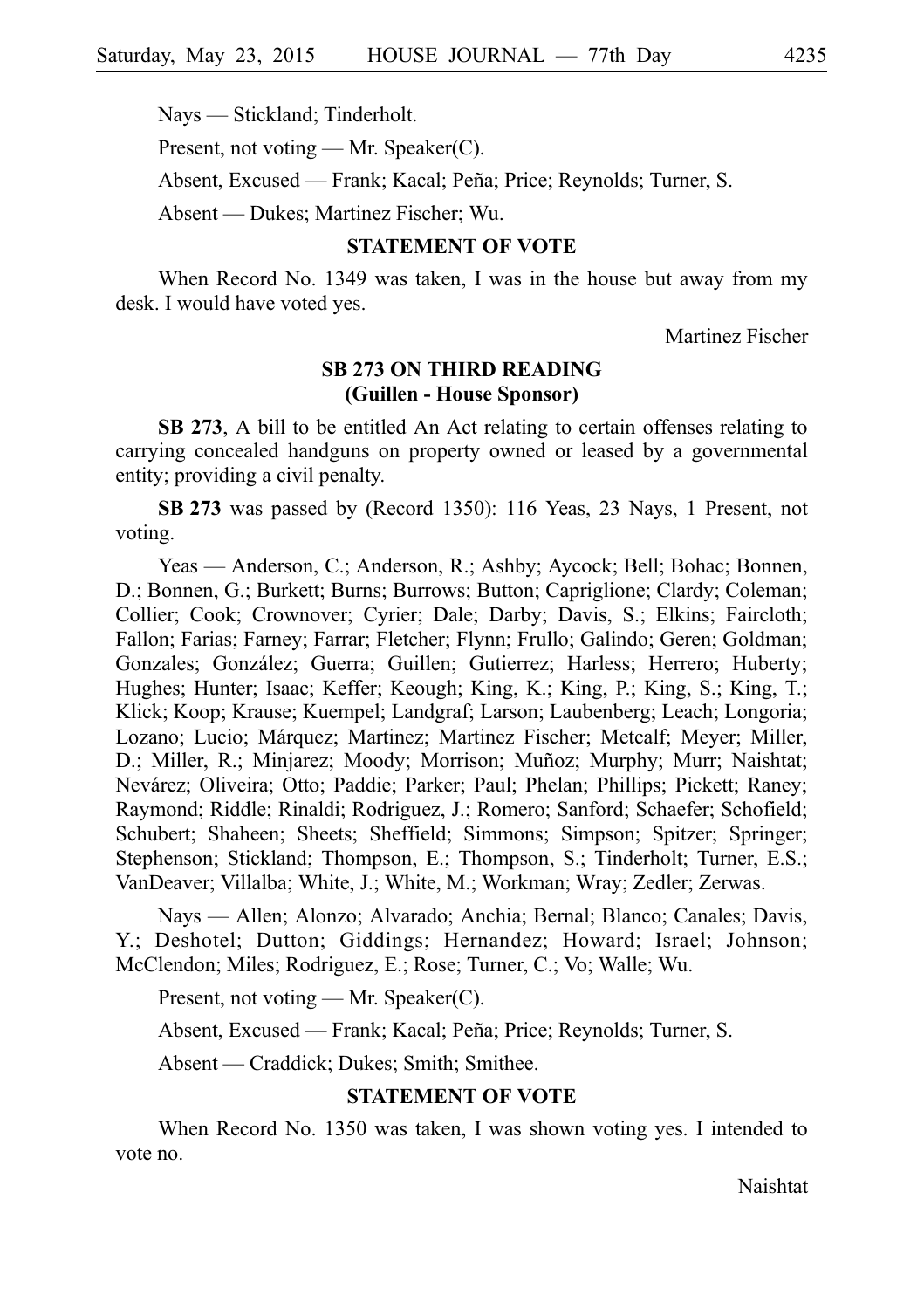### **LEAVES OF ABSENCE GRANTED**

The following members were granted leaves of absence temporarily for today to attend a meeting of the Committee on Investments and Financial Services:

Capriglione on motion of Isaac.

Stephenson on motion of Isaac.

# **SB 1129 ON THIRD READING (Raymond - House Sponsor)**

**SB 1129**, A bill to be entitled An Act relating to the transportation of a person with a mental illness.

**SBi1129** was passed by (Record 1351): 130 Yeas, 9 Nays, 2 Present, not voting.

Yeas — Allen; Alonzo; Alvarado; Anchia; Anderson, C.; Anderson, R.; Ashby; Aycock; Bell; Bernal; Blanco; Bohac; Bonnen, D.; Bonnen, G.; Burkett; Burns; Burrows; Button; Canales; Clardy; Coleman; Collier; Cook; Craddick; Crownover; Cyrier; Dale; Darby; Davis, S.; Davis, Y.; Deshotel; Dutton; Elkins; Faircloth; Fallon; Farias; Farney; Farrar; Fletcher; Galindo; Geren; Goldman; Gonzales; González; Guerra; Guillen; Gutierrez; Harless; Hernandez; Herrero; Howard; Huberty; Hughes; Hunter; Isaac; Israel; Johnson; Keffer; King, P.; King, S.; King, T.; Klick; Koop; Krause; Larson; Laubenberg; Leach; Longoria; Lozano; Lucio; Márquez; Martinez; Martinez Fischer; McClendon; Metcalf; Meyer; Miles; Miller, D.; Miller, R.; Minjarez; Moody; Morrison; Muñoz; Murphy; Naishtat; Nevárez; Oliveira; Otto; Paddie; Parker; Paul; Phelan; Phillips; Pickett; Raney; Raymond; Riddle; Rinaldi; Rodriguez, E.; Rodriguez, J.; Romero; Rose; Sanford; Schaefer; Schofield; Schubert; Shaheen; Sheets; Sheffield; Simmons; Simpson; Smith; Smithee; Spitzer; Springer; Stickland; Thompson, E.; Thompson, S.; Tinderholt; Turner, C.; Turner, E.S.; VanDeaver; Villalba; Vo; Walle; White, M.; Workman; Wray; Wu; Zerwas.

Nays — Flynn; Frullo; Keough; King, K.; Kuempel; Landgraf; Murr; White, J.; Zedler.

Present, not voting — Mr. Speaker(C); Giddings.

Absent, Excused — Frank; Kacal; Peña; Price; Reynolds; Turner, S.

Absent, Excused, Committee Meeting — Capriglione; Stephenson.

Absent — Dukes.

# **SB 1171 ON THIRD READING (Paddie - House Sponsor)**

**SB 1171**, A bill to be entitled An Act relating to the operation of certain oversize or overweight vehicles transporting timber, timber products, or forestry equipment on certain public roadways.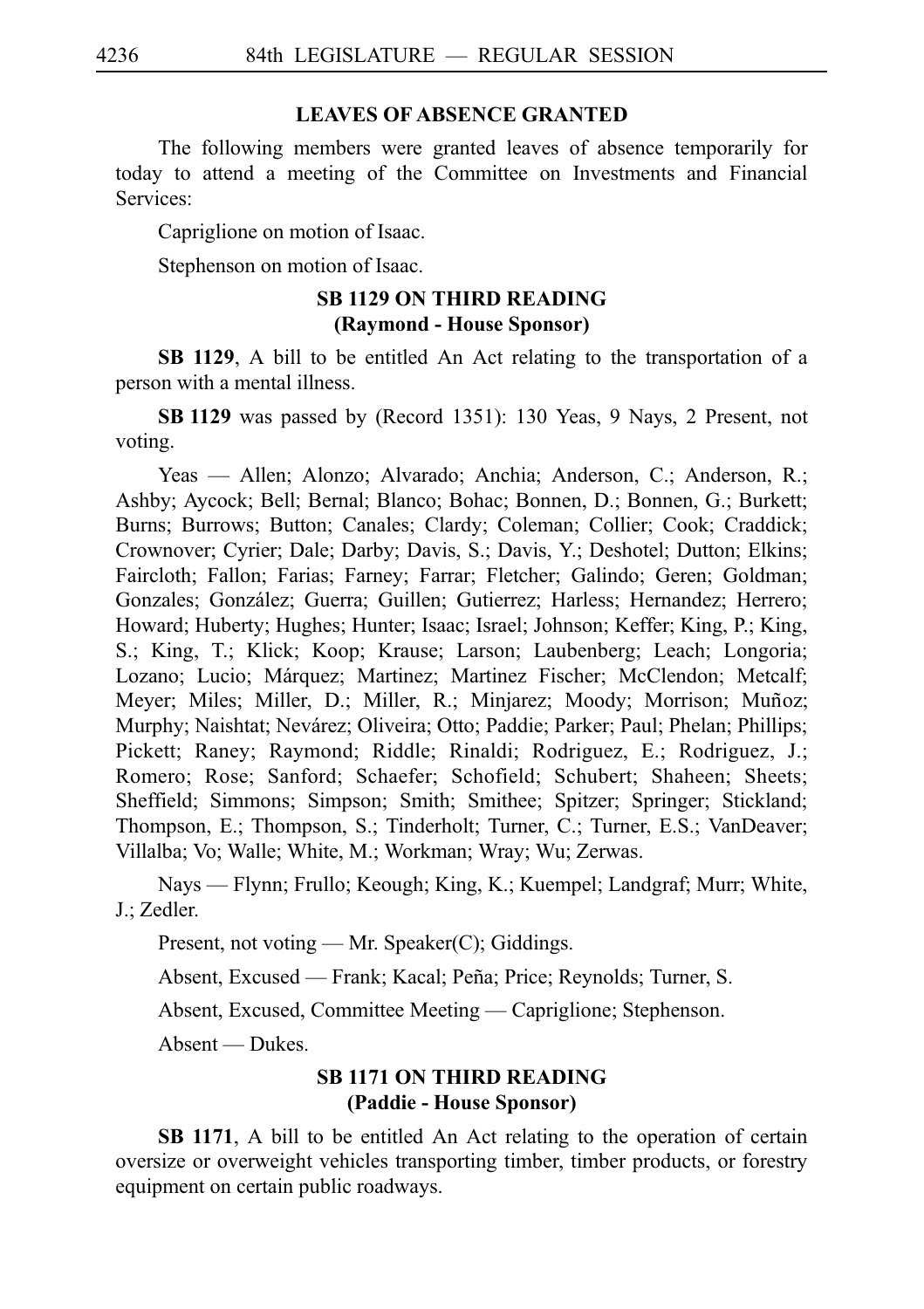### **Amendment No. 1**

Representative Paddie offered the following amendment to **SB 1171**:

Amend **SBi1171** as follows:

(1) On page 3, line 1 strike "forestry" and substitute "or forestry".

Amendment No. 1 was adopted.

**SB 1171**, as amended, was passed by (Record 1352): 139 Yeas, 0 Nays, 1 Present, not voting.

Yeas — Allen; Alonzo; Alvarado; Anchia; Anderson, C.; Anderson, R.; Ashby; Aycock; Bell; Bernal; Blanco; Bohac; Bonnen, D.; Bonnen, G.; Burkett; Burns; Burrows; Button; Canales; Clardy; Coleman; Collier; Cook; Craddick; Crownover; Cyrier; Dale; Darby; Davis, S.; Davis, Y.; Deshotel; Dutton; Elkins; Faircloth; Fallon; Farias; Farney; Farrar; Fletcher; Flynn; Frullo; Galindo; Geren; Giddings; Goldman; Gonzales; González; Guerra; Guillen; Gutierrez; Harless; Hernandez; Herrero; Howard; Huberty; Hughes; Hunter; Isaac; Israel; Johnson; Keffer; Keough; King, K.; King, P.; King, S.; King, T.; Klick; Koop; Krause; Kuempel; Landgraf; Larson; Laubenberg; Leach; Longoria; Lozano; Lucio; Márquez; Martinez; Martinez Fischer; McClendon; Metcalf; Meyer; Miles; Miller, D.; Miller, R.; Minjarez; Moody; Morrison; Muñoz; Murphy; Murr; Nevárez; Oliveira; Otto; Paddie; Parker; Paul; Phelan; Phillips; Pickett; Raney; Raymond; Riddle; Rinaldi; Rodriguez, E.; Rodriguez, J.; Romero; Rose; Sanford; Schaefer; Schofield; Schubert; Shaheen; Sheets; Sheffield; Simmons; Simpson; Smith; Smithee; Spitzer; Springer; Stickland; Thompson, E.; Thompson, S.; Tinderholt; Turner, C.; Turner, E.S.; VanDeaver; Villalba; Vo; Walle; White, J.; White, M.; Workman; Wray; Wu; Zedler; Zerwas.

Present, not voting — Mr. Speaker(C).

Absent, Excused — Frank; Kacal; Peña; Price; Reynolds; Turner, S.

Absent, Excused, Committee Meeting — Capriglione; Stephenson.

Absent — Dukes; Naishtat.

### **STATEMENT OF VOTE**

When Record No. 1352 was taken, I was in the house but away from my desk. I would have voted yes.

Naishtat

# **SB 955 ON THIRD READING (R. Miller and Shaheen - House Sponsors)**

**SB 955**, A bill to be entitled An Act relating to permissible locations of open-enrollment charter schools created by certain institutions of higher education.

**SB 955** was passed by (Record 1353): 122 Yeas, 14 Nays, 1 Present, not voting.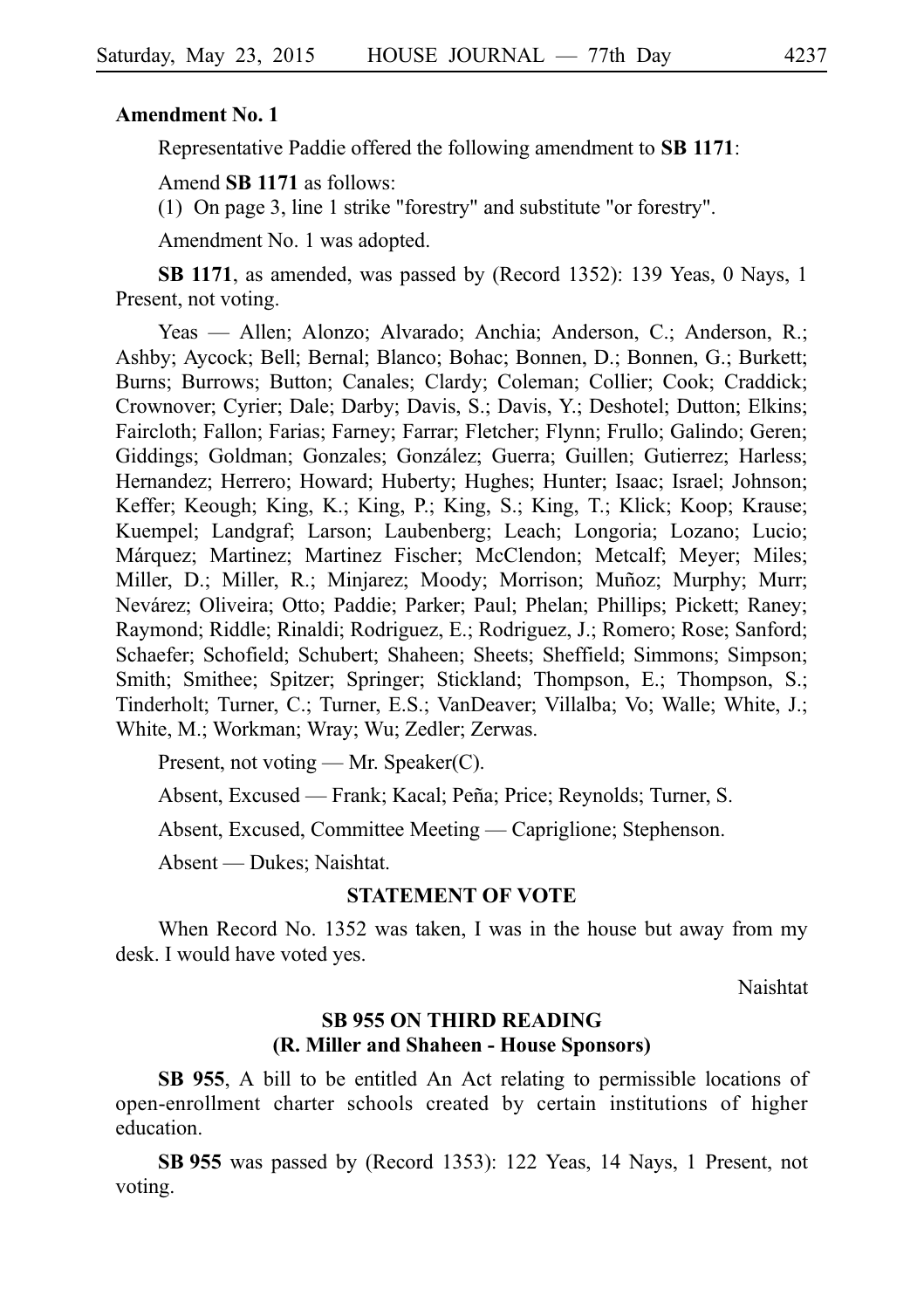Yeas — Alonzo; Alvarado; Anderson, R.; Ashby; Aycock; Bell; Bernal; Bohac; Bonnen, D.; Bonnen, G.; Burkett; Burns; Burrows; Button; Canales; Clardy; Coleman; Collier; Cook; Craddick; Crownover; Cyrier; Dale; Darby; Davis, S.; Davis, Y.; Deshotel; Dutton; Elkins; Faircloth; Fallon; Farias; Farney; Farrar; Fletcher; Flynn; Frullo; Galindo; Geren; Goldman; Gonzales; González; Guerra; Guillen; Gutierrez; Harless; Hernandez; Herrero; Huberty; Hughes; Hunter; Isaac; Johnson; Keffer; Keough; King, K.; King, P.; King, S.; King, T.; Klick; Koop; Krause; Kuempel; Landgraf; Larson; Laubenberg; Leach; Lozano; Martinez; Martinez Fischer; McClendon; Metcalf; Meyer; Miller, D.; Miller, R.; Moody; Morrison; Muñoz; Murphy; Murr; Naishtat; Nevárez; Oliveira; Otto; Paddie; Parker; Paul; Phelan; Phillips; Pickett; Raney; Raymond; Riddle; Rinaldi; Rodriguez, E.; Rodriguez, J.; Romero; Sanford; Schaefer; Schofield; Schubert; Shaheen; Sheets; Sheffield; Simpson; Smith; Smithee; Springer; Stickland; Thompson, E.; Thompson, S.; Tinderholt; Turner, E.S.; Villalba; Walle; White, J.; White, M.; Workman; Wray; Wu; Zedler; Zerwas.

Nays — Allen; Anchia; Blanco; Giddings; Howard; Israel; Márquez; Miles; Minjarez; Rose; Spitzer; Turner, C.; VanDeaver; Vo.

Present, not voting — Mr. Speaker(C).

Absent, Excused — Frank; Kacal; Peña; Price; Reynolds; Turner, S.

Absent, Excused, Committee Meeting — Capriglione; Stephenson.

Absent — Anderson, C.; Dukes; Longoria; Lucio; Simmons.

### **STATEMENTS OF VOTE**

When Record No. 1353 was taken, I was in the house but away from my desk. I would have voted yes.

C. Anderson

When Record No. 1353 was taken, I was shown voting yes. I intended to vote no.

Bernal

When Record No. 1353 was taken, I was shown voting yes. I intended to vote no.

# Collier

When Record No. 1353 was taken, I was shown voting no. I intended to vote yes.

### Márquez

When Record No. 1353 was taken, I was shown voting yes. I intended to vote no.

J. Rodriguez

When Record No. 1353 was taken, I was absent because of important business. I would have voted yes.

#### Simmons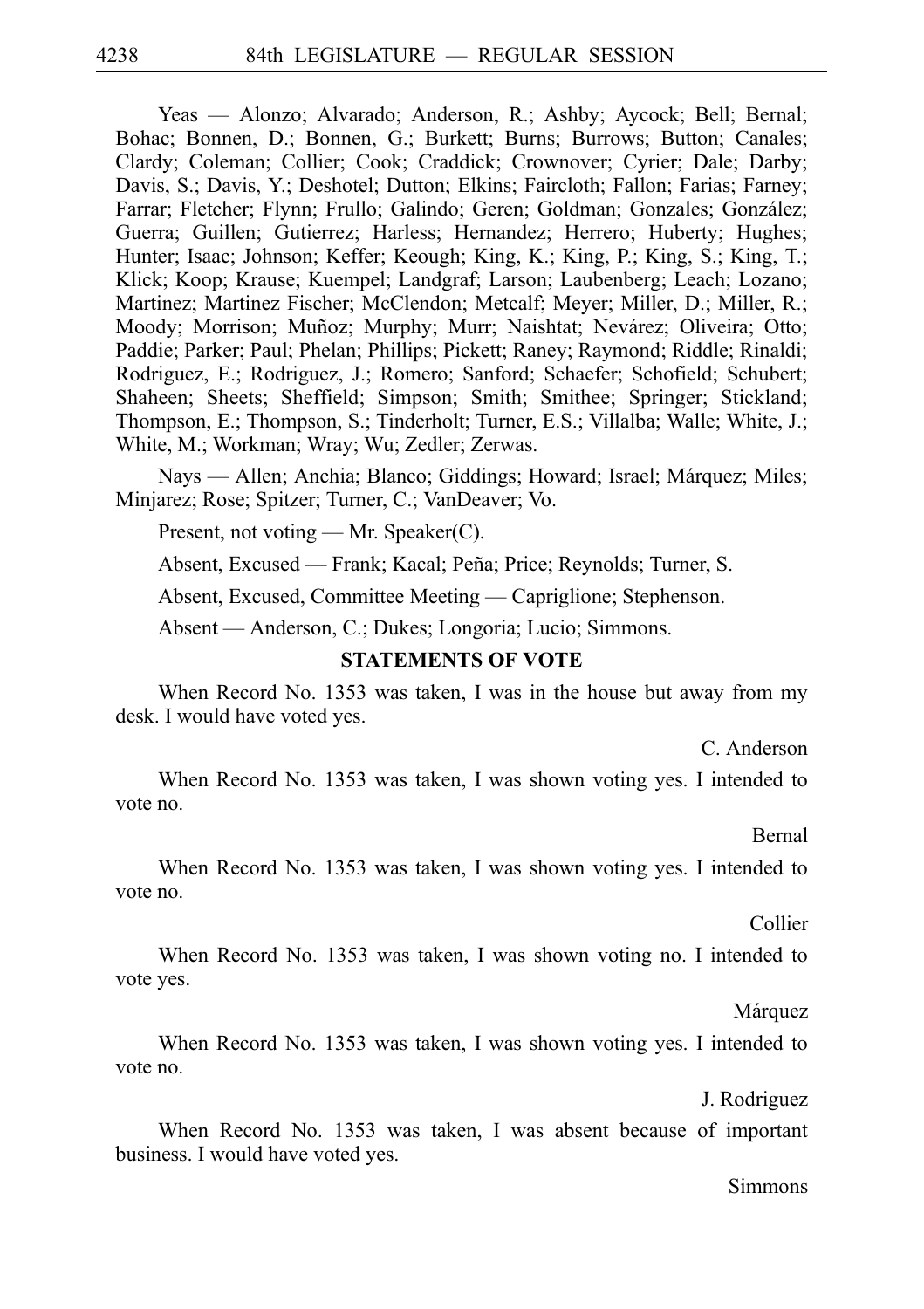When Record No. 1353 was taken, I was shown voting no. I intended to vote yes.

Spitzer

# **SB 267 ON THIRD READING (Huberty - House Sponsor)**

**SB 267**, A bill to be entitled An Act relating to the regulation by a municipality or county of the rental or leasing of housing accommodations.

Representative Huberty moved to postpone consideration of **SB 267** until  $2:10$  p.m. today.

The motion prevailed.

### **SB 662 ON THIRD READING (Alonzo - House Sponsor)**

**SB 662**, A bill to be entitled An Act relating to the representation of certain indigent applicants for a writ of habeas corpus.

**SBi662** was passed by (Record 1354): 135 Yeas, 1 Nays, 1 Present, not voting.

Yeas — Allen; Alonzo; Alvarado; Anchia; Anderson, C.; Anderson, R.; Ashby; Aycock; Bell; Bernal; Blanco; Bohac; Bonnen, D.; Bonnen, G.; Burkett; Burns; Burrows; Button; Canales; Clardy; Coleman; Collier; Cook; Craddick; Crownover; Cyrier; Dale; Darby; Davis, S.; Deshotel; Dutton; Elkins; Faircloth; Fallon; Farias; Farney; Farrar; Fletcher; Flynn; Frullo; Galindo; Geren; Giddings; Goldman; Gonzales; González; Guerra; Guillen; Gutierrez; Harless; Hernandez; Herrero; Howard; Huberty; Hughes; Hunter; Isaac; Israel; Johnson; Keffer; Keough; King, K.; King, P.; King, S.; King, T.; Klick; Koop; Krause; Kuempel; Landgraf; Larson; Laubenberg; Leach; Lozano; Márquez; Martinez; Martinez Fischer; McClendon; Metcalf; Meyer; Miles; Miller, D.; Miller, R.; Minjarez; Moody; Morrison; Muñoz; Murphy; Naishtat; Nevárez; Oliveira; Otto; Paddie; Parker; Paul; Phelan; Phillips; Pickett; Raymond; Riddle; Rinaldi; Rodriguez, E.; Rodriguez, J.; Romero; Rose; Sanford; Schaefer; Schofield; Schubert; Shaheen; Sheets; Sheffield; Simmons; Simpson; Smith; Smithee; Spitzer; Springer; Stickland; Thompson, E.; Thompson, S.; Tinderholt; Turner, C.; Turner, E.S.; VanDeaver; Villalba; Vo; Walle; White, J.; White, M.; Workman; Wray; Wu; Zedler; Zerwas.

Nays — Murr.

Present, not voting — Mr. Speaker(C).

Absent, Excused — Frank; Kacal; Peña; Price; Reynolds; Turner, S.

Absent, Excused, Committee Meeting — Capriglione; Stephenson.

Absent — Davis, Y.; Dukes; Longoria; Lucio; Raney.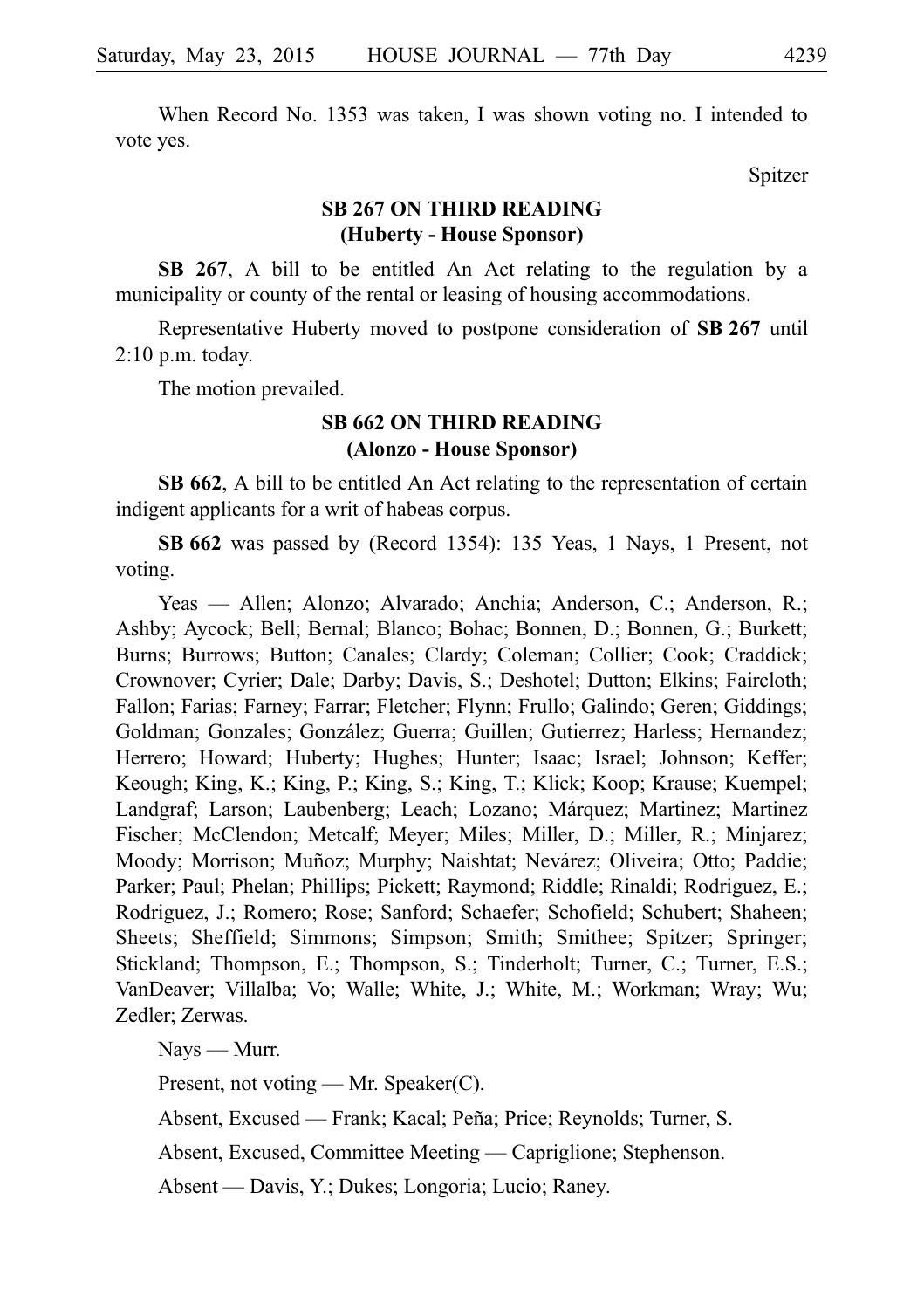#### **STATEMENT OF VOTE**

When Record No. 1354 was taken, I was in the house but away from my desk. I would have voted yes.

Raney

# **SB 1367 ON THIRD READING (Anchia and Oliveira - House Sponsors)**

**SB 1367**, A bill to be entitled An Act relating to certain obligations of and limitations on landlords.

**SBi1367** was passed by (Record 1355): 135 Yeas, 3 Nays, 1 Present, not voting.

Yeas — Allen; Alonzo; Alvarado; Anchia; Anderson, C.; Anderson, R.; Ashby; Aycock; Bell; Bernal; Blanco; Bohac; Bonnen, D.; Bonnen, G.; Burkett; Burns; Burrows; Button; Canales; Clardy; Coleman; Collier; Cook; Craddick; Crownover; Cyrier; Dale; Darby; Davis, S.; Davis, Y.; Deshotel; Dutton; Elkins; Faircloth; Fallon; Farias; Farney; Farrar; Fletcher; Frullo; Galindo; Geren; Giddings; Goldman; Gonzales; González; Guerra; Guillen; Gutierrez; Harless; Hernandez; Herrero; Howard; Huberty; Hughes; Hunter; Isaac; Israel; Johnson; Keffer; Keough; King, K.; King, P.; King, S.; King, T.; Klick; Koop; Krause; Kuempel; Landgraf; Larson; Laubenberg; Leach; Lozano; Lucio; Ma´rquez; Martinez; Martinez Fischer; McClendon; Metcalf; Meyer; Miles; Miller, D.; Miller, R.; Minjarez; Moody; Morrison; Muñoz; Murphy; Naishtat; Nevárez; Oliveira; Otto; Paddie; Paul; Phelan; Pickett; Raney; Raymond; Riddle; Rinaldi; Rodriguez, E.; Rodriguez, J.; Romero; Rose; Sanford; Schaefer; Schofield; Schubert; Shaheen; Sheets; Sheffield; Simmons; Simpson; Smith; Smithee; Spitzer; Springer; Stickland; Thompson, E.; Thompson, S.; Tinderholt; Turner, C.; Turner, E.S.; VanDeaver; Villalba; Vo; Walle; White, J.; White, M.; Workman; Wray; Wu; Zedler; Zerwas.

Nays — Flynn; Murr; Phillips.

Present, not voting — Mr. Speaker(C).

Absent, Excused — Frank; Kacal; Peña; Price; Reynolds; Turner, S.

Absent, Excused, Committee Meeting — Capriglione; Stephenson.

Absent — Dukes; Longoria; Parker.

#### **STATEMENT OF VOTE**

When Record No. 1355 was taken, I was in the house but away from my desk. I would have voted yes.

Parker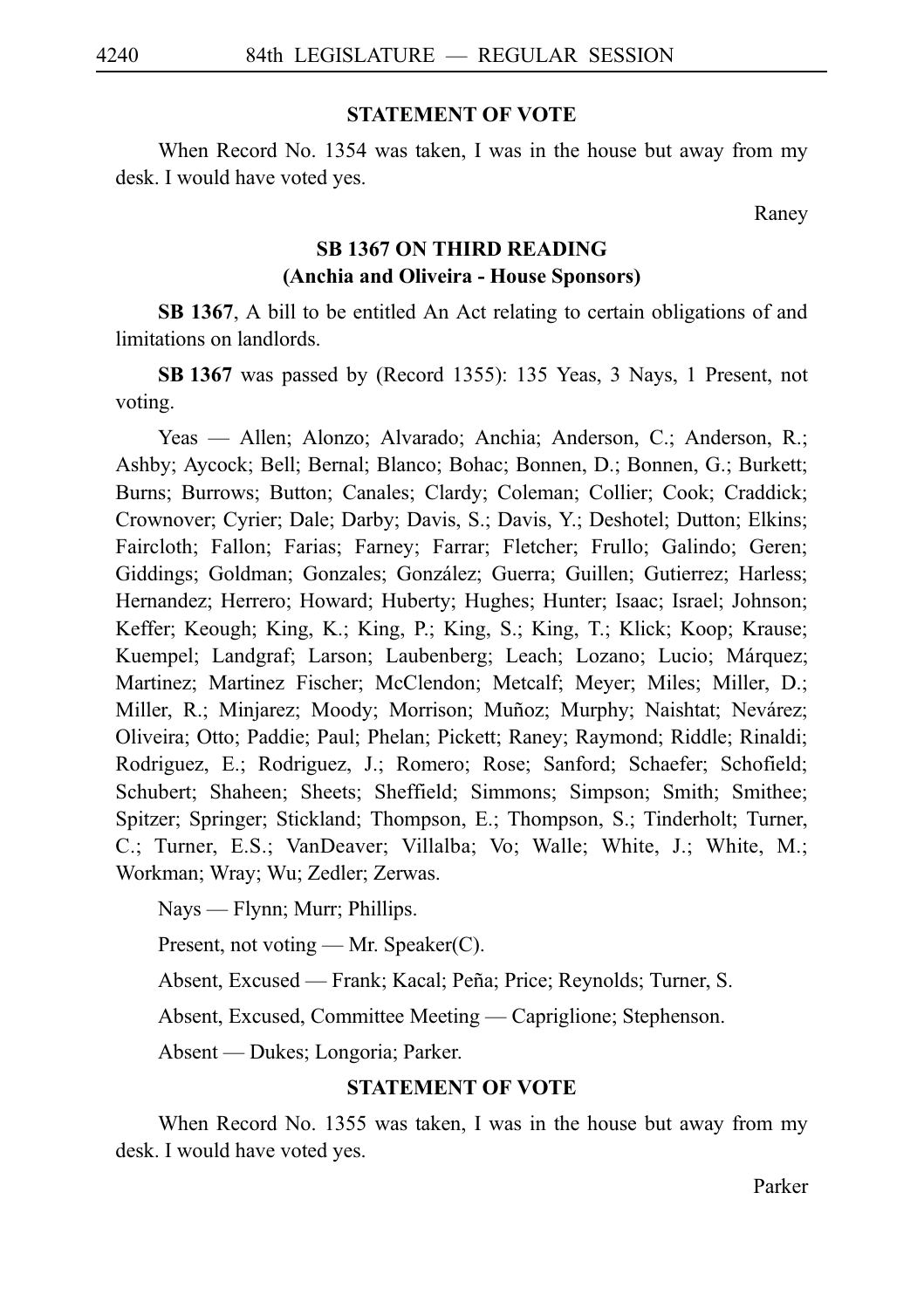# **SB 295 ON THIRD READING (Guillen - House Sponsor)**

**SB 295**, A bill to be entitled An Act relating to tracking career information for graduates of Texas medical schools and persons completing medical residency programs in Texas.

**SBi295** was passed by (Record 1356): 136 Yeas, 4 Nays, 1 Present, not voting.

Yeas — Allen; Alonzo; Alvarado; Anchia; Anderson, C.; Anderson, R.; Ashby; Aycock; Bell; Bernal; Blanco; Bohac; Bonnen, D.; Bonnen, G.; Burkett; Burns; Burrows; Button; Canales; Clardy; Coleman; Collier; Cook; Craddick; Crownover; Cyrier; Dale; Darby; Davis, S.; Davis, Y.; Deshotel; Dutton; Elkins; Faircloth; Fallon; Farias; Farney; Farrar; Fletcher; Flynn; Frullo; Galindo; Geren; Giddings; Goldman; Gonzales; González; Guerra; Guillen; Gutierrez; Harless; Hernandez; Herrero; Howard; Huberty; Hughes; Hunter; Isaac; Israel; Johnson; Keffer; King, K.; King, P.; King, S.; King, T.; Klick; Koop; Krause; Kuempel; Landgraf; Larson; Laubenberg; Leach; Longoria; Lozano; Lucio; Márquez; Martinez; Martinez Fischer; McClendon; Metcalf; Meyer; Miles; Miller, D.; Miller, R.; Minjarez; Moody; Morrison; Muñoz; Murphy; Murr; Naishtat; Nevárez; Oliveira; Otto; Paddie; Parker; Paul; Phelan; Phillips; Pickett; Raney; Raymond; Riddle; Rodriguez, E.; Rodriguez, J.; Romero; Rose; Sanford; Schaefer; Schofield; Schubert; Shaheen; Sheets; Sheffield; Simmons; Simpson; Smith; Smithee; Spitzer; Springer; Thompson, E.; Thompson, S.; Turner, C.; Turner, E.S.; VanDeaver; Villalba; Vo; Walle; White, J.; White, M.; Workman; Wray; Wu; Zedler; Zerwas.

Nays — Keough; Rinaldi; Stickland; Tinderholt.

Present, not voting — Mr. Speaker(C).

Absent, Excused — Frank; Kacal; Peña; Price; Reynolds; Turner, S.

Absent, Excused, Committee Meeting — Capriglione; Stephenson.

Absent — Dukes.

# **SB 1436 ON THIRD READING (Raymond - House Sponsor)**

**SB 1436**, A bill to be entitled An Act relating to the setback requirements for a junkyard or an automotive wrecking and salvage yard; amending provisions subject to a criminal penalty.

**SBi1436** was passed by (Record 1357): 96 Yeas, 42 Nays, 1 Present, not voting.

Yeas — Allen; Alonzo; Alvarado; Anchia; Anderson, R.; Aycock; Bernal; Blanco; Bohac; Burkett; Burns; Canales; Coleman; Collier; Cook; Craddick; Crownover; Dale; Davis, S.; Davis, Y.; Deshotel; Dutton; Faircloth; Farias; Farney; Farrar; Fletcher; Flynn; Frullo; Galindo; Giddings; Gonzales; González; Guerra; Guillen; Gutierrez; Hernandez; Herrero; Howard; Huberty; Hunter; Israel; Johnson; Keffer; King, P.; King, T.; Klick; Koop; Laubenberg; Longoria;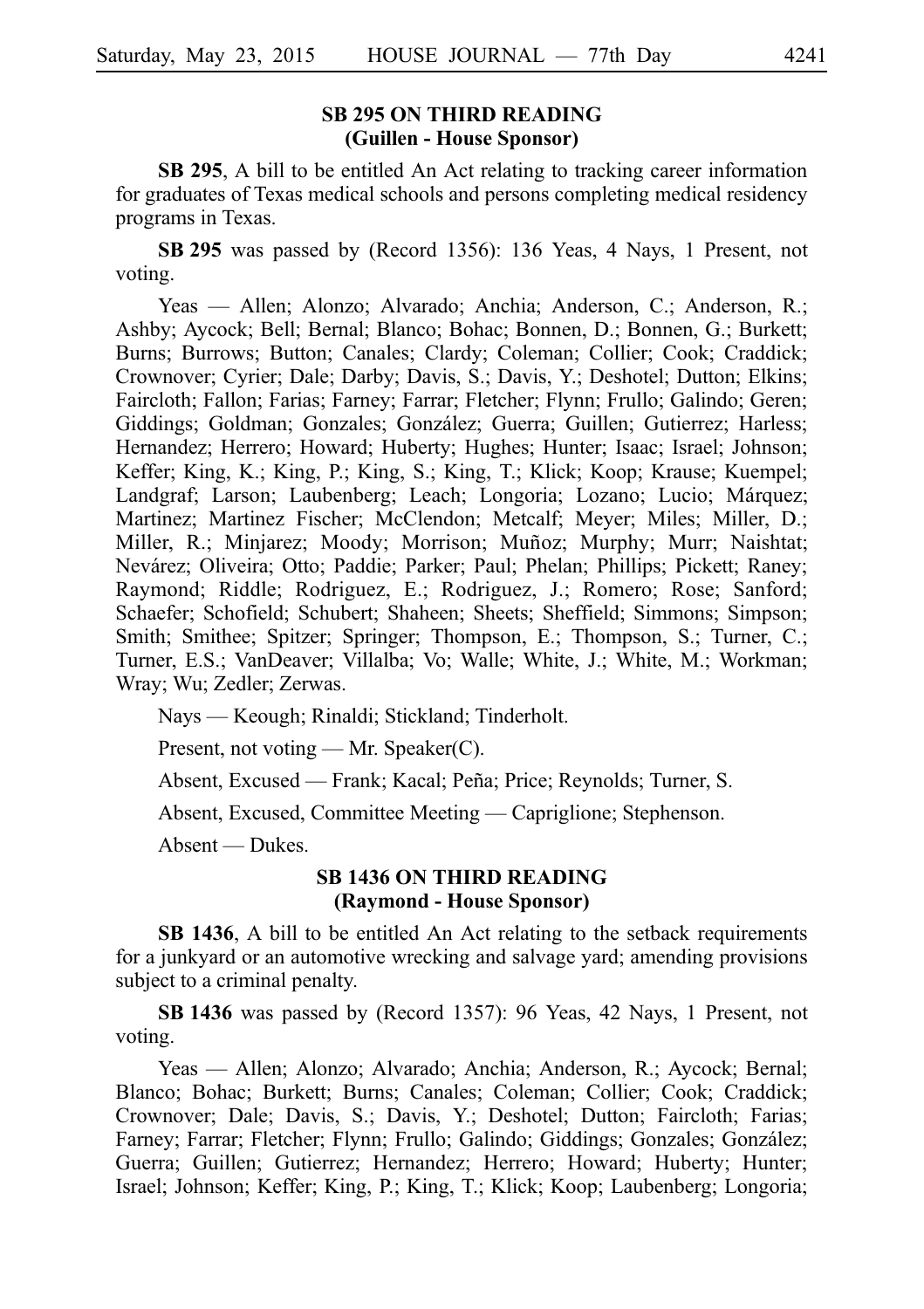Lozano; Lucio; Márquez; Martinez; Martinez Fischer; McClendon; Miles; Miller, D.; Minjarez; Moody; Morrison; Muñoz; Murphy; Naishtat; Nevárez; Oliveira; Otto; Paddie; Parker; Phillips; Pickett; Raney; Raymond; Riddle; Rodriguez, E.; Rodriguez, J.; Romero; Rose; Schofield; Schubert; Shaheen; Sheets; Sheffield; Smith; Smithee; Spitzer; Springer; Thompson, S.; Turner, C.; Villalba; Vo; Walle; White, M.; Workman; Wu; Zerwas.

Nays — Anderson, C.; Ashby; Bell; Bonnen, D.; Bonnen, G.; Burrows; Button; Clardy; Cyrier; Darby; Elkins; Fallon; Geren; Goldman; Harless; Hughes; Isaac; Keough; King, K.; Krause; Kuempel; Landgraf; Leach; Metcalf; Meyer; Miller, R.; Murr; Paul; Phelan; Rinaldi; Sanford; Schaefer; Simmons; Simpson; Stickland; Thompson, E.; Tinderholt; Turner, E.S.; VanDeaver; White, J.; Wray; Zedler.

Present, not voting — Mr. Speaker(C).

Absent, Excused — Frank; Kacal; Peña; Price; Reynolds; Turner, S.

Absent, Excused, Committee Meeting — Capriglione; Stephenson.

Absent — Dukes; King, S.; Larson.

### **STATEMENTS OF VOTE**

When Record No. 1357 was taken, I was shown voting yes. I intended to vote no.

Parker

When Record No. 1357 was taken, I was shown voting yes. I intended to vote no.

Springer

#### **POSTPONED BUSINESS**

The following bills were laid before the house as postponed business:

# **SB 268 ON SECOND READING (Anchia - House Sponsor)**

**SB 268**, A bill to be entitled An Act relating to the duties of a magistrate to inform an arrested person of consequences of a plea of guilty or nolo contendere.

**SB 268** was read second time on May 12, postponed until May 18, postponed until May 19, postponed until May 20, and was again postponed until 6 a.m. today.

Representative Anchia moved to postpone consideration of SB 268 until 6 a.m. tomorrow.

The motion prevailed.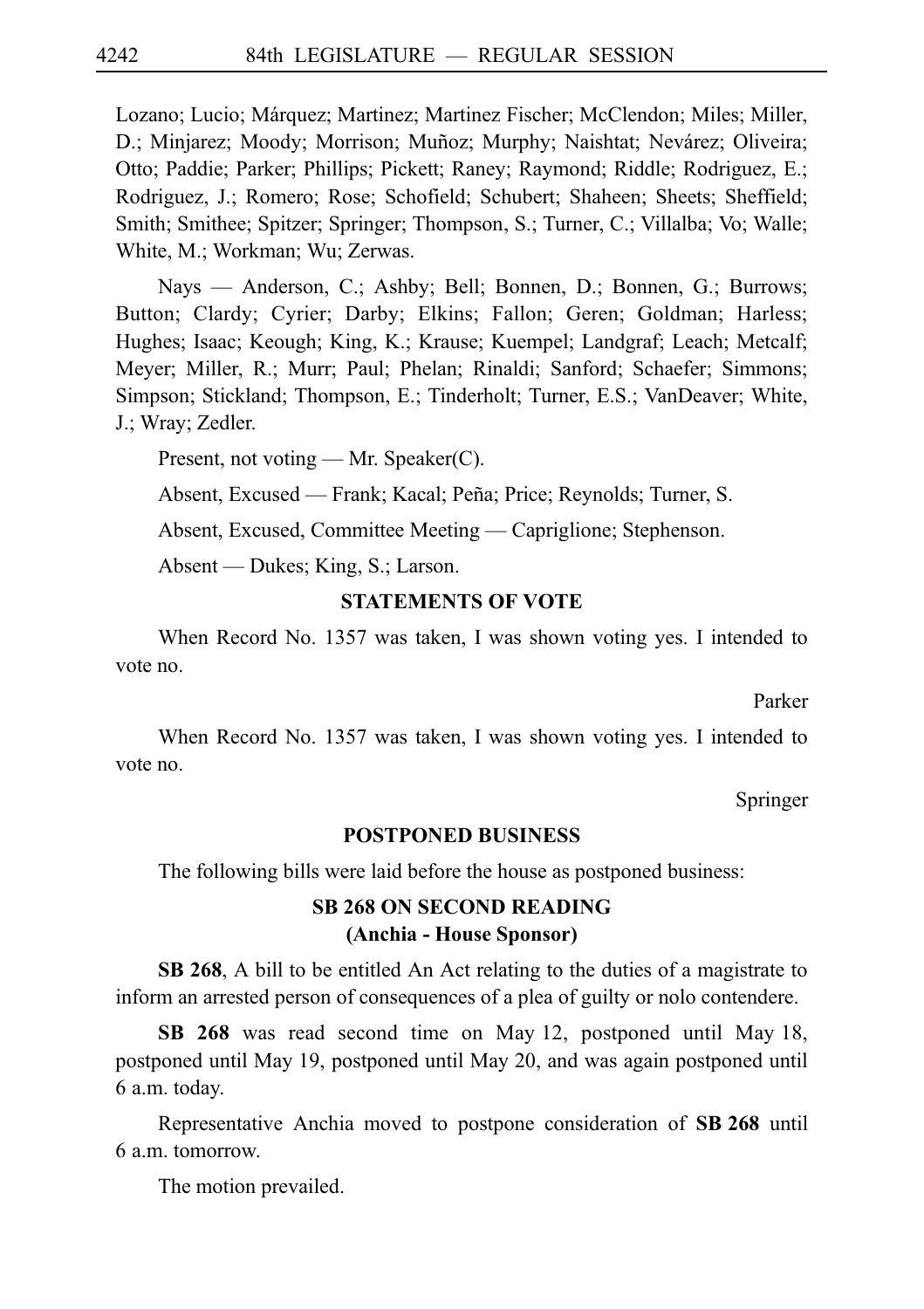# **SB 1173 ON SECOND READING (Phillips - House Sponsor)**

**SB 1173**, A bill to be entitled An Act relating to commercial driver's licenses and commercial learner's permits and the operation of commercial motor vehicles; creating a criminal offense; amending provisions subject to a criminal penalty; authorizing fees.

**SB 1173** was read second time on May 7, postponed until 6 a.m. May 11, postponed until  $2$  p.m. May 11, postponed until  $3$  p.m. May 11, postponed until May 15, postponed until May 20, postponed until May 21, postponed until 11 a.m. May 22, amendments were offered and disposed of, **SB 1173** was postponed until 3:45 p.m. May 22, and was again postponed until 1 p.m. today.

### **SB 1173 - POINT OF ORDER**

Representative Tinderholt raised a point of order against further consideration of **SB 1173** under Rule 8, Section 1; Rule 11, Section 2; and Rule 11, Section 3 of the House Rules on the grounds that the bill caption is inaccurate, the amendment is not germane to the bill, and the amendment would change the original purpose of the bill.

The speaker sustained the point of order and submitted the following statement:

Representative Tinderholt raised a point of order against further consideration of **SB 1173** under Rule 8, Section 1; Rule 11, Section 2; and Rule 11, Section 3 of the House Rules arguing that adoption of Amendment No. 3, which was offered and adopted without objection, either impermissibly added a second subject or changed the original purpose of the bill. Amendment No. 3 removed the prohibitions on certain communication by operators of commercial motor vehicles and applied those prohibitions to any operator of a motor vehicle. Alternatively, Representative Tinderholt argued that, on the basis of the representations by both the amendment's author and the bill's sponsor during the discussion of the issues posed by the Rule 11 challenge, that the arguments regarding the amendment disclosed a fatal error in the caption under Rule 8, Section 1 of the House Rules. Specifically, both the amendment author and the bill's sponsor argued that the amendment was germane and did not violate the one-subject rule because the bill contained a number of references to the operation of passenger vehicles, specifically citing changes in Section 2 and Section 19 of the bill. In writing, the amendment's author noted "SB 1173" contains multiple subjects dealing with commercial driver license holders, driver license holders, passenger vehicles, fines and fees, offenses and already includes a prohibition on texting." If the bill proponents' statements are correct, Representative Tinderholt argues that the caption of the bill is fatally flawed because it refers only to the operation of commercial motor vehicles and commercial driver's licenses and not to the numerous references of the operations of passenger vehicles or non-commercial driver's licenses. The failure of the caption to include a description means that it failed to convey to the public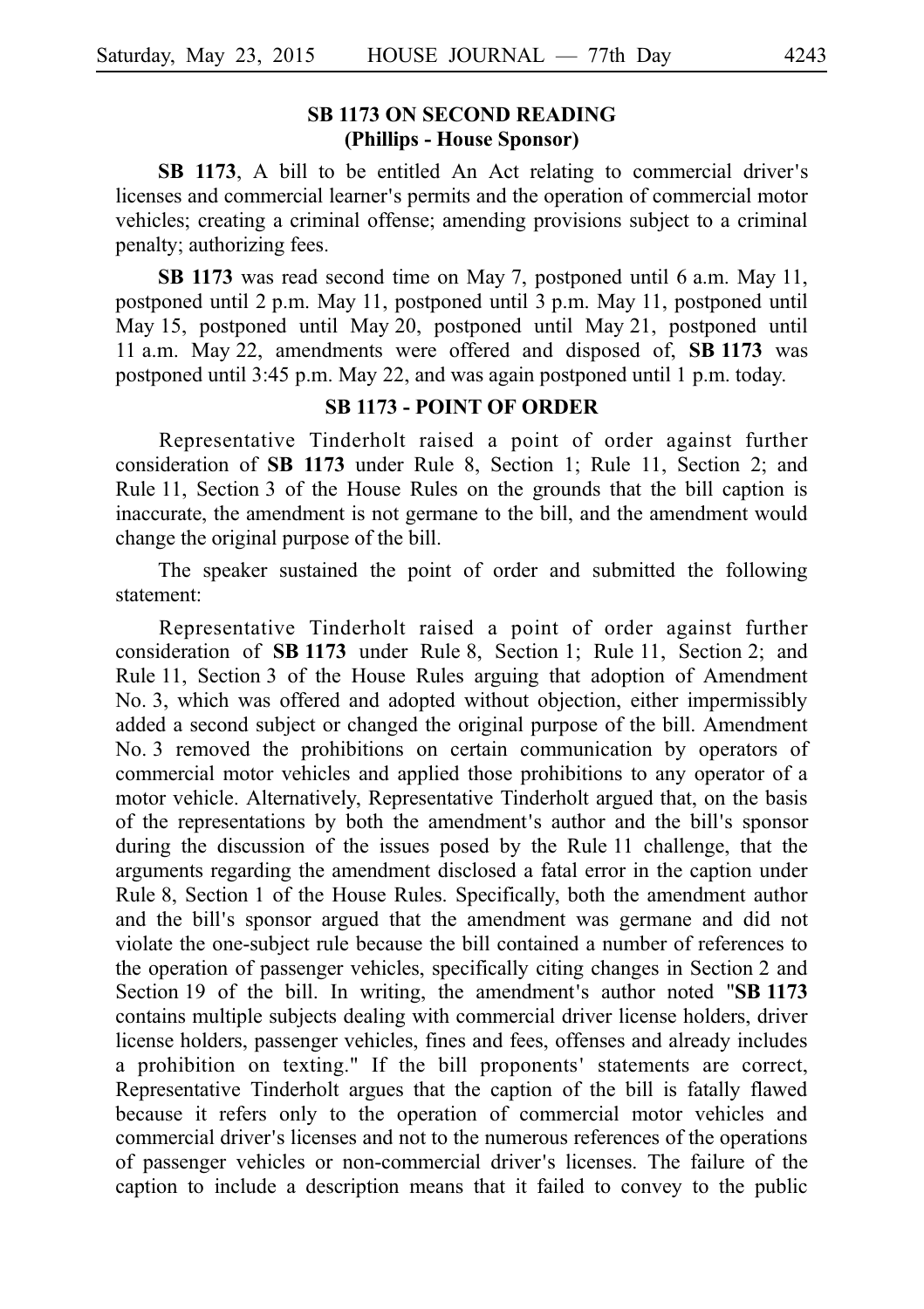reasonable notice of the subject of the proposed measure in violation of Rule 8, Section 1 of the House Rules. The point of order is sustained under Rule 8, Section 1 of the House Rules.

Relying solely on the assertions on the author of the amendment and the bill sponsor, it is clear that if the amendment was germane to be placed on the bill because of the reasons raised by the author and sponsor, then the caption failed to include those subjects of the proposed measure. In this case, without deciding the merits of issue, assuming the truth of the representations regarding the one-subject issue would necessarily indicate a deficiency in the caption.

The bill is returned to committee. As with all procedural deficiencies, the arguments attached to this incarnation of the bill are stripped away.

**SB 1173** was returned to the Committee on Transportation.

(Capriglione and Stephenson now present)

# **MAJOR STATE CALENDAR SENATE BILLS SECOND READING**

The following bills were laid before the house and read second time:

# **CSSB 204 ON SECOND READING (Raymond - House Sponsor)**

**CSSB 204**, A bill to be entitled An Act relating to the continuation of the functions of the Department of Aging and Disability Services; increasing penalties.

### **CSSB 204 - POINT OF ORDER**

Representative S. King raised a point of order against further consideration of **CSSB 204** under Rule 4, Section 32(c)(3) of the House Rules on the grounds that the bill analysis is incorrect.

The speaker overruled the point of order and submitted the following statement:

Representative S. King raised a point of order against further consideration of **CSSB 204** under Rule 4, Section  $32(c)(3)$  of the House Rules on the grounds that the bill analysis fails to properly identify rulemaking authority delegated by the bill. The point of order is respectfully overruled.

Representative S. King specifically argues that Section 43 of the bill, which adds amended Subchapter A-1, Chapter 161 to the Human Resources Code, is not included in the portion of the bill analysis that covers rulemaking authority. The cited provision stated that "a rule, policy, or form adopted by or on behalf of the department or council that relates to a function that is transferred...becomes a rule, policy, or form of the commission on the transfer of the related function..." This transfer of the rule from one agency to another is not a delegation of new, independent rulemaking authority and does not need to be reflected in the bill analysis. As we have previously noted, to be subject to Rule 4, Section  $32(c)(3)$ 's requirement, the provision must be an express,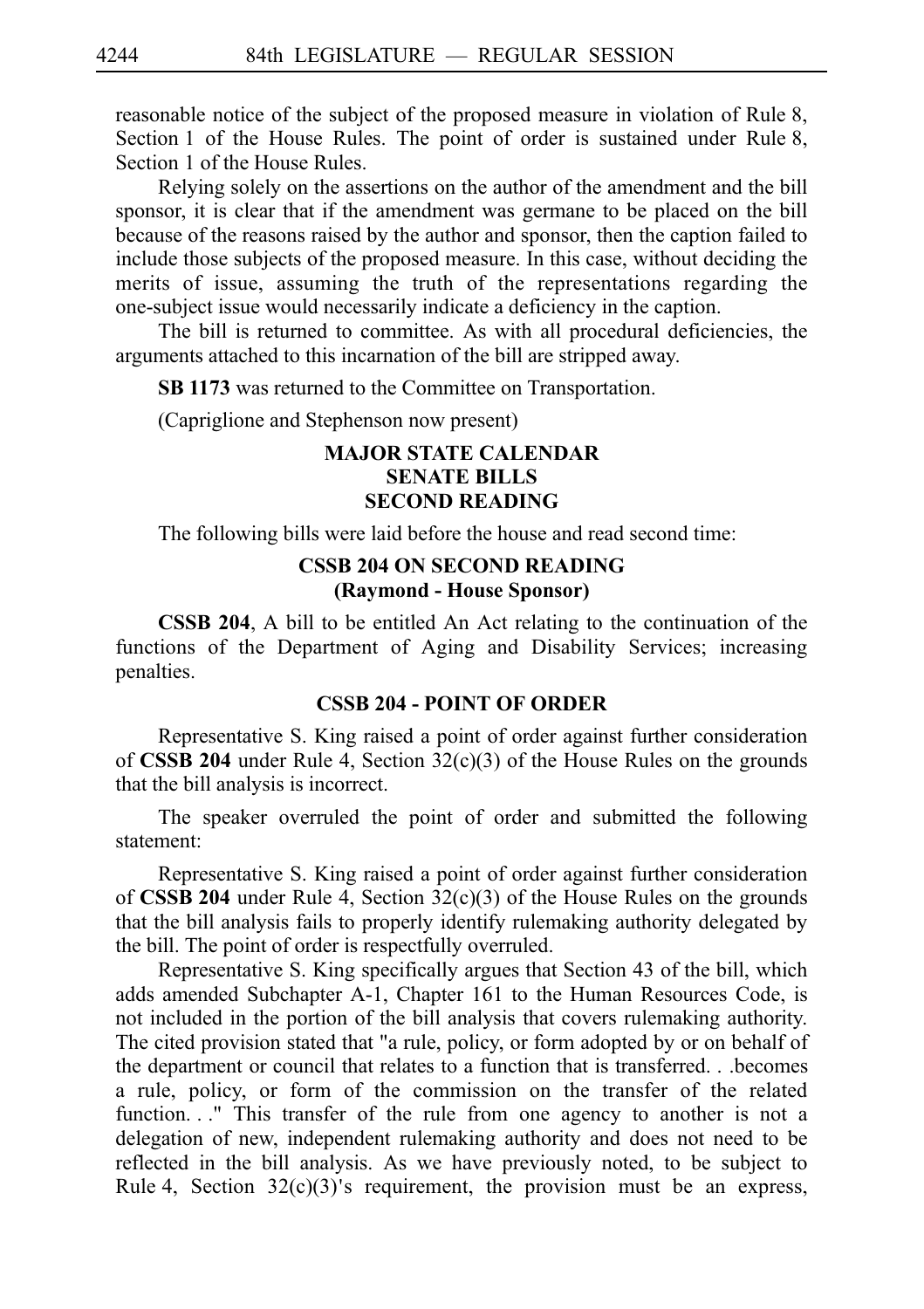independent grant of new rulemaking authority. See 83 H.J. Reg 4053-4054 (2013) (Schaefer point of order on **SBi1079**); 83 H.J. Reg. 2651 (2013) (Miles point of order on **CSHB 500**) (treatment of existing rulemaking authority).

# **LEAVES OF ABSENCE GRANTED**

The following members were granted leaves of absence for the remainder of today because of important business in the district:

Lucio on motion of Alonzo.

Miles on motion of Burrows.

Smithee on motion of Smith.

# **CSSB 204 - (consideration continued)**

### **CSSB 204 - POINT OF ORDER**

Representative S. King raised a point of order against further consideration of **CSSB 204** under Rule 4, Section 18 of the House Rules on the grounds that the committee minutes are incomplete.

The speaker overruled the point of order and submitted the following statement:

Representative S. King raised a point of order against further consideration of **CSSB 204** under Rule 4, Section 18 of the House Rules asserting that the committee minutes are inaccurate and incomplete. Specifically, Representative S. King observes that at the formal meeting of the Committee on Human Services on Mayi14, the chair laid out **CSSBi204** as pending business. Representative S. King argues that **CSSB 204** had never been posted for hearing or consideration by the committee, although she acknowledges that its companion, **HB 2699**, had been both posted and heard. The point of order is respectfully overruled.

Rule 4, Section 11(b) of the House Rules governs notice requirements for a committee to meet in a formal meeting or work session. The express language of this prohibits a committee from meeting "for the purpose of a formal meeting or work session during a regular or special session unless written notice has been posted and transmitted to each member of the committee two hours in advance of the meeting or an announcement has been filed with the journal clerk and read by the reading clerk while the house is in session." The requisite contents of that notice are not delineated by the rule. See 79 H. J. Reg. 2106 (2005) (parliamentary inquiry by Representative Dunnam). As a matter of house practice, notice for formal meetings has included the specific business a committee intends to consider, such as listing the bills by number or specifying that a committee will consider pending business. Assuming that this established practice rises to the level of a requirement, the chair notes that even for public hearings (the posting requirements for which are more onerous than those for formal meetings) "a public hearing on a senate bill which is substantially the same as house bill that has previously been the subject of a duly posted public hearing by the committee" does not require separate notice. Rule  $\overline{4}$ , Section 11(a) of the House Rules. Thus, senate bills the companion for which has already been considered may be listed, if they are listed at all, as pending business under the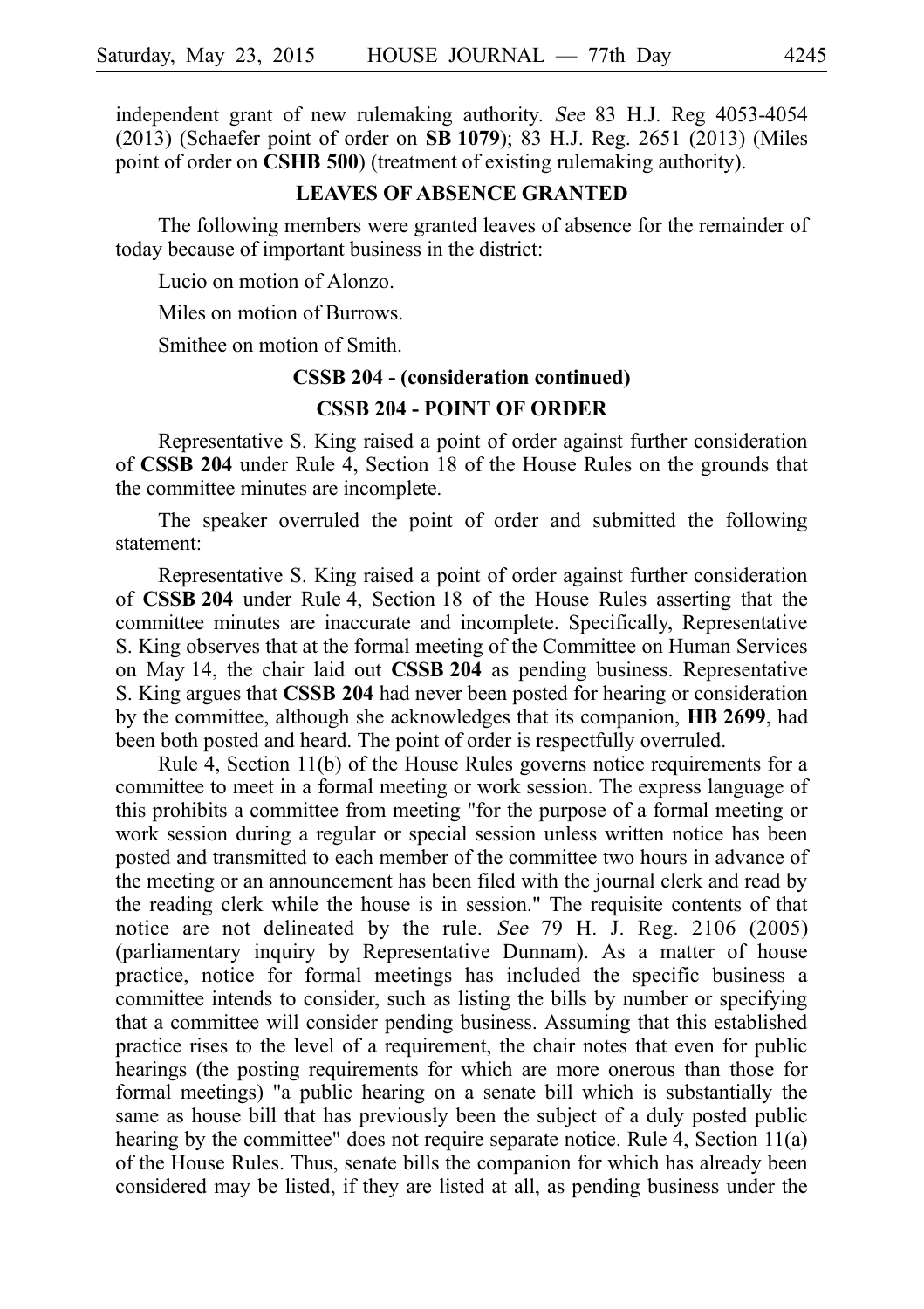house rules. Because **CSSB 204**'s house companion had already been heard by the committee, the chair determines that, even if notice of a bill to be considered in a formal meeting is required, this requirement was satisfied by the committee's notice that it was considering pending business.

### **CSSB 204 - POINT OF ORDER**

Representative S. King raised a point of order against further consideration of **CSSB 204** under Rule 4, Section 32(c)(5) of the House Rules on the grounds that the bill analysis is incorrect.

The speaker overruled the point of order and submitted the following statement:

Representative S. King raised a point of order against further consideration of **CSSB 204** under Rule 4, Section  $32(c)(5)$  of the House Rules on the grounds that the bill analysis fails to accurately state the substantial differences between the committee substitute and the original bill. The point of order is respectfully overruled.

Representative S. King objects to consideration of the bill because, when the bill was received from the senate, the caption read, "relating to the functions and operations of the Department of Aging and Disability Services; increasing penalties," but the caption was amended in a house committee, by way of a committee substitute to the bill, to read, "relating to the continuation of the functions of the Department of Aging and Disability Services; increasing penalties." The chair determines that this change was not a substantive change that required separate analysis.

Representative Raymond moved to postpone consideration of **CSSB 204** until 2:30 p.m. today.

The motion prevailed.

### **POSTPONED BUSINESS**

The following bills were laid before the house as postponed business:

# **SB 267 ON THIRD READING (Huberty - House Sponsor)**

**SB 267**, A bill to be entitled An Act relating to the regulation by a municipality or county of the rental or leasing of housing accommodations.

**SB 267** was read third time earlier today and was postponed until this time.

#### **Amendment No. 1**

Representative T. King offered the following amendment to **SB 267**:

Amend **SB 267**, on third reading, on page 1, by striking "derives" and substituting "includes funding".

Amendment No. 1 was adopted.

**SB 267**, as amended, was passed by (Record 1358): 93 Yeas, 44 Nays, 1 Present, not voting.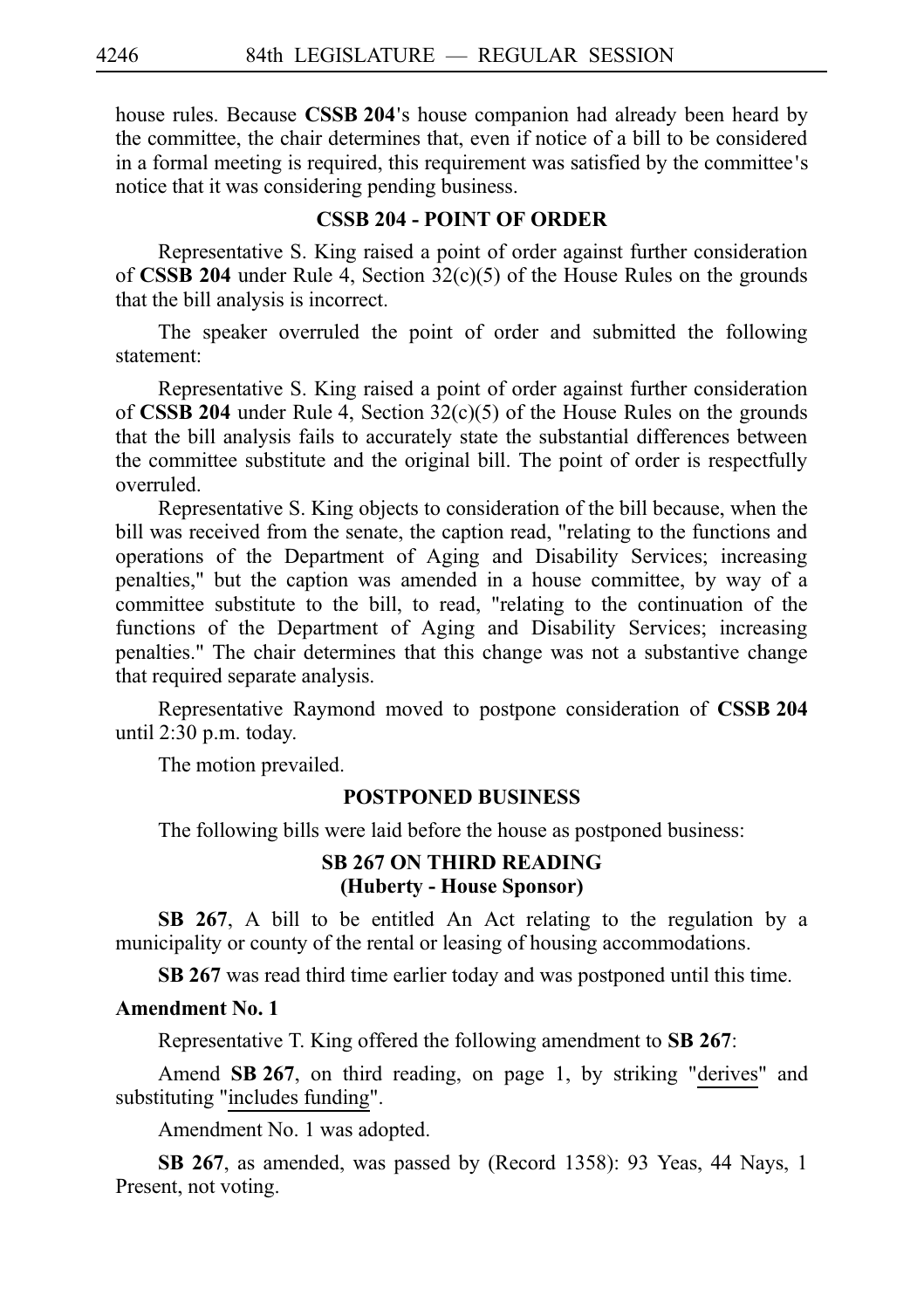Yeas — Anderson, C.; Anderson, R.; Ashby; Aycock; Bell; Bohac; Bonnen, D.; Bonnen, G.; Burkett; Burns; Burrows; Button; Capriglione; Clardy; Cook; Craddick; Crownover; Dale; Darby; Davis, S.; Deshotel; Dutton; Elkins; Faircloth; Fallon; Farney; Fletcher; Flynn; Frullo; Galindo; Geren; Goldman; Gonzales; Guillen; Harless; Huberty; Hughes; Hunter; Isaac; Keffer; Keough; King, K.; King, P.; King, T.; Klick; Koop; Krause; Kuempel; Landgraf; Larson; Laubenberg; Leach; Lozano; Metcalf; Meyer; Miller, D.; Miller, R.; Minjarez; Morrison; Murphy; Murr; Otto; Paddie; Parker; Paul; Phillips; Raney; Riddle; Rinaldi; Sanford; Schaefer; Schofield; Schubert; Shaheen; Sheets; Sheffield; Simmons; Simpson; Smith; Spitzer; Springer; Stickland; Thompson, E.; Tinderholt; Turner, E.S.; VanDeaver; Villalba; White, J.; White, M.; Workman; Wray; Zedler; Zerwas.

Nays — Allen; Alonzo; Alvarado; Anchia; Bernal; Blanco; Canales; Coleman; Collier; Cyrier; Davis, Y.; Farias; Farrar; Giddings; González; Guerra; Gutierrez; Hernandez; Herrero; Howard; Israel; Johnson; Longoria; Márquez; Martinez; Martinez Fischer; McClendon; Moody; Muñoz; Naishtat; Nevárez; Oliveira; Phelan; Pickett; Raymond; Rodriguez, E.; Rodriguez, J.; Romero; Rose; Thompson, S.; Turner, C.; Vo; Walle; Wu.

Present, not voting — Mr. Speaker(C).

Absent, Excused — Frank; Kacal; Lucio; Miles; Peña; Price; Reynolds; Smithee; Turner, S.

Absent — Dukes; King, S.; Stephenson.

#### **STATEMENTS OF VOTE**

When Record No. 1358 was taken, I was shown voting no. I intended to vote yes.

Cyrier

When Record No. 1358 was taken, I was shown voting no. I intended to vote yes.

Phelan

When Record No. 1358 was taken, I was shown voting yes. I intended to vote no.

Sheffield

# **MAJOR STATE CALENDAR (consideration continued)**

# **CSSB 207 ON SECOND READING (Gonzales and Raymond - House Sponsors)**

**CSSB 207**, A bill to be entitled An Act relating to the authority and duties of the office of inspector general of the Health and Human Services Commission.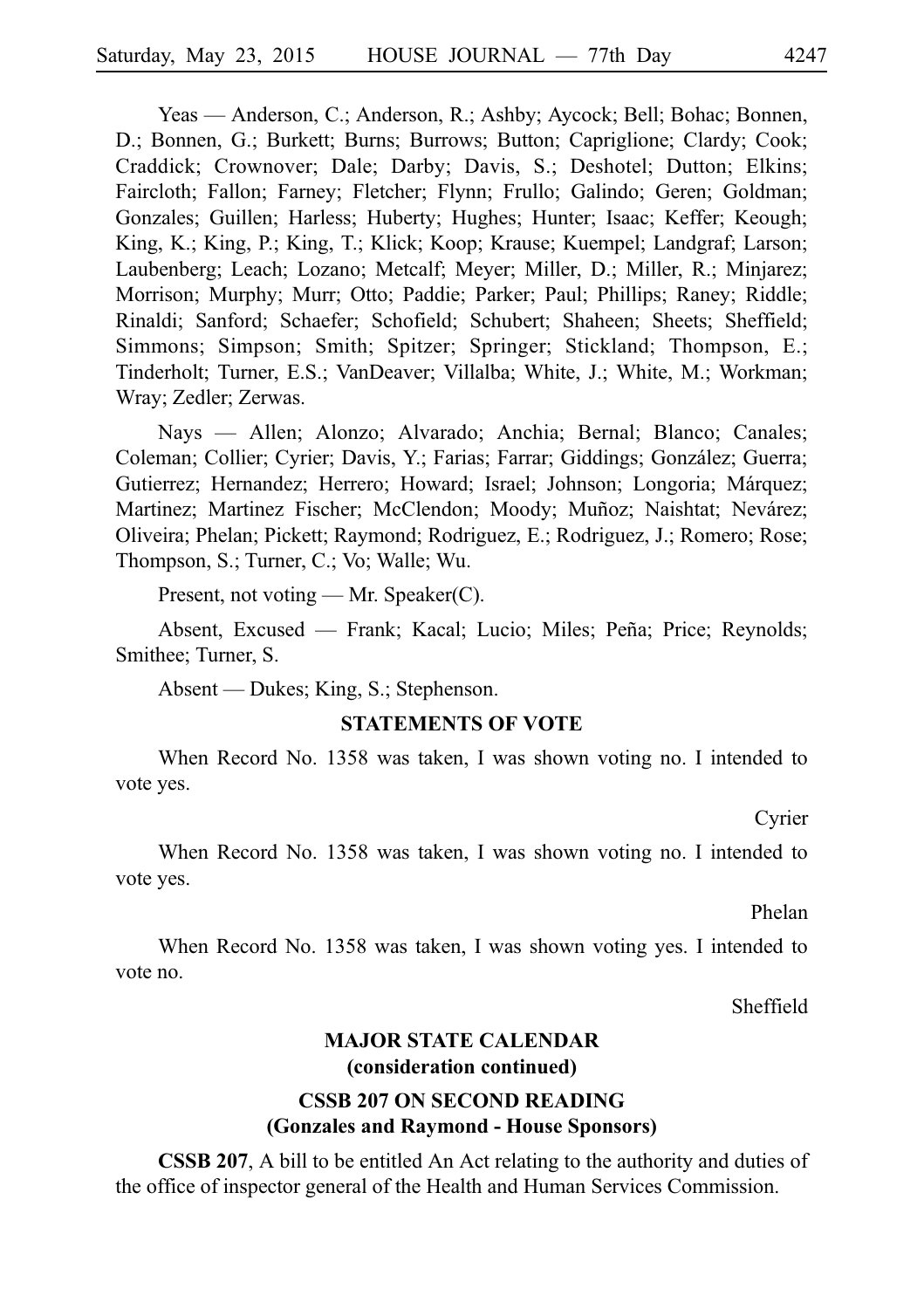# **CSSB 207 - STATEMENT OF LEGISLATIVE INTENT**

REPRESENTATIVE P. KING: Representative Gonzales, I have a few questions on your bill, which I support, but would like some clarification on a few points, knowing how important the role of the Office of Inspector General is in reducing Medicaid fraud and abuse in our state. Representative Gonzales, the bill not only addresses the role of OIG, but addresses improving our procurement and contracting practices with a strong focus on information technology and utilizing the best available technology to not only investigate waste and abuse, but prevent it as well. Isn't that correct?

REPRESENTATIVE GONZALES: Yes, sir.

P. KING: And is it true that **CSSB 207** not only improves the process for dealing with known fraud and abuse, but specifically addresses preventing and detecting such fraud? Our state has in the past done a "pay and chase" model, as it's called?

GONZALES: We've done that as well, sir.

P. KING: And last—and thank you for this—isn't it true that the bill contains new statute language that would have the OIG follow trends in fraud, and this could move us away from chasing already paid claims and more so into preventing fraud?

GONZALES: Yes, sir.

(Márquez in the chair)

### **REMARKS ORDERED PRINTED**

Representative P. King moved to print remarks between Representative Gonzales and Representative P. King.

The motion prevailed.

**CSSB 207** was passed to third reading.

### **COMMITTEE GRANTED PERMISSION TO MEET**

Representative Pickett requested permission for the Committee on Transportation to meet while the house is in session, at 2:55 p.m. today, in 3W.9, to consider **SBi93** and **SBi1173**.

Permission to meet was granted.

### **COMMITTEE MEETING ANNOUNCEMENT**

The following committee meeting was announced:

Transportation, 2:55 p.m. today, 3W.9, for a formal meeting, to consider **SBi93** and **SBi1173**.

### **LEAVE OF ABSENCE GRANTED**

The following member was granted leave of absence temporarily for today to attend a meeting of the Committee on Transportation:

Harless on motion of Geren.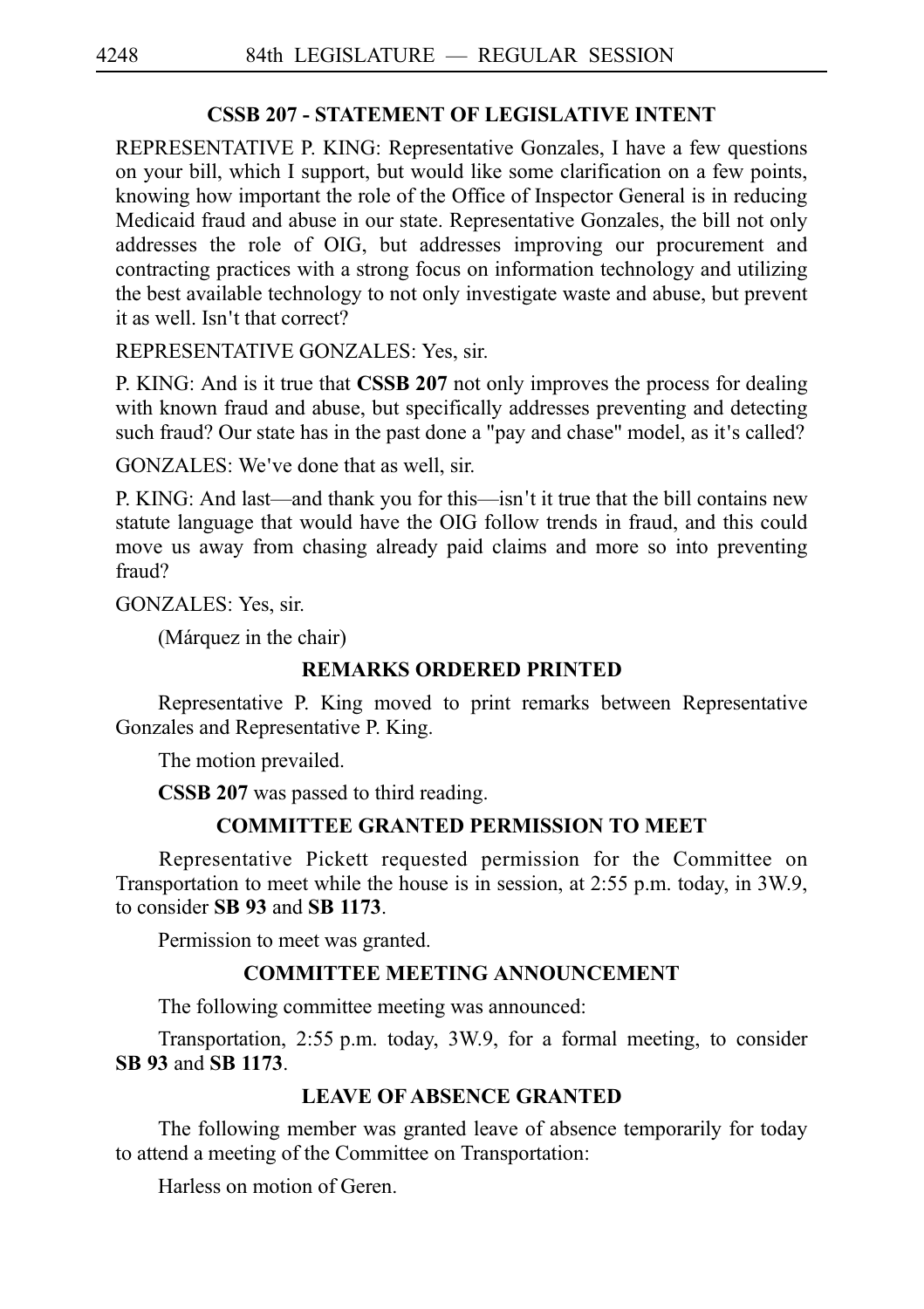# **COMMITTEE GRANTED PERMISSION TO MEET**

Representative Frullo requested permission for the Committee on Insurance to meet while the house is in session, at  $3 p.m.$  today, in  $1W.14$ , to consider pending business.

Permission to meet was granted.

### **COMMITTEE MEETING ANNOUNCEMENT**

The following committee meeting was announced:

Insurance,  $3$  p.m. today,  $1W.14$ , for a formal meeting, to consider pending business.

### **COMMITTEE GRANTED PERMISSION TO MEET**

Representative Coleman requested permission for the Committee on County Affairs to meet while the house is in session, at  $2:50$  p.m. today, in 1W.14, to consider **SBi1908**.

Permission to meet was granted.

# **COMMITTEE MEETING ANNOUNCEMENT**

The following committee meeting was announced:

County Affairs,  $2:50$  p.m. today, 1W.14, for a formal meeting, to consider **SBi1908**.

# **LEAVE OF ABSENCE GRANTED**

The following member was granted leave of absence for the remainder of today because of important business in the district:

Schubert on motion of Cyrier.

### **POSTPONED BUSINESS**

The following bills were laid before the house as postponed business:

# **CSSB 204 ON SECOND READING (Raymond - House Sponsor)**

**CSSB 204**, A bill to be entitled An Act relating to the continuation of the functions of the Department of Aging and Disability Services; increasing penalties.

**CSSB 204** was read second time earlier today and was postponed until this time.

# **Amendment No. 1**

Representative Raymond offered the following amendment to **CSSB 204**:

Amend **CSSB 204** (house committee report) in SECTION 43 of the bill by striking Subsection (h) (page 47, lines 22 through 24) and substituting the following appropriately lettered subsection: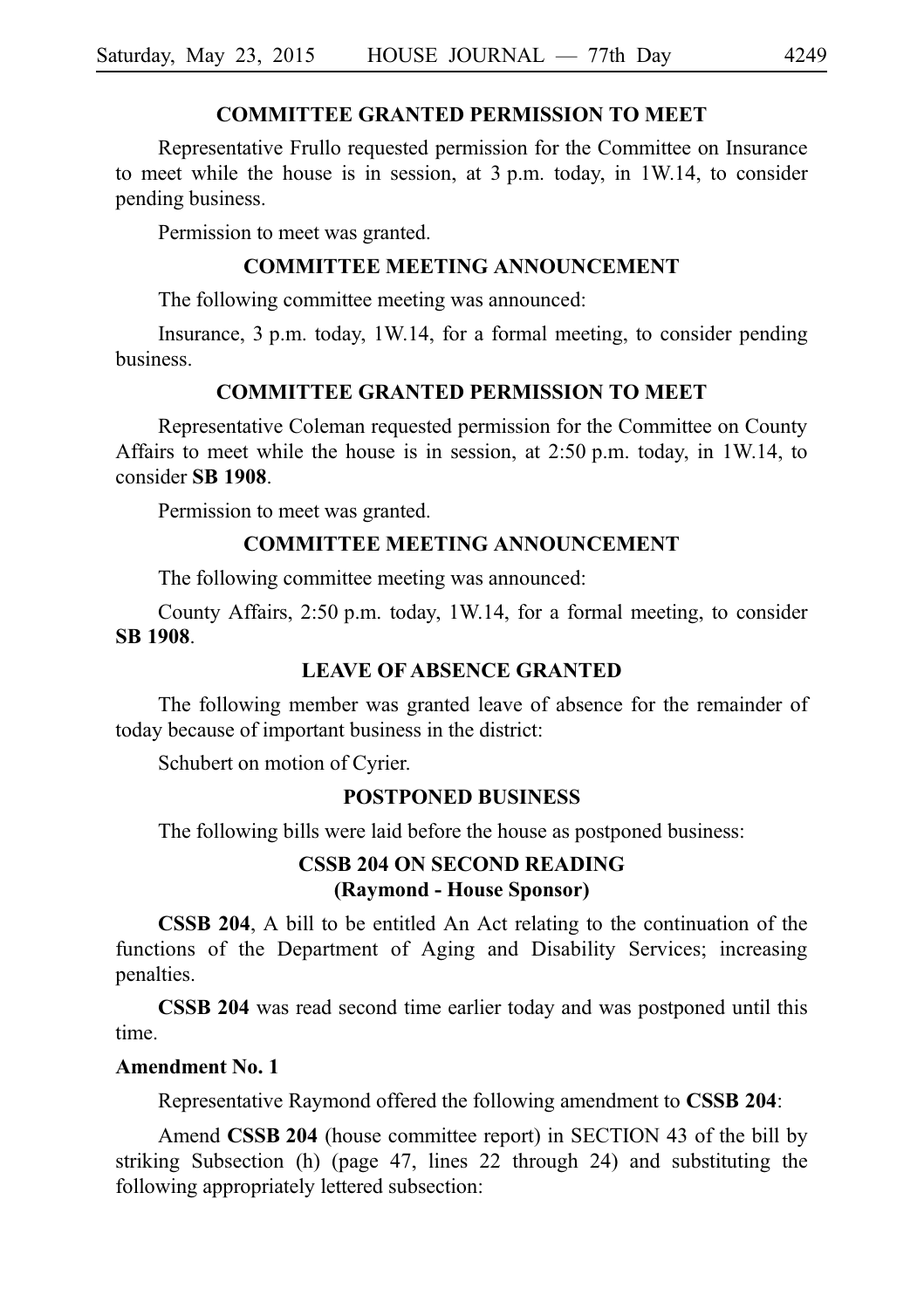( $\blacksquare$ ) This section takes effect only if **SB 200** or **HB 2578**, 84th Legislature, Regular Session, 2015, does not become law.

Amendment No. 1 was adopted.

# **Amendment No. 2**

Representative Raymond offered the following amendment to **CSSB 204**:

Amend **CSSB 204** (house committee report) as follows:

(1) Strike page 39, line 27 through page 40, line 11 and substitute the following:

Sec. 161.402. DAY HABILITATION SERVICES PROVIDER INFORMATION TRACKING. (a) The department shall maintain, annually update, and make available to the public the following information concerning day habilitation services:

 $(1)$  the physical address of and contact information for each provider of day habilitation services in this state, and the year or years in which the provider has provided those services;

 $(2)$  the Internet website of each provider of day habilitation services in this state that maintains an Internet website, or a description of the services offered by the provider, if the provider does not maintain an Internet website; and

 $(3)$  the average number of individuals receiving services from each day habilitation services provider in this state, and the estimated maximum number of individuals each provider is able to serve in a day.

(2) On page 40, between lines 23 and 24, insert the following:

(d) The department may obtain information described by Subsection (a) from community-based intellectual and developmental disabilities services providers and intermediate care facilities as necessary to comply with that subsection.

 $\overline{e}$ ) Subsection (a) does not require the department to maintain, annually update, or make available to the public information concerning individuals receiving in-home day habilitation services or individuals receiving day habilitation services in a facility licensed by the department under Chapter 103, Human Resources Code.

Amendment No. 2 was adopted.

# **Amendment No. 3**

Representatives Workman, Dale, Blanco, C. Anderson, Israel, Murphy, Flynn, Darby, Crownover, S. King, Riddle, Faircloth, Howard, Pickett, Lucio, Ashby, Farney, Paul, Hughes, Frullo, Morrison, R. Miller, E. Rodriguez, Martinez Fischer, Zerwas, Parker, J. White, Rose, Isaac, Peña, Burrows, Galindo, Stephenson, Geren, P. King, Bell, Cyrier, Larson, Kacal, and Schubert offered the following amendment to **CSSB 204**:

Amend **CSSB 204** (house committee report) as follows:

- (1) On page 25, line 20, strike "2017" and substitute "2019".
- (2) On page 26, line 13, strike " $\overline{2018}$ " and substitute " $\overline{2020}$ ".
- (3) On page 26, line 18, strike " $\overline{2018}$ " and substitute " $\overline{2020}$ ".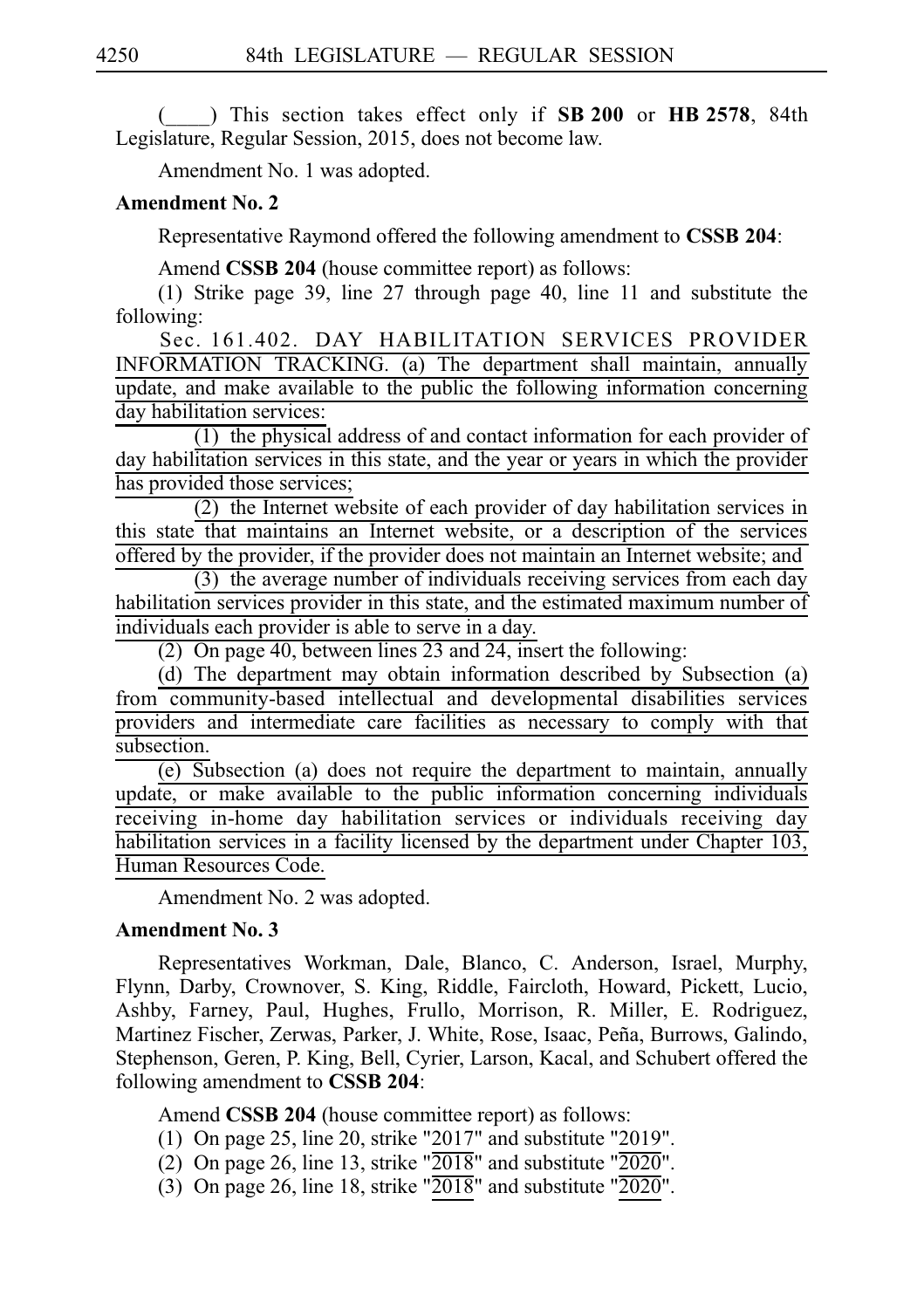(4) On page 26, between lines 18 and 19, insert the following:

Sec. 555.204. AUSTIN STATE SUPPORTED LIVING CENTER STUDY.

(a) The department shall conduct a study of possible alternative uses for the Austin State Supported Living Center campus.

(b) In conducting the study, the department shall:

 $(1)$  determine the feasibility of colocating the Austin State Hospital and the Austin State Supported Living Center:

 $(A)$  on the current campus of the state hospital or the center; or

 $(B)$  at a location other than the current location of the state hospital or center that is less than 15 miles from the rotunda of the State Capitol;

(2) consider partnership opportunities for governmental organizations or health care organizations to lease or purchase portions of the campus for use for other purposes, including health care purposes, state agency purposes, or private use;

(3) consider sharing between the Austin State Hospital and the Austin State Supported Living Center the clinical or professional expertise and resources necessary to provide mental health services and intellectual and developmental disability services to residents of both the hospital and the living center, whether colocated together at one campus or located at two separate campuses, and to individuals who live in the community and receive community-based services under a Medicaid waiver program; and

 $(4)$  consider use of the Austin State Supported Living Center campus to serve individuals with intellectual and developmental disabilities who are residents of that campus and individuals with intellectual and developmental disabilities who live in the community and receive community-based services through a Medicaid waiver program.

 $(c)$  For purposes of considering opportunities described by Subsection (b), the department shall coordinate with the Department of State Health Services or its successor agency and the Texas Facilities Commission to examine potential costs and mitigation strategies, such as:

 $(1)$  partnerships for infrastructure improvements;

 $(2)$  partnerships for sharing resources to improve operational efficiency, including the sharing of administrative functions, staff resources, buildings, and land maintenance;

 $(3)$  potential revenue to be gained by the provision of health care services to individuals in community settings;

 $(4)$  potential revenue to be gained by leasing or selling portions of the campus or the whole campus;

 $(5)$  infrastructure needs; and

 $\overline{(6)}$  capacity and demand needs of individuals with disabilities in the Central Texas area.

 $(d)$  Not later than December 1, 2016, the department shall prepare and submit a report containing the results of the study to the governor, the lieutenant governor, the speaker of the house of representatives, the Legislative Budget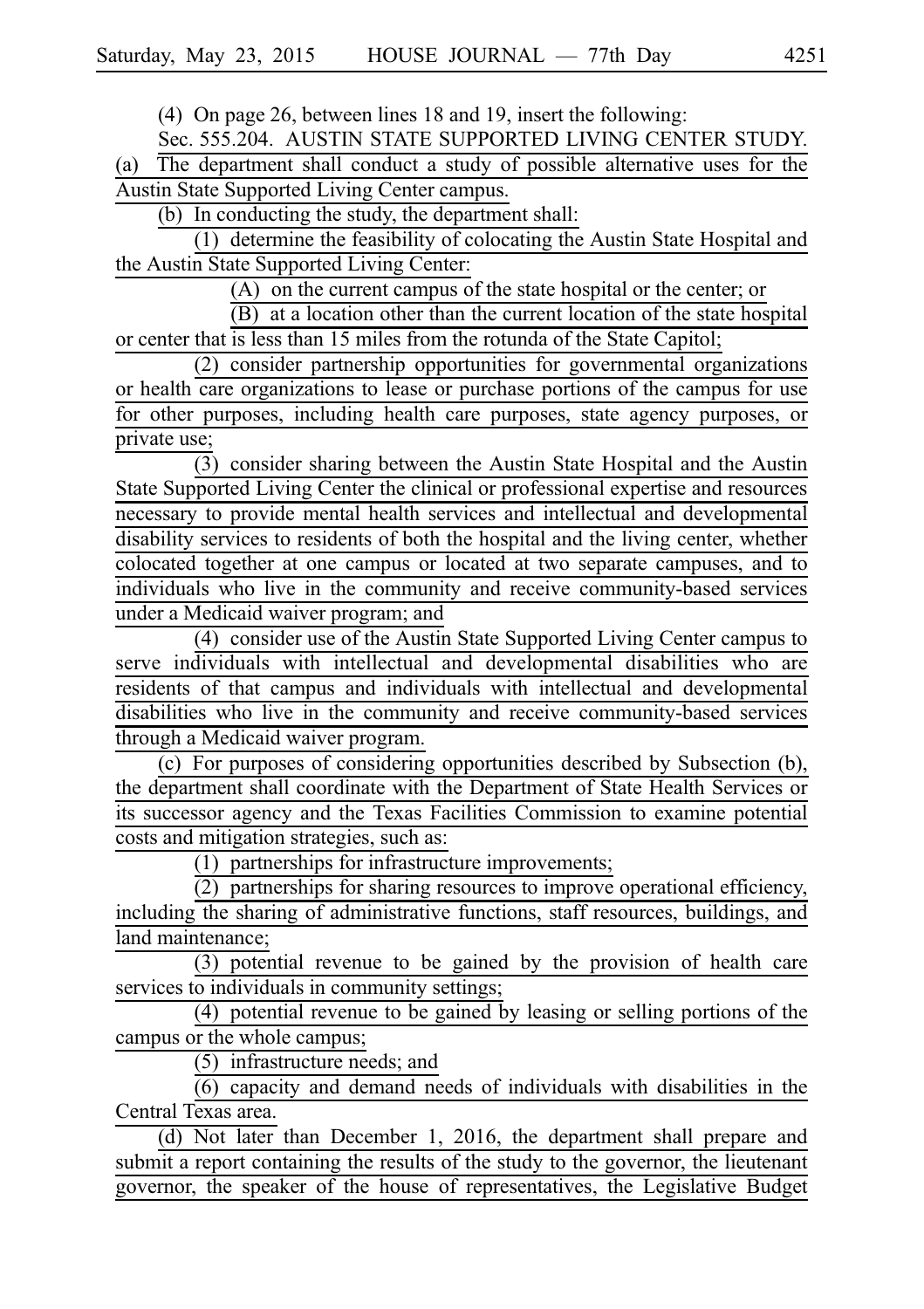Board, and the chairs of the standing committees of the senate and house of representatives with primary jurisdiction over state finance, appropriations, and health and human services.

(e) This section expires September 1, 2017.

(Harless now present)

Amendment No. 3 was adopted by (Record 1359): 127 Yeas, 10 Nays, 1 Present, not voting.

Yeas — Allen; Alonzo; Alvarado; Anchia; Anderson, C.; Anderson, R.; Ashby; Aycock; Bell; Bernal; Blanco; Bohac; Bonnen, D.; Bonnen, G.; Burns; Burrows; Button; Canales; Capriglione; Clardy; Coleman; Collier; Cook; Craddick; Crownover; Cyrier; Dale; Darby; Davis, S.; Davis, Y.; Deshotel; Elkins; Faircloth; Farias; Farney; Farrar; Fletcher; Flynn; Frullo; Galindo; Geren; Giddings; Goldman; González; Guerra; Guillen; Gutierrez; Harless; Hernandez; Herrero; Howard; Huberty; Hughes; Hunter; Isaac; Israel; Johnson; Keffer; Keough; King, K.; King, P.; King, S.; King, T.; Koop; Krause; Kuempel; Landgraf; Larson; Laubenberg; Leach; Longoria; Lozano; Márquez(C); Martinez; Martinez Fischer; McClendon; Metcalf; Meyer; Miller, D.; Miller, R.; Minjarez; Moody; Muñoz; Murphy; Murr; Naishtat; Nevárez; Oliveira; Otto; Paddie; Parker; Paul; Phelan; Phillips; Pickett; Raney; Riddle; Rodriguez, E.; Rodriguez, J.; Romero; Rose; Sanford; Schaefer; Schofield; Sheets; Sheffield; Simmons; Simpson; Smith; Springer; Stephenson; Thompson, E.; Thompson, S.; Tinderholt; Turner, C.; Turner, E.S.; VanDeaver; Villalba; Vo; Walle; White, J.; White, M.; Workman; Wray; Wu; Zedler; Zerwas.

Nays — Burkett; Dutton; Fallon; Gonzales; Klick; Raymond; Rinaldi; Shaheen; Spitzer; Stickland.

Present, not voting — Mr. Speaker.

Absent, Excused — Frank; Kacal; Lucio; Miles; Peña; Price; Reynolds; Schubert; Smithee; Turner, S.

Absent — Dukes; Morrison.

# **STATEMENTS OF VOTE**

When Record No. 1359 was taken, I was shown voting yes. I intended to vote no.

Keough

When Record No. 1359 was taken, I was in the house but away from my desk. I would have voted yes.

Morrison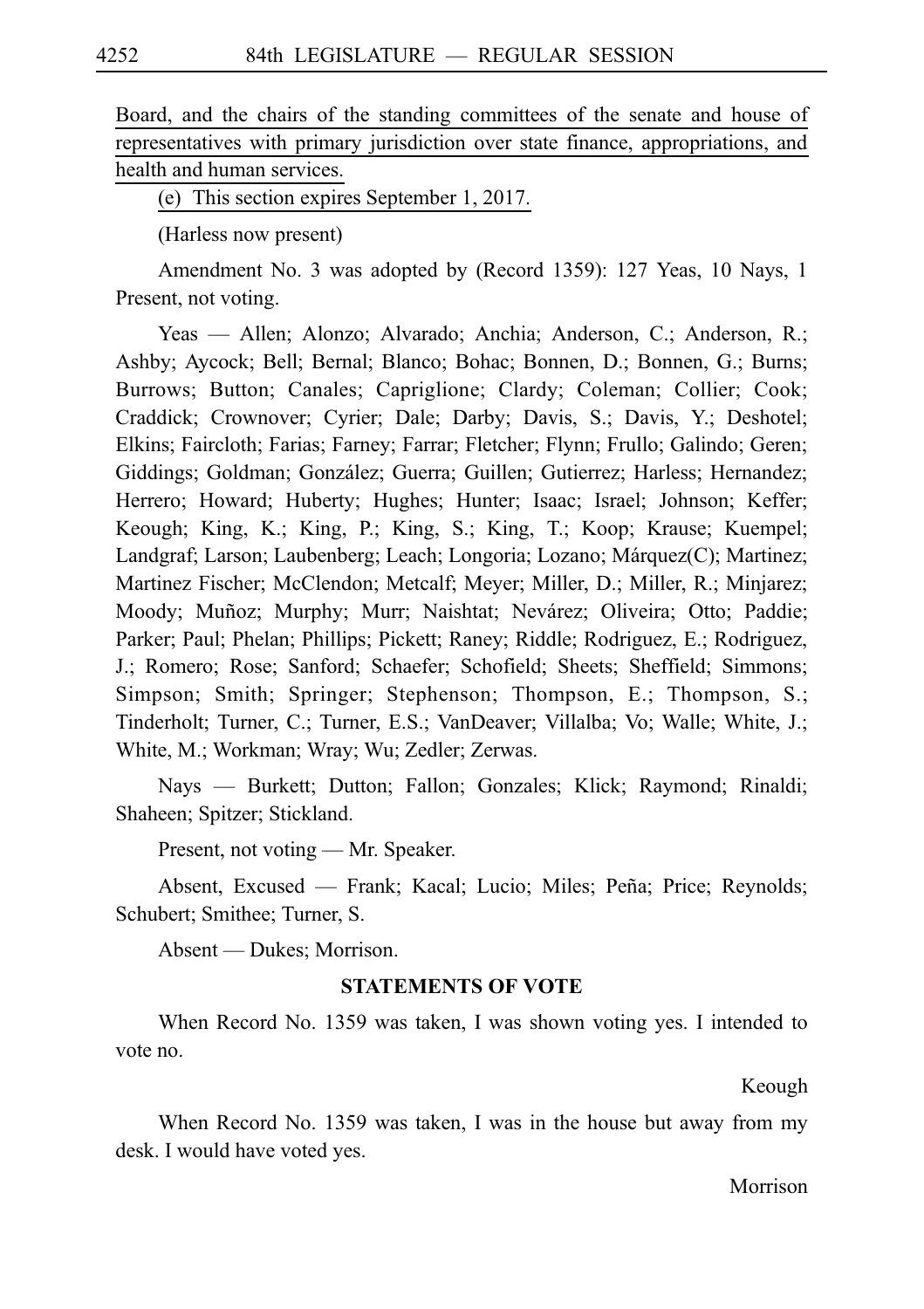# **BILLS AND JOINT RESOLUTIONS ON FIRST READING AND REFERRAL TO COMMITTEES RESOLUTIONS REFERRED TO COMMITTEES**

Bills and joint resolutions were at this time laid before the house, read first time, and referred to committees. Resolutions were at this time laid before the house and referred to committees. (See the addendum to the daily journal, Referred to Committees, List No. 1.)

# **CSSB 204 - (consideration continued)**

# **Amendment No. 4**

Representative Crownover offered the following amendment to **CSSBi204**:

Amend **CSSB 204** (house committee report), on page 25 of the bill, by striking lines 7 through 9 and substituting "centers recommended for closure."

#### **CSSB 204 - POINT OF ORDER**

Representative Pickett raised a point of order against further consideration of **CSSB 204**.

The point of order was withdrawn.

Amendment No. 4 was adopted by (Record 1360): 125 Yeas, 8 Nays, 1 Present, not voting.

Yeas — Allen; Alonzo; Alvarado; Anchia; Anderson, C.; Ashby; Aycock; Bell; Bernal; Blanco; Bohac; Bonnen, D.; Bonnen, G.; Burns; Burrows; Button; Canales; Capriglione; Clardy; Coleman; Collier; Cook; Craddick; Crownover; Cyrier; Dale; Darby; Davis, S.; Davis, Y.; Deshotel; Dutton; Elkins; Faircloth; Farias; Farney; Farrar; Fletcher; Flynn; Frullo; Galindo; Geren; Giddings; Goldman; González; Guerra; Guillen; Gutierrez; Harless; Hernandez; Herrero; Howard; Huberty; Hughes; Hunter; Isaac; Israel; Johnson; Keffer; Keough; King, K.; King, P.; King, S.; Koop; Krause; Kuempel; Landgraf; Larson; Laubenberg; Longoria; Lozano; Márquez(C); Martinez; Martinez Fischer; Metcalf; Meyer; Miller, D.; Miller, R.; Minjarez; Moody; Muñoz; Murphy; Murr; Naishtat; Nevárez; Oliveira; Otto; Paddie; Parker; Paul; Phelan; Phillips; Pickett; Riddle; Rodriguez, E.; Rodriguez, J.; Romero; Rose; Sanford; Schaefer; Schofield; Shaheen; Sheets; Sheffield; Simmons; Simpson; Smith; Springer; Stephenson; Stickland; Thompson, E.; Thompson, S.; Tinderholt; Turner, C.; Turner, E.S.; VanDeaver; Villalba; Vo; Walle; White, J.; White, M.; Workman; Wray; Wu; Zedler; Zerwas.

Nays — Anderson, R.; Burkett; Gonzales; Klick; Leach; Raymond; Rinaldi; Spitzer.

Present, not voting — Mr. Speaker.

Absent, Excused — Frank; Kacal; Lucio; Miles; Peña; Price; Reynolds; Schubert; Smithee; Turner, S.

Absent — Dukes; Fallon; King, T.; McClendon; Morrison; Raney.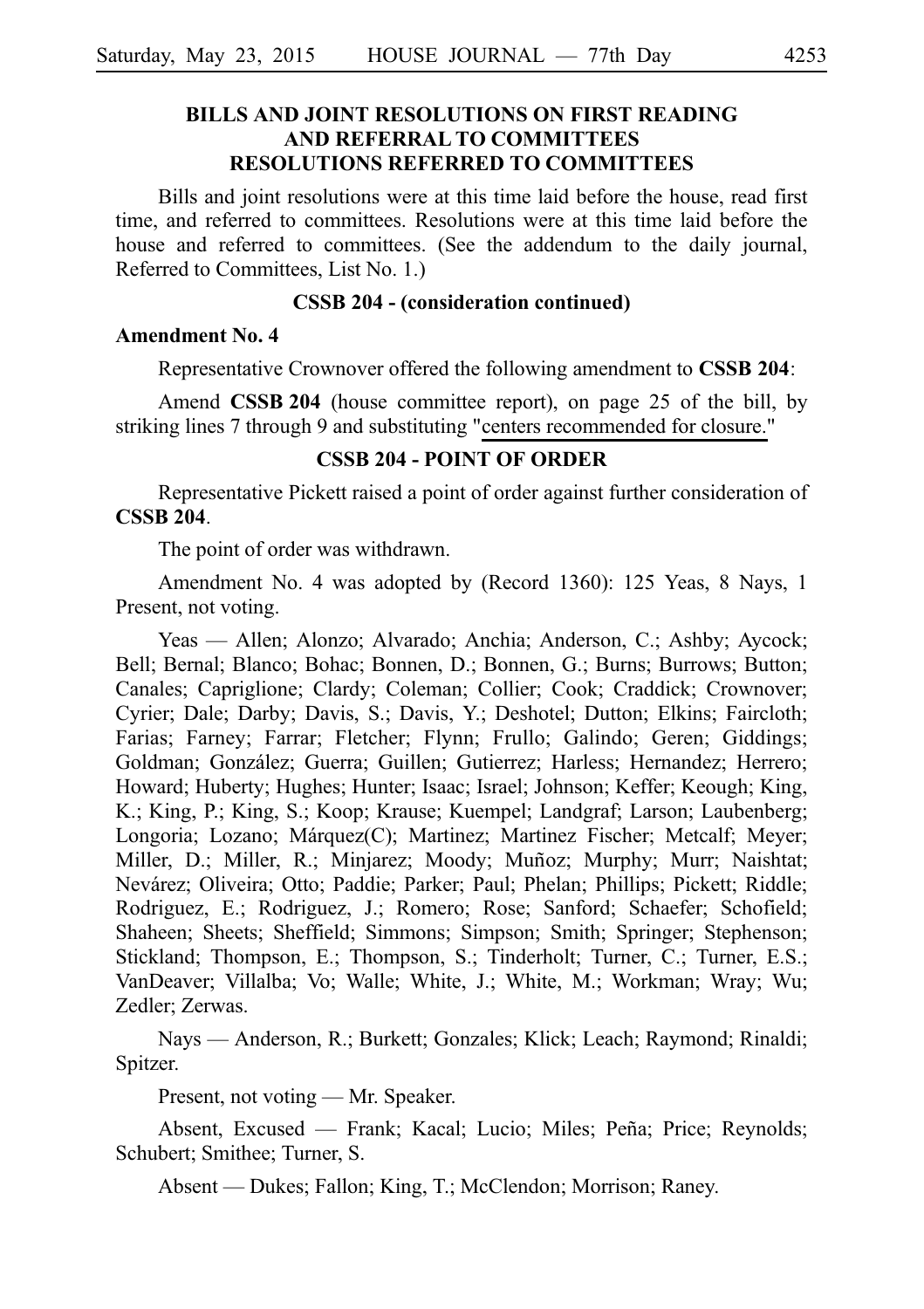### **Amendment No. 5**

Representative Crownover offered the following amendment to **CSSB 204**:

Amend **CSSB 204** (house committee report), on page 26, between lines 18 and 19, by adding the following:

Sec. 555.2035. STUDY OF FORMER RESIDENTS OF AUSTIN STATE SUPPORTED LIVING CENTER; REPORTS. (a) For each former resident relocated following the closure of the Austin State Supported Living Center, the department shall assess quarterly the health and well-being of the former resident, including whether the former resident has appropriate access to health and dental care.

(b) The department shall prepare quarterly a written report about each former resident of the Austin State Supported Living Center that contains the assessment of the former resident conducted under Subsection (a) and includes details concerning any reports of neglect, abuse, or death of the former resident. The department shall prepare the initial quarterly written reports about each former resident of the Austin State Supported Living Center, as required by this subsection, not later than three months after the date of the closure of that center. The department shall prepare the subsequent quarterly reports following the expiration of each three-month period following the date the initial quarterly written reports are produced.

(c) The department annually shall aggregate information contained in the four quarterly reports prepared for the preceding 12-month period in an annual report and submit that annual report to the lieutenant governor, the speaker of the house of representatives, and the presiding officers of the standing committees of the senate and house of representatives having primary jurisdiction over intellectual and developmental disability issues, and the standing committees of the senate and house of representatives having primary jurisdiction over state finance issues. The department shall prepare and submit the initial annual report under this subsection not later than 12 months after the date of the closure of the Austin State Supported Living Center, and shall produce subsequent annual reports not later than the anniversary of that date each year.

(d) This section expires January 1, 2023.

Amendment No. 5 was adopted. (Rinaldi recorded voting no.)

### **Amendment No. 6**

Representative S. King offered the following amendment to **CSSB 204**:

Amend **CSSB 204** (house committee report) by adding the following appropriately numbered SECTION to the bill and renumbering subsequent SECTIONS of the bill accordingly:

SECTION Subchapter D, Chapter 161, Human Resources Code, is amended by adding Section 161.090 to read as follows:

Sec. 161.090. NEIGHBORHOOD AND COMMUNITY ENGAGEMENT PLANS FOR GROUP HOMES WORK GROUP. (a) For purposes of this section, "group home" means: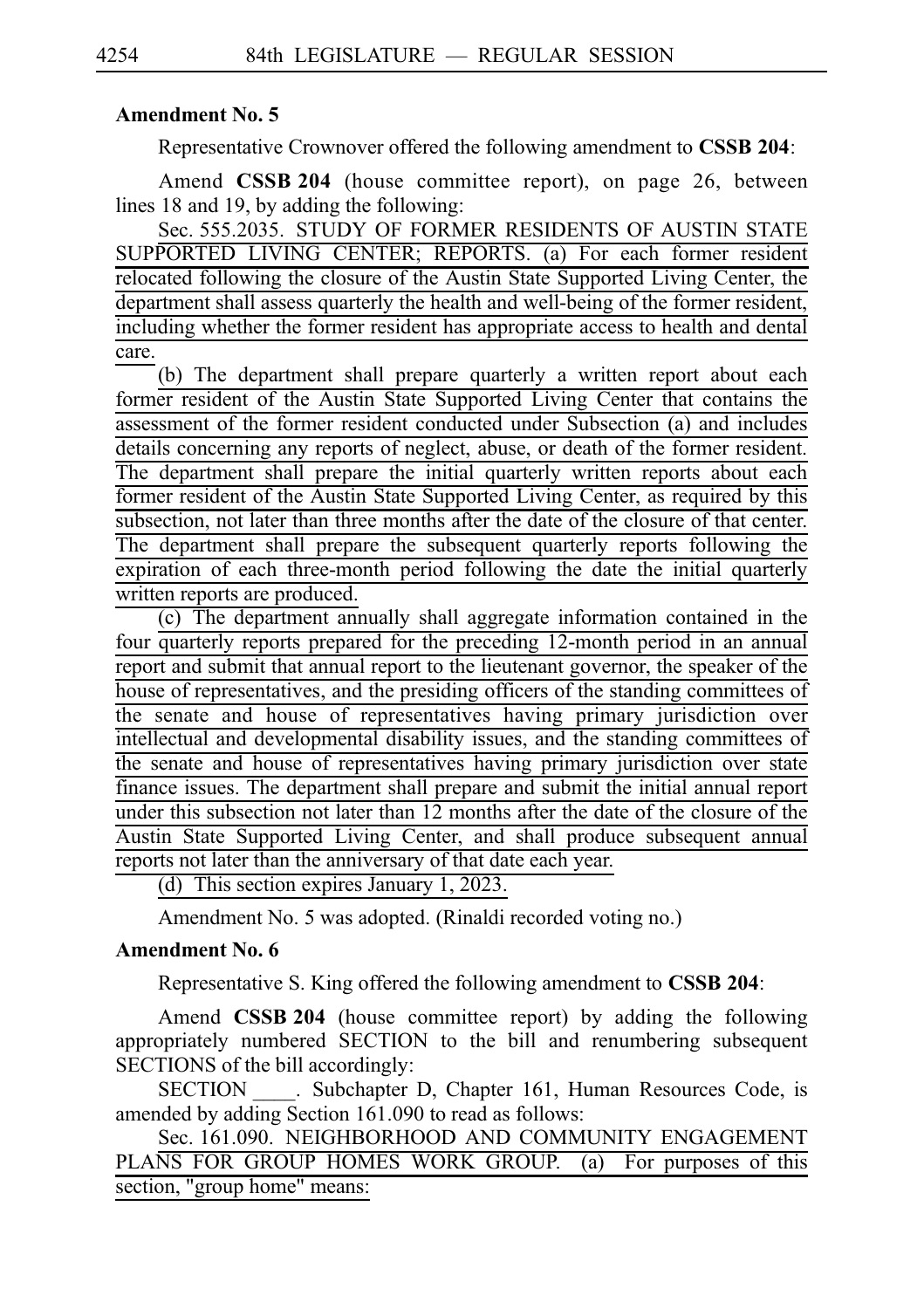$(1)$  a residence in which residential support or supervised living is provided through the Home and Community-Based Services waiver program; or

 $(2)$  a residence in which fewer than seven persons reside and in which services are provided through the intermediate care facility for individuals with an intellectual disability or related condition program.

(b) The department shall establish a temporary work group composed of all relevant stakeholders to:

 $(1)$  study and recommend best practices for keeping residents of group homes safe; and

 $\overline{(2)}$  develop neighborhood and community engagement plans to:

 $(A)$  promote positive relationships between community members and residents of group homes;

(B) address barriers to and facilitate meaningful neighborhood and community interaction and involvement by residents of group homes;

(C) protect the civil rights of residents of group homes; and

 $(D)$  protect the rights to which residents of group homes are entitled under the Health Insurance Portability and Accountability Act of 1996 (Pub. L. No. 104-191) and state and federal fair housing laws.

(c) Not later than September 1, 2016, the temporary work group established under this section shall submit to the governor, the lieutenant governor, the speaker of the house of representatives, and the presiding officers of the standing committees of the senate and house of representatives having primary jurisdiction over intellectual and developmental disability issues a report containing:

 $(1)$  recommendations of the work group concerning best practices examined under Subsection (b)(1) to keep residents of group homes safe; and

(2) the neighborhood and community engagement plan developed under Subsection  $(b)(2)$ .

(d) The work group established under this section is abolished and this section expires September 1, 2016.

Amendment No. 6 was adopted. (Rinaldi recorded voting no.)

#### **Amendment No. 7**

Representative S. King offered the following amendment to CSSB 204:

Amend **CSSB 204** (house committee report) by striking SECTION 41 of the bill (page 39, lines 2 through 10), and substituting the following:

SECTION 41. Section 161.080, Human Resources Code, is amended by adding Subsections (c), (d), and (e) to read as follows:

(c) The executive commissioner by rule shall establish:

 $(1)$  a list of services a state supported living center may provide under a contract described by Subsection (a); and

 $(2)$  procedures for the department to create, maintain, and amend as needed a schedule of fees that a state supported living center may charge for a service included in the list established by rule of the executive commissioner.

 $(d)$  In creating a schedule of fees, the department shall use the reimbursement rate for the applicable service under the Medicaid program.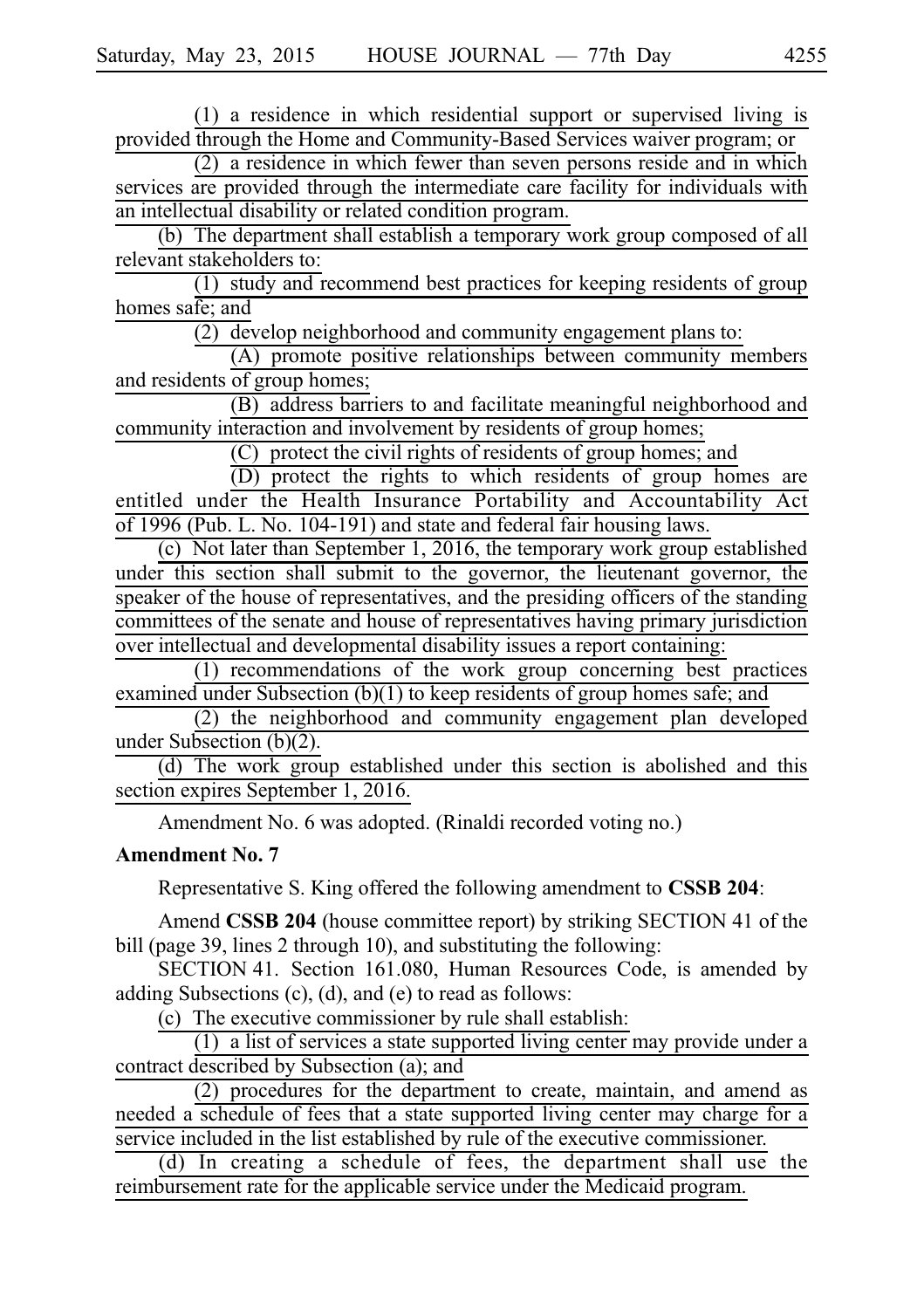(e) Notwithstanding Subsection (c), a state supported living center, based on negotiations between the center and a managed care organization, as defined by Section 533.001, Government Code, may charge a fee for a service other than the fee provided by the schedule of fees created by the department under this section.

Amendment No. 7 was adopted. (Rinaldi recorded voting no.)

# **Amendment No. 8**

Representative S. King offered the following amendment to **CSSB 204**:

Amend **CSSB 204** (house committee report), in added Section 555.201(c), Health and Safety Code (page 22, between lines 23 and 24), by inserting the following appropriately numbered subdivision, and renumbering subsequent subdivisions of that subsection, and cross-references to those subdivisions, accordingly:

( ) the economic impact of the center's closure on the municipality in which the center is located;

Amendment No. 8 was adopted. (Rinaldi recorded voting no.)

# **Amendment No. 9**

Representative S. King offered the following amendment to **CSSB 204**:

Amend **CSSB 204** (house committee report) as follows:

(1) On page 22, between lines 1 and 2, insert the following:

 $(b-1)$  An elected member of the legislature may propose to the restructuring commission the closure of a state supported living center located in the member's legislative district.

(2) In added Section 555.201(c), Health and Safety Code (page 22, line 2, through page 23, line 10), add the following appropriately numbered subdivision and renumber subsequent subdivisions of that subsection and any cross-references to those subdivisions accordingly:

( ) whether an elected member of the legislature has proposed closure of the center under Subsection (b-1);

Amendment No. 9 was withdrawn.

# **Amendment No. 10**

Representative S. King offered the following amendment to **CSSB 204**:

Amend **CSSB 204** (house committee report) on page 23, by striking line 23 and substituting the following:

centers, the repurposing of certain centers based on state or local needs, or the downsizing or consolidating of certain centers to build new, more modern facilities.

Amendment No. 10 was adopted. (Rinaldi recorded voting no.)

# **Amendment No. 11**

Representative S. King offered the following amendment to **CSSB 204**: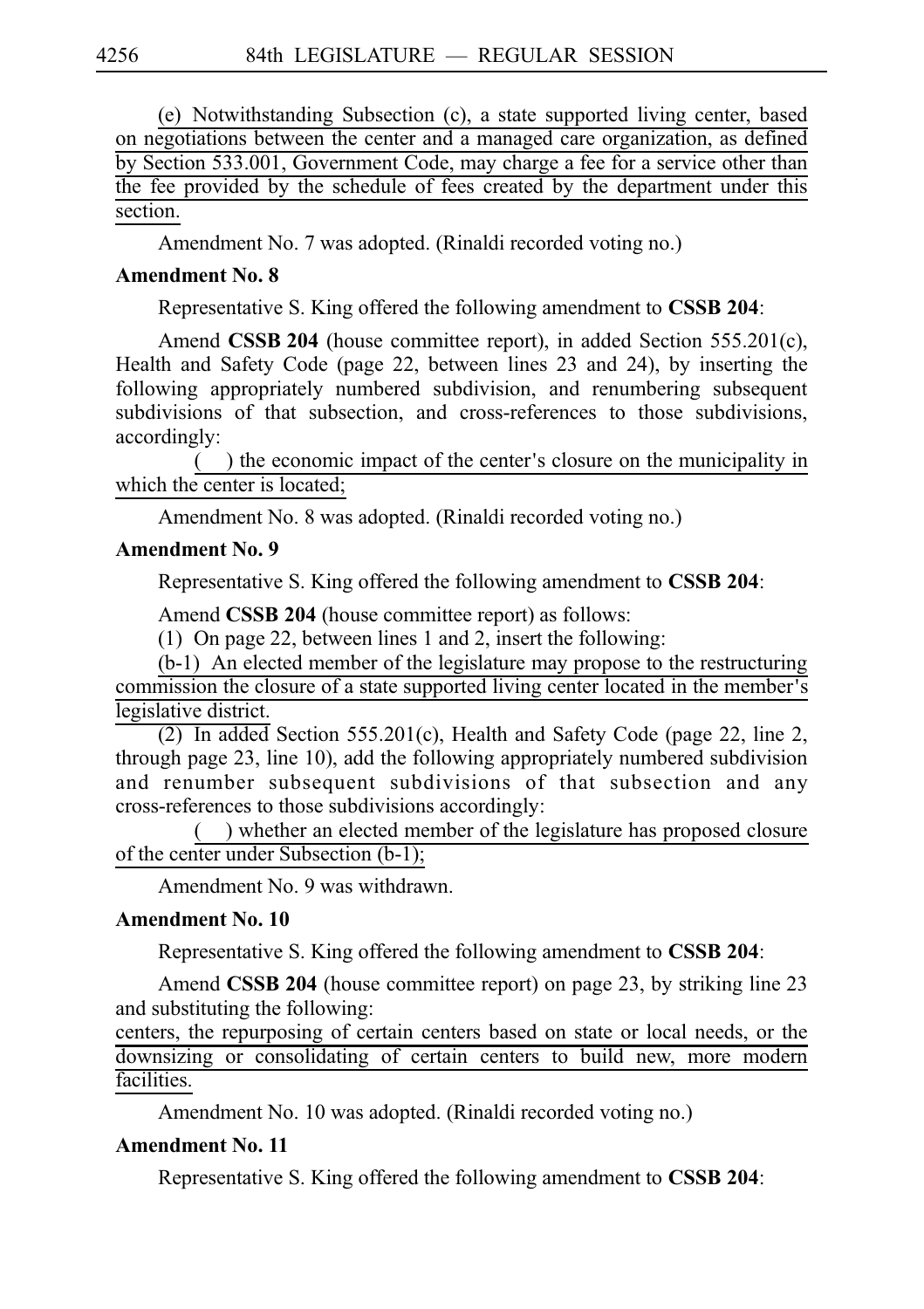Amend **CSSB 204** (house committee report), by striking added Section 555.201(b), Health and Safety Code (page 21, line 20 through page 22, line 1), and substituting the following:

(b) The restructuring commission consists of five members appointed by the governor and, as a nonvoting ex officio member, the executive commissioner or the executive commissioner's designee.

#### **LEAVE OF ABSENCE GRANTED**

The following member was granted leave of absence for the remainder of today because of important business in the district:

Fallon on motion of Shaheen.

#### **CSSB 204 - (consideration continued)**

Amendment No. 11 failed of adoption by (Record 1361): 37 Yeas, 94 Nays, 2 Present, not voting.

Yeas — Allen; Alvarado; Ashby; Aycock; Bernal; Burrows; Clardy; Coleman; Farias; Farrar; Flynn; Giddings; González; Guerra; Gutierrez; Herrero; Howard; Israel; Johnson; King, S.; Martinez; Martinez Fischer; Metcalf; Minjarez; Moody; Muñoz; Nevárez; Phelan; Pickett; Riddle; Rodriguez, J.; Romero; Stephenson; VanDeaver; Walle; Workman; Wray.

Nays — Alonzo; Anchia; Anderson, C.; Anderson, R.; Bell; Bohac; Bonnen, D.; Bonnen, G.; Burkett; Burns; Button; Canales; Capriglione; Collier; Cook; Craddick; Crownover; Cyrier; Dale; Darby; Davis, S.; Davis, Y.; Dutton; Elkins; Faircloth; Farney; Fletcher; Frullo; Galindo; Geren; Goldman; Gonzales; Guillen; Harless; Hernandez; Hughes; Hunter; Isaac; Keffer; Keough; King, K.; King, T.; Klick; Koop; Krause; Kuempel; Landgraf; Larson; Laubenberg; Leach; Longoria; Lozano; Meyer; Miller, D.; Miller, R.; Morrison; Murphy; Murr; Naishtat; Oliveira; Otto; Paddie; Parker; Paul; Phillips; Raney; Raymond; Rinaldi; Rodriguez, E.; Rose; Sanford; Schaefer; Schofield; Shaheen; Sheets; Sheffield; Simmons; Simpson; Smith; Spitzer; Springer; Stickland; Thompson, E.; Thompson, S.; Tinderholt; Turner, C.; Turner, E.S.; Villalba; Vo; White, J.; White, M.; Wu; Zedler; Zerwas.

Present, not voting — Mr. Speaker; Márquez $(C)$ .

Absent, Excused — Fallon; Frank; Kacal; Lucio; Miles; Peña; Price; Reynolds; Schubert; Smithee; Turner, S.

Absent — Blanco; Deshotel; Dukes; Huberty; King, P.; McClendon.

### **STATEMENT OF VOTE**

When Record No. 1361 was taken, I was shown voting yes. I intended to vote no.

Aycock

#### **Amendment No. 12**

Representative S. King offered the following amendment to **CSSB 204**: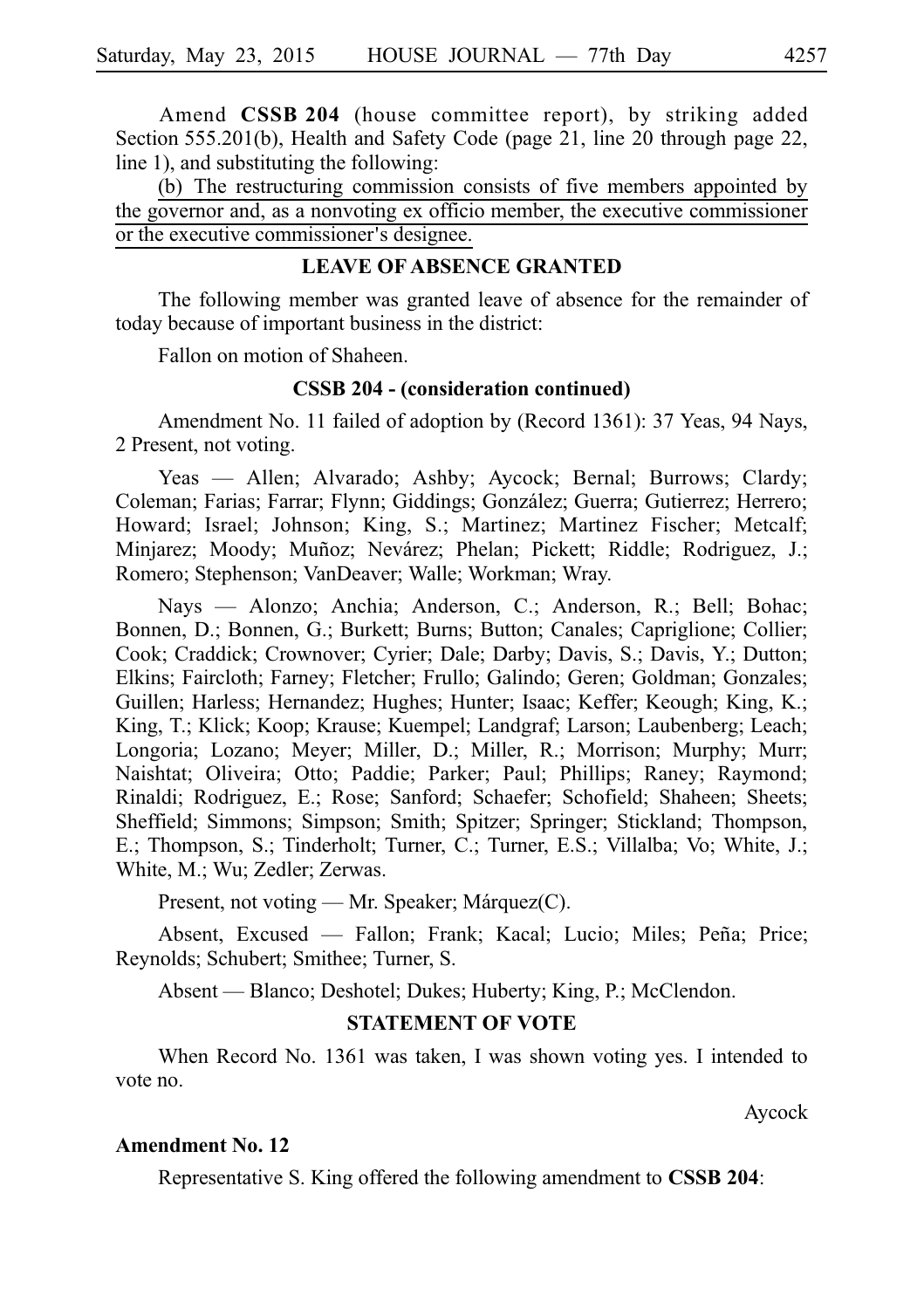Amend **CSSB 204** (house committee report) as follows:

(1) On page 22, line 7, between "consider" and the underlined colon, insert ", in the following order of priority".

(2) Strike page 22, line 11, through page 23, line 10, and substitute the following:

 $(2)$  the availability and capacity of community resources and of community service providers who are capable of delivering at least the equivalent quality and level of services and care to each center resident that would be required following the center's closure;

 $(3)$  the availability of, level of regulatory compliance of, and quality of services of community service providers in the area served by the center;

 $(4)$  the specialty services provided at the center and the ability of the center to serve alleged offenders or high-risk residents or to provide special or unique services to residents;

 $(5)$  comments about the center from the parents or guardians of the center's residents;

 $(6)$  the center's compliance with the 2009 settlement agreement, as amended, between the department and the United States Department of Justice regarding services provided to individuals with an intellectual or developmental disability in state-operated facilities and the center's incremental progress toward compliance as measured by the department;

 $(7)$  the availability of employment opportunities for center employees if the center closes;

 $(8)$  whether closure of the center would adversely affect the geographic distribution of centers in the state;

 $(9)$  the costs of operating the center and the closure costs; and

 $(10)$  any infrastructure deficiency costs relating to the center.

(3)  $\overline{On}$  page 23, between lines 14 and 15, insert the following:

 $(c-2)$  In determining the quality of services provided by a center as required under Subsection  $(c)(1)$ , the restructuring commission shall contract with an institution of higher education with expertise in evaluating quality of care to assist the restructuring commission in that determination.

Amendment No. 12 was adopted. (Rinaldi recorded voting no.) (The vote was reconsidered later today, and Amendment No. 12 was amended and was adopted.)

# **COMMITTEE GRANTED PERMISSION TO MEET**

Representative Phillips requested permission for the Committee on Homeland Security and Public Safety to meet while the house is in session, at 4:05 p.m. today, in 1W.14, to consider **SB 1398**.

Permission to meet was granted.

# **COMMITTEE MEETING ANNOUNCEMENT**

The following committee meeting was announced:

Homeland Security and Public Safety, 4:05 p.m. today, 1W.14, for a formal meeting, to consider **SB 1398**.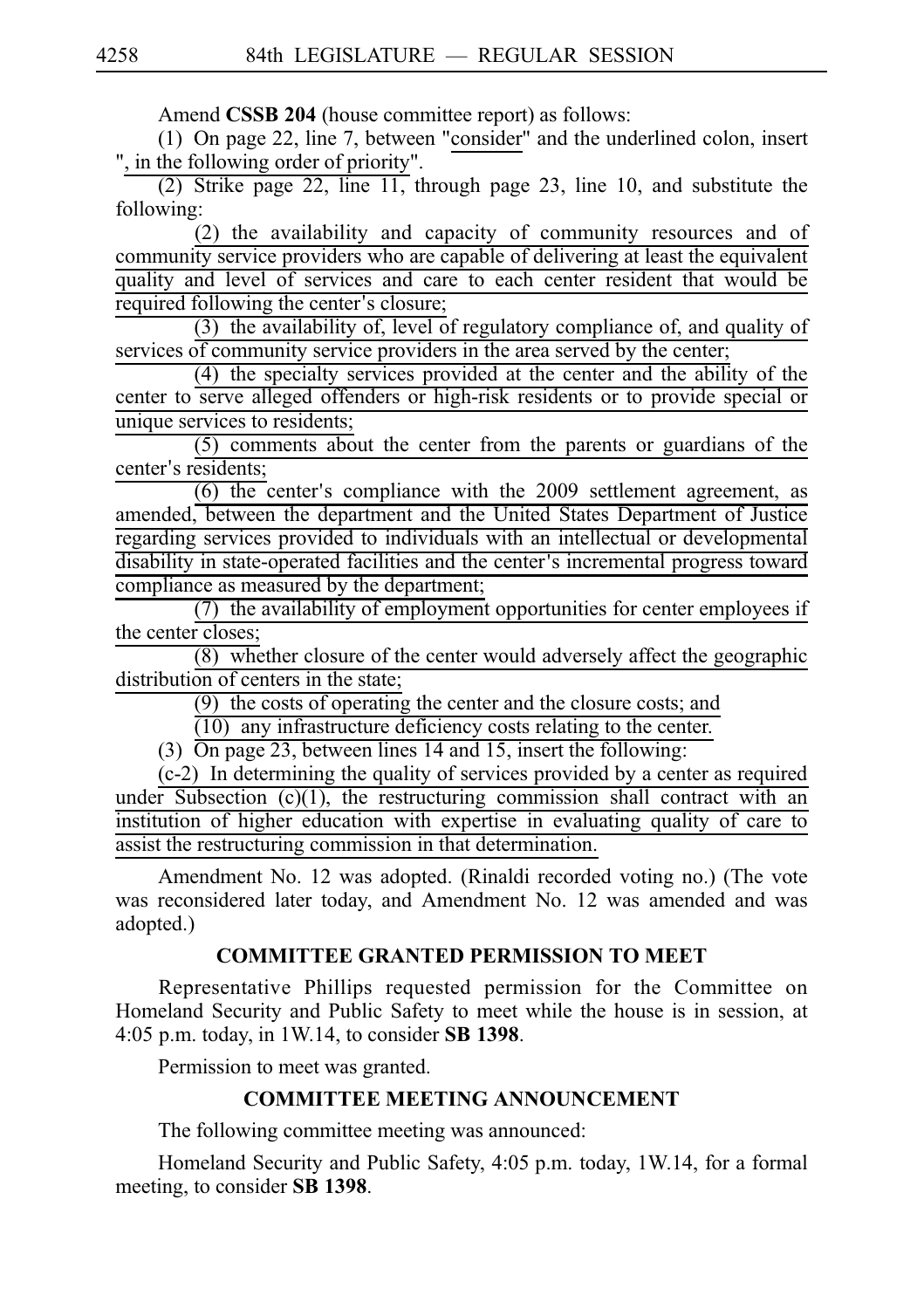#### **CSSB 204 - (consideration continued)**

### **Amendment No. 13**

Representative S. King offered the following amendment to **CSSB 204**:

Amend **CSSB 204** (house committee report), on page 24, line 5, between "have a" and "financial interest", by inserting "current or future".

Amendment No. 13 was adopted. (Rinaldi recorded voting no.)

## **LEAVES OF ABSENCE GRANTED**

The following members were granted leaves of absence temporarily for today to attend a meeting of the Committee on Homeland Security and Public Safety:

Burns on motion of Guillen.

Dale on motion of Guillen.

Johnson on motion of Guillen.

Metcalf on motion of Guillen.

Nevárez on motion of Guillen.

Phillips on motion of Guillen.

M. White on motion of Guillen.

Wray on motion of Guillen.

The following member was granted leave of absence for the remainder of today to attend a meeting of the Committee on Homeland Security and Public Safety:

Moody on motion of Guillen.

#### **CSSB 204 - (consideration continued)**

#### **Amendment No. 14**

Representative S. King offered the following amendment to **CSSB 204**:

Amend **CSSB 204** (house committee report), in added Section 555.201(c), Health and Safety Code (page 22, line 2, through page 23, line 10), by adding the following appropriately numbered subdivision to that subsection, and renumbering subsequent subdivisions of that subsection, and any cross-references to those subdivisions, accordingly:

 $($ ) input from parents or guardians of residents of the center;

Amendment No. 14 was adopted. (Rinaldi recorded voting no.)

## **Amendment No. 15**

Representative S. King offered the following amendment to **CSSB 204**:

Amend **CSSB 204** (house committee report), on page 23, line 14, after the underlined period, by adding the following: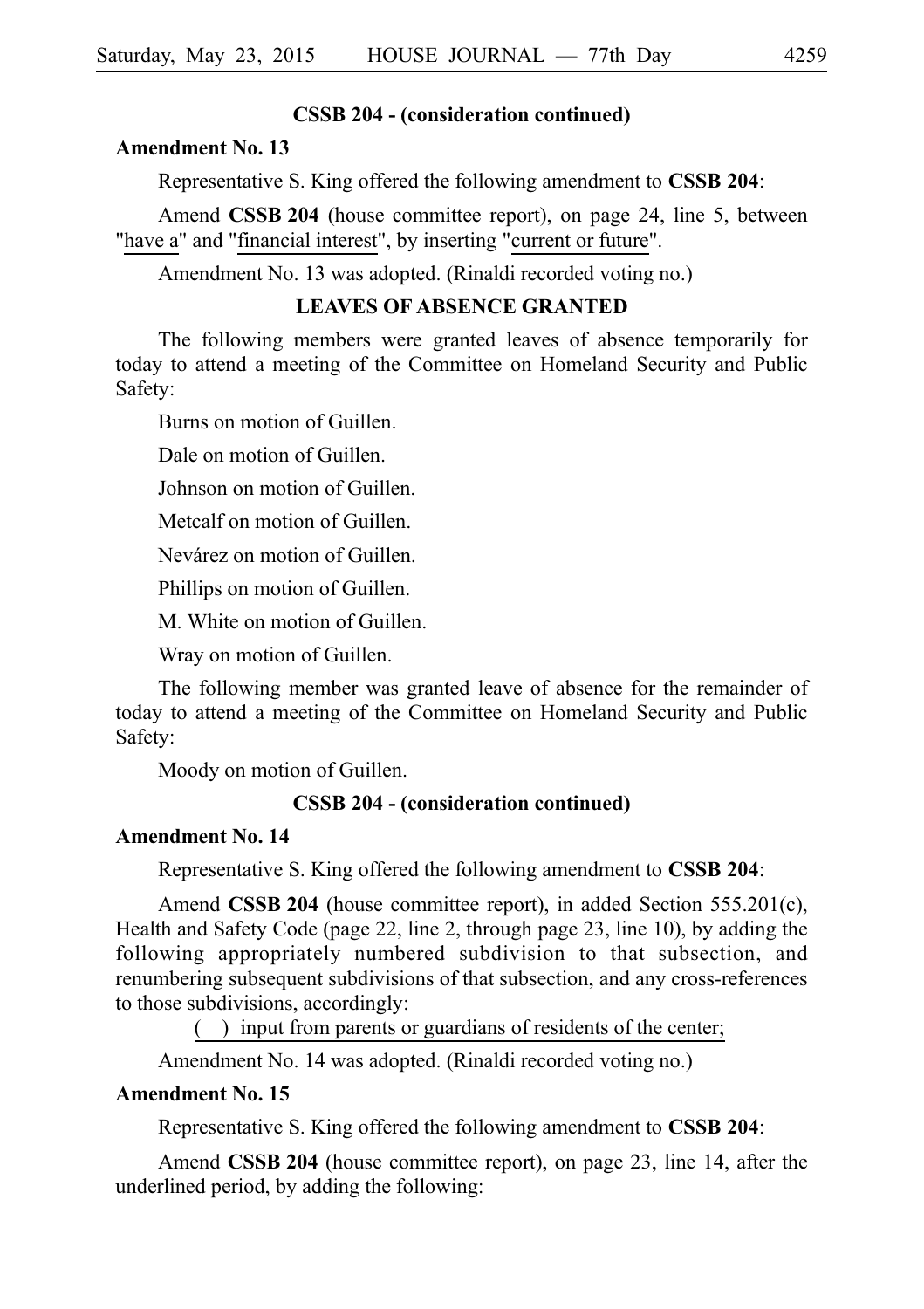The restructuring commission must hold a public hearing at each of the state supported living centers in this state.

Amendment No. 15 was adopted. (Rinaldi recorded voting no.)

# **Amendment No. 16**

Representative S. King offered the following amendment to **CSSB 204**:

Amend **CSSB 204** (house committee report) on page 23, by striking lines 16-23 and substituting the following:

commission shall:

 $(1)$  submit to the governor, the lieutenant governor, the speaker of the house of representatives, and each other member of the legislature a report detailing:

(A) the restructuring commission's evaluation of each state supported living center; and

 $(B)$  if applicable, the restructuring commission's proposal to close certain centers and the basis for each proposed closure; and

(2) provide an electronic copy of the report described by Subdivision (1) to the department for posting on the department's Internet website.

Amendment No. 16 was adopted. (Rinaldi recorded voting no.)

## **Amendment No. 17**

Representative S. King offered the following amendment to **CSSB 204**:

Amend **CSSB 204** (house committee report), on page 25, between lines  $15$  and  $16$ , by inserting the following:

Sec. 555.2025. TRACKING MORTALITY OF FORMER RESIDENTS OF STATE SUPPORTED LIVING CENTERS. (a) Following the closure of a state supported living center under legislation described by Section 555.202(a) or under Section 555.203 and for a period adopted as provided by Subsection (b), the department periodically shall assess the health of each former resident of that center for the purpose of tracking mortality information for those individuals. The department shall maintain and make available on request a record that indicates the number of former residents of each state supported living center that have died since that center closed.

 $(b)$  The executive commissioner shall adopt rules as necessary to implement this section, including a rule specifying the period of time, which may not be shorter than five years, during which the department is required to record mortality information for each former resident of a state supported living center, as described by Subsection (a), following the closure of that center under legislation described by Section 555.202(a) or under Section 555.203.

Amendment No. 17 was adopted. (Rinaldi recorded voting no.)

# **Amendment No. 18**

On behalf of Representative Peña, Representative S. King offered the following amendment to **CSSB 204**: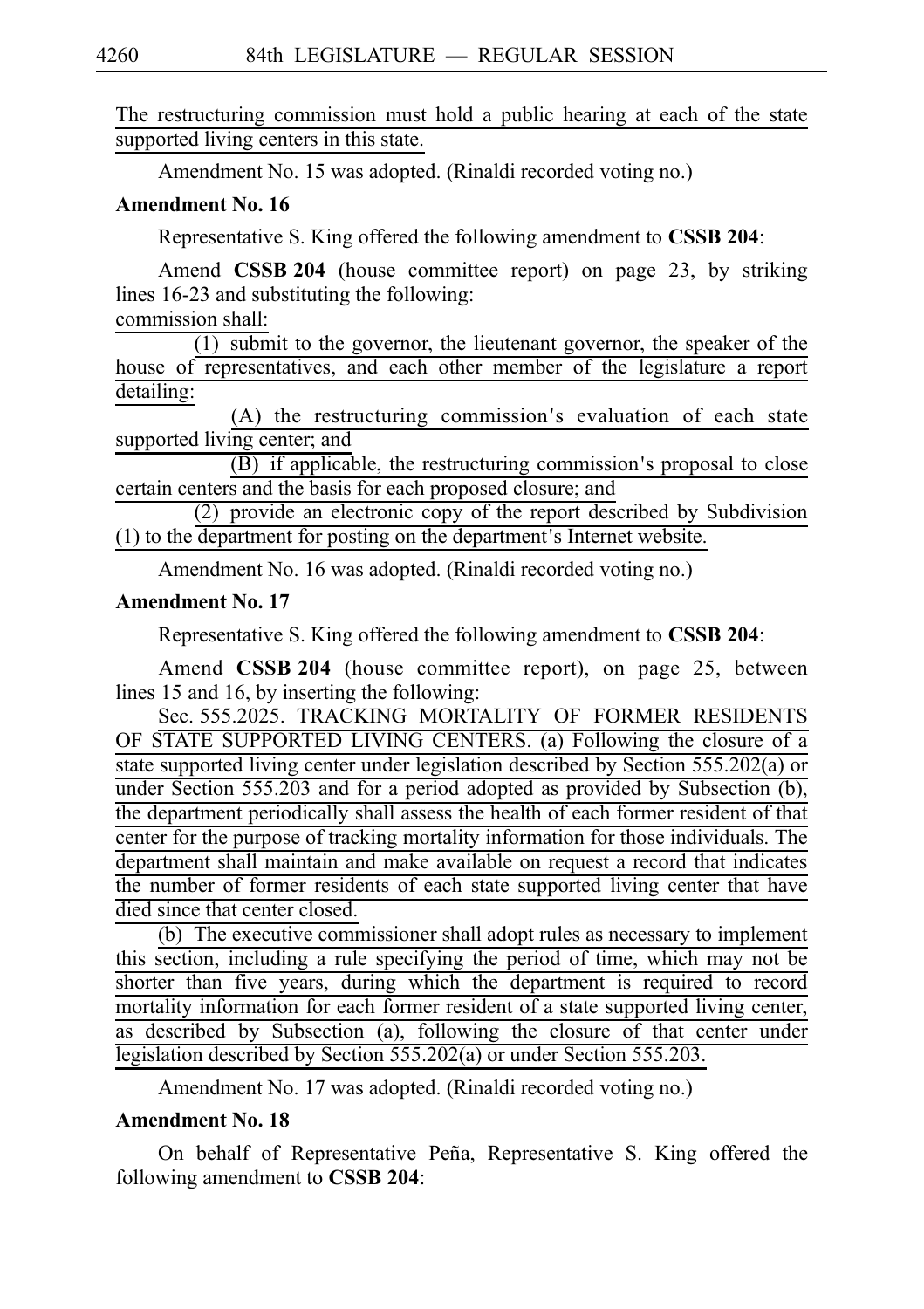Amend **CSSB 204** (house committee printing) on page 26, between lines 18 and 19, by adding the following appropriately numbered section to added Subchapter F, Chapter 555, Health and Safety Code:

Sec. 555. MEDICAID SERVICE OPTIONS EDUCATION INITIATIVE. (a) In this section, "Section 1915(c) waiver program" has the meaning assigned by Section 531.001, Government Code.

 $(b)$  In connection with the closing of a state supported living center closed under legislation described by Section 555.202(a) or under Section 555.203, the department, in cooperation with the commission, shall educate the parent or guardian of a former resident of a state supported living center on:

 $(1)$  the availability of home and community-based services under a Medicaid state plan program, including the primary home care and community attendant services programs, and under a Section 1915(c) waiver program; and

 $(2)$  the various service delivery options available under the Medicaid program, including the consumer direction models available to recipients under Section 531.051, Government Code.

Amendment No. 18 was adopted. (The vote was reconsidered later today, and Amendment No. 18 was amended and was adopted.)

### **Amendment No. 19**

Representative Martinez Fischer offered the following amendment to **CSSBi204**:

Please amend **CSSB 204** by adding the following new section to the bill and renumbering the other sections appropriately:

SECTION \_\_\_\_. Sec.\_\_\_\_. DEPARTMENT OF AGING AND DISABILITY SERVICES. Notwithstanding another provision of this Act, the department retains the authority to direct, manage, amend, or nullify any provision relating to the organization, powers, regulation, and management of the department, any office created by the department, or the management or direction of any advisory committees created under this Act.

Amendment No. 19 was withdrawn.

# **SB 13 - HOUSE SPONSOR AUTHORIZED**

On motion of Representative Aycock, Representative Cyrier was authorized as a house sponsor to **SBi13**.

#### **COMMITTEE GRANTED PERMISSION TO MEET**

Representative Cook requested permission for the Committee on State Affairs to meet while the house is in session, at  $4:25$  p.m. today, in 3W.9, to consider pending business.

Permission to meet was granted.

#### **COMMITTEE MEETING ANNOUNCEMENT**

The following committee meeting was announced:

State Affairs, 4:25 p.m. today, 3W.9, for a formal meeting, to consider pending business.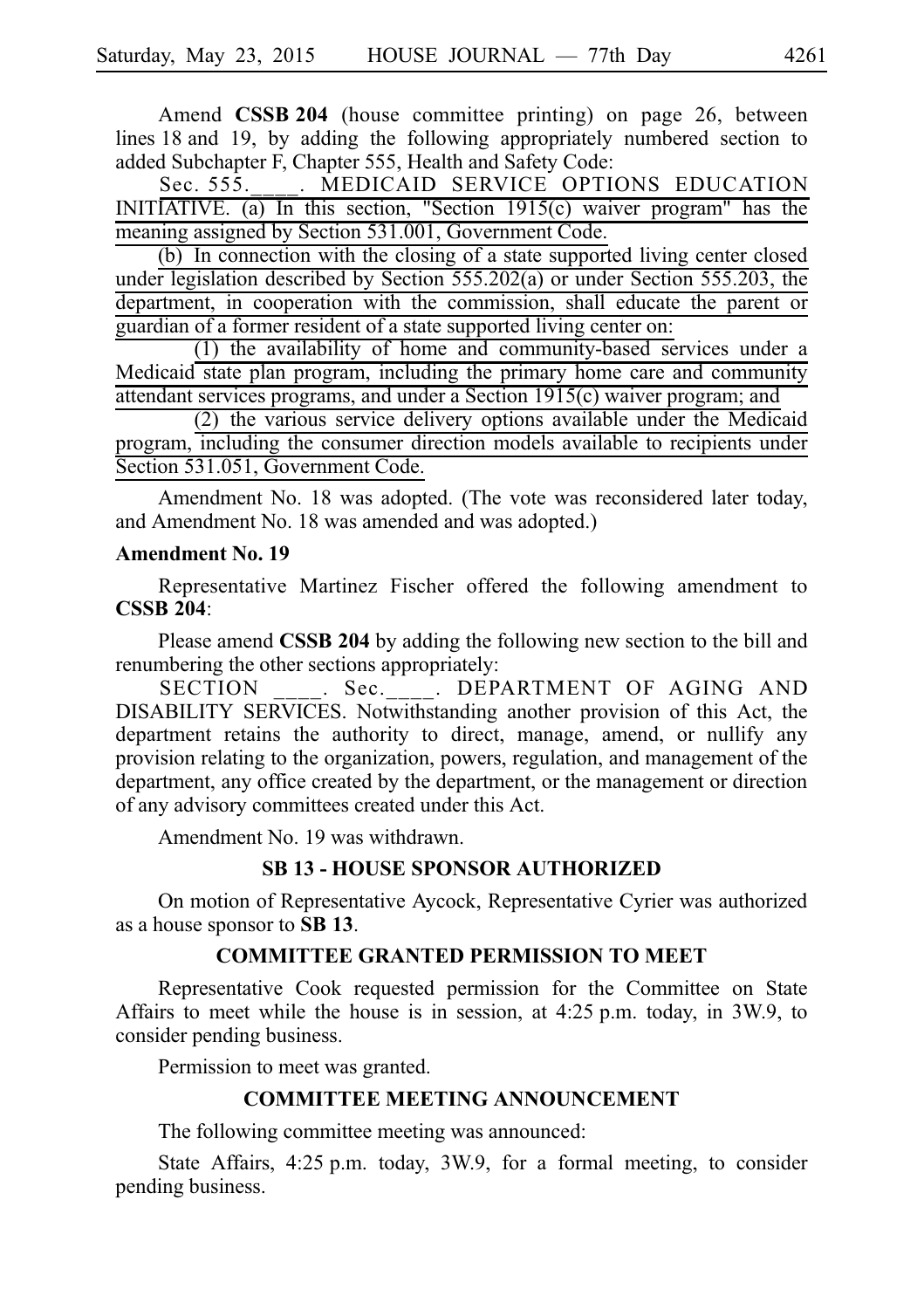(Speaker pro tempore in the chair)

#### **LEAVES OF ABSENCE GRANTED**

The following members were granted leaves of absence temporarily for today to attend a meeting of the Committee on State Affairs:

Cook on motion of Otto.

Craddick on motion of Otto.

Farney on motion of Otto.

Geren on motion of Otto.

Harless on motion of Otto.

Huberty on motion of Otto.

Kuempel on motion of Otto.

(Metcalf, M. White, and Wray now present)

## **SB 347 - HOUSE SPONSOR AUTHORIZED**

On motion of Representative Zerwas, Representative Spitzer was authorized as a house sponsor to **SBi347**.

#### **CSSB 204 - (consideration continued)**

### **Amendment No. 20**

Representative S. King offered the following amendment to **CSSB 204**:

Amend **CSSB 204** (house committee report) as follows:

(1) On page 22, between lines 1 and 2, insert the following:

 $(b-1)$  An elected member of the legislature may propose to the restructuring commission the closure of a state supported living center located in the member's legislative district.

(2) In added Section 555.201(c), Health and Safety Code (page 22, line 2, through page 23, line 10), add the following appropriately numbered subdivision and renumber subsequent subdivisions of that subsection and any cross-references to those subdivisions accordingly:

( ) whether an elected member of the legislature has proposed closure of the center under Subsection (b-1);

# **Amendment No. 21**

Representative Bernal offered the following amendment to Amendment  $No. 20:$ 

Amend Amendment No. 20 by S. King, on page 1, by striking lines  $11$  and  $12$ , and substituting the following:

( ) whether an elected member of the legislature in whose legislative district the center is located supports closure of the center;

Amendment No. 21 was adopted.

Amendment No. 20, as amended, was adopted. (Rinaldi recorded voting no.)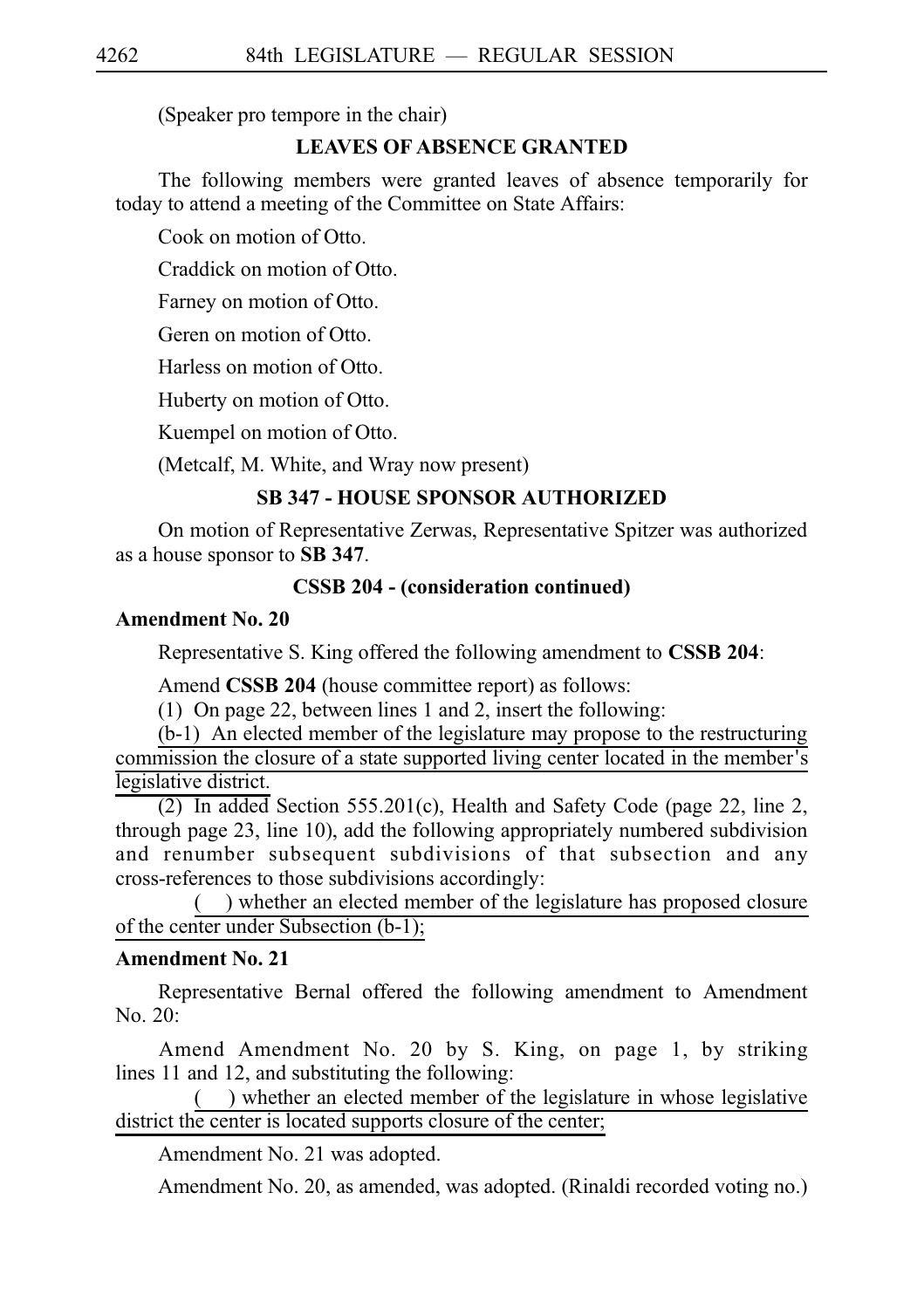#### **CSSB 204 - POINT OF ORDER**

Representative Martinez Fischer raised a point of order against further consideration of **CSSB 204** under Rule 4, Section 32(c) of the House Rules on the grounds that the bill analysis is incorrect.

The point of order was withdrawn.

Representative Raymond moved to postpone consideration of **CSSB 204** until  $4:45$  p.m. today.

The motion prevailed.

## **GENERAL STATE CALENDAR SENATE BILLS SECOND READING**

The following bills were laid before the house and read second time:

### **CSSB 1664 ON SECOND READING (Burkett - House Sponsor)**

**CSSB 1664**, A bill to be entitled An Act relating to the establishment of the Texas Achieving a Better Life Experience (ABLE) Program; authorizing the imposition of fees.

#### **Amendment No. 1**

Representative Burkett offered the following amendment to **CSSB 1664**:

Amend **CSSB 1664** (house committee report) as follows:

(1) On page 14, line 13, immediately following the underlined period, insert "The program may be terminated only by the legislature.".

 $(2)$  On page 14, line 18, strike "ABLE program is terminated" and substitute "legislature terminates the ABLE program".

Amendment No. 1 was adopted.

### **Amendment No. 2**

Representative Burkett offered the following amendment to **CSSB 1664**:

Amend **CSSB 1664** (house committee report) as follows:

(1) On page 14, line 27, strike "the members of" and substitute "at least five and not more than seven members to".

(2) On page 15, line 1, between "including" and the underlined colon, insert "at least one member from each of the following groups".

Amendment No. 2 was adopted.

**CSSB 1664**, as amended, was passed to third reading.

# **SB 1899 ON SECOND READING (Martinez, Springer, and Guillen - House Sponsors)**

**SB 1899**, A bill to be entitled An Act relating to the regulation of emergency medical services.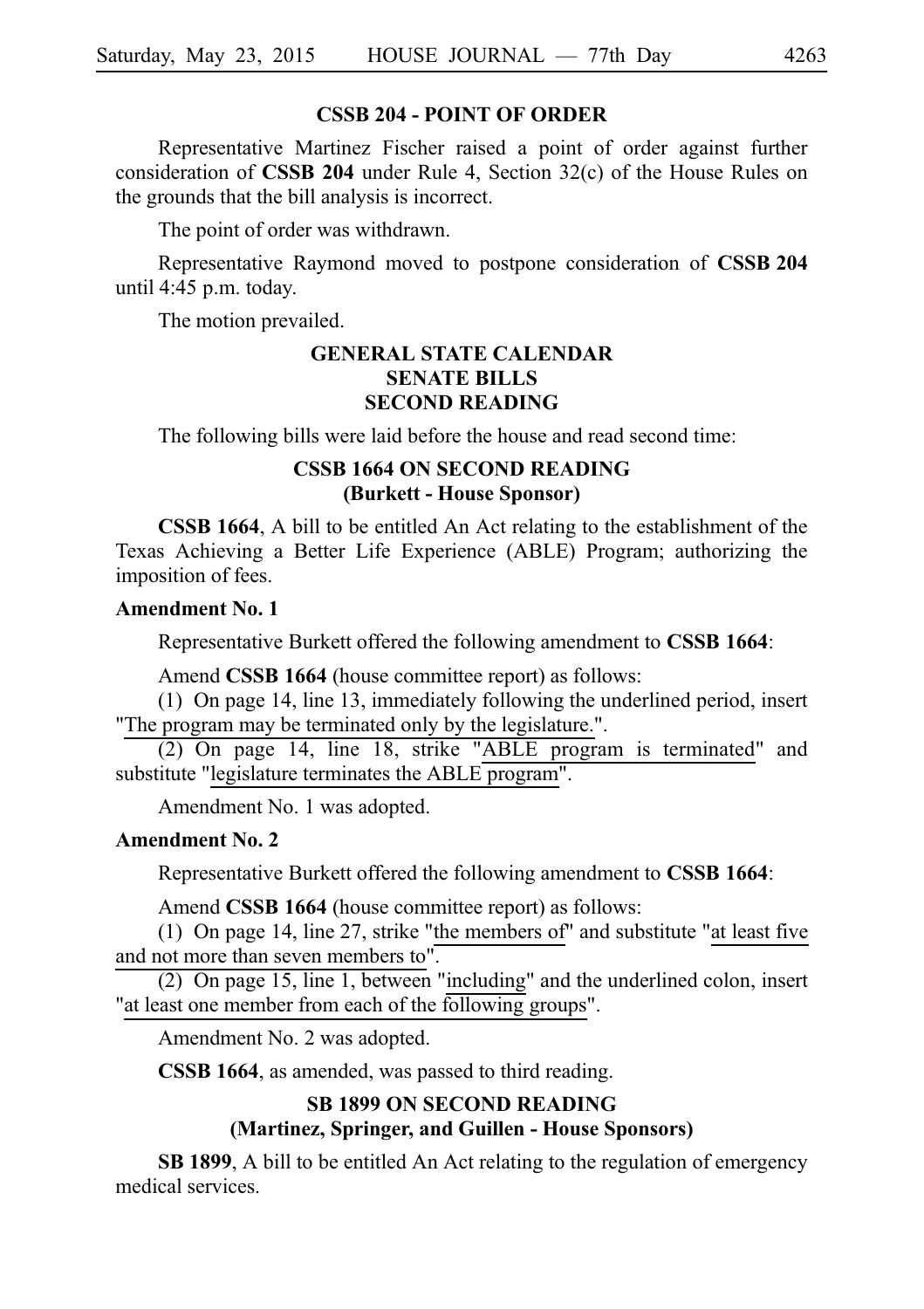## **Amendment No. 1**

Representative Martinez offered the following amendment to **SB 1899**:

Amend **SB 1899** (house committee printing) on page 7, between lines 20-21, by adding the following appropriately lettered subsection and relettering subsequent subsections of added Section 773.0605, Health and Safety Code, and any cross references to those subsections accordingly:

) The department may not include in the report required by Subsection (d) any information, including personal information, that could be used to identify an individual involved in or the location of a complaint that has been dismissed or has not reached a final determination.

Amendment No. 1 was adopted.

# **SB 1899 - STATEMENT OF LEGISLATIVE INTENT**

REPRESENTATIVE HOWARD: Representative Martinez, we considered the house companion that you had for this bill last week, did we not?

REPRESENTATIVE MARTINEZ: Absolutely. Yes, ma'am.

HOWARD: And during the floor consideration of that bill, **HB 2020**, you and I had a discussion regarding legislative intent, is that correct?

MARTINEZ: Yes, ma'am. That is correct.

HOWARD: And would it be correct to say that the intent discussion that we had for **HBi2020** also applies to **SBi1899**?

MARTINEZ: Yes, ma'am. That is correct.

# **REMARKS ORDERED PRINTED**

Representative Howard moved to print remarks between Representative Martinez and Representative Howard.

The motion prevailed.

(Craddick now present)

**SB 1899**, as amended, was passed to third reading.

(Burns, Dale, and Harless now present)

## **SB 1396 ON SECOND READING (Paddie - House Sponsor)**

**SB 1396**, A bill to be entitled An Act relating to the sales and use taxation of aircraft.

# **SB 1396 - STATEMENT OF LEGISLATIVE INTENT**

REPRESENTATIVE SCHOFIELD: Mr. Paddie, I want to thank you for your work on this bill. I know that there's been uncertainty about the interpretation of the current law in this area, and I think your bill should clear that up and should help the state avoid a lot of needless litigation. To that end, I'd like to ask you a couple of questions for legislative intent, if I might? Is my understanding correct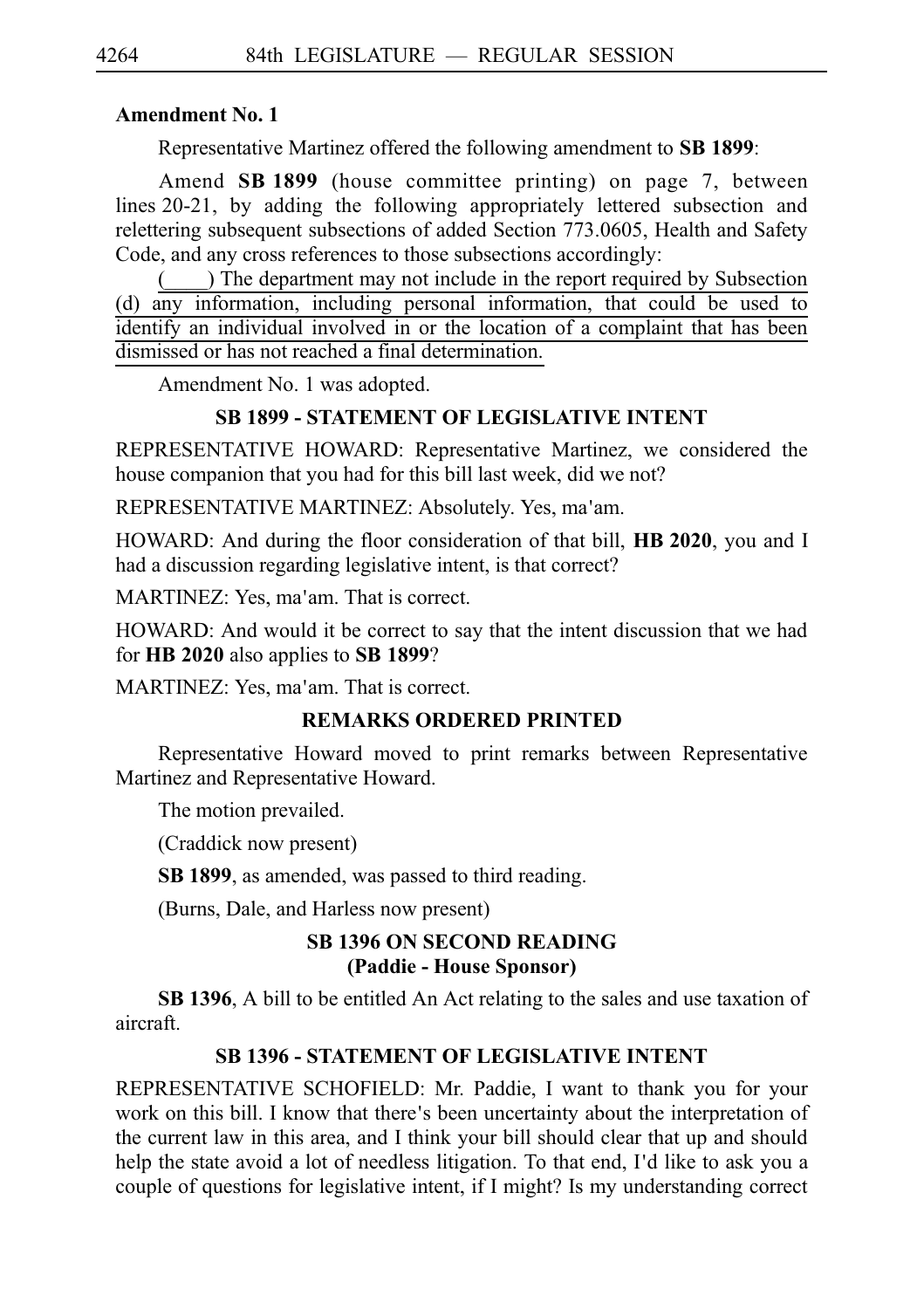that your bill is the result of working with the stakeholders in the comptroller's office to clear up the interpretation of the current law in the Tax Code regarding aircraft transactions that's been unclear?

REPRESENTATIVE PADDIE: That is correct. This bill does not change any current tax law.

SCHOFIELD: My understanding is that the previous comptroller's staff gave an interpretation of the Tax Code that didn't seem to comport with the wording of that section and that all your bill does is give the comptroller the tools necessary to ensure that his staff understands and enforces the Tax Code as the legislature enacted it. Is that correct?

PADDIE: I would agree with that clarity on both the comptroller's side as well as the taxpayer's side.

SCHOFIELD: So is it true that this bill does not create a new tax cut or a tax shift or a tax abatement?

PADDIE: Absolutely not—does not create any new exemptions, does not change current tax law.

SCHOFIELD: In fact, it has a zero fiscal note?

PADDIE: Absolutely. In fact, I would absolutely argue that it might have a positive one and that it will eliminate these litigations going forward.

SCHOFIELD: This bill does not grant any new rulemaking authority and is only meant to clarify and give direction on how the legislature intends the existing Tax Code section to apply on aircraft transactions without the necessity of any new rulemaking. Is that your understanding?

PADDIE: That is my understanding as well. Again, there is no change to current tax law.

SCHOFIELD: Finally, since the bill simply seeks to clarify the legislature's intent regarding the interpretation of the current section of the code, it should apply to transactions that are in the mix now.

PADDIE: Yes. This is prospective, so it would have no effect on existing cases.

SCHOFIELD: This is just an understanding of the interpretation of how the law has always been since it was originally enacted?

PADDIE: Correct.

# **REMARKS ORDERED PRINTED**

Representative Schofield moved to print remarks between Representative Paddie and Representative Schofield.

The motion prevailed.

**SB 1396** was passed to third reading.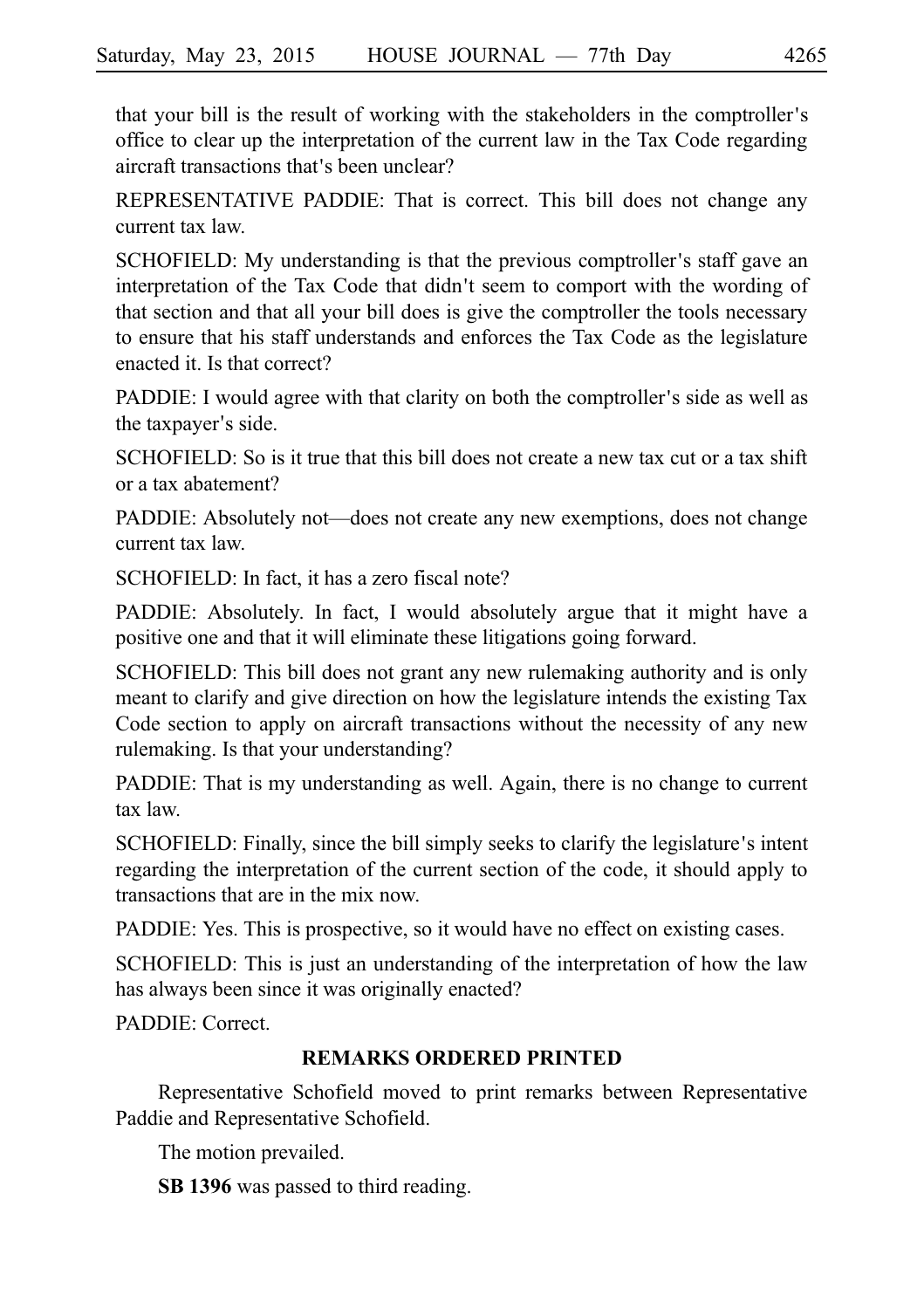### **COMMITTEE GRANTED PERMISSION TO MEET**

Representative Hunter requested permission for the Committee on Calendars to meet while the house is in session, at  $4:40$  p.m. today, in 3W.9, to set a calendar.

Permission to meet was granted.

# **COMMITTEE MEETING ANNOUNCEMENT**

The following committee meeting was announced:

Calendars,  $4:40$  p.m. today,  $3W.9$ , for a formal meeting, to set a calendar.

# **CSSB 530 ON SECOND READING (Parker - House Sponsor)**

**CSSB 530**, A bill to be entitled An Act relating to the licensing of vehicles for hire and passenger transportation services by certain airport governing boards; authorizing the imposition of fees; expanding the authorization to require an occupational license; amending a provision subject to a criminal penalty.

(Cook, Geren, Huberty, Johnson, Kuempel, and Nevárez now present)

# **LEAVES OF ABSENCE GRANTED**

The following members were granted leaves of absence temporarily for today to attend a meeting of the Committee on Calendars:

Alonzo on motion of Muñoz.

Cook on motion of Muñoz.

S. Davis on motion of Muñoz.

Geren on motion of Muñoz.

Harless on motion of Muñoz.

Huberty on motion of Muñoz.

Hunter on motion of Muñoz.

Johnson on motion of Muñoz.

K. King on motion of Muñoz.

Larson on motion of Muñoz.

Riddle on motion of Muñoz.

E. Rodriguez on motion of Muñoz.

The following member was granted leave of absence for the remainder of today to attend a meeting of the Committee on Calendars:

Giddings on motion of Muñoz.

# **CSSB 530 - (consideration continued)**

**CSSB 530** was passed to third reading.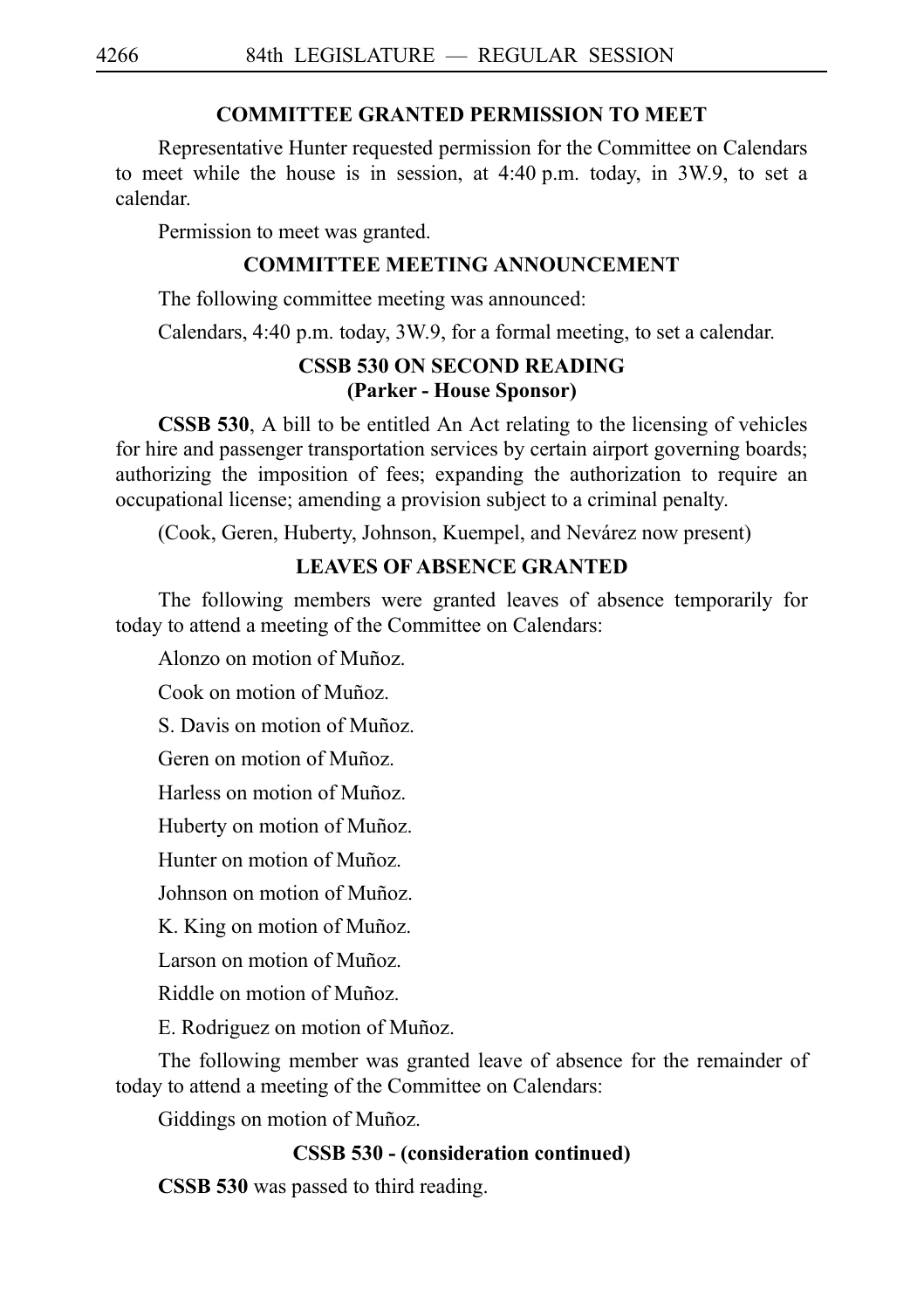## **SB 100 ON SECOND READING (Murphy - House Sponsor)**

**SB 100**, A bill to be entitled An Act relating to the enterprise zone program.

**SB 100** was passed to third reading.

# **SB 1326 ON SECOND READING (Herrero - House Sponsor)**

**SB 1326**, A bill to be entitled An Act relating to the maximum cumulative period allowed for restoration of a defendant's competency to stand trial and to certain time credits awarded against that cumulative period.

**SBi1326** was passed to third reading.

### **SB 1168 ON SECOND READING (Villalba - House Sponsor)**

**SB 1168**, A bill to be entitled An Act relating to the operation of certain property owners' associations.

### **Amendment No. 1**

Representative Villalba offered the following amendment to **SB 1168**:

Amend **SB 1168** (house committee printing) as follows:

(1) On page 5, strike lines  $1-12$  and substitute the following:

SECTION 8. Section 209.0041, Property Code, is amended by amending Subsection (h) and adding Subsections (h-1) and (h-2) to read as follows:

(h) Except as provided by Subsection (h-1) or (h-2)  $[$ this subsection], a declaration may be amended only by a vote of  $67$  percent of the total votes allocated to property owners entitled to vote on the amendment of the declaration [in the property owners' association], in addition to any governmental approval required by law.

 $(h-1)$  If the declaration contains a lower percentage than prescribed by Subsection (h), the percentage in the declaration controls.

 $(h-2)$  If the declaration is silent as to voting rights for an amendment, the declaration may be amended by a vote of owners owning 67 percent of the lots subject to the declaration.

(2) On page 17, line 23, between "fine or suspension" and "[ $u$ nless", insert "if the violation is of a curable nature and does not pose a threat to public health or safety".

Amendment No. 1 was adopted.

#### **Amendment No. 2**

Representative Villalba offered the following amendment to **SB 1168**:

Amend **SBi1168** (house committee printing) by adding the following appropriately numbered SECTIONS to the bill and renumbering the subsequent SECTIONS of the bill accordingly:

SECTION . Title 11, Property Code, is amended by adding Chapter 213 to read as follows: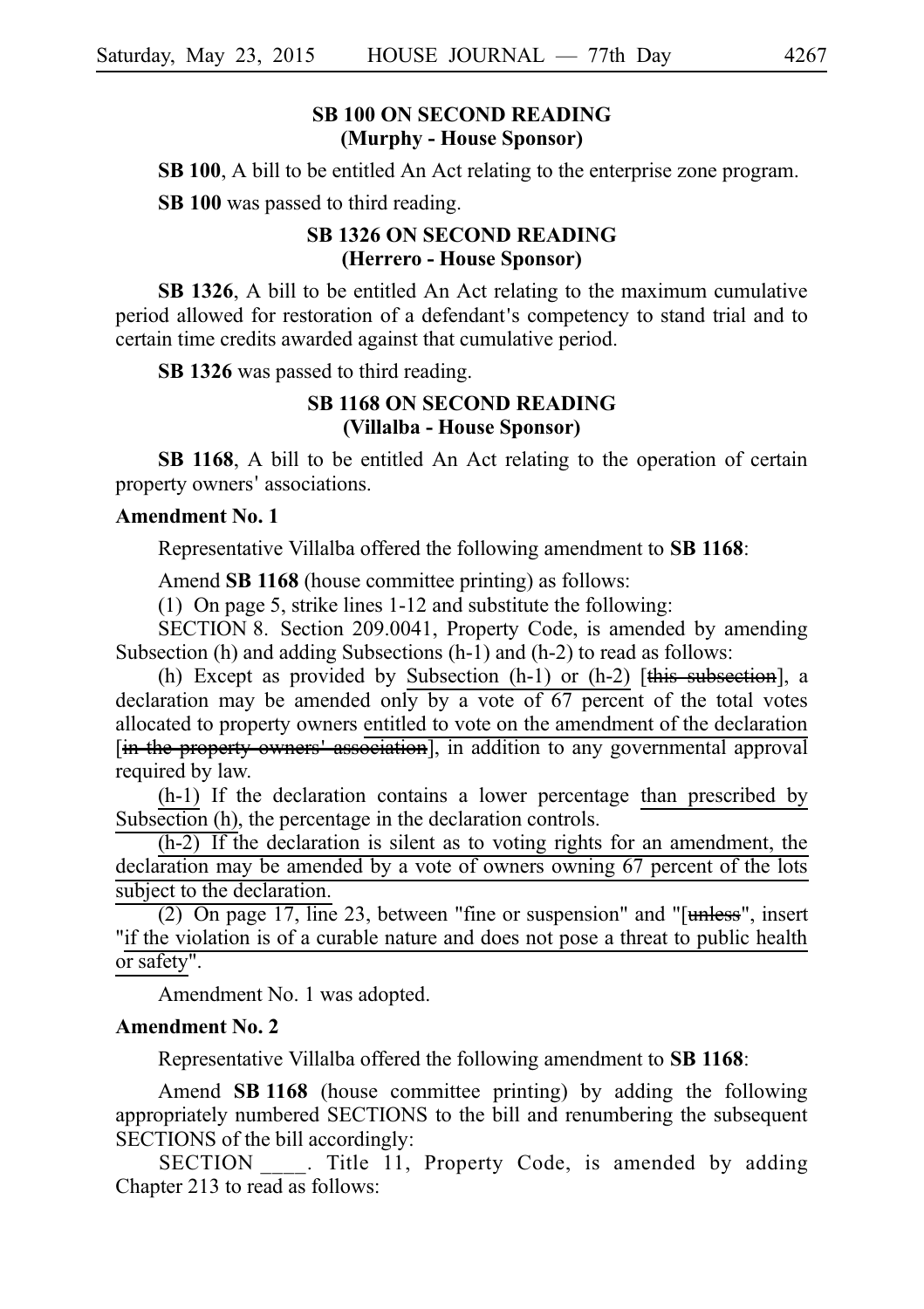### CHAPTER 213. MODIFICATION OR TERMINATION OF RESTRICTIONS IN CERTAIN REAL ESTATE DEVELOPMENTS BY PROPERTY OWNERS ' ASSOCIATION OR PROPERTY OWNER PETITION

Sec. 213.001. DEFINITIONS. In this chapter:

 $(1)$  "Amenity property" means real property the use of which is restricted by a dedicatory instrument to use as a golf course or country club.

(2) "Council of owners" has the meaning assigned by Section  $81.002$  as it relates to an existing condominium in a development.

 $(3)$  "Dedicatory instrument" means a governing instrument that:

(A) restricts amenity property to use as amenity property;

 $\overline{B}$ ) designates real property in the development, other than amenity property, as a beneficiary of a restriction described by Paragraph (A); and

(C) addresses the establishment, maintenance, and operation of amenity property.

 $(4)$  "Development" means:

(A) amenity property; and

(B) all real property designated as beneficiary property in the dedicatory instrument.

 $\frac{1}{(5)}$  "Owner" means a person, or the person's personal representative, who holds record title to:

 $(A)$  a lot or parcel of real property in a development; or

(B) a unit or apartment of a condominium in the development.

 $(6)$   $\overline{P}$ Petition circulator" means a person authorized to circulate a petition under Section 213.005.

(7) "Property owners' association" means an incorporated or unincorporated association that:

 $(A)$  is designated as the representative of the owners of lots or parcels of real property in a development;

(B) has a membership primarily consisting of those owners; and

(C) interactive comparison produces all or part of the development for the benefit of those owners.

(8) "Restrictions" means one or more restrictive covenants contained or incorporated by reference in a properly recorded map, plat, replat, declaration, or other instrument filed in the real property records or map or plat records. The term includes any amendment or extension of the restrictions.

(9) "Restrictive covenant" means any covenant, condition, or restriction contained in a dedicatory instrument, whether mandatory, prohibitive, permissive, or administrative.

 $(10)$  "Unit owners' association" means an association of unit owners organized under Section 82.101 for a condominium in a development.

Sec. 213.002. FINDINGS AND PURPOSE. (a) The legislature finds that:

 $(1)$  a restriction on the use of an amenity property may create uncertainty if the owners of an amenity property are reluctant or unable to properly maintain or operate the amenity property;

 $(2)$  such uncertainty may discourage investment and negatively impact property values in the development;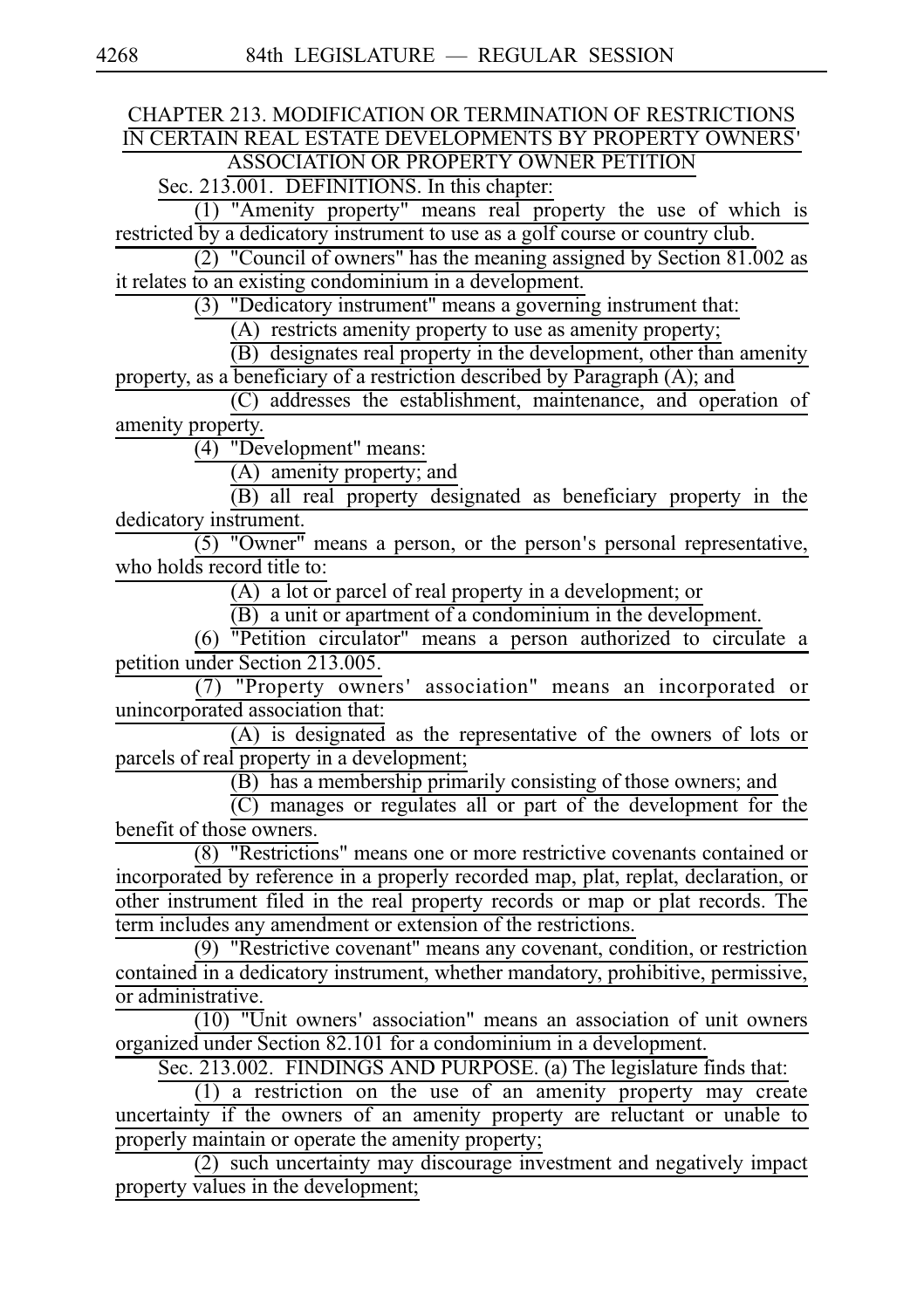(3) investors may be reluctant to or will not invest funds to revitalize an amenity property burdened with a restriction on its use;

 $(4)$  financial institutions may be reluctant to or will not provide financing to revitalize an amenity property burdened with a restriction on its use; and

(5) establishing a procedural option to allow for the modification or termination of the restriction would alleviate the uncertainty and encourage revitalization of the amenity property.

(b) The purpose of this chapter is to provide a procedural option for the modification or termination of a restriction on the use of an amenity property.

Sec. 213.003. MODIFICATION OR TERMINATION BY PETITION. (a) Except as provided by Subsection (b), a restriction on the use of an amenity property may be modified or terminated by petition in accordance with this chapter.

(b) This chapter does not apply if:

 $(1)$  a dedicatory instrument includes a procedure to modify or terminate a restriction on the use of an amenity property on approval of the owners of less than 75 percent of, as applicable, the lots or parcels of land and units or apartments of condominiums in the development; or

 $(2)$  a restriction on the use of an amenity property may be modified or terminated under the procedures of Chapter 81, 82, 201, or 209.

Sec. 213.004. PREREQUISITES FOR CIRCULATION. A petition may not be circulated under this chapter unless:

(1) for a continuous period of at least 36 months, the amenity property has not been in operation; and

 $(2)$  if zoning regulations apply to the amenity property, the owner of the amenity property has received all required zoning approvals for any proposed redevelopment of the amenity property.

Sec. 213.005. PETITION CIRCULATOR. A petition authorized by Section 213.003 may be circulated by:

 $(1)$  an owner;

 $(2)$  a property owners' association that owns and manages the amenity property; or

 $(3)$  a unit owners' association or council of owners that owns and manages the amenity property.

Sec. 213.006. CONTENTS OF PETITION. (a) The petition must include all relevant information about the proposed modification or termination, including:

(1) the name of the development, if any;

(2) the name of the amenity property, if any;

 $(3)$  the recording information of the restriction to be modified or terminated;

 $\overline{(4)}$  the text of the restriction subject to modification or termination;

 $(5)$  the text of the restriction as modified or terminated; and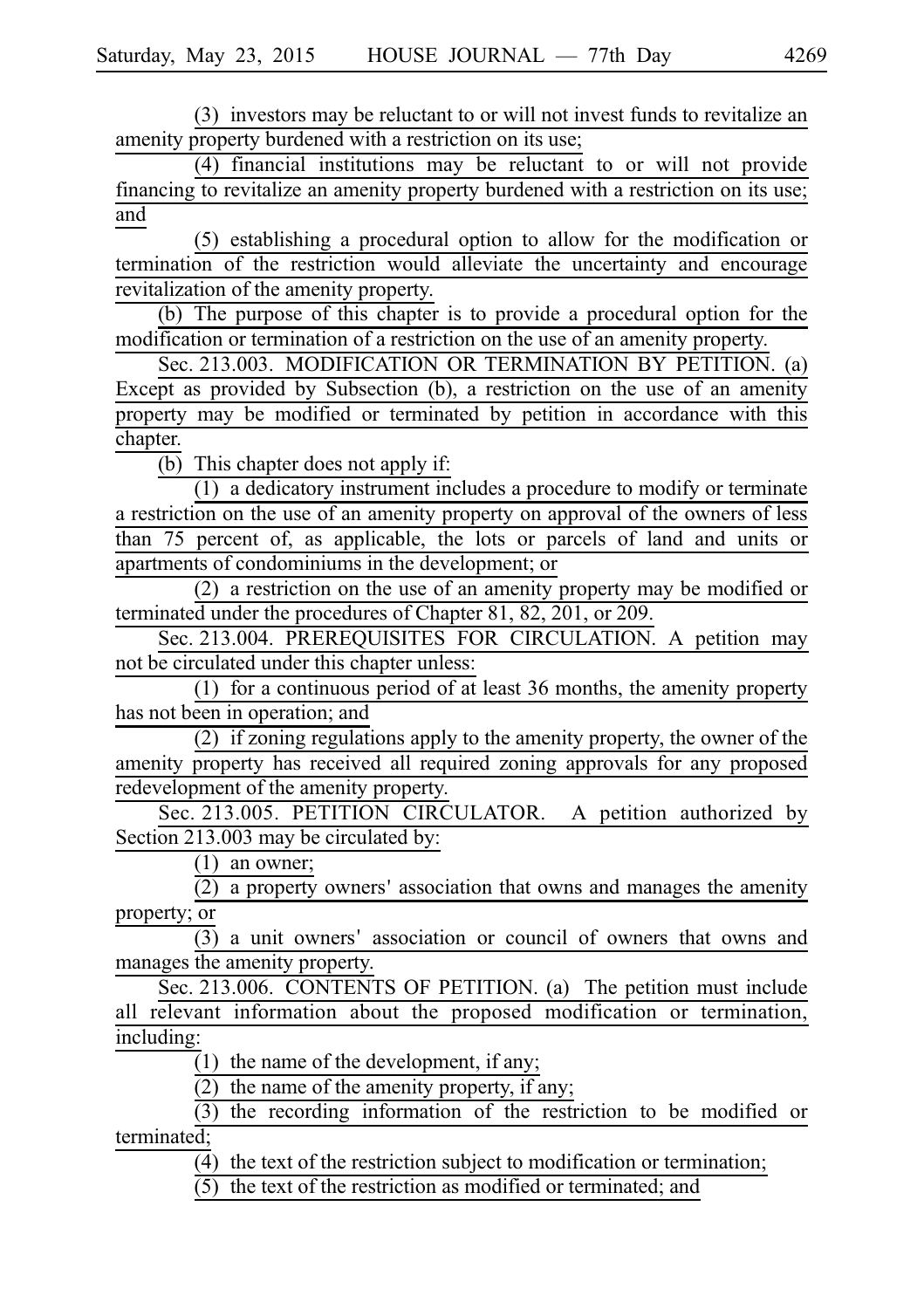$(6)$  a comparison of the original language of the restriction and the restriction as modified or terminated, showing any insertion and deletion of language or punctuation.

 $(b)$  The petition must state:

 $(1)$  reasonable times and dates the petition circulator will be available at a location in the development to receive a signed statement required by Section 213.008:

 $(2)$  a mailing address, e-mail address, and facsimile number to which a signed statement may be delivered; and

 $(3)$  the date by which a signed statement must be received to be counted.

Sec. 213.007. CIRCULATION PROCEDURE. (a) A petition circulator shall deliver a copy of the petition to:

 $(1)$  all owners of:

 $(A)$  each lot or parcel of real property in the development; and

 $(B)$  each unit or apartment of each condominium, if any, in the development; and

 $(2)$  each property owners' association, unit owners' association, and council of owners in the development.

(b) The petition circulator may deliver a copy of the petition in any reasonable manner, including:

 $(1)$  by regular mail or certified mail, return receipt requested, to the last known address of the owners or entities described by Subsections  $(a)(1)$  and  $(2)$ ;

 $(2)$  personal delivery to the owners or entities described by Subsections  $(a)(1)$  and  $(2)$ ; or

 $(3)$  at a regular meeting of a property owners' association, unit owners' association, or council of owners.

(c) If the petition circulator acts in good faith in determining ownership and delivering copies of the petition as required by this section, an owner's lack of receipt of a copy of the petition does not affect the application of a modification or termination of a restriction under this chapter to the amenity property.

Sec. 213.008. VOTE ON PROPOSAL. (a) The modification or termination of the restriction is adopted if the owners of at least 75 percent of the total number, as applicable, of the lots or parcels of land and the units or apartments of condominiums in the development, including the owner of the amenity property, vote in favor of the modification or termination of the restriction.

 $(b)$  An owner may cast a vote only by delivering to the petition circulator in accordance with Section 213.009 a signed statement that includes:

 $(1)$  the owner's name, the legal description or street address of the owner's property, and the owner's mailing address;

 $(2)$  a statement that the owner holds record title to the property;

 $\overline{(3)}$  if more than one person owns an interest in the property, the name and mailing address of each co-owner; and

 $\overline{(4)}$  a statement indicating whether the owner is in favor of or against the modification or termination proposed by the petition.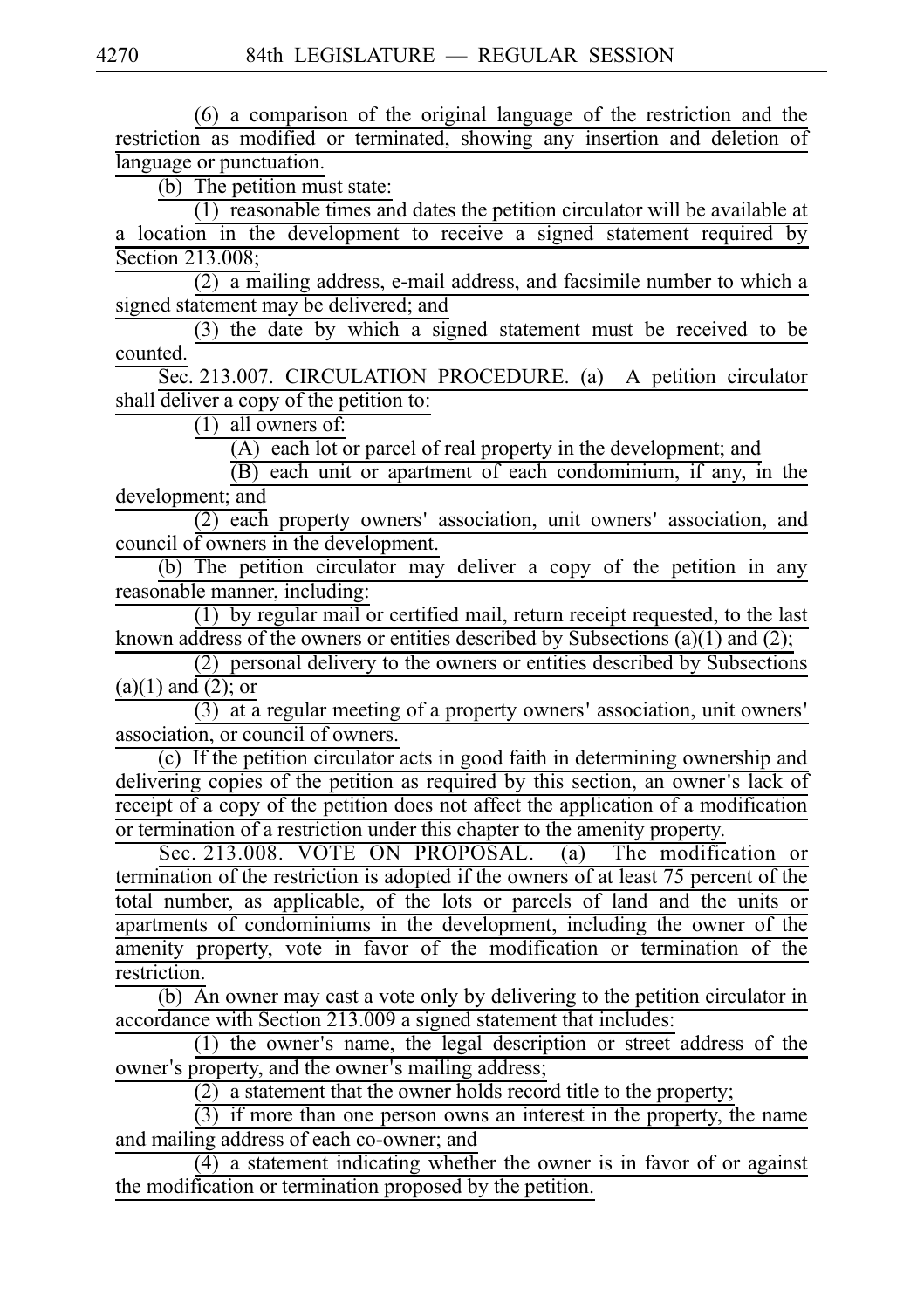(c) An owner may vote only in favor of or against the modification or termination as proposed in the petition.

(d) If more than one person owns an interest in a lot or parcel of land or a unit or apartment of a condominium, the owners may cast only one vote for that lot, parcel, unit, or apartment. Except as otherwise provided by this subsection, the vote of multiple owners in favor of or against the modification or termination may be reflected by the signatures of a majority of the co-owners who return a signed statement. The vote of owners who are married may be reflected by the signature of only one of those owners.

 $(e)$  A person whose only property interest in a lot or parcel of land or unit or apartment of a condominium is that of a contract purchaser, lienholder, or mineral interest holder may not cast a vote for that property under this chapter.

 $(f)$  A vote may be counted only if the vote is received before the deadline stated in the petition as required by Section 213.006(b).

 $(g)$  The signed statement of an owner conclusively establishes that:

 $(1)$  the petition was received by the owner in accordance with Section  $213.007$ ; and

 $(2)$  the statement accurately reflects the vote of the owner.

Sec.  $213.009$ . DELIVERY OF SIGNED STATEMENT. (a) The petition circulator must accept a signed statement described by Section 213.008 that is delivered:

(1) in person under Section 213.006(b) or otherwise;

 $(2)$  by first class mail to an address stated in the petition;

 $(3)$  by e-mail to an address stated in the petition; or

 $(4)$  by facsimile to a facsimile number stated in the petition.

(b) This section supersedes any contrary provision in a dedicatory instrument.

Sec. 213.010. CERTIFICATION OF RESULTS BY RECORDED AFFIDAVIT. (a) The petition circulator shall certify the result of the votes by filing an affidavit with the county clerk of the county in which the restriction modified or terminated is recorded.

(b) The affidavit required by Subsection (a) must state:

(1) the name of the development, if any;

 $\overline{2}$ ) the name of the amenity property, if any;

 $(3)$  the recording information of the restriction that was modified or terminated;

 $\overline{(4)}$  the text of the restriction before modification or termination;

 $(5)$  the text of the restriction as modified or terminated;

 $(6)$  the number of votes in favor of and against the proposed modification or termination;

 $(7)$  the name and address of the petition circulator; and

 $\overline{(8)}$  the name, address, and telephone number of the person maintaining the documents in accordance with Section 213.013.

(c) The petition circulator must affirm in the affidavit that the petition was delivered in accordance with Section 213.007.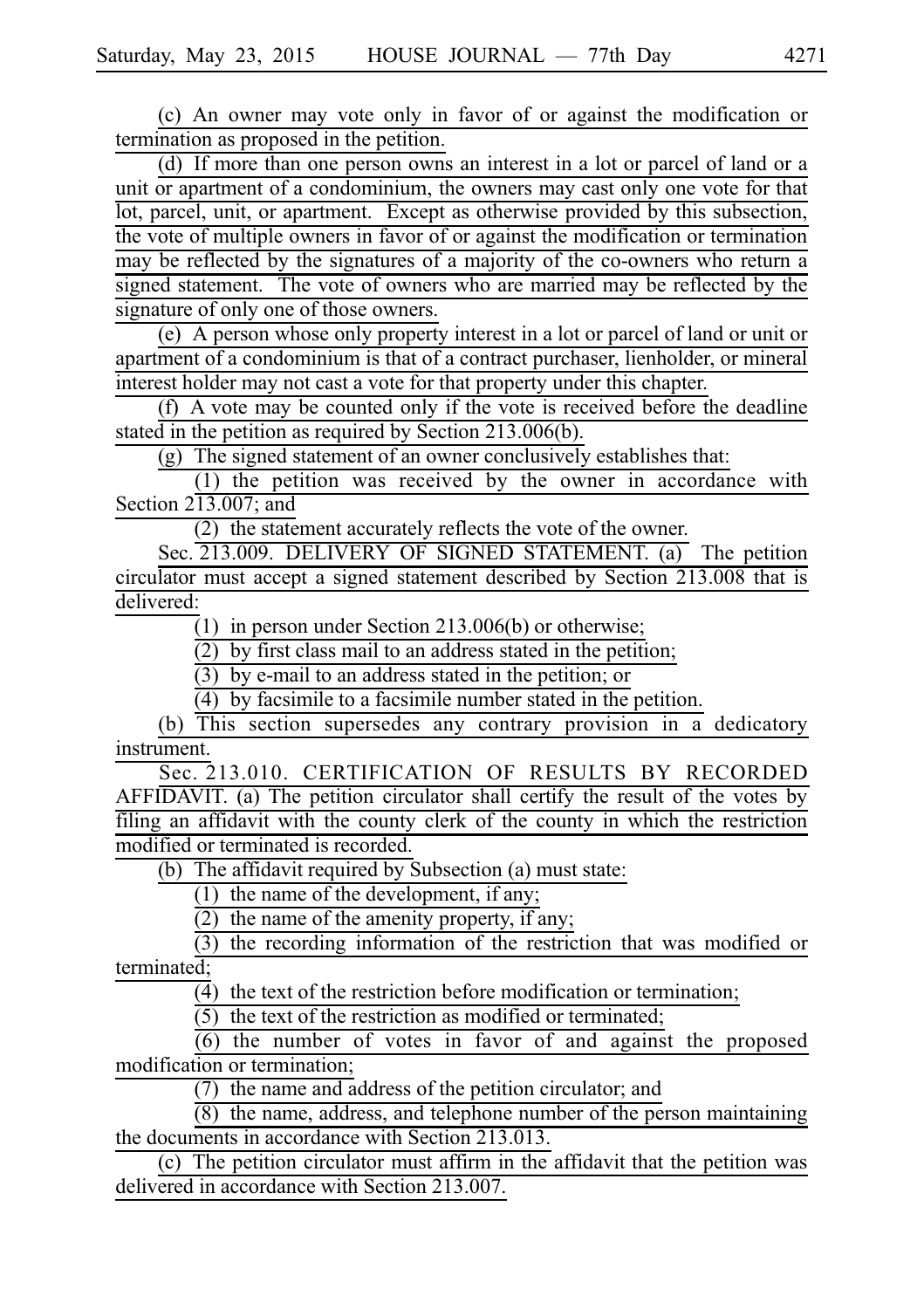Sec. 213.011. NOTICE. (a) The recording of the affidavit required by Section 213.010 constitutes notice that the restriction is modified or terminated.

 $(b)$  Notwithstanding Subsection (a), the petition circulator must deliver to each person who resides within 200 feet of the boundary of the amenity property a copy of the affidavit. The affidavit may be delivered by regular mail, by certified mail, return receipt requested, or by personal delivery.

Sec. 213.012. EFFECTIVE DATE OF MODIFICATION OR TERMINATION. The modification or termination of the restriction takes effect on the later of:

 $(1)$  the date the affidavit required by Section 213.010 is filed with the county clerk; or

 $(2)$  the date, if any, specified as the effective date in the petition.

Sec. 213.013. DOCUMENTATION AVAILABLE. At least one year after the date the affidavit is filed with the county clerk, the petition circulator shall make available for inspection and copying the original petition, the signed statements described by Section 213.008, and the affidavit required by Section 213.010.

Sec. 213.014. EXPIRATION. This chapter expires September 1, 2021.

SECTION Chapter 213, Property Code, as added by this Act, does not apply to a petition circulated before the effective date of this Act.

Amendment No. 2 was withdrawn.

# **Amendment No. 3**

Representative Villalba offered the following amendment to **SB 1168**:

Amend **SB 1168** (house committee printing) as follows:

- (1) Strike page 1, line 4, through page 2, line 4.
- (2) On page 3, strike lines  $23-25$ , and substitute the following:

 $(14)$  all fees payable to the association or an agent of the association that are associated with the transfer of ownership, including a description of each fee, to whom the fee is paid, and the amount of the fee.

(3) Renumber SECTIONS of the bill appropriately.

Amendment No. 3 was adopted.

(Farney now present)

# **Amendment No. 4**

Representative Villalba offered the following amendment to **SB 1168**:

Amend **SBi1168** (house committee printing) by adding the following appropriately numbered SECTIONS to the bill and renumbering the subsequent SECTIONS of the bill accordingly:

SECTION . Title 11, Property Code, is amended by adding Chapter 213 to read as follows:

CHAPTER 213. MODIFICATION OR TERMINATION OF RESTRICTIONS IN CERTAIN REAL ESTATE DEVELOPMENTS BY PROPERTY OWNERS ' ASSOCIATION OR PROPERTY OWNER PETITION Sec. 213.001. DEFINITIONS. In this chapter: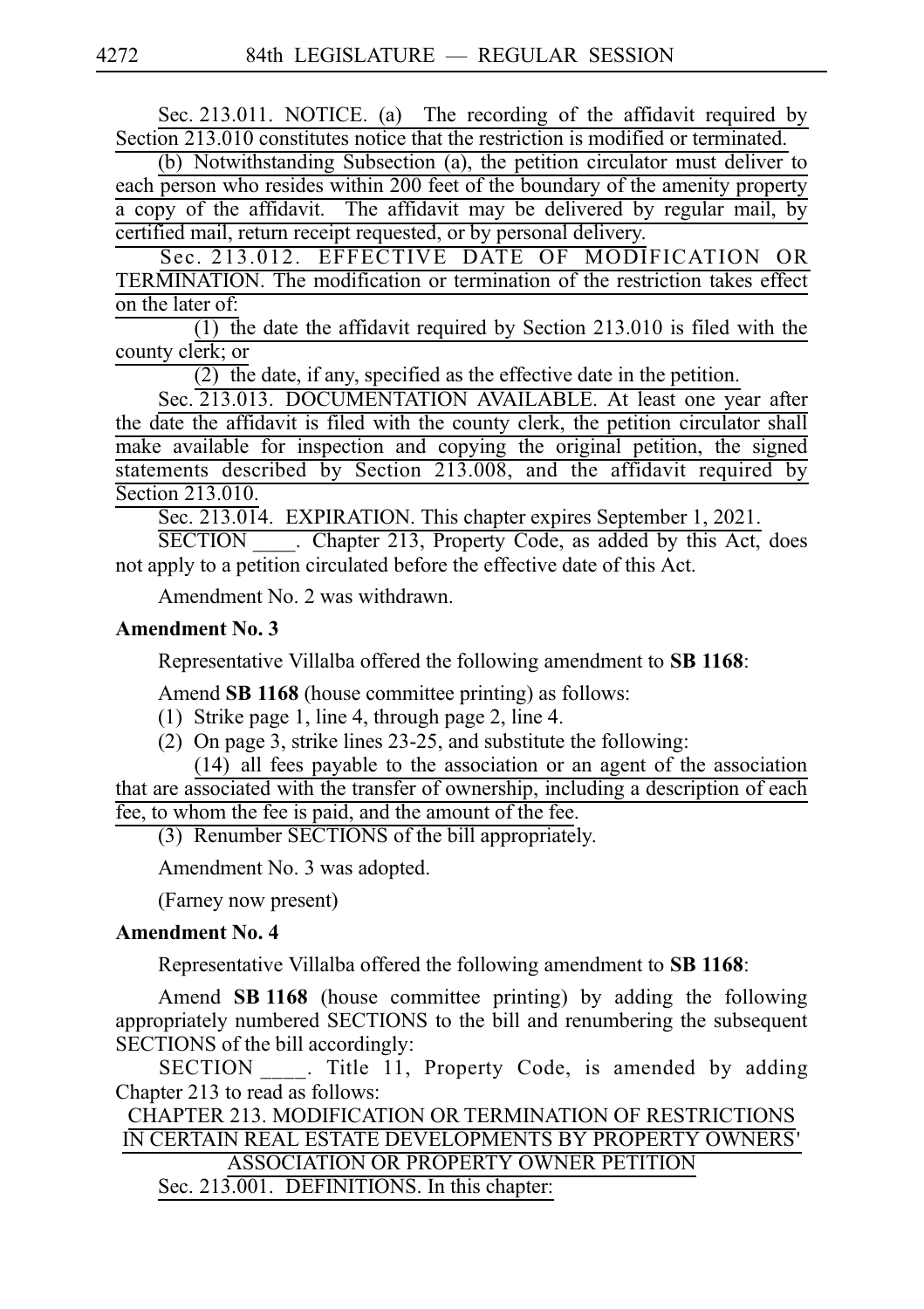$(1)$  "Amenity property" means real property the use of which is restricted by a dedicatory instrument to use as a golf course or country club.

 $(2)$  "Council of owners" has the meaning assigned by Section 81.002 as it relates to an existing condominium in a development.

 $(3)$  "Dedicatory instrument" means a governing instrument that:

(A) restricts amenity property to use as amenity property;

(B) designates real property in the development, other than amenity property, as a beneficiary of a restriction described by Paragraph (A); and

(C) addresses the establishment, maintenance, and operation of amenity property.

 $(4)$  "Development" means:

 $(A)$  amenity property; and

(B) all real property designated as beneficiary property in the dedicatory instrument.

 $(5)$  "Owner" means a person, or the person's personal representative, who holds record title to:

 $(A)$  a lot or parcel of real property in a development; or

(B) a unit or apartment of a condominium in the development.

 $(6)$  **"Petition circulator"** means a person authorized to circulate a petition under Section 213.005.

(7) "Property owners' association" means an incorporated or unincorporated association that:

(A) is designated as the representative of the owners of lots or parcels of real property in a development;

(B) has a membership primarily consisting of those owners; and

 $\overline{C}$  manages or regulates all or part of the development for the benefit of those owners.

 $(8)$  "Restrictions" means one or more restrictive covenants contained or incorporated by reference in a properly recorded map, plat, replat, declaration, or other instrument filed in the real property records or map or plat records. The term includes any amendment or extension of the restrictions.

 $(9)$  "Restrictive covenant" means any covenant, condition, or restriction contained in a dedicatory instrument, whether mandatory, prohibitive, permissive, or administrative.

 $\overline{(10)}$  "Unit owners' association" means an association of unit owners organized under Section 82.101 for a condominium in a development.

Sec. 213.002. FINDINGS AND PURPOSE. (a) The legislature finds that:

 $(1)$  a restriction on the use of an amenity property may create uncertainty if the owners of an amenity property are reluctant or unable to properly maintain or operate the amenity property;

 $(2)$  such uncertainty may discourage investment and negatively impact property values in the development;

 $(3)$  investors may be reluctant to or will not invest funds to revitalize an amenity property burdened with a restriction on its use;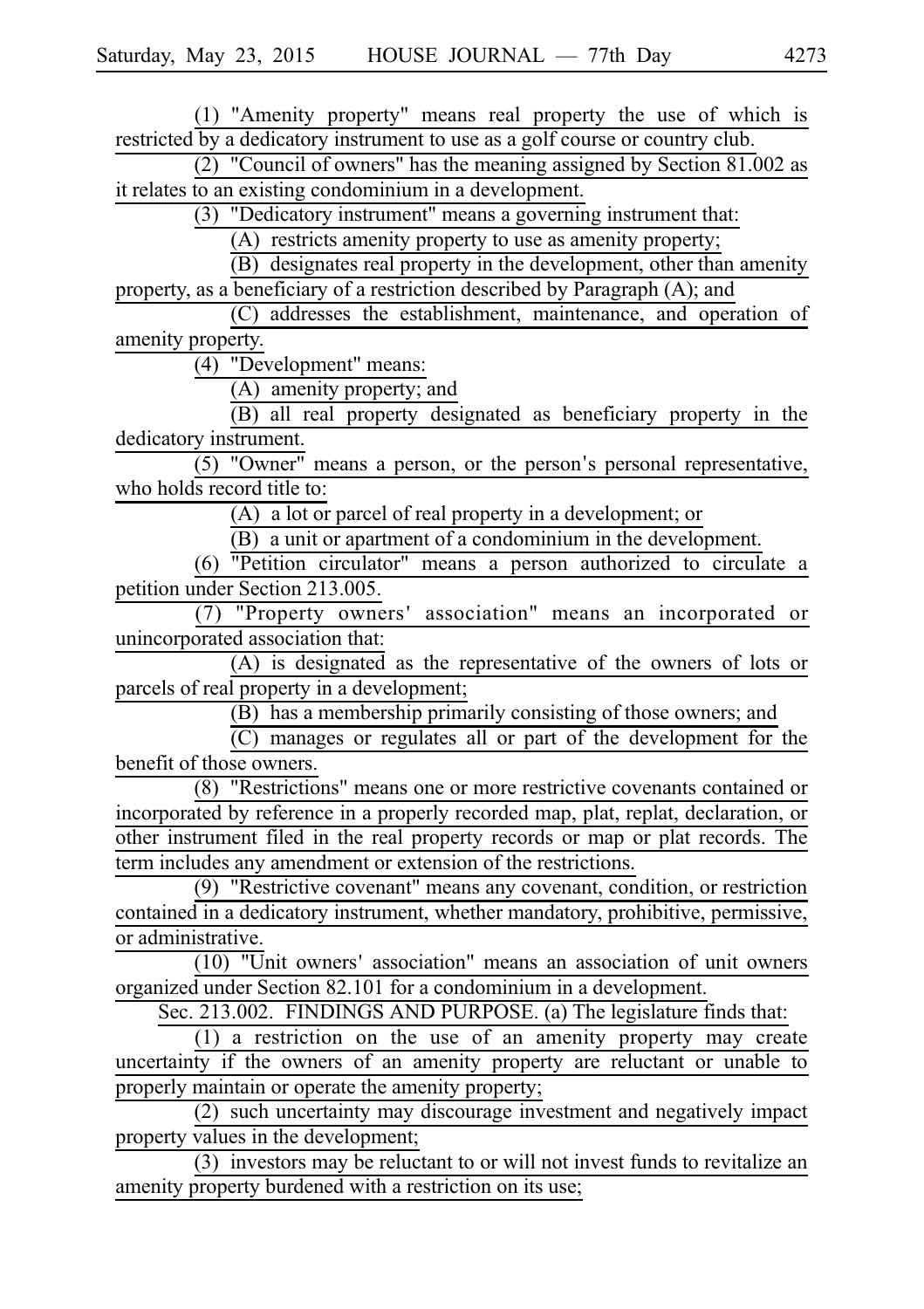(4) financial institutions may be reluctant to or will not provide financing to revitalize an amenity property burdened with a restriction on its use; and

 $(5)$  establishing a procedural option to allow for the modification or termination of the restriction would alleviate the uncertainty and encourage revitalization of the amenity property.

 $(b)$  The purpose of this chapter is to provide a procedural option for the modification or termination of a restriction on the use of an amenity property.

Sec. 213.003. MODIFICATION OR TERMINATION BY PETITION. (a) Except as provided by Subsection (b), a restriction on the use of an amenity property may be modified or terminated by petition in accordance with this chapter.

 $\overline{(b)}$  This chapter does not apply if:

 $(1)$  a dedicatory instrument includes a procedure to modify or terminate a restriction on the use of an amenity property on approval of the owners of less than 75 percent of, as applicable, the lots or parcels of land and units or apartments of condominiums in the development; or

 $(2)$  a restriction on the use of an amenity property may be modified or terminated under the procedures of Chapter 81, 82, 201, or 209.

Sec. 213.004. PREREQUISITES FOR CIRCULATION. A petition may not be circulated under this chapter unless:

(1) for a continuous period of at least 36 months, the amenity property has not been in operation; and

 $(2)$  if zoning regulations apply to the amenity property, the owner of the amenity property has received all required zoning approvals for any proposed redevelopment of the amenity property.

Sec. 213.005. PETITION CIRCULATOR. A petition authorized by Section 213.003 may be circulated by:

 $(1)$  an owner;

 $(2)$  a property owners' association that owns and manages the amenity property; or

 $\overline{(3)}$  a unit owners' association or council of owners that owns and manages the amenity property.

Sec. 213.006. CONTENTS OF PETITION. (a) The petition must include all relevant information about the proposed modification or termination, including:

(1) the name of the development, if any;

 $\overline{2}$ ) the name of the amenity property, if any;

 $(3)$  the recording information of the restriction to be modified or terminated;

 $\overline{4}$ ) the text of the restriction subject to modification or termination;

 $(5)$  the text of the restriction as modified or terminated; and

 $(6)$  a comparison of the original language of the restriction and the restriction as modified or terminated, showing any insertion and deletion of

language or punctuation.

(b) The petition must state: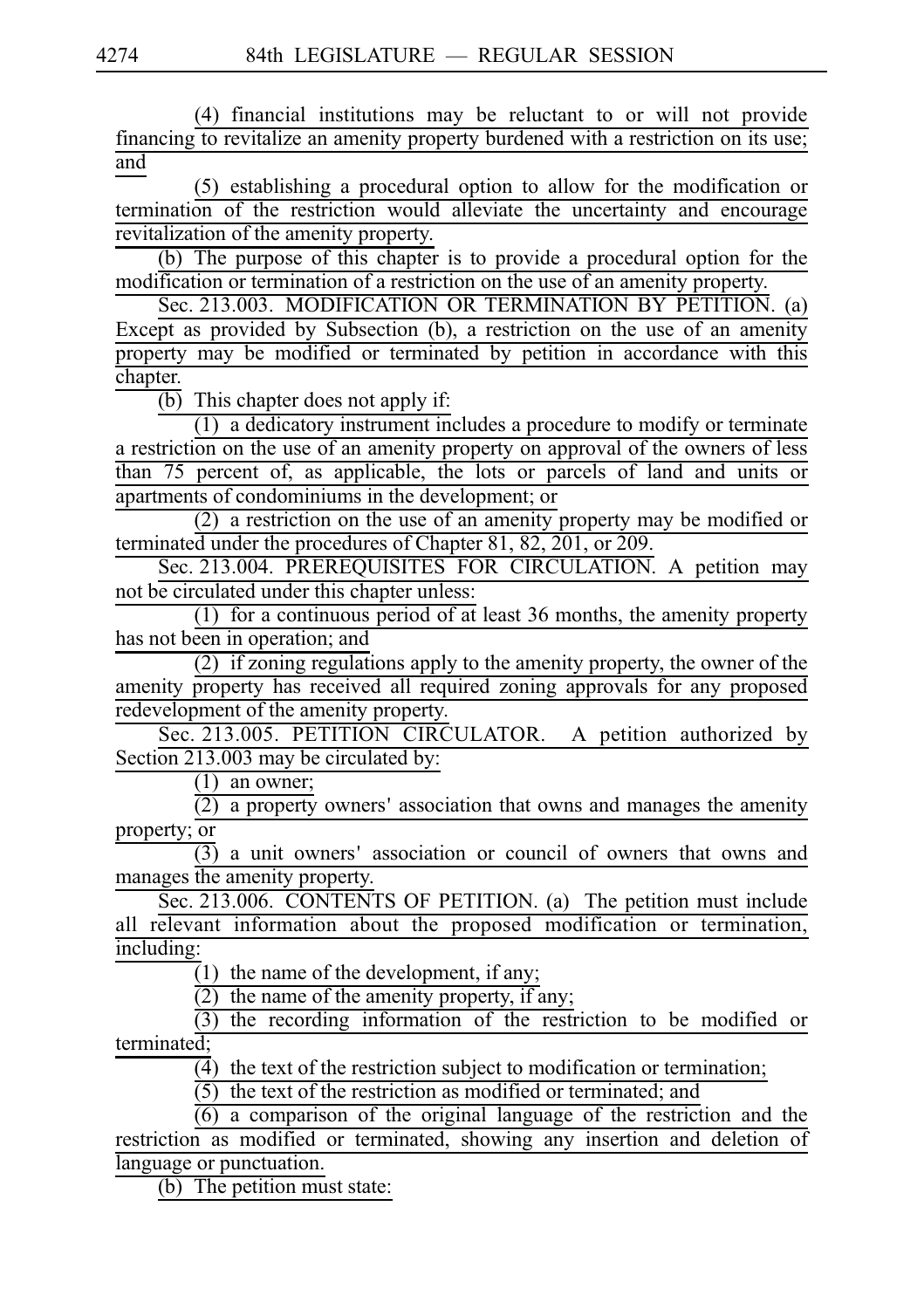$(1)$  reasonable times and dates the petition circulator will be available at a location in the development to receive a signed statement required by Section 213.008;  $\overline{(2)}$  a mailing address, e-mail address, and facsimile number to which a signed statement may be delivered; and  $(3)$  the date by which a signed statement must be received to be counted. Sec. 213.007. CIRCULATION PROCEDURE. (a) A petition circulator shall deliver a copy of the petition to:  $(1)$  all owners of:  $(A)$  each lot or parcel of real property in the development; and  $(B)$  each unit or apartment of each condominium, if any, in the development; and  $(2)$  each property owners' association, unit owners' association, and council of owners in the development. (b) The petition circulator may deliver a copy of the petition in any reasonable manner, including:  $(1)$  by regular mail or certified mail, return receipt requested, to the last known address of the owners or entities described by Subsections  $(a)(1)$  and  $(2)$ ; (2) personal delivery to the owners or entities described by Subsections (a)(1) and  $\overline{(2)}$ ; or  $(3)$  at a regular meeting of a property owners' association, unit owners' association, or council of owners. (c) If the petition circulator acts in good faith in determining ownership and delivering copies of the petition as required by this section, an owner's lack of receipt of a copy of the petition does not affect the application of a modification or termination of a restriction under this chapter to the amenity property.<br>Sec. 213.008. VOTE ON PROPOSAL. (a) The modification or Sec. 213.008. VOTE ON PROPOSAL. (a) termination of the restriction is adopted if the owners of at least 75 percent of the total number, as applicable, of the lots or parcels of land and the units or apartments of condominiums in the development, including the owner of the amenity property, vote in favor of the modification or termination of the restriction. (b) An owner may cast a vote only by delivering to the petition circulator in accordance with Section 213.009 a signed statement that includes:  $(1)$  the owner's name, the legal description or street address of the owner's property, and the owner's mailing address; (2) a statement that the owner holds record title to the property;  $(3)$  if more than one person owns an interest in the property, the name and mailing address of each co-owner; and

 $(4)$  a statement indicating whether the owner is in favor of or against the modification or termination proposed by the petition.

(c) An owner may vote only in favor of or against the modification or termination as proposed in the petition.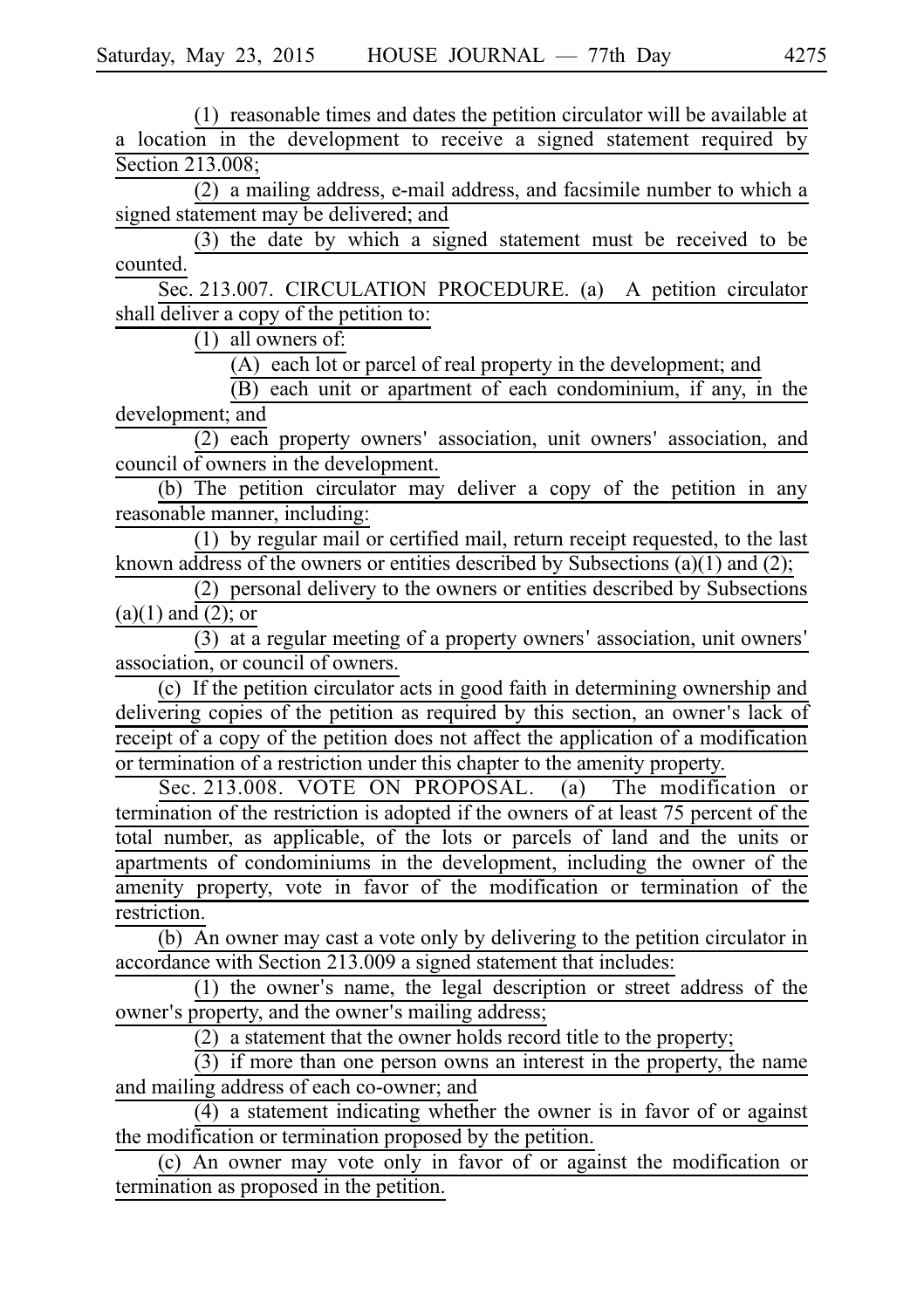(d) If more than one person owns an interest in a lot or parcel of land or a unit or apartment of a condominium, the owners may cast only one vote for that lot, parcel, unit, or apartment. Except as otherwise provided by this subsection, the vote of multiple owners in favor of or against the modification or termination may be reflected by the signatures of a majority of the co-owners who return a signed statement. The vote of owners who are married may be reflected by the signature of only one of those owners.

(e) A person whose only property interest in a lot or parcel of land or unit or apartment of a condominium is that of a contract purchaser, lienholder, or mineral interest holder may not cast a vote for that property under this chapter.

 $(f)$  A vote may be counted only if the vote is received before the deadline stated in the petition as required by Section 213.006(b).

 $(g)$  The signed statement of an owner conclusively establishes that:

 $(1)$  the petition was received by the owner in accordance with Section  $213.007$ ; and

 $(2)$  the statement accurately reflects the vote of the owner.

Sec. 213.009. DELIVERY OF SIGNED STATEMENT. (a) The petition circulator must accept a signed statement described by Section 213.008 that is delivered:

 $\overline{(1)}$  in person under Section 213.006(b) or otherwise;

 $\overline{(2)}$  by first class mail to an address stated in the petition;

 $(3)$  by e-mail to an address stated in the petition; or

 $\overline{(4)}$  by facsimile to a facsimile number stated in the petition.

(b) This section supersedes any contrary provision in a dedicatory instrument.

Sec. 213.010. CERTIFICATION OF RESULTS BY RECORDED AFFIDAVIT. (a) The petition circulator shall certify the result of the votes by filing an affidavit with the county clerk of the county in which the restriction modified or terminated is recorded.

(b) The affidavit required by Subsection (a) must state:

(1) the name of the development, if any;

 $(2)$  the name of the amenity property, if any;

 $(3)$  the recording information of the restriction that was modified or terminated;

 $\overline{(4)}$  the text of the restriction before modification or termination;

 $(5)$  the text of the restriction as modified or terminated;

 $\overline{(6)}$  the number of votes in favor of and against the proposed modification or termination;

 $(7)$  the name and address of the petition circulator; and

 $(8)$  the name, address, and telephone number of the person maintaining the documents in accordance with Section 213.013.

 $(c)$  The petition circulator must affirm in the affidavit that the petition was delivered in accordance with Section 213.007.

Sec. 213.011. NOTICE. (a) The recording of the affidavit required by Section 213.010 constitutes notice that the restriction is modified or terminated.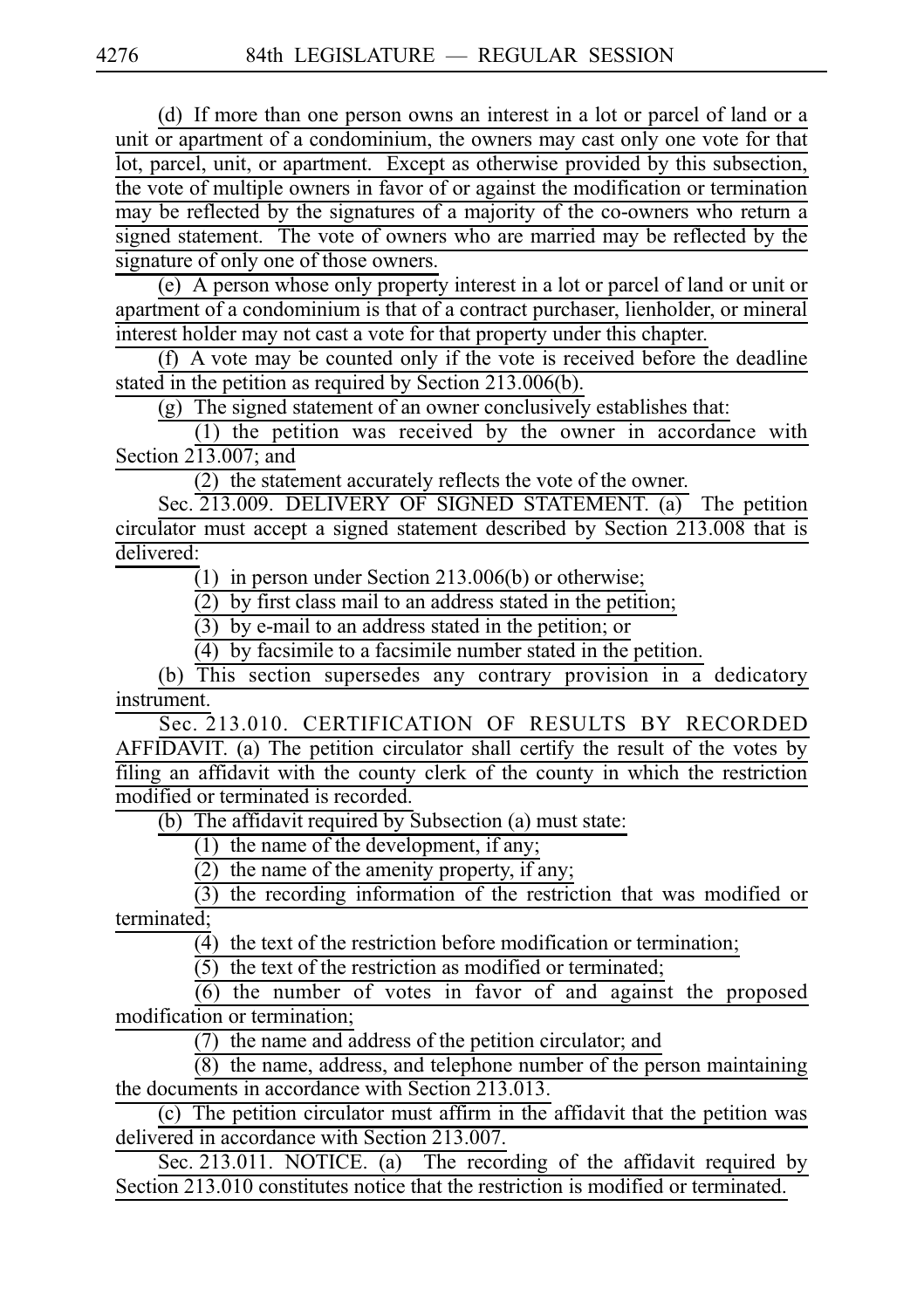(b) Notwithstanding Subsection (a), the petition circulator must deliver to each person who resides within 200 feet of the boundary of the amenity property a copy of the affidavit. The affidavit may be delivered by regular mail, by certified mail, return receipt requested, or by personal delivery.

Sec. 213.012. EFFECTIVE DATE OF MODIFICATION OR TERMINATION. The modification or termination of the restriction takes effect on the later of:

 $(1)$  the date the affidavit required by Section 213.010 is filed with the county clerk; or

 $(2)$  the date, if any, specified as the effective date in the petition.

Sec. 213.013. DOCUMENTATION AVAILABLE. At least one year after the date the affidavit is filed with the county clerk, the petition circulator shall make available for inspection and copying the original petition, the signed statements described by Section 213.008, and the affidavit required by Section 213.010.

Sec. 213.014. EXPIRATION. This chapter expires September 1, 2021.

SECTION Chapter 213, Property Code, as added by this Act, does not apply to a petition circulated before the effective date of this Act.

Amendment No. 4 was adopted.

(Alonzo, Cook, S. Davis, Harless, Hunter, Johnson, K. King, Larson, Riddle, and E. Rodriguez now present)

#### **Amendment No. 5**

Representative Bohac offered the following amendment to **SB 1168**:

Amend **SB 1168** (house committee printing) on page 17, line 14, by striking "verified [eertified]" and substituting "certified".

(Geren now present)

Representative Villalba moved to table Amendment No. 5.

The motion to table was lost.

Amendment No. 5 was adopted.

(Phillips now present)

#### **Amendment No. 6**

Representative Bohac offered the following amendment to **SB 1168**:

Amend **SB 1168** (house committee printing) as follows:

(1) On page 11, line 5, strike "and".

(2) On page 13, line 7, between "cast" and the underscored period, insert the following:

; and

(3) in any election for the board, each candidate may name one person to observe the counting of the ballots, provided that this does not entitle any observer to see the name of the person who case any ballot, and that any disruptive observer may be removed

Amendment No. 6 was adopted.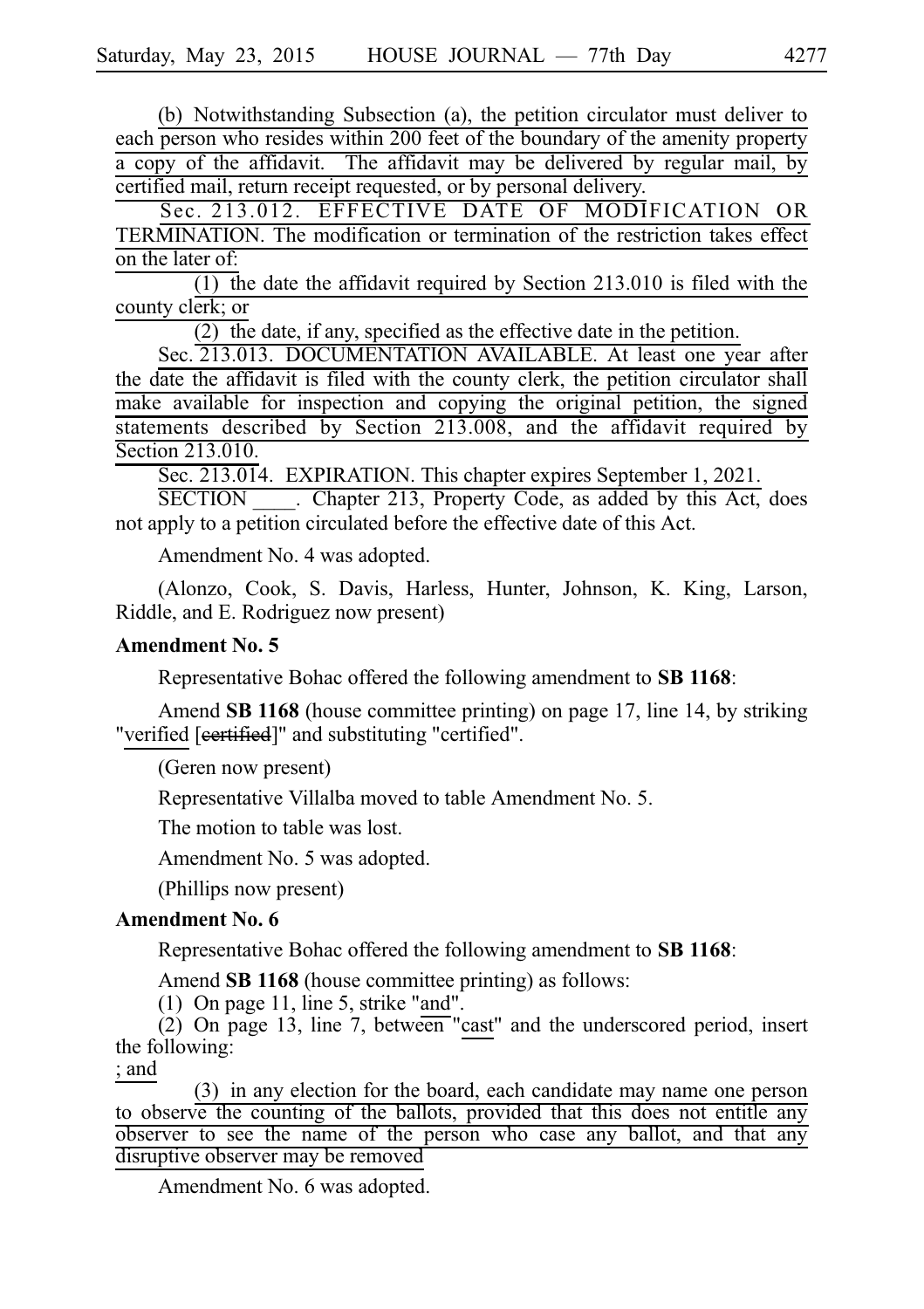### **Amendment No. 7**

Representative D. Miller offered the following amendment to **SB 1168**:

Amend **SB 1168** (house committee printing) by adding the following appropriately SECTION to the bill and renumbering the subsequent SECTIONS of the bill accordingly:

SECTION Section 209.0059, Property Code, is amended by adding Subsection (c) to read as follows:

(c) A person may not vote in a property owners' association election unless the person is subject to a dedicatory instrument governing the association through which the association exercises its authority.

Amendment No. 7 was adopted.

**SB 1168**, as amended, was passed to third reading.

### **SB 188 ON SECOND READING (Mun˜ oz - House Sponsor)**

**SB 188**, A bill to be entitled An Act relating to certain insurers' insurance rating and underwriting practices based on certain consumer inquiries.

**SBi188** was passed to third reading.

### **SB 1007 ON SECOND READING (Kuempel - House Sponsor)**

**SB 1007**, A bill to be entitled An Act relating to the practices and professions regulated by the Texas Appraiser Licensing and Certification Board.

### **SB 1007 - POINT OF ORDER**

Representative M. White raised a point of order against further consideration of **SB 1007** under Rule 7, Section 15 of the House Rules on the grounds that the bill is out of order.

The chair sustained the point of order and submitted the following statement:

Representative M. White raised a point of order against further consideration of the calendar for May 23, 2015, under Rule 7, Section 15 of the House Rules on the grounds that the house was proceeding with business out of order. The point of order under Rule 7, Section 15 of the House Rules is sustained, but the defect does not bar consideration of the calendar; rather, the remedy is for the house to proceed in order.

Rule 7, Section 15 of the House Rules states that a "bill or proposition postponed to a day certain shall be laid before the house at the time on the calendar day to which it was postponed...." and that "the postponed matter shall be deferred until the pending business is disposed of without prejudice otherwise to its right of priority." Earlier in the day, **CSSB 204** had been considered and, to allow members to discuss issues related to the bill and amendments so that they could reach a reasoned compromise, the bill was postponed until  $4:45$  p.m. Shortly before 5:30 p.m., the house finished up a matter then pending and laid out the next bill listed on the calendar, SB 1007. Representative M. White raised a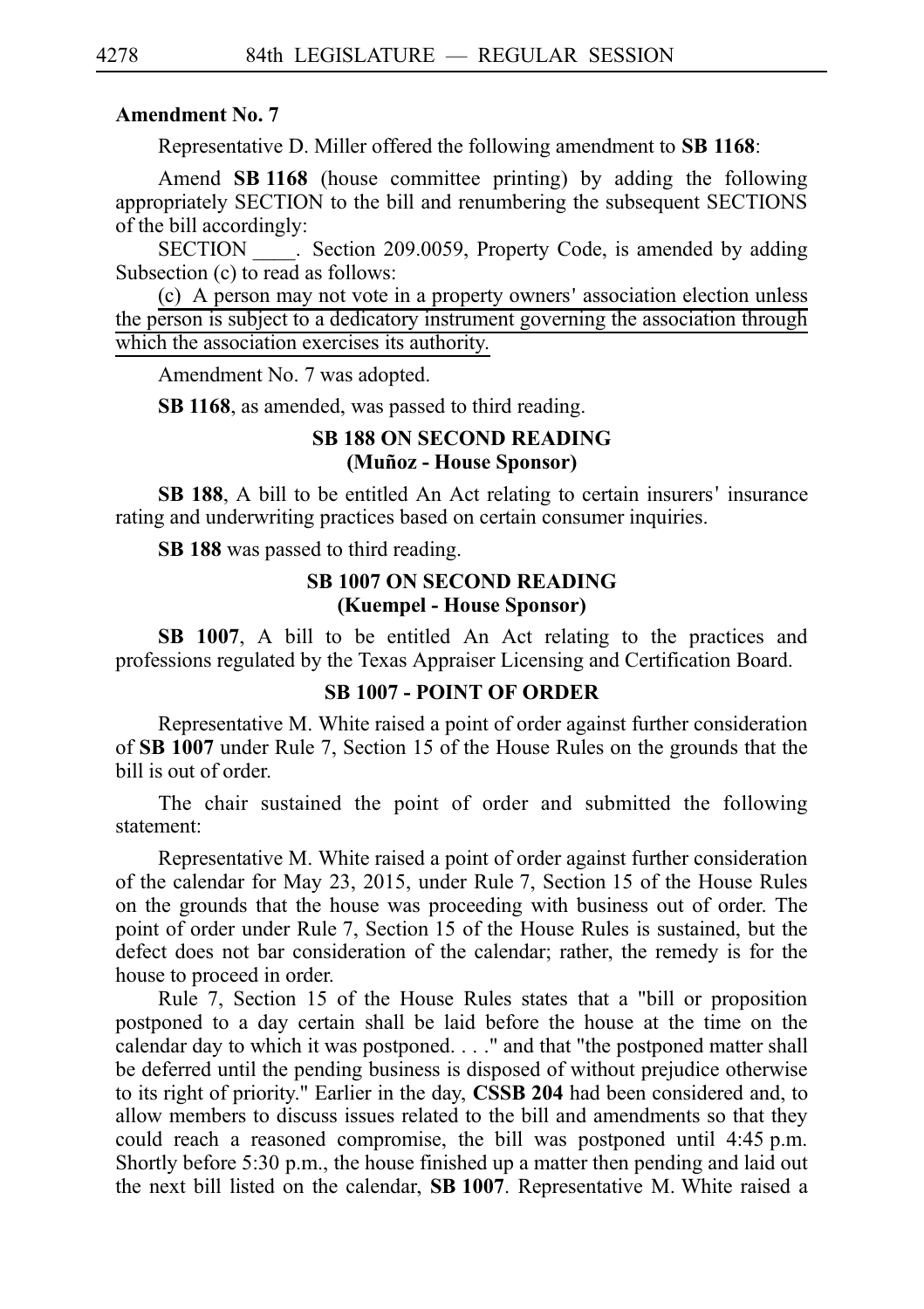point of order against the calendar, observing that under Rule 7, Section 15 of the House Rules, **CSSBi204** should have had priority over **SBi1007**. The chair agrees with Representative M. White that under Rule  $7$ , Section 15 of the House Rules, **CSSB 204** had priority beginning at 4:45 p.m. and that, strictly speaking, the house was proceeding out of order and was subject to correction by Representative M. White or any other member.

The chair notes that as a matter of house practice, the membership often allows matters to be taken up out of their regular order to allow for more efficient or collegial conduct of house business. For example, the house takes up postponed matters later than the time for which they are postponed so that proponents and opponents of these matters have time to negotiate. When, however, a member wishes to compel the body to adhere to the restrictions contained within the rules, the chair is compelled to enforce the rules. See Rule 1, Section 1 of the House Rules. In most instances where the objection is that the chair has taken up matters in contravention of the rules governing the house's order of business, the remedy is for the house to proceed in order. As a result, the house cured the defect observed by Representative M. White by proceeding to consider **CSSB** 204.

#### **POSTPONED BUSINESS**

The following bills were laid before the house as postponed business:

# **CSSB 204 ON SECOND READING (Raymond - House Sponsor)**

**CSSB 204**, A bill to be entitled An Act relating to the continuation of the functions of the Department of Aging and Disability Services; increasing penalties.

**CSSB 204** was read second time earlier today, postponed until 2:30 p.m., amendments were offered and disposed of, and **CSSB 204** was postponed until this time.

Representative Raymond moved to postpone consideration of CSSB 204 until 6 p.m. today.

The motion prevailed.

# **GENERAL STATE CALENDAR (consideration continued) SB 1007 ON SECOND READING (Kuempel - House Sponsor)**

**SB 1007**, A bill to be entitled An Act relating to the practices and professions regulated by the Texas Appraiser Licensing and Certification Board.

**SB 1007** was passed to third reading.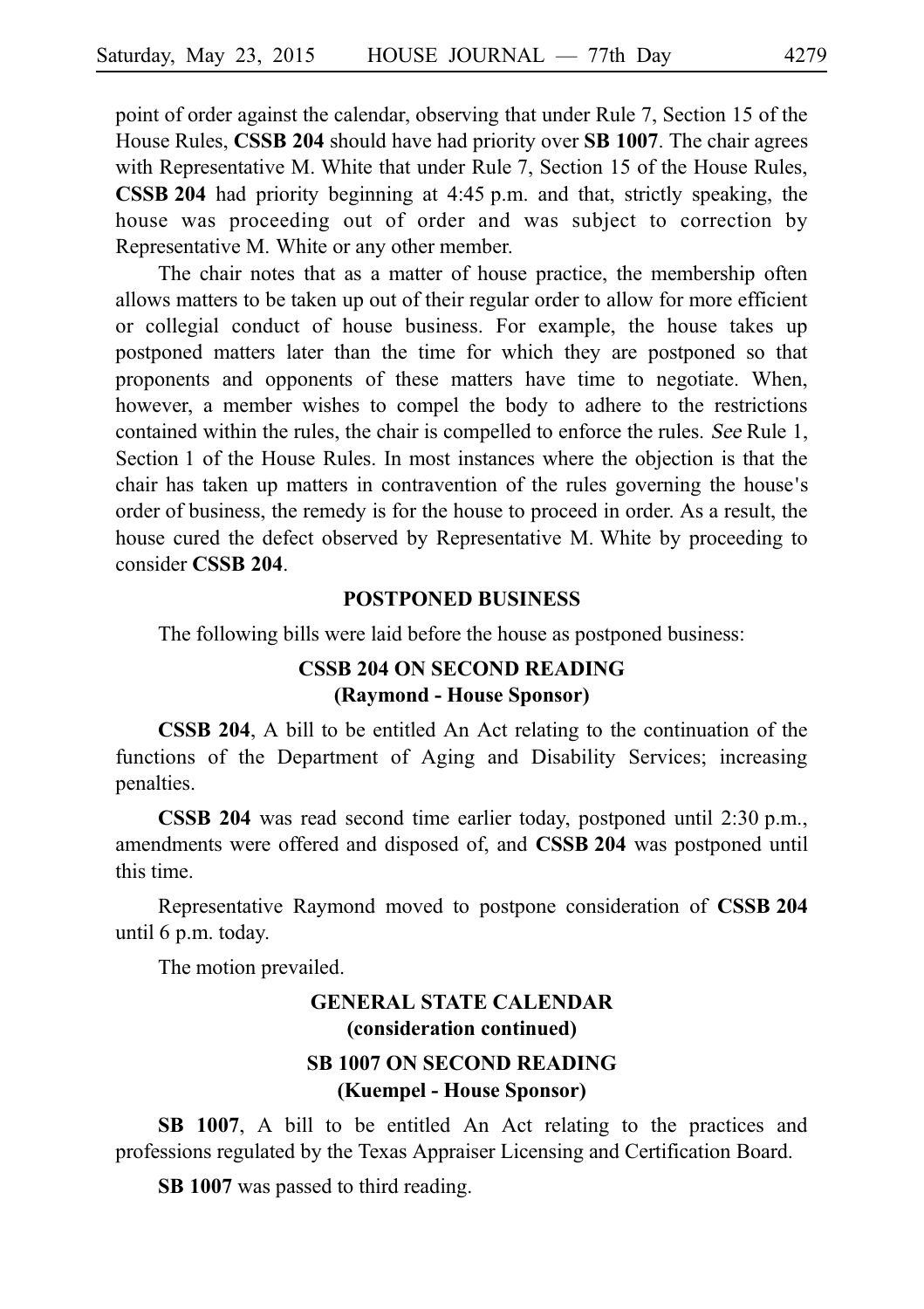### **SB 1032 ON SECOND READING (Israel - House Sponsor)**

**SB 1032**, A bill to be entitled An Act relating to authority for certain state employees to work flexible hours and to work from home or other authorized alternative work sites.

**SBi1032** was passed to third reading by (Record 1362): 75 Yeas, 49 Nays, 3 Present, not voting.

Yeas — Allen; Alonzo; Alvarado; Anchia; Ashby; Aycock; Bernal; Blanco; Burns; Canales; Clardy; Coleman; Cook; Cyrier; Davis, Y.; Deshotel; Dutton; Farias; Farney; Farrar; Frullo; Gonzales; González; Guerra; Guillen; Gutierrez; Hernandez; Herrero; Howard; Hunter; Isaac; Israel; Johnson; Keffer; King, K.; King, P.; King, S.; Koop; Krause; Kuempel; Larson; Longoria; Lozano; Márquez; Martinez; Martinez Fischer; Meyer; Minjarez; Morrison; Muñoz; Naishtat; Nevárez; Oliveira; Paddie; Phillips; Pickett; Raney; Raymond; Rodriguez, E.; Rodriguez, J.; Romero; Rose; Sanford; Schaefer; Sheffield; Simpson; Thompson, S.; Turner, C.; VanDeaver; Vo; Walle; White, M.; Workman; Wray; Wu.

Nays — Anderson, C.; Anderson, R.; Bell; Bohac; Bonnen, G.; Burkett; Burrows; Button; Capriglione; Craddick; Crownover; Davis, S.; Elkins; Fletcher; Flynn; Galindo; Geren; Goldman; Harless; Hughes; Keough; Landgraf; Laubenberg; Metcalf; Miller, R.; Murphy; Murr; Otto; Parker; Paul; Phelan; Riddle; Rinaldi; Schofield; Shaheen; Sheets; Simmons; Smith; Spitzer; Springer; Stephenson; Stickland; Thompson, E.; Tinderholt; Turner, E.S.; Villalba; White, J.; Zedler; Zerwas.

Present, not voting — Mr. Speaker; Bonnen, D.(C); Dale.

Absent, Excused — Fallon; Frank; Kacal; Lucio; Miles; Peña; Price; Reynolds; Schubert; Smithee; Turner, S.

Absent, Excused, Committee Meeting — Giddings; Huberty; Moody.

Absent — Collier; Darby; Dukes; Faircloth; King, T.; Klick; Leach; McClendon; Miller, D.

#### **STATEMENTS OF VOTE**

When Record No. 1362 was taken, I was in the house but away from my desk. I would have voted yes.

Collier

When Record No. 1362 was taken, I was shown voting present, not voting. I intended to vote yes.

Dale

When Record No. 1362 was taken, my vote failed to register. I would have voted no.

Faircloth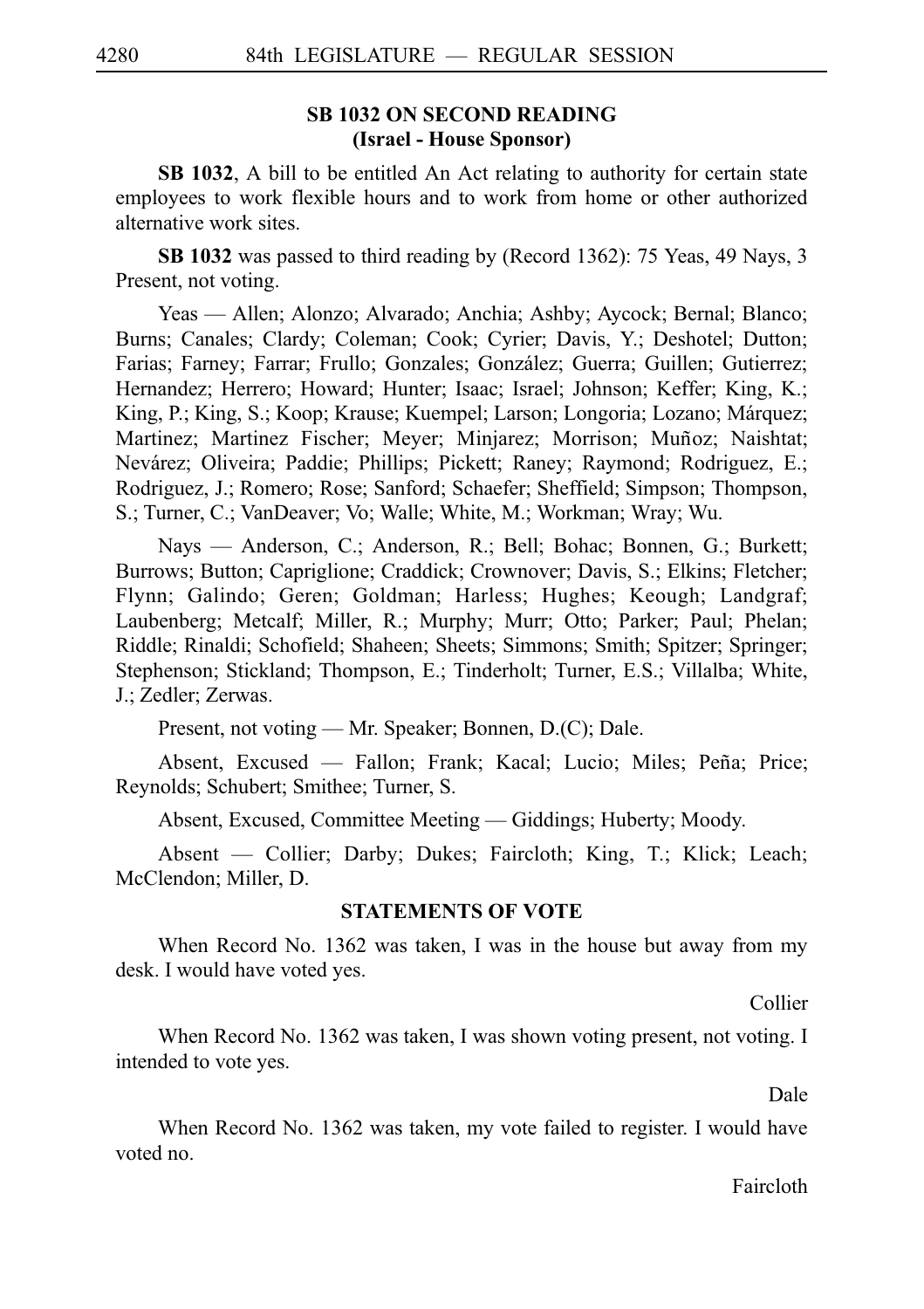When Record No. 1362 was taken, I was shown voting no. I intended to vote yes.

Galindo

When Record No. 1362 was taken, I was shown voting yes. I intended to vote no.

Koop

When Record No. 1362 was taken, I was shown voting yes. I intended to vote no.

Paddie

### **SB 1070 ON SECOND READING (Moody - House Sponsor)**

**SB 1070**, A bill to be entitled An Act relating to allowing certain defendants to successfully complete education at a substance abuse treatment facility in lieu of attending an education program; changing required conditions of community supervision for certain defendants.

### **Amendment No. 1**

Representative Bell offered the following amendment to **SB 1070**:

Amend **SB 1070** (house committee report) as follows:

(1) On page 1, line 13, strike "attend and" and substitute " $[$ attend and $]$ ".

(2) On page 1, line 21, following "intoxicated." insert the following:

An educational program provided online may be given approval under this subsection.

 $\overline{(3)}$  On page 2, line 23, strike "attend" and substitute "successfully complete [attend]".

(4) On page 4, line 9, strike "attend and" and substitute " $[$ attend and]".

 $(5)$  On page 4, line 11, following the period, insert the following:

An educational program provided online may be given approval under this subsection.

 $\overline{(6)}$  On page 5, line 7, strike "attend" and substitute "successfully complete [attend]".

(7) On page 6, line 20, strike "attend" and substitute "successfully complete [attend]".

Amendment No. 1 was withdrawn.

Representative Martinez moved to postpone consideration of **SBi1070** until 7 a.m. tomorrow.

The motion prevailed.

## **SB 135 ON SECOND READING (Dutton - House Sponsor)**

**SB 135**, A bill to be entitled An Act relating to the organization of a grand jury.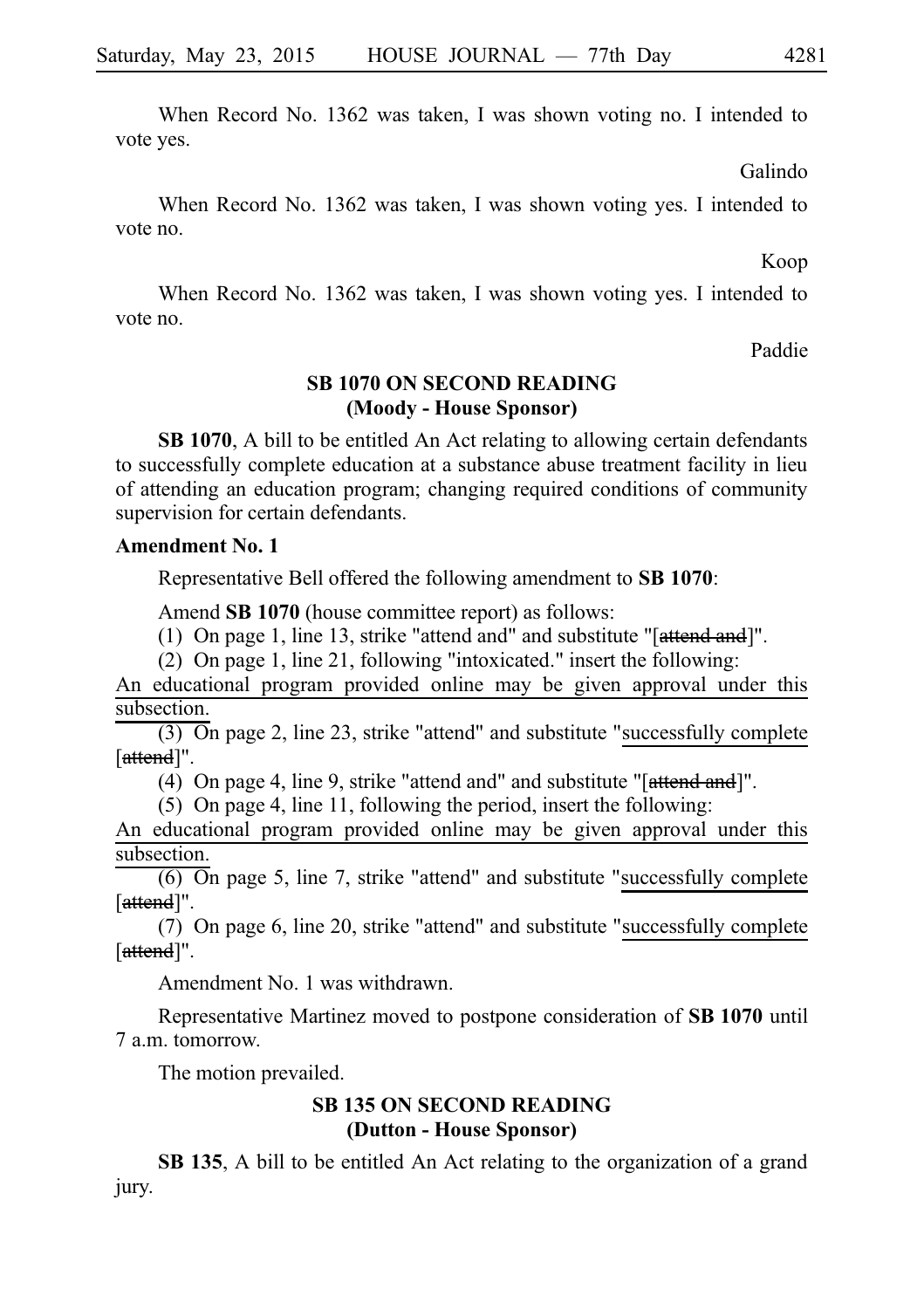### **Amendment No. 1**

Representative Dutton offered the following amendment to **SB 135**:

Amend **SB 135** (house committee report) on page 5, lines 8-11, by striking the following:

In selecting the grand jurors and the alternate grand jurors, the court shall consider the county's demographics related to race, ethnicity, sex, and age.

Amendment No. 1 was adopted.

#### **Amendment No. 2**

Representative Burrows offered the following amendment to SB 135:

Amend **SBi135** (house committee printing) by striking all below the enacting clause and substituting the following:

SECTION 1. Article 19.01, Code of Criminal Procedure, is amended to read as follows:

Art. 19.01. METHODS OF APPOINTMENT OF GRAND JURY [COMMISSIONERS; SELECTION WITHOUT JURY COMMISSION]. (a) Except as provided by Subsection (b), a grand jury may only be appointed by a district judge directing that 20 to 125 prospective grand jurors be selected and summoned, with return on summons, in the same manner as for the selection and summons of panels for the trial of civil cases in the district courts under Subchapter A, Chapter 62, Government Code. The judge shall try the qualifications for and excuses from service of a grand juror selected under this subsection and impanel the completed grand jury in the same manner as provided by this chapter for grand jurors selected by a jury commission.

(b) On a written finding by the district judge of specific circumstances that result in the method of appointing the grand jury under Subsection (a) being inadequate, the [The] district judge, at or during any term of court, may [shall] appoint not less than three, nor more than five persons to perform the duties of jury commissioners, and shall cause the sheriff to notify them of their appointment, and when and where they are to appear. The district judge shall, in the order appointing such commissioners, designate whether such commissioners shall serve during the term at which selected or for the next succeeding term. The [Such] commissioners shall receive as compensation for each day or part thereof they may serve the sum of Ten Dollars, and they must [shall] possess the following qualifications:

1. Be intelligent citizens of the county and able to read and write the English language;

2. Be qualified jurors in the county;

3. Have no suit in said court which requires intervention of a jury;

4. Be residents of different portions of the county; and

5. The same person shall not act as jury commissioner more than once in any 12-month period.

 $[4b)$  In lieu of the selection of prospective jurors by means of a jury commission, the district judge may direct that 20 to 125 prospective grand jurors be selected and summoned, with return on summons, in the same manner as for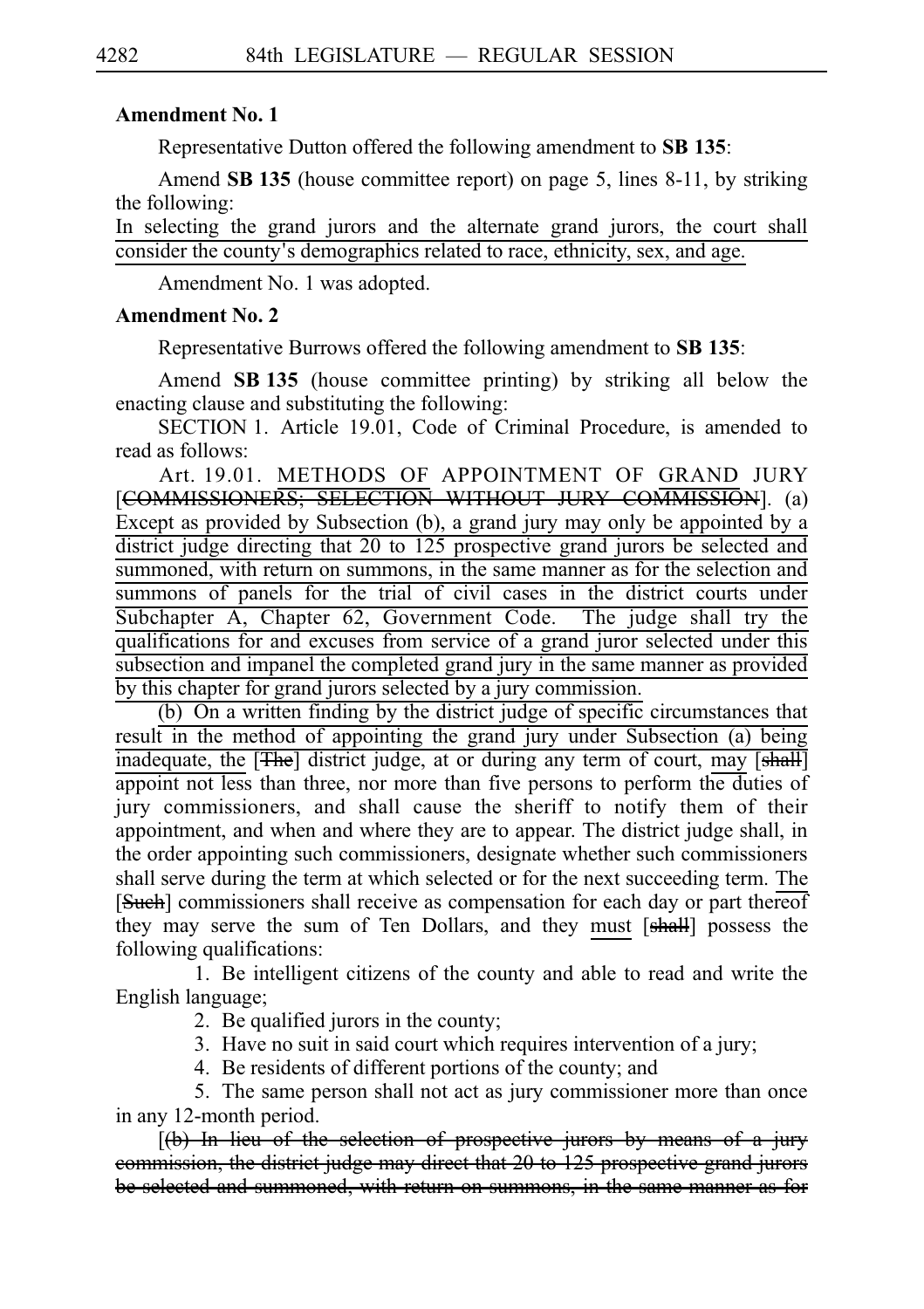the selection and summons of panels for the trial of civil cases in the district eourts. The judge shall try the qualifications for and excuses from service as grand juror and impanel the completed grand jury in the same manner provided for grand jurors selected by a jury commission.]

SECTION 2. Article 19.23, Code of Criminal Procedure, is amended to read as follows:

Art. 19.23. MODE OF TEST. In trying the qualifications of any person to serve as a grand juror, the person [he] shall be asked:

1. Are you a citizen of this state and county, and qualified to vote in this county, under the Constitution and laws of this state?

2. Are you able to read and write?

3. Have you ever been convicted of misdemeanor theft or of any  $[a]$ felony?

4. Are you under indictment or other legal accusation for misdemeanor theft or for any felony?

SECTION 3. Article 19.26, Code of Criminal Procedure, is amended to read as follows:

Art. 19.26. JURY IMPANELED. (a) When at least fourteen qualified jurors are found to be present, the court shall select twelve fair and impartial persons to serve as grand jurors and two additional persons to serve as alternate grand jurors.

(b) The court shall proceed to impanel the grand jury, unless a challenge is made, which may be to the array or to any particular person presented to serve as a grand juror or an alternate.

 $[$ (b) The grand jury is composed of not more than twelve qualified jurors. $]$ In addition, the court shall [qualify and] impanel [not more than] two alternates to serve on disqualification or unavailability of a juror during the term of the grand jury. On learning that a grand juror has become disqualified or unavailable during the term of the grand jury, the attorney representing the state shall prepare an order for the court identifying the disqualified or unavailable juror, stating the basis for the disqualification or unavailability, dismissing the disqualified or unavailable juror from the grand jury, and naming one of the alternates as a member of the grand jury. The procedure established by this subsection may be used on disqualification or unavailability of a second grand juror during the term of the grand jury. For purposes of this subsection, a juror is unavailable if the juror is unable to participate fully in the duties of the grand jury because of the death of the juror,  $[\Theta$  a physical or mental illness of the juror, or any other reason the court determines constitutes good cause for dismissing the juror.

SECTION 4. Article 19.30, Code of Criminal Procedure, is amended to read as follows:

Art. 19.30. CHALLENGE TO "ARRAY". A challenge to the "array" shall be made in writing for these causes only:

1. That those summoned as grand jurors are not in fact those selected by the method provided by Article 19.01(a)  $[19.01(4)]$  of this chapter or by the jury commissioners; and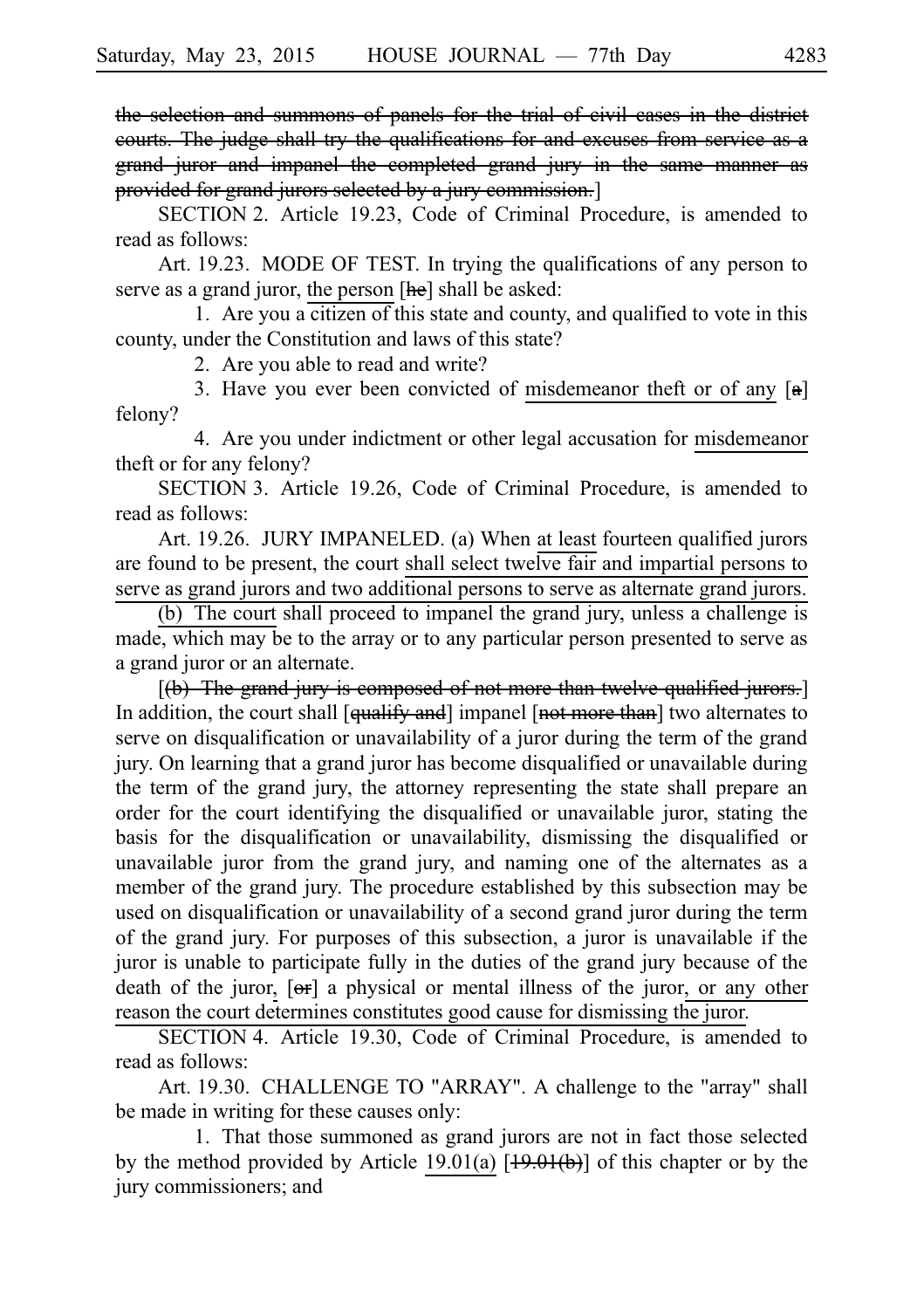2. In case of grand jurors summoned by order of the court, that the officer who summoned them had acted corruptly in summoning any one or more of them.

SECTION 5. This Act applies only to a grand jury for which the term of the grand jury commences on or after the effective date of this Act.

SECTION 6. This Act takes effect September 1, 2015.

## **Amendment No. 2 - Point of Order**

Representative Walle raised a point of order against further consideration of Amendment No. 2.

The point of order was withdrawn.

Amendment No. 2 was withdrawn.

**SB 135**, as amended, was passed to third reading. (Cook and Phillips recorded voting no.)

# **SB 1071 ON SECOND READING (S. Thompson - House Sponsor)**

**SB 1071**, A bill to be entitled An Act relating to requiring notice of the scheduling of an execution date and the issuance of a warrant of execution.

#### **Amendment No. 1**

Representative S. Thompson offered the following amendment to **SB 1071**:

Amend **SB 1071** (house committee report) by striking page 1, lines 5 through 18, and substituting the following:

SECTION 1. Article 43.141, Code of Criminal Procedure, is amended by adding Subsections  $(b-1)$  and  $(b-2)$  and amending Subsection  $(c)$  to read as follows:

 $(b-1)$  Not later than the second day after the date on which the convicting court enters an order setting the execution date, a copy of the order must be provided to:

 $(1)$  the attorney who represented the condemned person in the most recently concluded stage of a state or federal postconviction proceeding; and

 $(2)$  the office of capital writs established under Subchapter B, Chapter 78, Government Code.

(b-2) The exclusive remedy for a failure to comply with Subsection (b-1) is the resetting of the execution date under this article.

(c) An  $[**The first**]$  execution date may not be earlier than the 91st day after the date the convicting court enters the order setting the execution date. [A subsequent execution date may not be earlier than the 31st day after the date the convicting court enters the order setting the execution date.]

Amendment No. 1 was adopted.

**SB 1071**, as amended, was passed to third reading.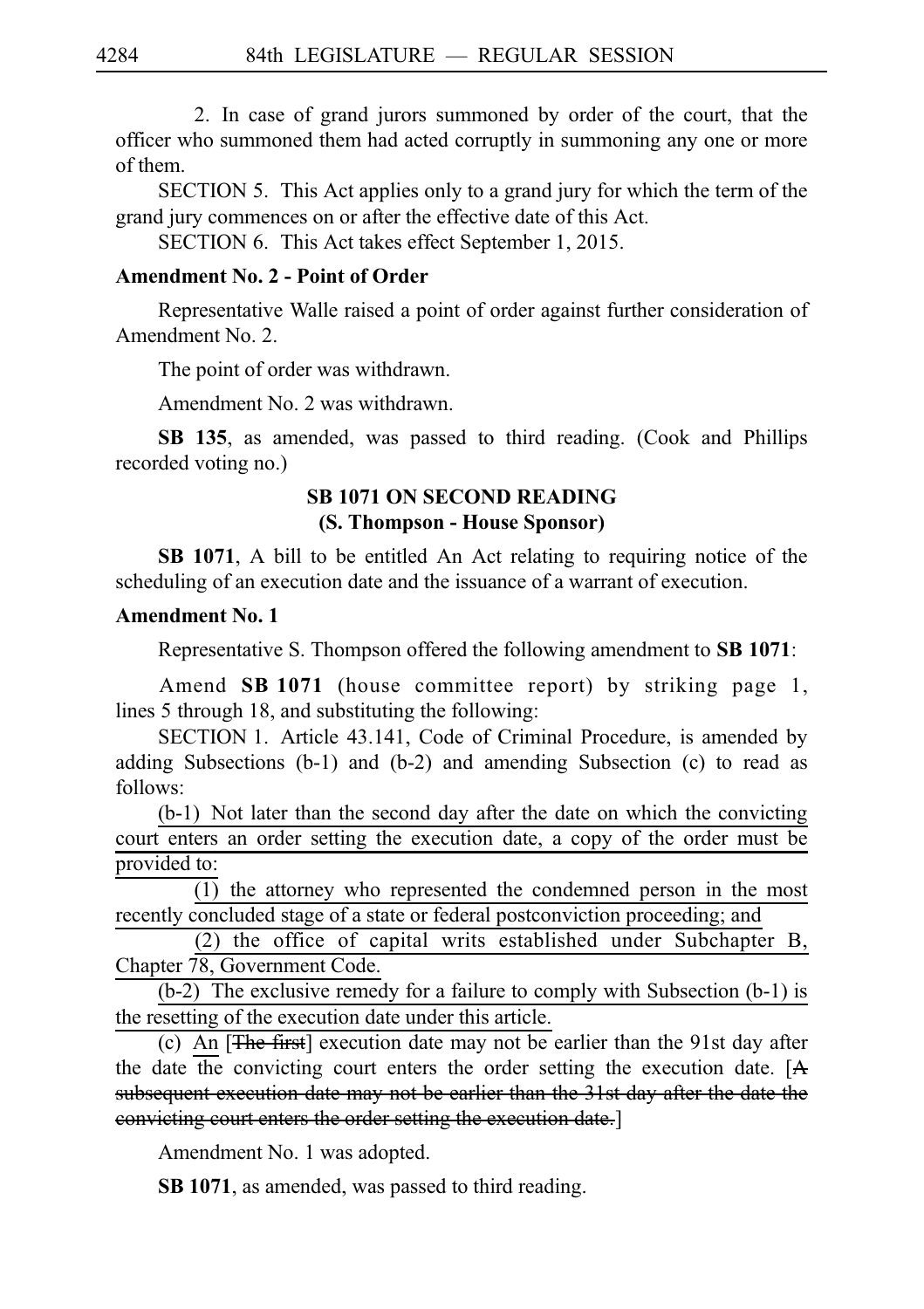#### **CSSB 1560 ON SECOND READING (Lozano - House Sponsor)**

**CSSB 1560**, A bill to be entitled An Act relating to the regulation of chemical dependency treatment facilities and certain other facilities.

**CSSBi1560** was passed to third reading.

## **SB 316 ON SECOND READING (Leach - House Sponsor)**

**SB 316**, A bill to be entitled An Act relating to the prioritization of certain available legal defense services when appointing representation for an indigent defendant in a criminal case.

**SB 316** was passed to third reading.

### **SB 1467 ON SECOND READING (Gonzales - House Sponsor)**

**SB 1467**, A bill to be entitled An Act relating to authorizing the collection of a service charge on certain electronic toll collection customer account payments.

**SB 1467** was passed to third reading.

(Kuempel in the chair)

# **RESOLUTIONS CALENDAR**

The chair laid before the house the following resolutions on committee report:

#### **HCR 52**

### **(by Guillen, Flynn, and Kuempel)**

**HCR 52**, Authorizing the State Preservation Board, subject to state law and rules of the board, to approve and permit the relocation of the Texas Game Warden Memorial to a site at the State Capitol, south of the Sam Houston Building, just outside of the historical grounds.

**HCR 52** was adopted by (Record 1363): 127 Yeas, 0 Nays, 2 Present, not voting.

Yeas — Allen; Alonzo; Alvarado; Anchia; Anderson, C.; Anderson, R.; Ashby; Aycock; Bell; Bernal; Blanco; Bohac; Bonnen, D.; Bonnen, G.; Burkett; Burns; Burrows; Button; Canales; Capriglione; Clardy; Coleman; Collier; Cook; Craddick; Crownover; Cyrier; Dale; Darby; Davis, S.; Davis, Y.; Deshotel; Dutton; Elkins; Faircloth; Farias; Farney; Farrar; Fletcher; Flynn; Frullo; Galindo; Geren; Goldman; Gonzales; González; Guerra; Guillen; Gutierrez; Harless; Hernandez; Herrero; Howard; Hughes; Isaac; Israel; Johnson; Keffer; Keough; King, K.; King, P.; King, S.; King, T.; Klick; Koop; Krause; Landgraf; Larson; Laubenberg; Longoria; Lozano; Márquez; Martinez Fischer; Metcalf; Meyer; Miller, D.; Miller, R.; Minjarez; Morrison; Muñoz; Murphy; Murr; Nevárez; Oliveira; Otto; Paddie; Parker; Paul; Phelan; Phillips; Pickett; Raney; Raymond; Riddle; Rinaldi; Rodriguez, E.; Rodriguez, J.; Romero; Rose; Sanford; Schaefer; Schofield; Sheets; Sheffield; Simmons; Simpson; Smith; Spitzer;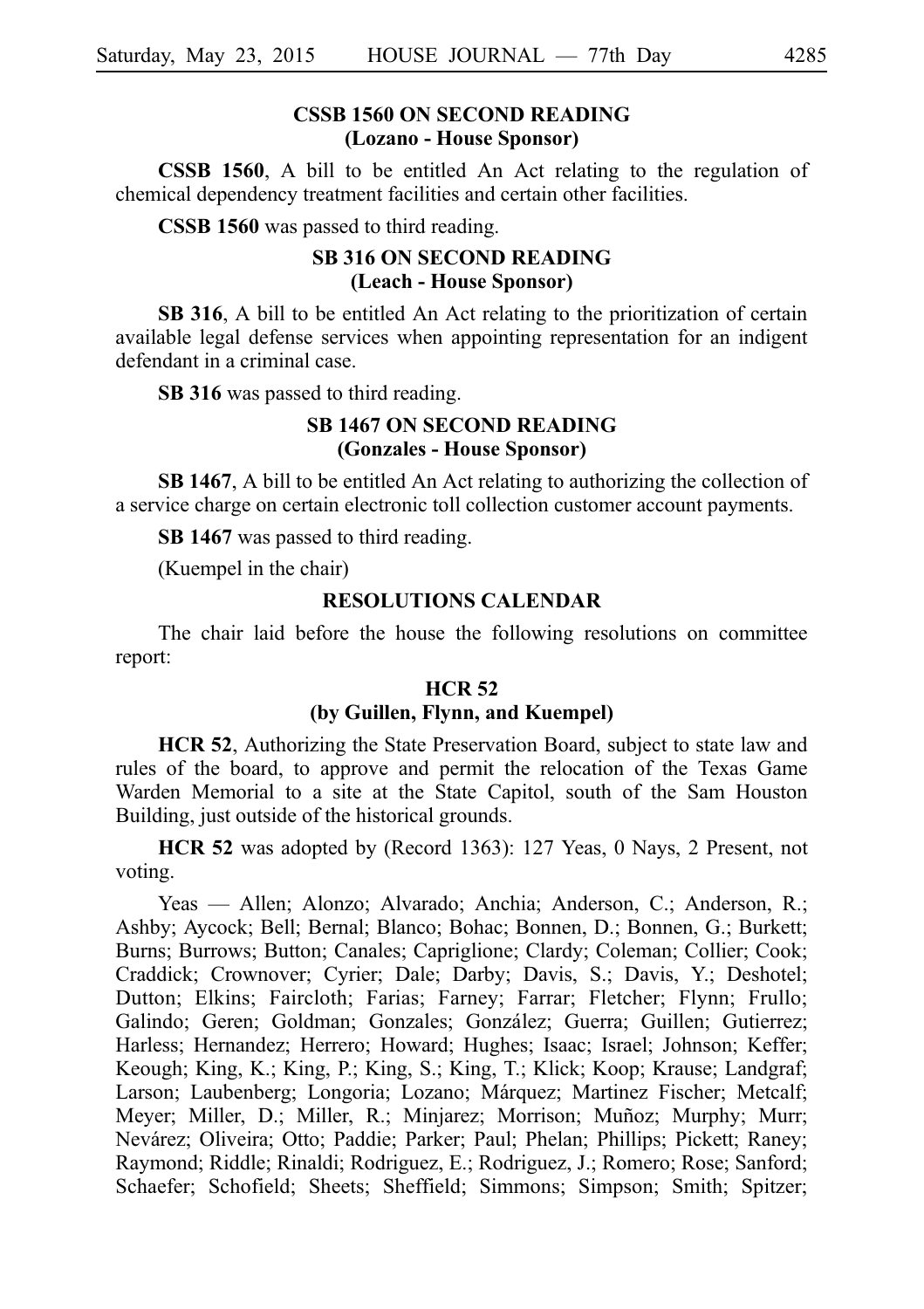Springer; Stephenson; Stickland; Thompson, E.; Thompson, S.; Tinderholt; Turner, C.; Turner, E.S.; VanDeaver; Villalba; Vo; Walle; White, J.; White, M.; Workman; Wray; Wu; Zedler; Zerwas.

Present, not voting — Mr. Speaker; Kuempel(C).

Absent, Excused — Fallon; Frank; Kacal; Lucio; Miles; Peña; Price; Reynolds; Schubert; Smithee; Turner, S.

Absent, Excused, Committee Meeting — Giddings; Huberty; Moody.

Absent — Dukes; Hunter; Leach; Martinez; McClendon; Naishtat; Shaheen.

#### **STATEMENTS OF VOTE**

When Record No. 1363 was taken, I was in the house but away from my desk. I would have voted yes.

Naishtat

When Record No. 1363 was taken, I was in the house but away from my desk. I would have voted yes.

Shaheen

#### **SCR 5**

#### **(Flynn - House Sponsor)**

**SCR 5**, Urging Congress to reimburse the State of Texas for bearing the financial burden of the federal government's responsibility to secure the Texas-Mexico international border.

**SCR 5** was considered in lieu of **HCR 61**.

**SCR 5** was adopted by (Record 1364): 99 Yeas, 32 Nays, 1 Present, not voting.

Yeas — Anderson, C.; Anderson, R.; Ashby; Aycock; Bell; Bohac; Bonnen, D.; Bonnen, G.; Burkett; Burns; Button; Canales; Capriglione; Clardy; Coleman; Cook; Craddick; Crownover; Cyrier; Dale; Darby; Davis, S.; Dutton; Elkins; Faircloth; Farney; Fletcher; Flynn; Frullo; Galindo; Geren; Goldman; Gonzales; Guerra; Guillen; Harless; Hughes; Hunter; Isaac; Keffer; Keough; King, K.; King, P.; King, T.; Klick; Koop; Krause; Kuempel(C); Landgraf; Larson; Laubenberg; Leach; Longoria; Lozano; Metcalf; Meyer; Miller, D.; Miller, R.; Morrison; Muñoz; Murphy; Murr; Oliveira; Otto; Paddie; Parker; Paul; Phelan; Phillips; Pickett; Raney; Raymond; Riddle; Rinaldi; Sanford; Schaefer; Schofield; Shaheen; Sheets; Sheffield; Simmons; Simpson; Smith; Spitzer; Springer; Stephenson; Stickland; Thompson, E.; Thompson, S.; Tinderholt; Turner, E.S.; VanDeaver; Villalba; White, J.; White, M.; Workman; Wray; Zedler; Zerwas.

Nays — Allen; Alonzo; Alvarado; Anchia; Bernal; Blanco; Collier; Davis, Y.; Deshotel; Farias; Farrar; González; Gutierrez; Hernandez; Herrero; Howard; Israel; Johnson; Márquez; Martinez; Martinez Fischer; Minjarez; Naishtat; Nevárez; Rodriguez, E.; Rodriguez, J.; Romero; Rose; Turner, C.; Vo; Walle; Wu.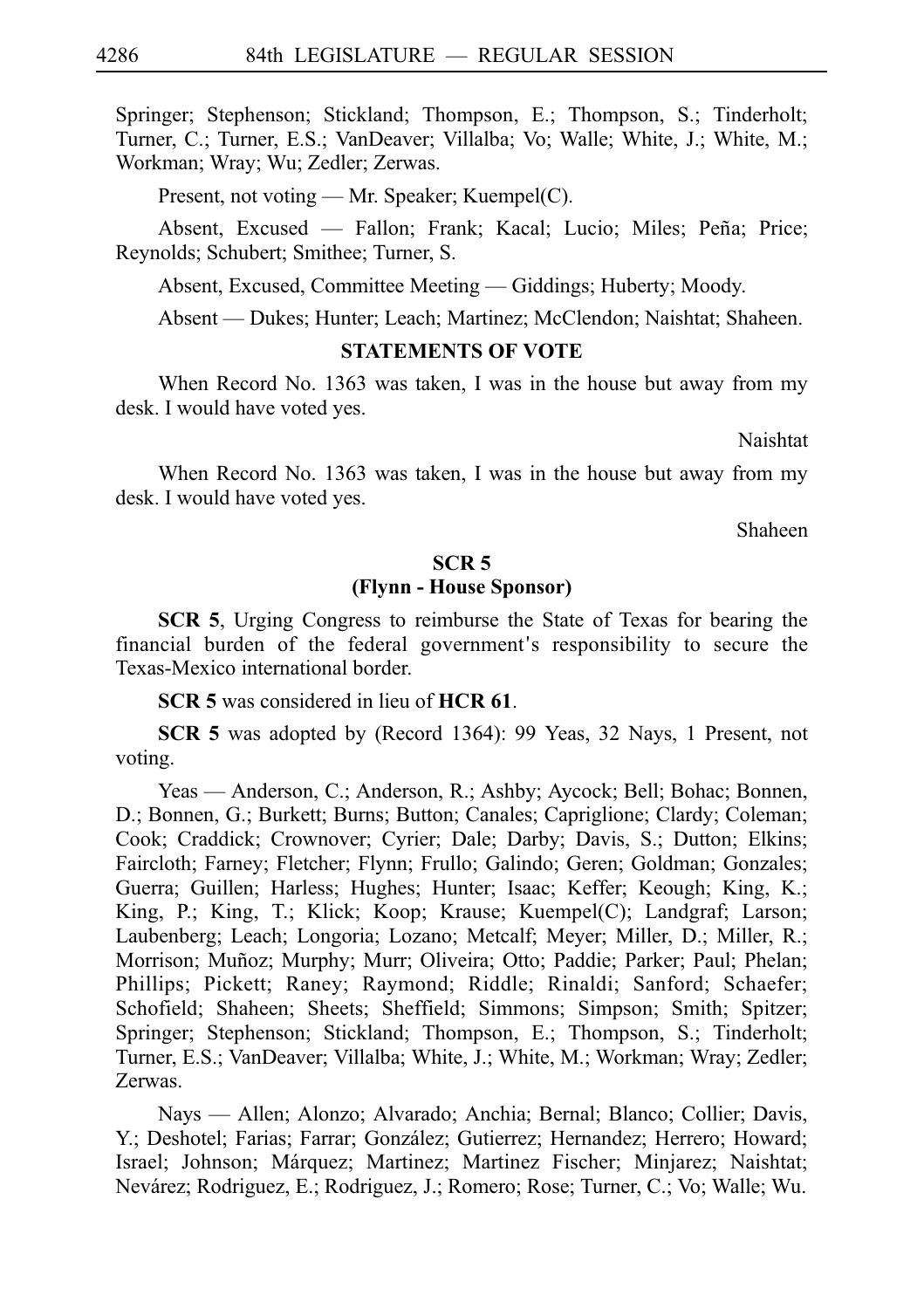Present, not voting — Mr. Speaker.

Absent, Excused — Fallon; Frank; Kacal; Lucio; Miles; Peña; Price; Reynolds; Schubert; Smithee; Turner, S.

Absent, Excused, Committee Meeting — Giddings; Huberty; Moody.

Absent — Burrows; Dukes; King, S.; McClendon.

### **STATEMENT OF VOTE**

When Record No. 1364 was taken, my vote failed to register. I would have voted yes.

Burrows

### **HCR 61 - LAID ON THE TABLE SUBJECT TO CALL**

Representative Flynn moved to lay **HCR 61** on the table subject to call.

The motion prevailed.

## **HR 1835**

#### **(by Capriglione)**

**HR 1835**, Expressing support for the implementation of the Next Generation Air Transportation System.

**HR 1835** was adopted by (Record 1365): 125 Yeas, 4 Nays, 2 Present, not voting.

Yeas — Allen; Alonzo; Alvarado; Anchia; Anderson, C.; Anderson, R.; Ashby; Aycock; Bell; Bernal; Blanco; Bohac; Bonnen, D.; Bonnen, G.; Burkett; Burns; Button; Canales; Capriglione; Clardy; Coleman; Collier; Cook; Craddick; Crownover; Cyrier; Dale; Darby; Davis, S.; Davis, Y.; Deshotel; Dutton; Elkins; Farias; Farney; Farrar; Fletcher; Flynn; Frullo; Galindo; Geren; Goldman; Gonzales; González; Guerra; Guillen; Gutierrez; Harless; Hernandez; Herrero; Howard; Hughes; Hunter; Isaac; Israel; Johnson; Keffer; Keough; King, K.; King, P.; King, S.; King, T.; Klick; Koop; Krause; Landgraf; Larson; Laubenberg; Leach; Longoria; Lozano; Márquez; Martinez; Martinez Fischer; Metcalf; Meyer; Miller, D.; Miller, R.; Minjarez; Morrison; Muñoz; Murphy; Murr; Naishtat; Nevárez; Oliveira; Otto; Paddie; Parker; Paul; Phelan; Phillips; Pickett; Raney; Raymond; Riddle; Rodriguez, E.; Rodriguez, J.; Romero; Rose; Sanford; Schofield; Shaheen; Sheets; Sheffield; Simmons; Simpson; Smith; Spitzer; Springer; Stephenson; Thompson, E.; Thompson, S.; Turner, C.; Turner, E.S.; VanDeaver; Villalba; Vo; Walle; White, J.; Workman; Wray; Wu; Zedler; Zerwas.

Nays — Rinaldi; Schaefer; Stickland; Tinderholt.

Present, not voting — Mr. Speaker; Kuempel(C).

Absent, Excused — Fallon; Frank; Kacal; Lucio; Miles; Peña; Price; Reynolds; Schubert; Smithee; Turner, S.

Absent, Excused, Committee Meeting — Giddings; Huberty; Moody.

Absent — Burrows; Dukes; Faircloth; McClendon; White, M.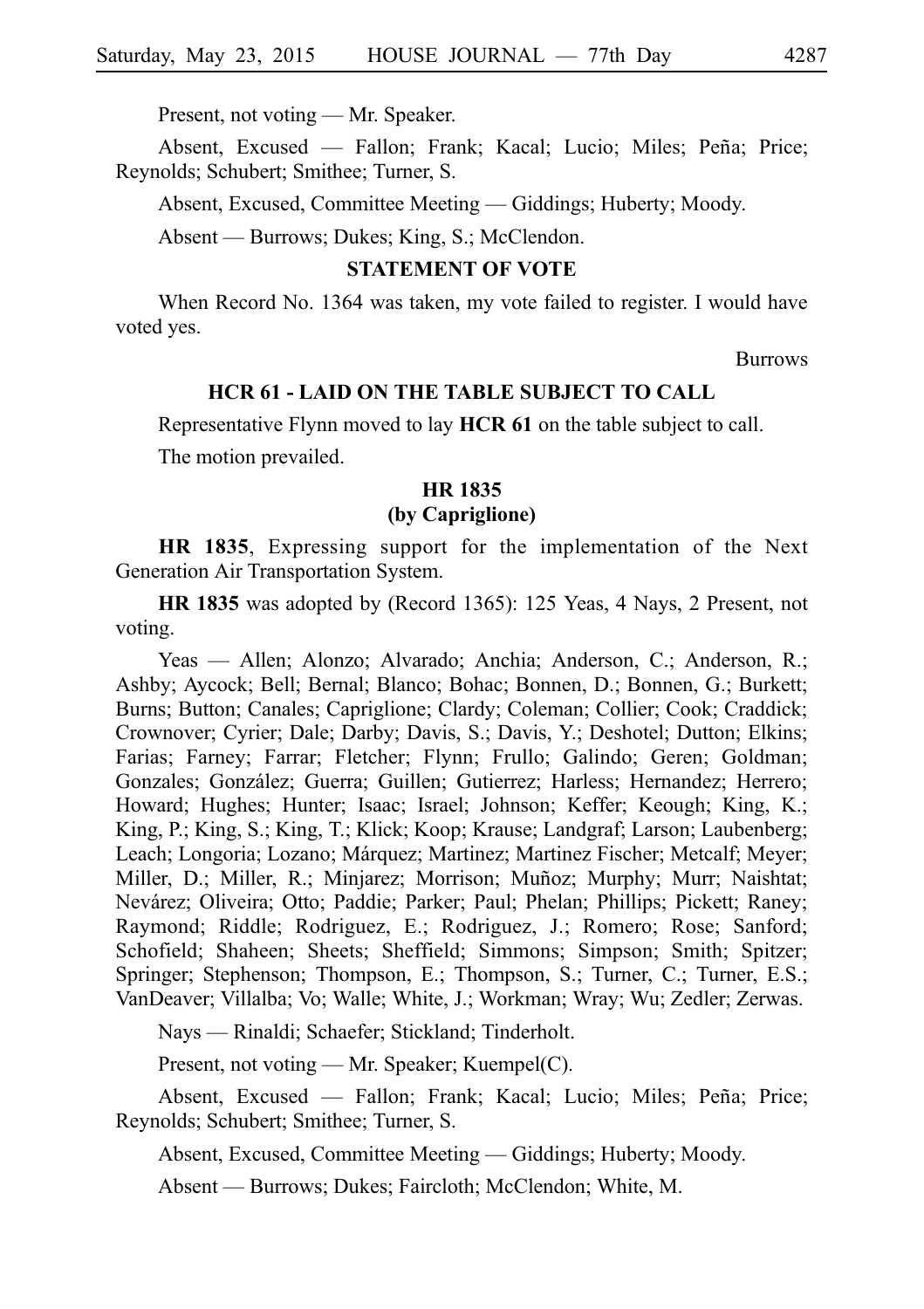### **STATEMENTS OF VOTE**

When Record No. 1365 was taken, my vote failed to register. I would have voted yes.

Burrows

When Record No. 1365 was taken, my vote failed to register. I would have voted yes.

Faircloth

When Record No. 1365 was taken, I was shown voting no. I intended to vote yes.

Schaefer

### **HB 801 - HOUSE CONCURS IN SENATE AMENDMENTS TEXT OF SENATE AMENDMENTS**

Representative K. King called up with senate amendments for consideration at this time,

**HB 801**, A bill to be entitled An Act relating to planning for the use of and liability resulting from prescribed burns by the Parks and Wildlife Department.

Representative K. King moved to concur in the senate amendments to **HBi801**.

The motion to concur in the senate amendments to **HB 801** prevailed by (Record 1366): 129 Yeas, 0 Nays, 2 Present, not voting.

Yeas — Allen; Alonzo; Alvarado; Anchia; Anderson, C.; Anderson, R.; Ashby; Aycock; Bernal; Blanco; Bohac; Bonnen, D.; Bonnen, G.; Burkett; Burns; Burrows; Button; Canales; Capriglione; Clardy; Coleman; Collier; Cook; Craddick; Crownover; Cyrier; Dale; Darby; Davis, S.; Davis, Y.; Deshotel; Dutton; Elkins; Faircloth; Farias; Farney; Farrar; Fletcher; Flynn; Frullo; Galindo; Geren; Goldman; Gonzales; González; Guerra; Guillen; Gutierrez; Harless; Hernandez; Herrero; Howard; Hughes; Isaac; Israel; Johnson; Keffer; Keough; King, K.; King, P.; King, T.; Klick; Koop; Krause; Landgraf; Larson; Laubenberg; Leach; Longoria; Lozano; Márquez; Martinez; Martinez Fischer; McClendon; Metcalf; Meyer; Miller, D.; Miller, R.; Minjarez; Morrison; Muñoz; Murphy; Murr; Naishtat; Nevárez; Otto; Paddie; Parker; Paul; Phelan; Phillips; Pickett; Raney; Raymond; Riddle; Rinaldi; Rodriguez, E.; Rodriguez, J.; Romero; Rose; Sanford; Schaefer; Schofield; Shaheen; Sheets; Sheffield; Simmons; Simpson; Smith; Spitzer; Springer; Stephenson; Stickland; Thompson, E.; Thompson, S.; Tinderholt; Turner, C.; Turner, E.S.; VanDeaver; Villalba; Vo; Walle; White, J.; White, M.; Workman; Wray; Wu; Zedler; Zerwas.

Present, not voting — Mr. Speaker; Kuempel(C).

Absent, Excused — Fallon; Frank; Kacal; Lucio; Miles; Peña; Price; Reynolds; Schubert; Smithee; Turner, S.

Absent, Excused, Committee Meeting — Giddings; Huberty; Moody.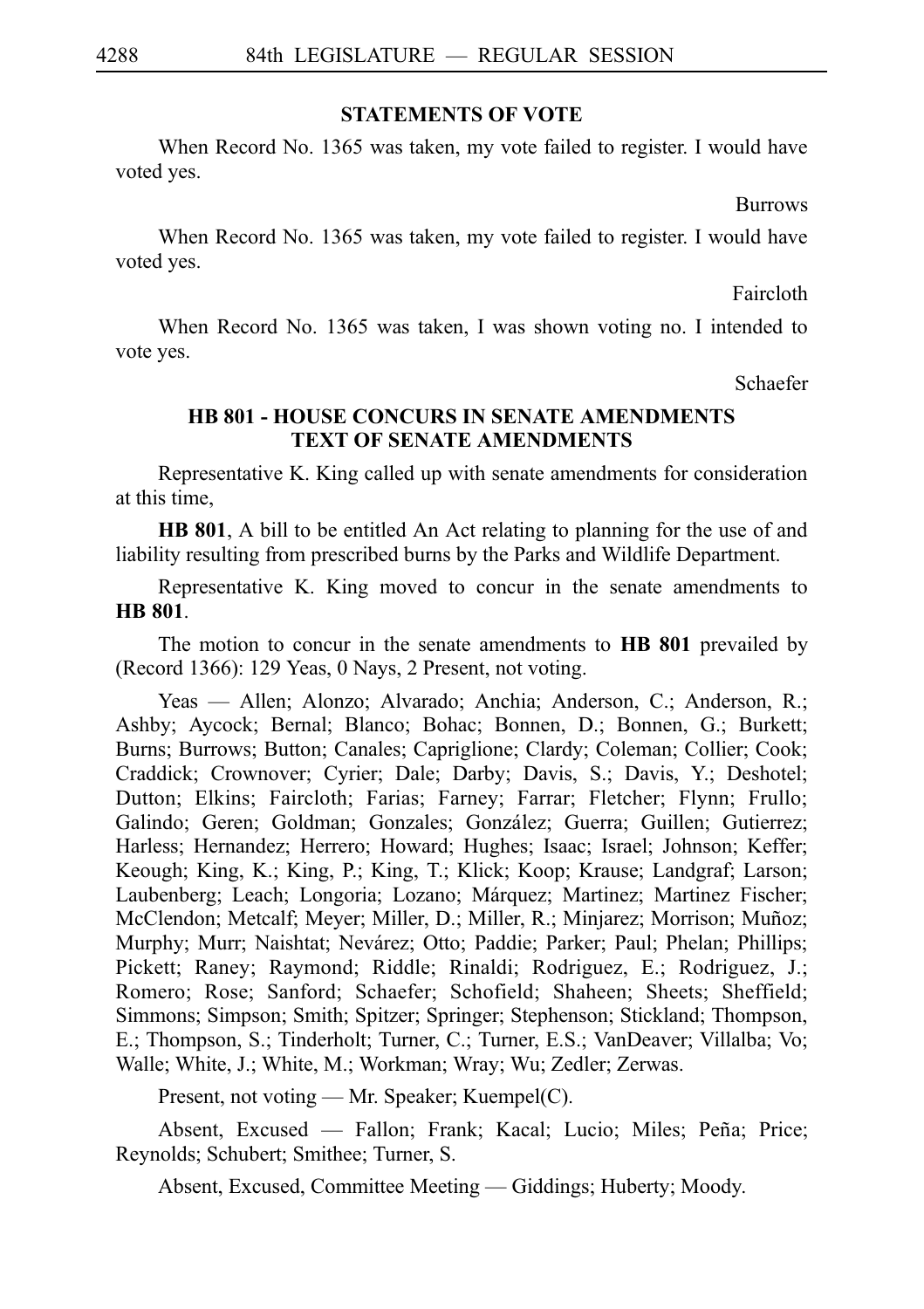Absent — Bell; Dukes; Hunter; King, S.; Oliveira.

### **STATEMENTS OF VOTE**

When Record No. 1366 was taken, my vote failed to register. I would have voted yes.

Bell

When Record No. 1366 was taken, I was in the house but away from my desk. I would have voted yes.

Hunter

#### **Senate Committee Substitute**

**CSHB 801**, A bill to be entitled An Act relating to planning for the use of and liability resulting from prescribed burns by the Parks and Wildlife Department.

BE IT ENACTED BY THE LEGISLATURE OF THE STATE OF TEXAS:

SECTION 1. Chapter 11, Parks and Wildlife Code, is amended by adding Subchapter M to read as follows:

SUBCHAPTER M. PRESCRIBED BURNS

Sec. 11.351. DEFINITIONS. In this subchapter:

 $(1)$  "Landowner" includes any person who owns, has a property interest in, or leases a parcel of privately owned land or improvements on the land.

 $(2)$  "Utility infrastructure" means any facility owned by:

 $(A)$  an electric utility as "electric utility" is defined by Section 31.002, Utilities Code;

 $(B)$  a telecommunications utility as "telecommunications utility" is defined by Section 51.002, Utilities Code;

 $(C)$  a gas utility as "gas utility" is defined by Section 101.003 or 121.001, Utilities Code;

 $(D)$  an electric cooperative as "electric cooperative" is defined by Section 11.003, Utilities Code; or

 $(E)$  a municipally owned utility as "municipally owned utility" is defined by Section 11.003, Utilities Code.

Sec. 11.352. APPLICABILITY. This subchapter applies only to prescribed burns conducted by the department on state land managed by the department.

Sec. 11.353. GENERAL AND SPECIFIC PLAN REQUIREMENTS. (a) The commission by rule shall adopt and shall require the department to implement a general plan for the use of beneficial prescribed burns in the management of department land. The general plan must include standards that meet or exceed the standards for a prescribed burn set out in Section 153.047, Natural Resources Code.

(b) The general plan must include variations as needed for different areas of the state.

 $\overline{(c)}$  The general plan must be reviewed by the Prescribed Burning Board within the Department of Agriculture.

(d) The department may not conduct a prescribed burn under this subchapter before the general plan has been adopted by the commission.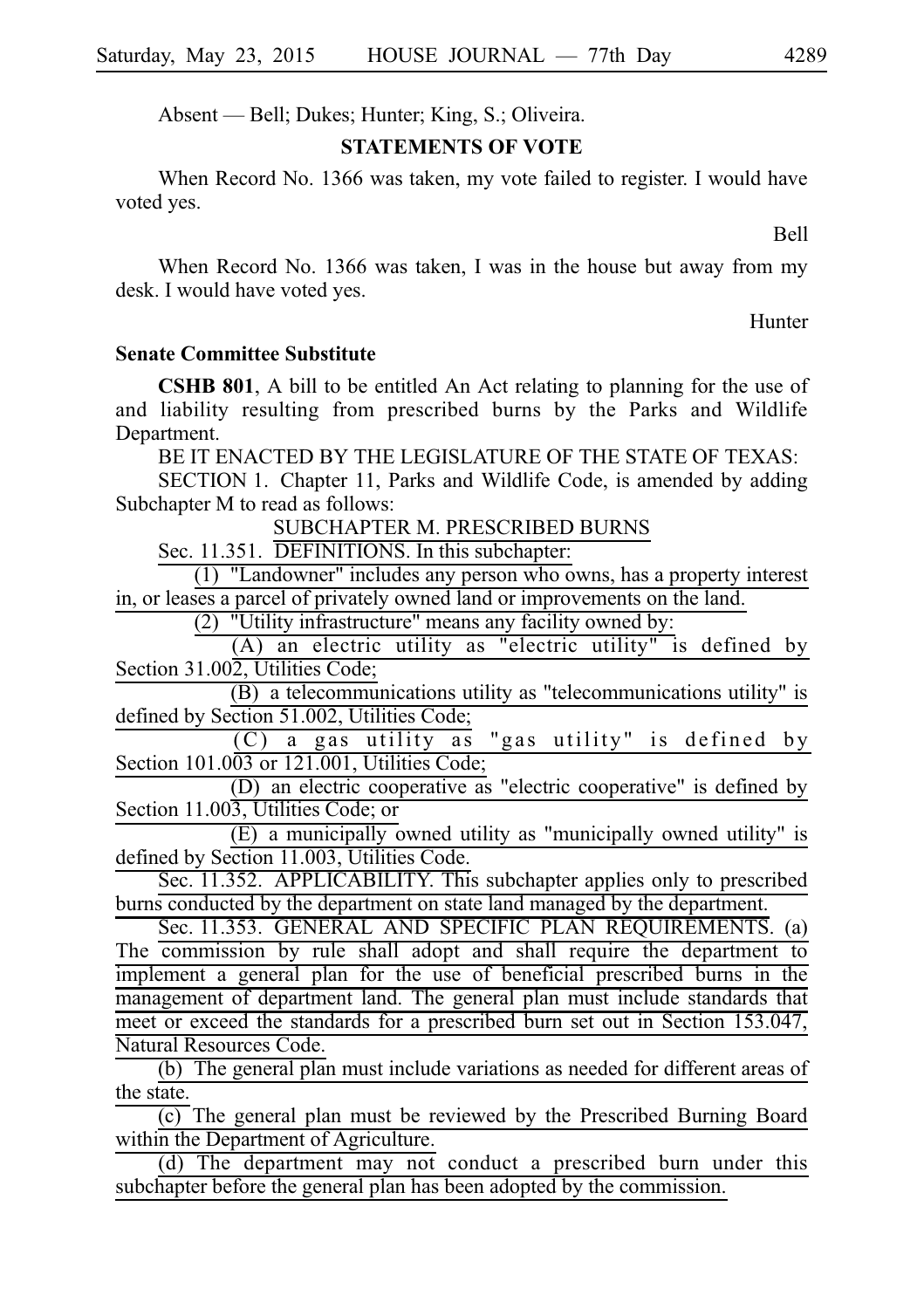(e) For a particular prescribed burn, a site-specific plan tailored to the designated area must be completed and approved by a person designated by the director to review prescribed burn plans. In addition to any site-specific information required under the general plan, a site-specific plan must include:

 $(1)$  the planned start and end dates of the prescribed burn;

 $(2)$  a map of the designated burn area, including the location of any utility infrastructure within the designated burn area;

 $(3)$  the names and contact numbers for:

 $(A)$  the prescribed burn manager;

(B) the nearest fire departments or emergency service providers;

and

(C) all landowners whose property neighbors the designated burn area; and

(4) written documentation that applicable prescribed burn notification and approval requirements of the Texas Commission on Environmental Quality have been met.

Sec. 11.354. NOTICE REQUIREMENTS. (a) The department shall provide adequate advance notice of the department's intent to conduct a prescribed burn to each neighboring landowner and appropriate local officials in the vicinity of the designated burn area.

 $(b)$  The landowner's notice must include:

(1) the planned start and end dates of the prescribed burn;

 $(2)$  any safety precautions the landowner should take to ensure the safety of the landowner's property before, during, and after the burn;

 $(3)$  a map of the prescribed burn area, including the location of any utility infrastructure within the designated burn area;

 $(4)$  the methods proposed for use in conducting the burn; and

 $\overrightarrow{(5)}$  contact information for the prescribed burn manager and the department.

 $(c)$  The department shall publish advance notice of a planned prescribed burn in a newspaper of general circulation in the county or counties in which the burn will be conducted.

Sec. 11.355. INSURANCE. The department shall purchase liability insurance or establish a self-insurance fund as provided by Subchapter B, Chapter 2259, Government Code, for liability coverage for money damages in the amounts specified by Section 153.082, Natural Resources Code, to protect the department and the department's employees against claims under this subchapter resulting from:

 $\overline{(1)}$  bodily injury or death resulting from a prescribed burn; or

 $(2)$  injury to or destruction of property resulting from a prescribed burn.

Sec. 11.356. LIABILITY. The department is liable for actual damages for:

 $(1)$  injury to or destruction of property, bodily injury, or death proximately caused by the wrongful act or omission or the negligence of an employee acting within the scope of employment if: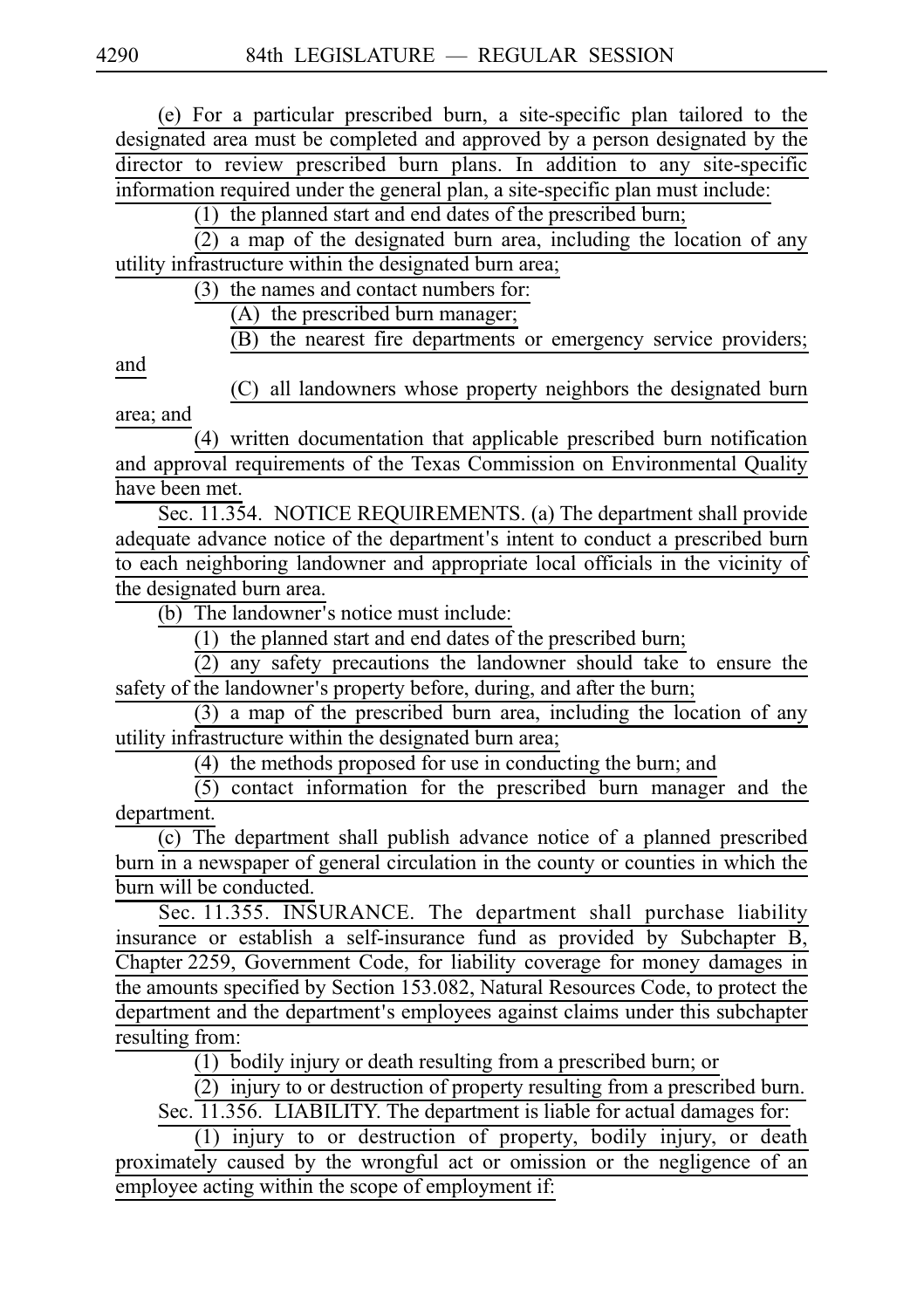(A) the injury to or destruction of property, bodily injury, or death arises from the escape of fire from a prescribed burn conducted by the department; and

 $\overline{B}$ ) the employee would be personally liable to the claimant according to Texas law;

 $(2)$  injury to or destruction of property, bodily injury, or death so caused by the escape of fire from a prescribed burn conducted by the department if the department would, were it a private person, be liable to the claimant according to Texas law; and

 $\overline{(3)}$  injury to or destruction of utility infrastructure caused by a prescribed burn.

Sec. 11.357. LIMITATION ON AMOUNT OF LIABILITY. Liability of the department under this subchapter is limited to money damages in an amount not to exceed the amount of insurance coverage required by Section 11.355.

Sec. 11.358. APPLICATION OF TORT CLAIMS ACT. (a) A claim asserted under this subchapter may not also be asserted against the department under Subchapter B, Chapter 101, Civil Practice and Remedies Code, or against a department employee.

(b) Subchapter D, Chapter 101, Civil Practice and Remedies Code, applies to a suit brought under this subchapter.

Sec. 11.359. WAIVER OF GOVERNMENTAL IMMUNITY; PERMISSION TO SUE. (a) Sovereign immunity to suit is waived and abolished to the extent of liability created by this subchapter.

(b) A person having a claim under this subchapter may sue the department for damages allowed by this subchapter.

SECTION 2. The Parks and Wildlife Commission shall adopt a general plan for prescribed burns on land managed by the Parks and Wildlife Department as provided by Section 11.353, Parks and Wildlife Code, as added by this Act, not later than January 1, 2016.

SECTION 3. This Act applies only to a claim for damages resulting from a prescribed burn conducted by the Parks and Wildlife Department on or after the effective date of this Act. A claim for damages resulting from a prescribed burn conducted by the Parks and Wildlife Department before the effective date of this Act is governed by the law in effect on the first day of the prescribed burn, and that law is continued in effect for that purpose.

SECTION 4. This Act takes effect immediately if it receives a vote of two-thirds of all the members elected to each house, as provided by Section 39, Article III, Texas Constitution. If this Act does not receive the vote necessary for immediate effect, this Act takes effect September 1, 2015.

#### **Senate Amendment No. 1 (Senate Floor Amendment No. 1)**

Amend **CSHB 801** in SECTION 1 of the bill, in added Section 11.357, Parks and Wildlife Code (senate committee report, page 2, line 69, through page 3, line 1), by striking "of insurance coverage required by Section 11.355" and substituting "paid by the insurance provider described by Section 11.355 to the claimant".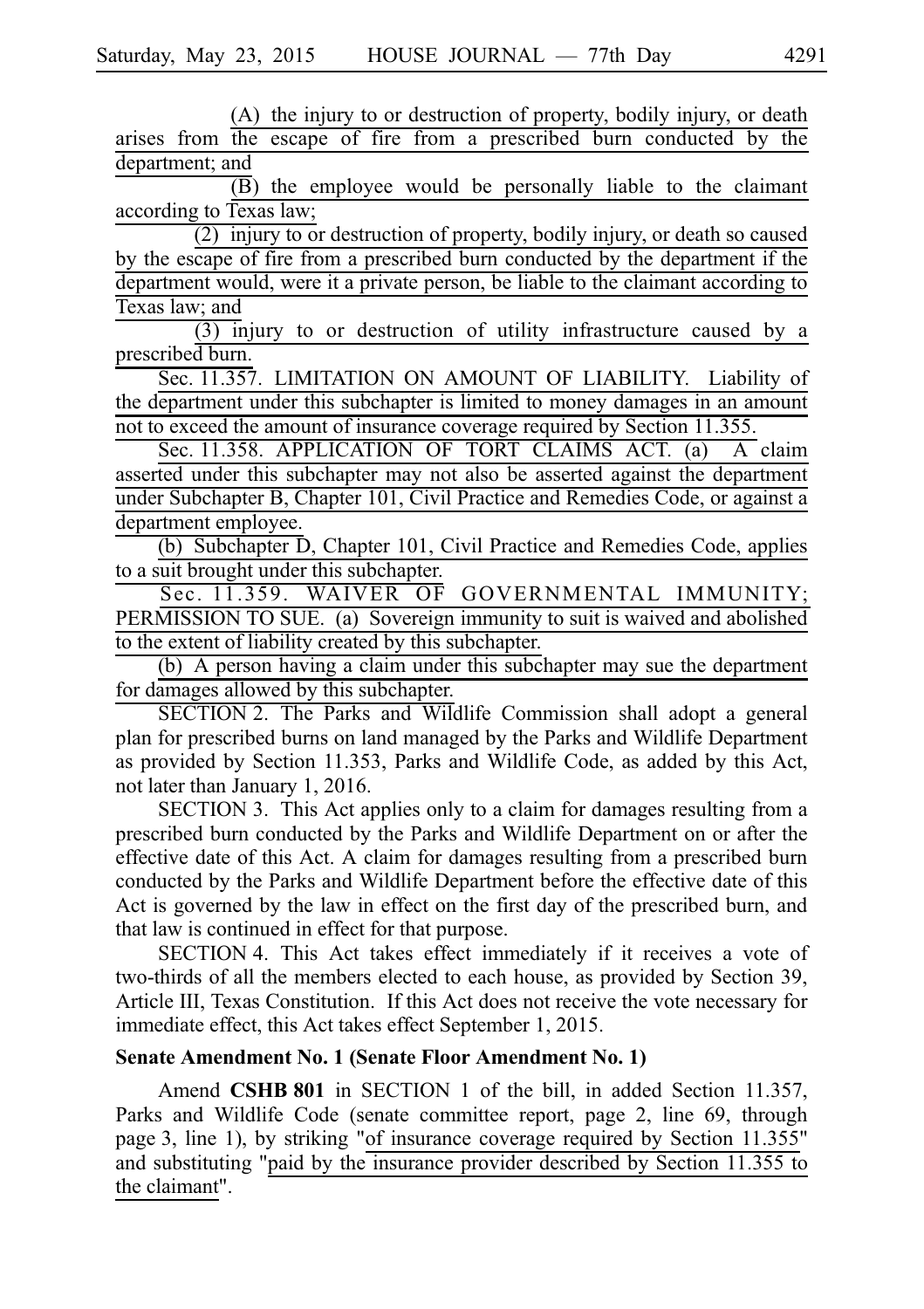#### **Senate Amendment No. 2 (Senate Floor Amendment No. 2)**

Amend **CSHB 801** (senate committee printing) in SECTION 1 of the bill, in added Section 11.354(a), Parks and Wildlife Code (page 2, line 21), by striking "area" and substituting "area, including water utility officials with water facilities within two miles of the prescribed burn".

# **HB 2679 - HOUSE CONCURS IN SENATE AMENDMENTS TEXT OF SENATE AMENDMENTS**

Representative D. Bonnen called up with senate amendments for consideration at this time,

**HB 2679**, A bill to be entitled An Act relating to the powers of a public facility corporation.

Representative D. Bonnen moved to concur in the senate amendments to **HBi2679**.

The motion to concur in the senate amendments to **HB 2679** prevailed by (Record 1367): 130 Yeas, 0 Nays, 2 Present, not voting.

Yeas — Allen; Alonzo; Alvarado; Anchia; Anderson, C.; Anderson, R.; Ashby; Aycock; Bell; Bernal; Blanco; Bohac; Bonnen, D.; Bonnen, G.; Burkett; Burns; Burrows; Button; Canales; Capriglione; Clardy; Coleman; Collier; Cook; Craddick; Crownover; Cyrier; Dale; Darby; Davis, S.; Davis, Y.; Deshotel; Dutton; Elkins; Faircloth; Farias; Farney; Farrar; Fletcher; Flynn; Frullo; Galindo; Geren; Goldman; Gonzales; González; Guerra; Guillen; Gutierrez; Harless; Hernandez; Herrero; Howard; Hunter; Isaac; Israel; Johnson; Keffer; Keough; King, K.; King, P.; King, T.; Klick; Koop; Krause; Landgraf; Larson; Laubenberg; Leach; Longoria; Lozano; Márquez; Martinez; Martinez Fischer; Metcalf; Meyer; Miller, D.; Miller, R.; Minjarez; Morrison; Muñoz; Murphy; Murr; Naishtat; Nevárez; Oliveira; Otto; Paddie; Parker; Paul; Phelan; Phillips; Pickett; Raney; Raymond; Riddle; Rinaldi; Rodriguez, E.; Rodriguez, J.; Romero; Rose; Sanford; Schaefer; Schofield; Shaheen; Sheets; Sheffield; Simmons; Simpson; Smith; Spitzer; Springer; Stephenson; Stickland; Thompson, E.; Thompson, S.; Tinderholt; Turner, C.; Turner, E.S.; VanDeaver; Villalba; Vo; Walle; White, J.; White, M.; Workman; Wray; Wu; Zedler; Zerwas.

Present, not voting — Mr. Speaker; Kuempel(C).

Absent, Excused — Fallon; Frank; Kacal; Lucio; Miles; Peña; Price; Reynolds; Schubert; Smithee; Turner, S.

Absent, Excused, Committee Meeting — Giddings; Huberty; Moody.

Absent — Dukes; Hughes; King, S.; McClendon.

### **STATEMENT OF VOTE**

When Record No. 1367 was taken, I was in the house but away from my desk. I would have voted yes.

Hughes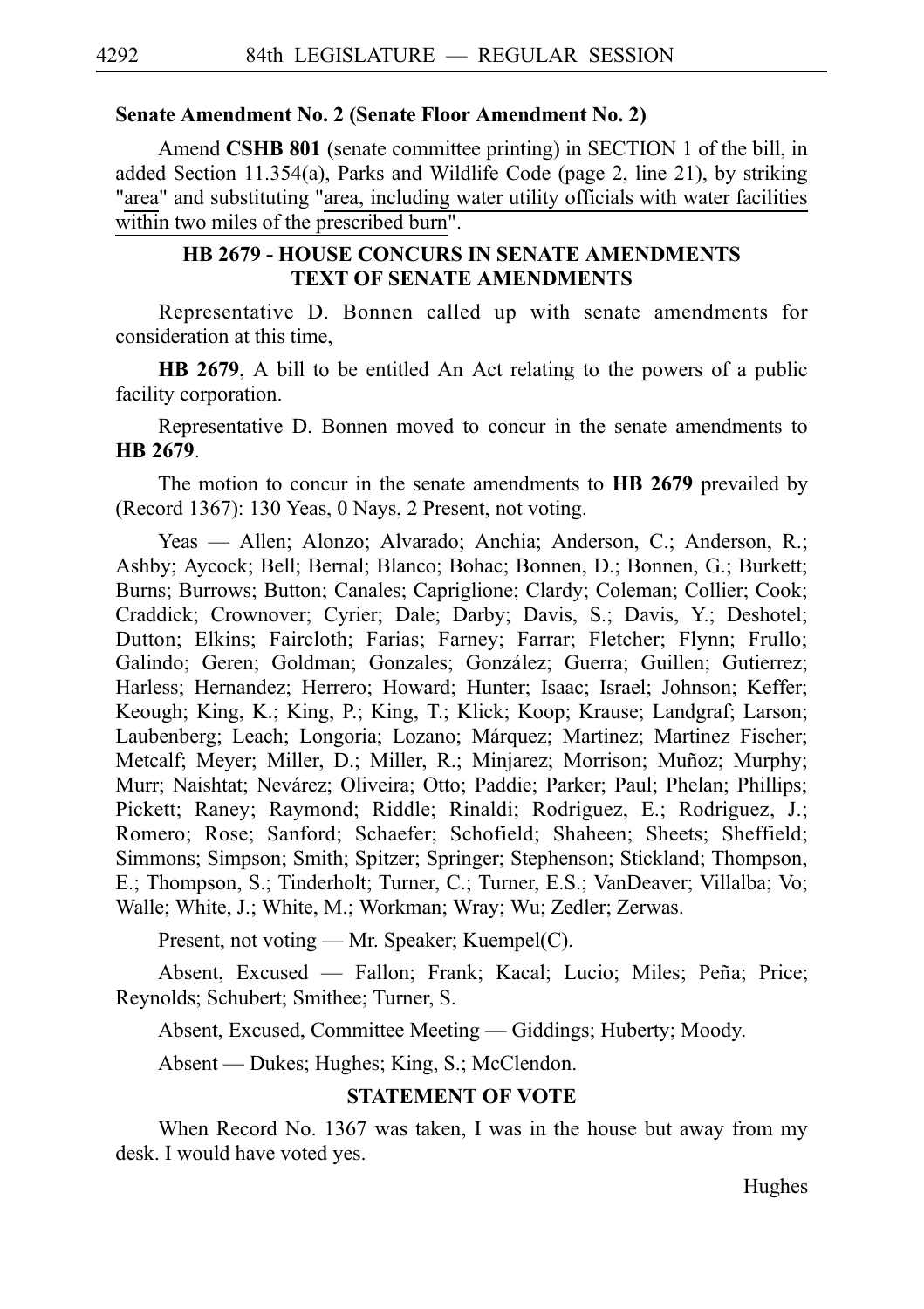#### **Senate Amendment No. 1 (Senate Floor Amendment No. 1)**

Amend **HB 2679** (senate committee report version) by adding the following new sections, appropriately numbered, and renumbering subsequent sections accordingly:

SECTION Section 303.003(7), Local Government Code, is amended to read as follows:

(7) "Public facility" means any real, personal, or mixed property, or an interest in property devoted or to be devoted to public use, and authorized to be financed, refinanced, or provided by sponsor obligations or bonds issued under this chapter.

SECTION Section 303.042, Local Government Code, is amended by adding Subsection (f) to read as follows:

(f) Notwithstanding Subsections (a) and (b), during the period of time that a corporation owns a particular public facility, a leasehold or other possessory interest in the real property of the public facility granted by the corporation shall be treated in the same manner as a leasehold or other possessory interest in real property granted by an authority under Section 379B.011(b).

#### **POSTPONED BUSINESS**

The following bills were laid before the house as postponed business:

# **CSSB 204 ON SECOND READING (Raymond - House Sponsor)**

**CSSB 204**, A bill to be entitled An Act relating to the continuation of the functions of the Department of Aging and Disability Services; increasing penalties.

**CSSB 204** was read second time earlier today, amendments were offered and disposed of, **CSSB 204** was postponed until 4:45 p.m. today, and was again postponed until this time.

#### **CSSB 204 - POINT OF ORDER**

Representative Martinez Fischer raised a point of order against further consideration of **CSSB 204** under Rule 4, Section 32(c) of the House Rules on the grounds that the bill analysis is incorrect.

The point of order was withdrawn.

# **Amendment No. 12 - Vote Reconsidered**

Representative S. King moved to reconsider the vote by which Amendment No. 12 was adopted.

The motion to reconsider prevailed.

#### **Amendment No. 22**

Representatives S. King, Bernal, Coleman, Crownover, Walle, E. Rodriguez, Martinez Fischer, Workman, and M. White offered the following amendment to Amendment No. 12: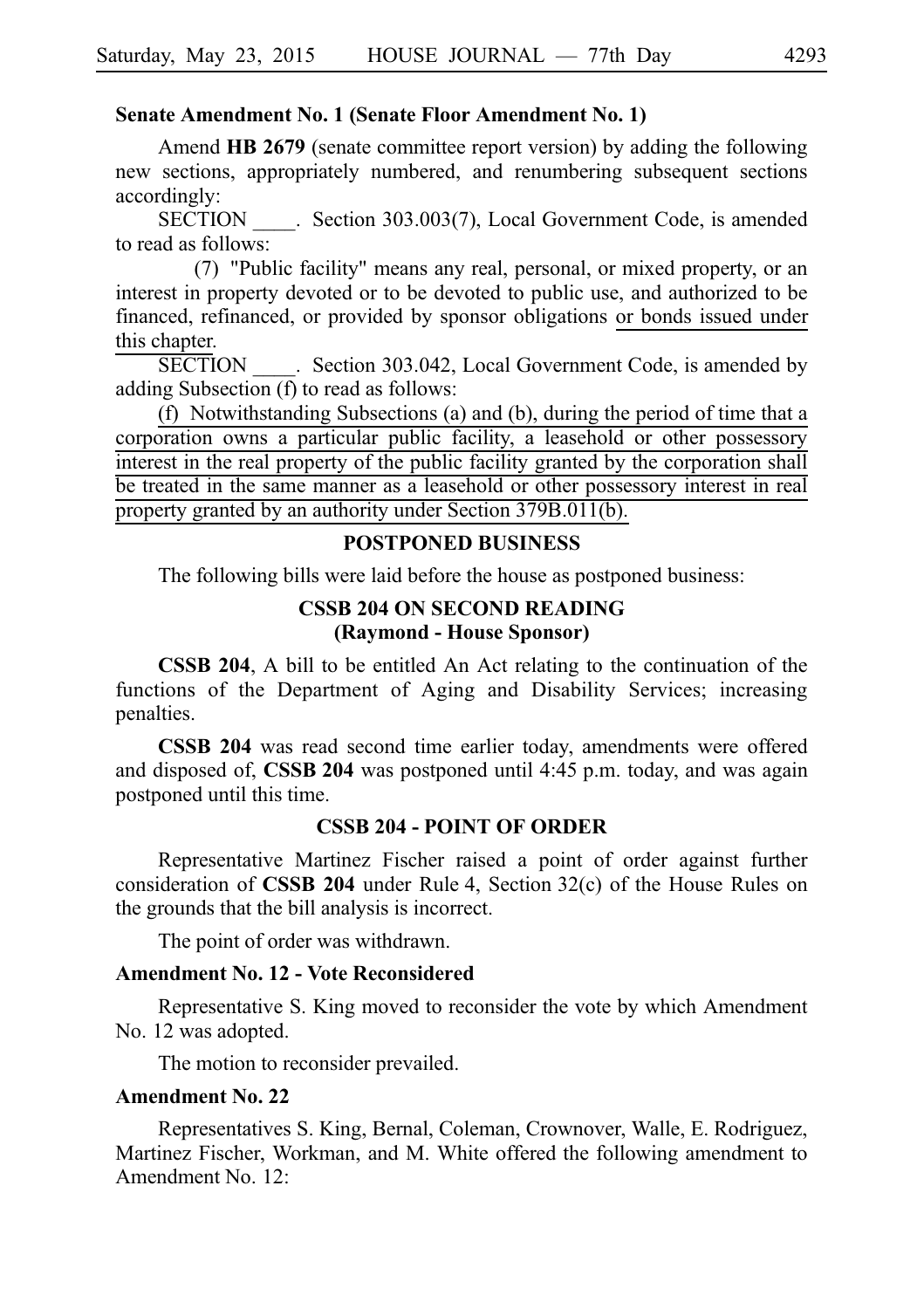Amend Amendment No. 12 by S. King by striking the text of the amendment and substituting the following:

Amend **CSSB 204** (house committee report) as follows:

(1) Strike page 21, line 15 through page 26 line 18, and substitute the following:

SUBCHAPTER F. AUSTIN STATE SUPPORTED LIVING CENTER STUDY

(2) In SECTION 45 of the bill, strike Subsection (b) (page  $48$ , lines 16 through 19) and redesignate subsequent subsections of that SECTION accordingly.

Amendment No. 22 was adopted.

Amendment No. 12, as amended, was adopted. (Rinaldi recorded voting no.)

# **Amendment No. 18 - Vote Reconsidered**

Representative S. King moved to reconsider the vote by which Amendment No. 18 was adopted.

The motion to reconsider prevailed.

# **Amendment No. 23**

On behalf of Representative Peña, Representative Rose offered the following amendment to Amendment No. 18:

Amend Floor Amendment No. 18 by Peña to **CSSB 204** (house committee report) to read as follows:

1) On line 15 of the amendment delete the words "and community attendant services programs"

2) On line 19 of the amendment after the word "Code" insert the words "and intermediate care facilities under Section 252, Health and Safety Code"

Amendment No. 23 was adopted.

Amendment No. 18, as amended, was adopted.

**CSSB 204**, as amended, was passed to third reading by (Record 1368): 122 Yeas, 3 Nays, 3 Present, not voting.

Yeas — Alonzo; Alvarado; Anchia; Anderson, C.; Anderson, R.; Ashby; Aycock; Bell; Bernal; Blanco; Bohac; Bonnen, D.; Bonnen, G.; Burkett; Burns; Burrows; Button; Canales; Capriglione; Clardy; Collier; Cook; Craddick; Crownover; Cyrier; Dale; Darby; Davis, S.; Davis, Y.; Deshotel; Dutton; Elkins; Faircloth; Farias; Farney; Fletcher; Flynn; Frullo; Galindo; Geren; Goldman; Gonzales; Guerra; Guillen; Gutierrez; Harless; Hernandez; Howard; Hunter; Isaac; Israel; Johnson; Keffer; Keough; King, K.; King, P.; King, S.; King, T.; Klick; Koop; Krause; Landgraf; Larson; Laubenberg; Leach; Longoria; Lozano; Márquez; Martinez; Metcalf; Meyer; Miller, D.; Miller, R.; Minjarez; Morrison; Muñoz; Murphy; Murr; Naishtat; Nevárez; Oliveira; Otto; Paddie; Parker; Paul; Phelan; Phillips; Raney; Raymond; Riddle; Rinaldi; Rodriguez, E.; Rodriguez, J.; Romero; Rose; Sanford; Schaefer; Schofield; Shaheen; Sheets; Sheffield;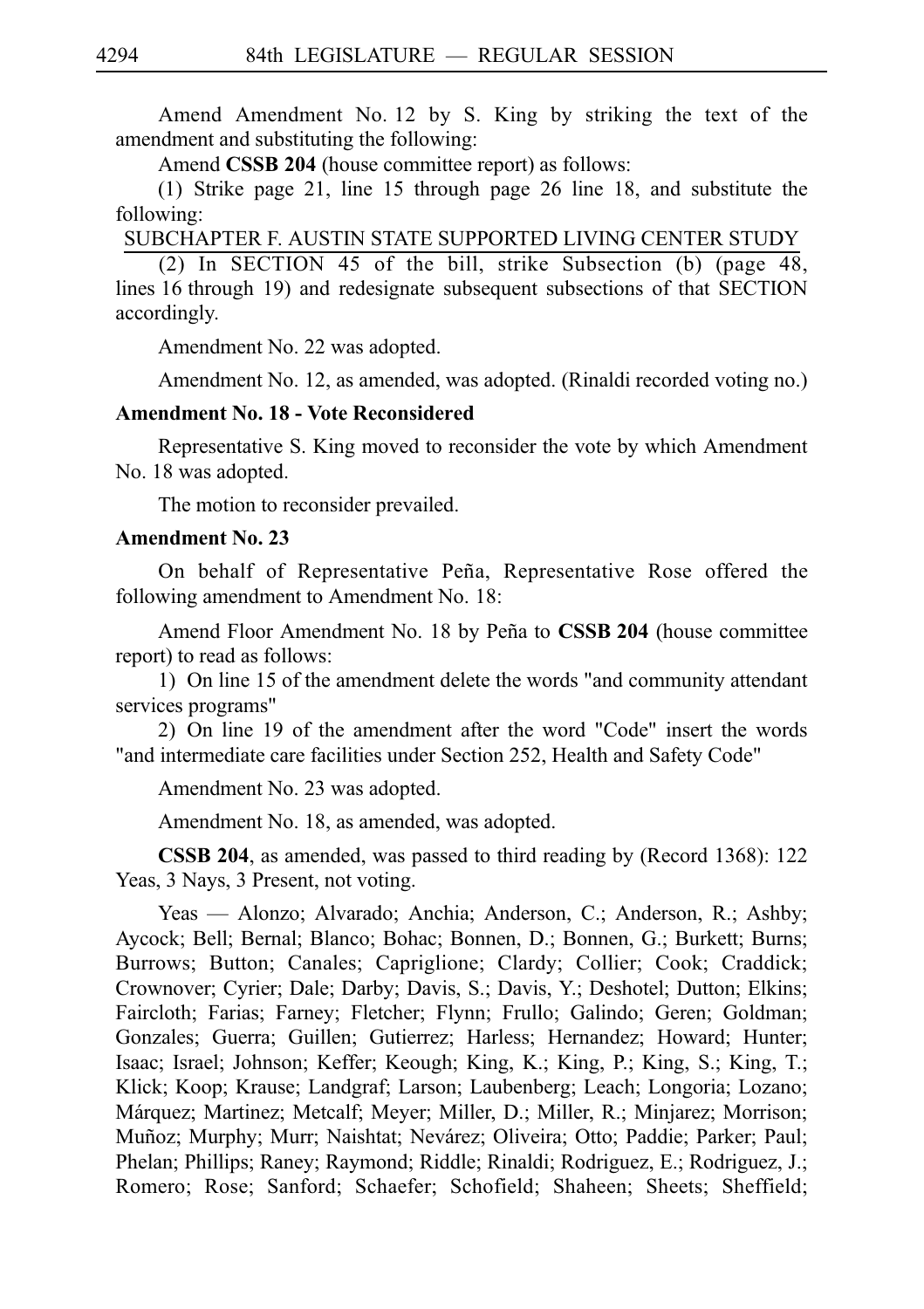Simmons; Simpson; Smith; Spitzer; Springer; Stephenson; Stickland; Thompson, E.; Thompson, S.; Tinderholt; Turner, C.; Turner, E.S.; VanDeaver; Villalba; Vo; White, J.; White, M.; Wray; Wu; Zedler; Zerwas.

Nays — Allen; Farrar; Pickett.

Present, not voting — Mr. Speaker; González; Kuempel(C).

Absent, Excused — Fallon; Frank; Kacal; Lucio; Miles; Peña; Price; Reynolds; Schubert; Smithee; Turner, S.

Absent, Excused, Committee Meeting — Giddings; Huberty; Moody.

Absent — Coleman; Dukes; Herrero; Hughes; Martinez Fischer; McClendon; Walle; Workman.

#### **STATEMENTS OF VOTE**

When Record No. 1368 was taken, I was shown voting no. I intended to vote yes.

When Record No. 1368 was taken, I was in the house but away from my desk. I would have voted yes.

When Record No. 1368 was taken, I was shown voting no. I intended to

vote yes.

When Record No. 1368 was taken, I was in the house but away from my desk. I would have voted yes.

Hughes When Record No. 1368 was taken, I was in the house but away from my

desk. I would have voted yes. Martinez Fischer

When Record No. 1368 was taken, I was in the house but away from my desk. I would have voted yes.

When Record No. 1368 was taken, my vote failed to register. I would have voted yes.

Workman

# **HB 1454 - HOUSE REFUSES TO CONCUR IN SENATE AMENDMENTS CONFERENCE COMMITTEE APPOINTED**

Representative Raney called up with senate amendments for consideration at this time,

#### Farrar

Coleman

Allen

Walle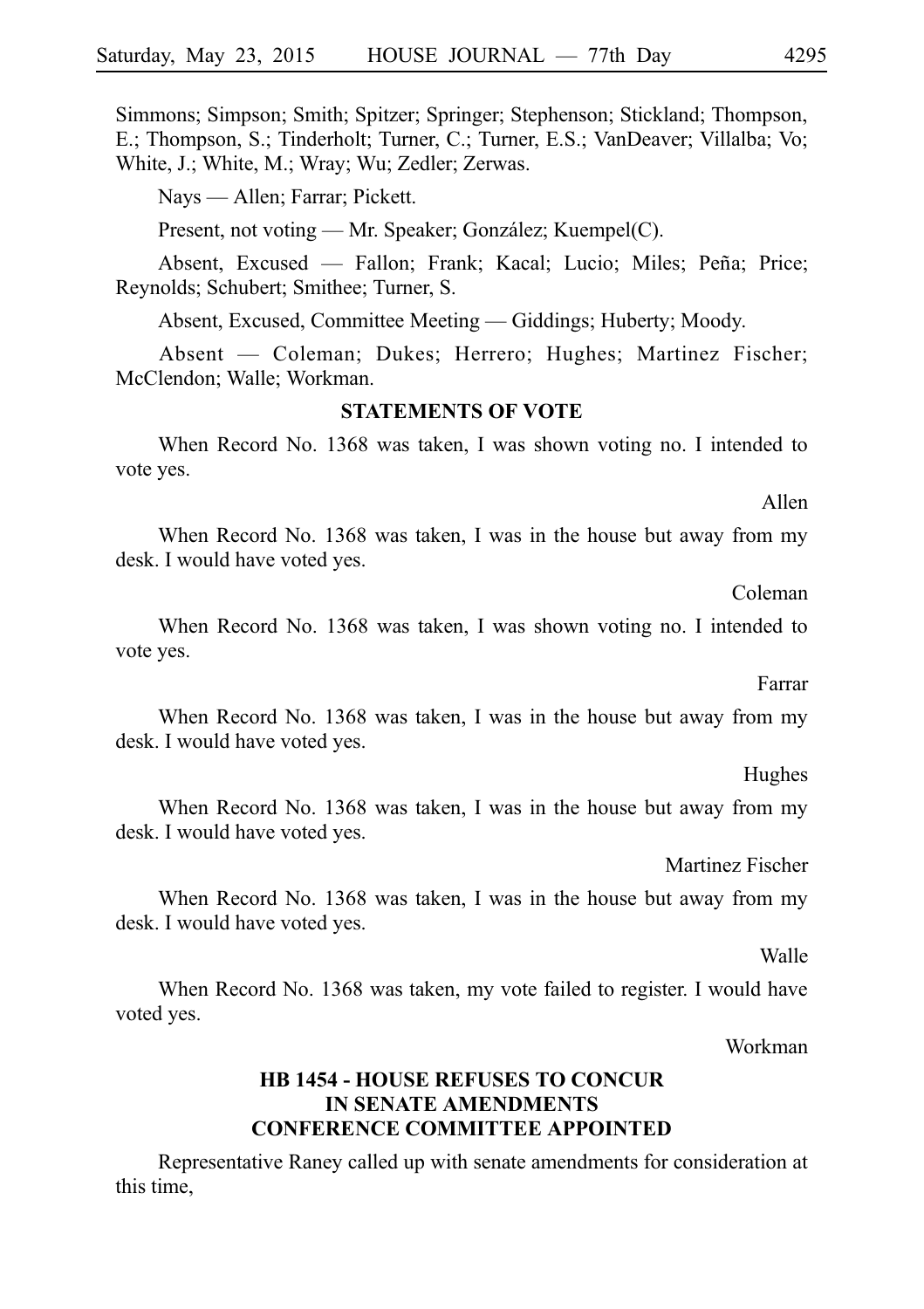**HB 1454**, A bill to be entitled An Act relating to notice, reporting, and records requirements for holders of certain personal property that is or may be presumed abandoned.

Representative Raney moved that the house not concur in the senate amendments and that a conference committee be requested to adjust the differences between the two houses on **HB 1454**.

The motion prevailed.

The chair announced the appointment of the following conference committee, on the part of the house, on **HB 1454**: Raney, chair; Parker, Kacal, Capriglione, and Guerra.

# **HB 484 - HOUSE CONCURS IN SENATE AMENDMENTS TEXT OF SENATE AMENDMENTS**

Representative Capriglione called up with senate amendments for consideration at this time,

**HB 484**, A bill to be entitled An Act relating to the eligibility of a person to be a candidate for or holder of certain public elective offices.

Representative Capriglione moved to concur in the senate amendments to **HB** 484.

The motion to concur in the senate amendments to **HB 484** prevailed by (Record 1369): 129 Yeas, 2 Nays, 2 Present, not voting.

Yeas — Allen; Alonzo; Alvarado; Anchia; Anderson, C.; Anderson, R.; Ashby; Aycock; Bell; Bernal; Blanco; Bohac; Bonnen, D.; Bonnen, G.; Burkett; Burns; Burrows; Button; Canales; Capriglione; Clardy; Coleman; Collier; Cook; Craddick; Crownover; Cyrier; Dale; Darby; Davis, S.; Davis, Y.; Deshotel; Dutton; Elkins; Faircloth; Farias; Farney; Farrar; Fletcher; Flynn; Frullo; Galindo; Geren; Goldman; Gonzales; González; Guerra; Guillen; Gutierrez; Harless; Hernandez; Herrero; Howard; Hunter; Isaac; Israel; Johnson; Keffer; Keough; King, K.; King, P.; King, S.; King, T.; Klick; Koop; Krause; Landgraf; Larson; Laubenberg; Leach; Longoria; Lozano; Márquez; Martinez; Martinez Fischer; Metcalf; Meyer; Miller, D.; Miller, R.; Minjarez; Morrison; Muñoz; Murphy; Murr; Naishtat; Nevárez; Oliveira; Otto; Paddie; Parker; Paul; Phelan; Phillips; Pickett; Raney; Raymond; Riddle; Rinaldi; Rodriguez, E.; Rodriguez, J.; Romero; Rose; Sanford; Schaefer; Schofield; Shaheen; Sheets; Sheffield; Simmons; Smith; Spitzer; Springer; Stephenson; Thompson, E.; Thompson, S.; Tinderholt; Turner, C.; Turner, E.S.; VanDeaver; Villalba; Vo; Walle; White, J.; White, M.; Workman; Wray; Wu; Zedler; Zerwas.

Nays — Simpson; Stickland.

Present, not voting — Mr. Speaker; Kuempel(C).

Absent, Excused — Fallon; Frank; Kacal; Lucio; Miles; Peña; Price; Reynolds; Schubert; Smithee; Turner, S.

Absent, Excused, Committee Meeting — Giddings; Huberty; Moody.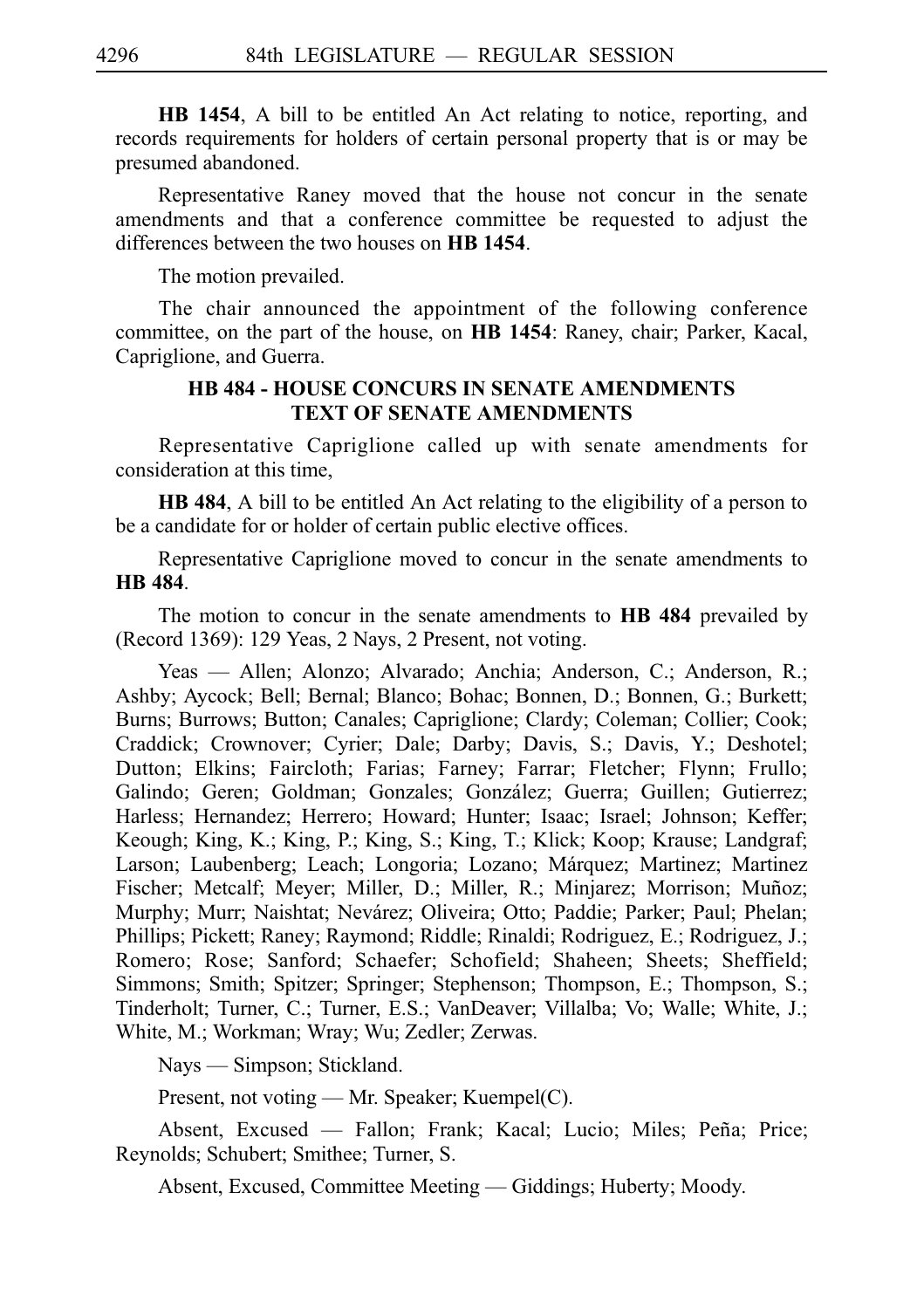Absent — Dukes; Hughes; McClendon.

# **STATEMENT OF VOTE**

When Record No. 1369 was taken, I was in the house but away from my desk. I would have voted yes.

Hughes

# **Senate Committee Substitute**

**CSHB 484**, A bill to be entitled An Act relating to the eligibility of a person to be a candidate for or holder of certain public elective offices.

BE IT ENACTED BY THE LEGISLATURE OF THE STATE OF TEXAS:

SECTION 1. Section 141.001, Election Code, is amended by amending Subsection (a) and adding Subsection (d) to read as follows:

(a) To be eligible to be a candidate for, or elected or appointed to, a public elective office in this state, a person must:

(1) be a United States citizen:

(2) be 18 years of age or older on the first day of the term to be filled at the election or on the date of appointment, as applicable;

 $(3)$  have not been determined by a final judgment of a court exercising probate jurisdiction to be:

(A) totally mentally incapacitated; or

(B) partially mentally incapacitated without the right to vote;

(4) have not been finally convicted of a felony from which the person has not been pardoned or otherwise released from the resulting disabilities;

 $(5)$  have resided continuously in the state for 12 months and in the territory from which the office is elected for six months immediately preceding the following date:

(A) for a candidate whose name is to appear on a general primary election ballot, the date of the regular filing deadline for a candidate's application for a place on the ballot;

(B) for an independent candidate, the date of the regular filing deadline for a candidate's application for a place on the ballot;

 $(C)$  for a write-in candidate, the date of the election at which the candidate's name is written in:

(D) for a party nominee who is nominated by any method other than by primary election, the date the nomination is made; and

 $(E)$  for an appointee to an office, the date the appointment is made; [and]

 $(6)$  on the date described by Subdivision  $(5)$ , be registered to vote in the territory from which the office is elected; and

 $(7)$  satisfy any other eligibility requirements prescribed by law for the office.

(d) Subsection (a)(6) does not apply to a member of the governing body of a district created under Section 52(b)(1) or (2), Article III, or Section 59, Article XVI, Texas Constitution.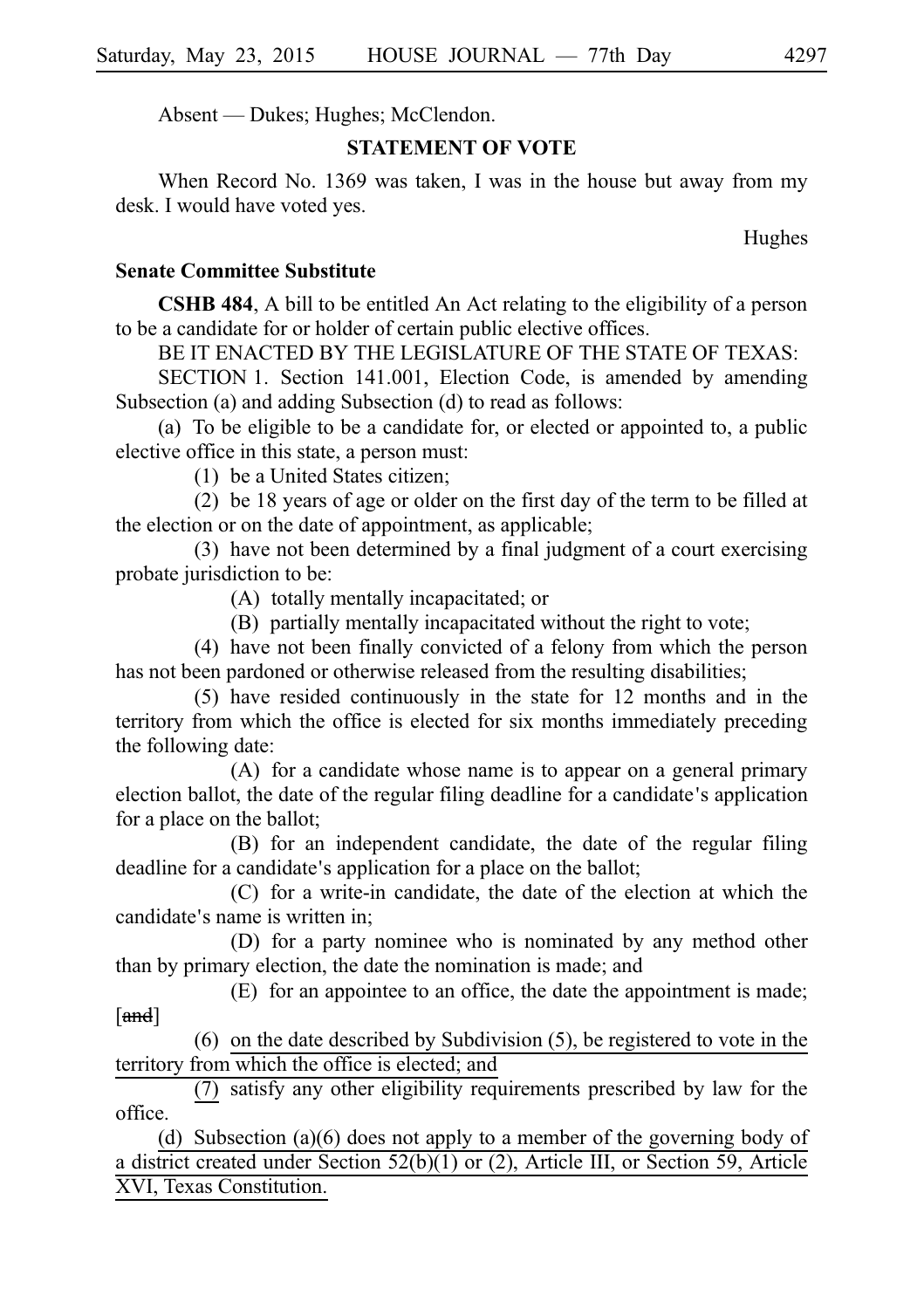SECTION 2. Chapter 601, Government Code, is amended by adding Section 601.009 to read as follows:

Sec. 601.009. ELECTED OFFICER MUST BE REGISTERED VOTER. (a) A person may not qualify for a public elective office unless the person is a registered voter.

 $(b)$  Subsection (a) does not apply to an office for which the federal or state constitution prescribes exclusive qualification requirements.

(c) Subsection (a) does not apply to a member of the governing body of a district created under Section 52(b)(1) or (2), Article III, or Section 59, Article XVI, Texas Constitution.

SECTION 3. The changes in law made by this Act apply only to the eligibility and qualification requirements for a candidate or officer whose term of office will begin on or after the effective date of this Act. The eligibility and qualification requirements for a candidate or officer whose term of office will begin before the effective date of this Act are governed by the law in effect immediately before the effective date of this Act, and the former law is continued in effect for that purpose.

SECTION 4. This Act takes effect September 1, 2015.

(Speaker in the chair)

# **HB 3342 - HOUSE CONCURS IN SENATE AMENDMENTS TEXT OF SENATE AMENDMENTS**

Representative Kuempel called up with senate amendments for consideration at this time,

**HB 3342**, A bill to be entitled An Act relating to interstate compacts and cooperative agreements relating to state purchasing.

Representative Kuempel moved to concur in the senate amendments to **HBi3342**.

The motion to concur in the senate amendments to **HB 3342** prevailed by (Record 1370): 125 Yeas, 6 Nays, 1 Present, not voting.

Yeas — Allen; Alonzo; Alvarado; Anchia; Anderson, C.; Anderson, R.; Ashby; Bell; Bernal; Blanco; Bohac; Bonnen, D.; Bonnen, G.; Burkett; Burns; Burrows; Button; Canales; Capriglione; Clardy; Coleman; Collier; Cook; Craddick; Crownover; Cyrier; Dale; Darby; Davis, S.; Davis, Y.; Deshotel; Dutton; Elkins; Faircloth; Farias; Farney; Farrar; Fletcher; Flynn; Frullo; Galindo; Geren; Goldman; Gonzales; González; Guerra; Guillen; Gutierrez; Harless; Hernandez; Herrero; Howard; Hunter; Isaac; Israel; Johnson; Keffer; Keough; King, K.; King, P.; King, S.; King, T.; Klick; Koop; Krause; Kuempel; Landgraf; Larson; Laubenberg; Leach; Longoria; Lozano; Márquez; Martinez; Martinez Fischer; Metcalf; Meyer; Miller, D.; Miller, R.; Minjarez; Morrison; Muñoz; Murphy; Murr; Naishtat; Nevárez; Oliveira; Otto; Paddie; Parker; Paul; Phelan; Phillips; Pickett; Raney; Raymond; Riddle; Rodriguez, E.; Rodriguez, J.; Romero; Rose; Sanford; Schofield; Shaheen; Sheets; Sheffield; Simmons; Smith;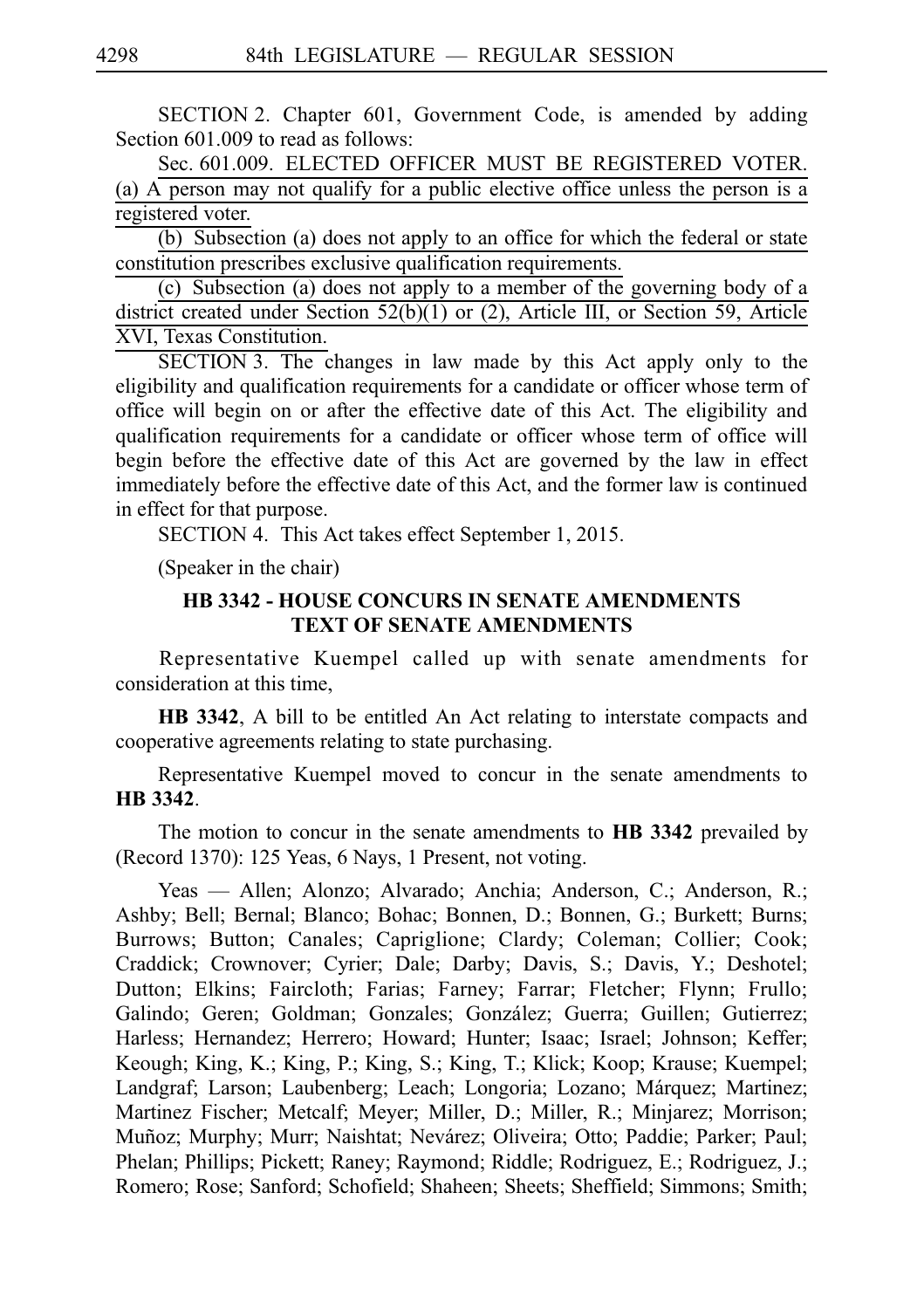Spitzer; Springer; Stephenson; Thompson, E.; Thompson, S.; Turner, C.; Turner, E.S.; VanDeaver; Villalba; Vo; Walle; White, J.; Workman; Wray; Wu; Zedler; Zerwas.

Nays — Rinaldi; Schaefer; Simpson; Stickland; Tinderholt; White, M.

Present, not voting — Mr. Speaker(C).

Absent, Excused — Fallon; Frank; Kacal; Lucio; Miles; Peña; Price; Reynolds; Schubert; Smithee; Turner, S.

Absent, Excused, Committee Meeting — Giddings; Huberty; Moody.

Absent — Aycock; Dukes; Hughes; McClendon.

# **STATEMENT OF VOTE**

When Record No. 1370 was taken, I was in the house but away from my desk. I would have voted yes.

Hughes

#### **Senate Committee Substitute**

**CSHB 3342**, A bill to be entitled An Act relating to interstate compacts and cooperative agreements relating to state purchasing.

BE IT ENACTED BY THE LEGISLATURE OF THE STATE OF TEXAS:

SECTION 1. Section 2156.181, Government Code, is amended by amending Subsection (a) and adding Subsection (a-1) to read as follows:

 $(a)$  The commission may enter into one or more compacts, interagency agreements, or cooperative purchasing agreements directly with one or more state governments, agencies of other states, or other governmental entities or may participate in, sponsor, or administer a cooperative purchasing agreement through an entity that facilitates those agreements for the purchase of goods or services if the commission determines that the [entering into an] agreement would be in the best interest of the state.

 $(a-1)$  A compact or agreement described by this section may not be used to purchase services that are defined as part of the practice of engineering under Section 1001.003, Occupations Code, or architecture under Section 1051.001, Occupations Code.

SECTION 2. This Act takes effect September 1, 2015.

# **HB 2428 - HOUSE CONCURS IN SENATE AMENDMENTS TEXT OF SENATE AMENDMENTS**

Representative Wray called up with senate amendments for consideration at this time,

**HB 2428**, A bill to be entitled An Act relating to the adoption of the Texas Uniform Disclaimer of Property Interests Act.

Representative Wray moved to concur in the senate amendments to **HBi2428**.

The motion to concur in the senate amendments to **HB 2428** prevailed by (Record 1371): 131 Yeas, 0 Nays, 1 Present, not voting.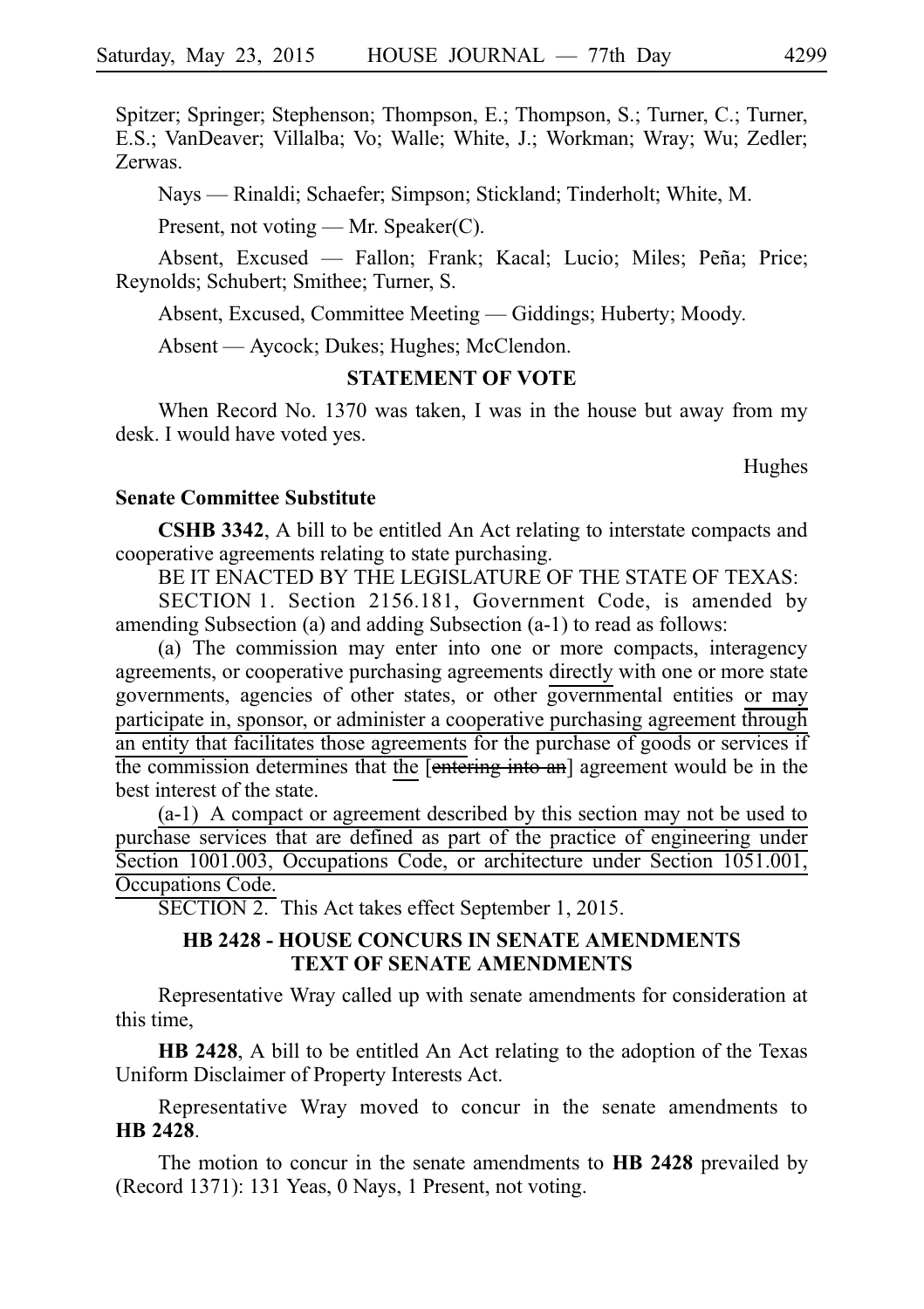Yeas — Allen; Alonzo; Alvarado; Anchia; Anderson, C.; Anderson, R.; Ashby; Aycock; Bell; Bernal; Blanco; Bohac; Bonnen, D.; Bonnen, G.; Burkett; Burns; Burrows; Button; Canales; Capriglione; Clardy; Coleman; Collier; Cook; Craddick; Crownover; Cyrier; Dale; Darby; Davis, S.; Davis, Y.; Deshotel; Dutton; Elkins; Faircloth; Farias; Farney; Farrar; Fletcher; Flynn; Frullo; Galindo; Geren; Goldman; Gonzales; González; Guerra; Guillen; Gutierrez; Harless; Hernandez; Herrero; Howard; Hughes; Hunter; Isaac; Israel; Johnson; Keffer; Keough; King, K.; King, P.; King, S.; King, T.; Klick; Koop; Krause; Kuempel; Landgraf; Larson; Laubenberg; Leach; Longoria; Lozano; Márquez; Martinez; Martinez Fischer; Metcalf; Meyer; Miller, D.; Miller, R.; Minjarez; Morrison; Muñoz; Murphy; Murr; Naishtat; Nevárez; Oliveira; Otto; Paddie; Parker; Paul; Phelan; Phillips; Pickett; Raney; Raymond; Riddle; Rinaldi; Rodriguez, E.; Rodriguez, J.; Romero; Rose; Sanford; Schaefer; Schofield; Sheets; Sheffield; Simmons; Simpson; Smith; Spitzer; Springer; Stephenson; Stickland; Thompson, E.; Thompson, S.; Tinderholt; Turner, C.; Turner, E.S.; VanDeaver; Villalba; Vo; Walle; White, J.; White, M.; Wray; Wu; Zedler; Zerwas.

Present, not voting — Mr. Speaker(C).

Absent, Excused — Fallon; Frank; Kacal; Lucio; Miles; Peña; Price; Reynolds; Schubert; Smithee; Turner, S.

Absent, Excused, Committee Meeting — Giddings; Huberty; Moody.

Absent — Dukes; McClendon; Shaheen; Workman.

# **STATEMENTS OF VOTE**

When Record No. 1371 was taken, I was in the house but away from my desk. I would have voted yes.

Shaheen

When Record No. 1371 was taken, I was in the house but away from my desk. I would have voted yes.

Workman

#### **Senate Committee Substitute**

**CSHB 2428**, A bill to be entitled An Act relating to the adoption of the Texas Uniform Disclaimer of Property Interests Act.

BE IT ENACTED BY THE LEGISLATURE OF THE STATE OF TEXAS:

SECTION 1. Section 24.002(12), Business & Commerce Code, is amended to read as follows:

(12) "Transfer" means every mode, direct or indirect, absolute or conditional, voluntary or involuntary, of disposing of or parting with an asset or an interest in an asset, and includes payment of money, release, lease, and creation of a lien or other encumbrance. The term does not include a transfer under a disclaimer filed under Chapter 240, [Seetion 37A, Texas Probate Code, or Section 112.010, Property Code.

SECTION 2. The heading to Subchapter A, Chapter 122, Estates Code, is amended to read as follows: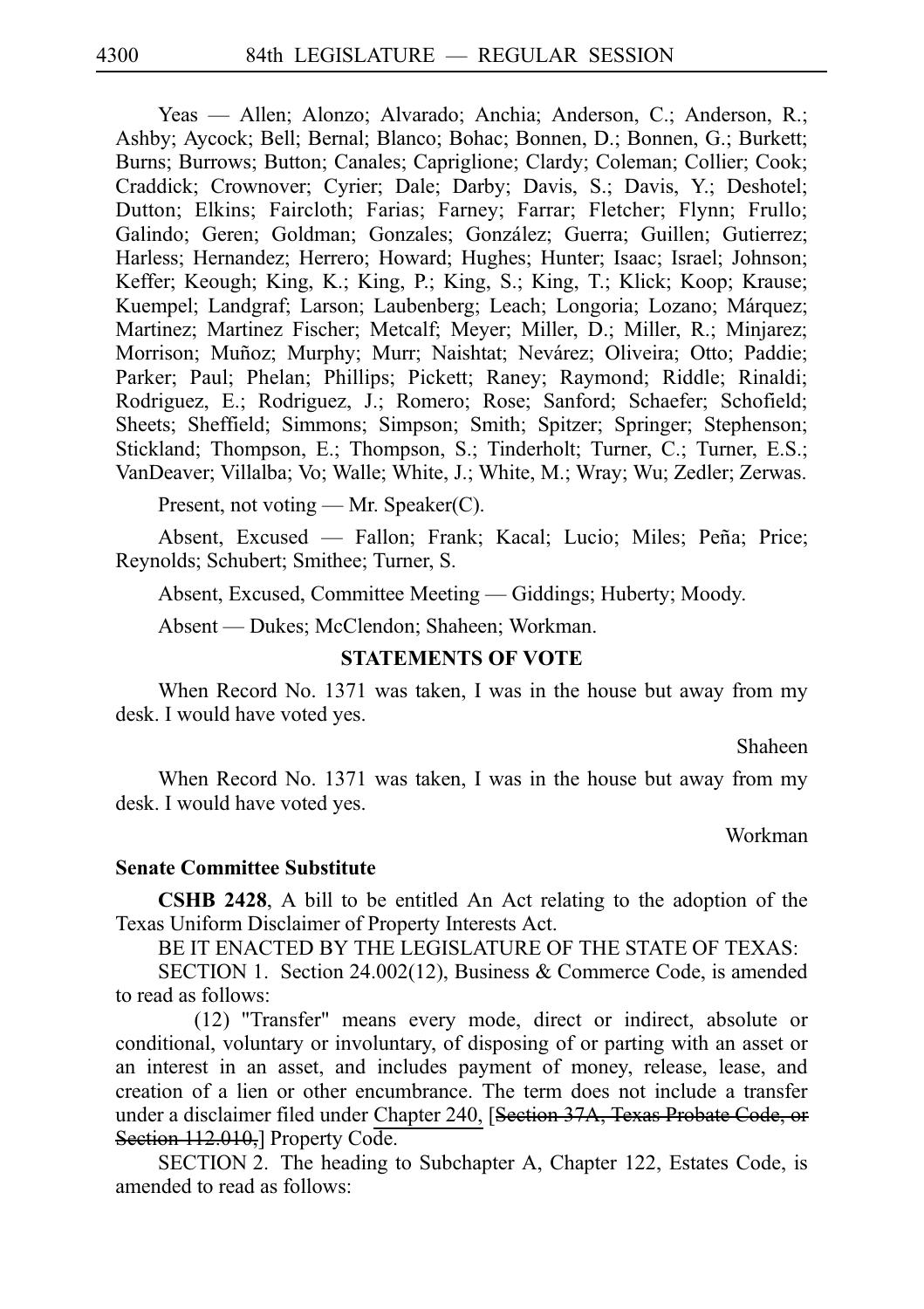# SUBCHAPTER A. [GENERAL PROVISIONS RELATING TO] DISCLAIMER OF INTEREST OR POWER

SECTION 3. Sections 122.001 and 122.002, Estates Code, are amended to read as follows:

Sec. 122.001. DEFINITIONS. In this subchapter [chapter, other than Subchapter E]:

 $(1)$  "Beneficiary" includes a person who would have been entitled, if the person had not made a disclaimer, to receive property as a result of the death of another person:

 $(A)$  by inheritance;

(B) under a will:

(C) by an agreement between spouses for community property with a right of survivorship;

(D) by a joint tenancy with a right of survivorship;

(E) by a survivorship agreement, account, or interest in which the interest of the decedent passes to a surviving beneficiary;

(F) by an insurance, annuity, endowment, employment, deferred compensation, or other contract or arrangement; or

(G) under a pension, profit sharing, thrift, stock bonus, life insurance, survivor income, incentive, or other plan or program providing retirement, welfare, or fringe benefits with respect to an employee or a self-employed individual.

 $(2)$  "Disclaim" and "disclaimer" have the meanings assigned by Section 240.002, Property Code ["Disclaimer" includes renunciation].

 $[3]$  "Property" includes all legal and equitable interests, powers, and property, present or future, vested or contingent, and beneficial or burdensome, in whole or in part.

Sec. 122.002. DISCLAIMER [WHO MAY DISCLAIM]. [(a)] A person who may be entitled to receive property as a beneficiary may disclaim the person's interest in or power over the property in accordance with Chapter 240, Property Code [who on or after September 1, 1977, intends to irrevocably disclaim all or any part of the property shall evidence the disclaimer as provided by this chapter].

 $[(b)$  Subject to Subsection (c), the legally authorized representative of a person who may be entitled to receive property as a beneficiary who on or after September 1, 1977, intends to irrevocably disclaim all or any part of the property on the beneficiary's behalf shall evidence the disclaimer as provided by this chapter.

 $[$ (e) A disclaimer made by a legally authorized representative described by Subsection  $(d)(1), (2),$  or  $(3)$ , other than an independent executor, must be made with prior court approval of the court that has or would have jurisdiction over the legally authorized representative. A disclaimer made by an independent executor on behalf of a decedent may be made without prior court approval.

[(d) In this section, "legally authorized representative" means:

 $[(1)$  a guardian if the person entitled to receive the property as a beneficiary is an incapacitated person;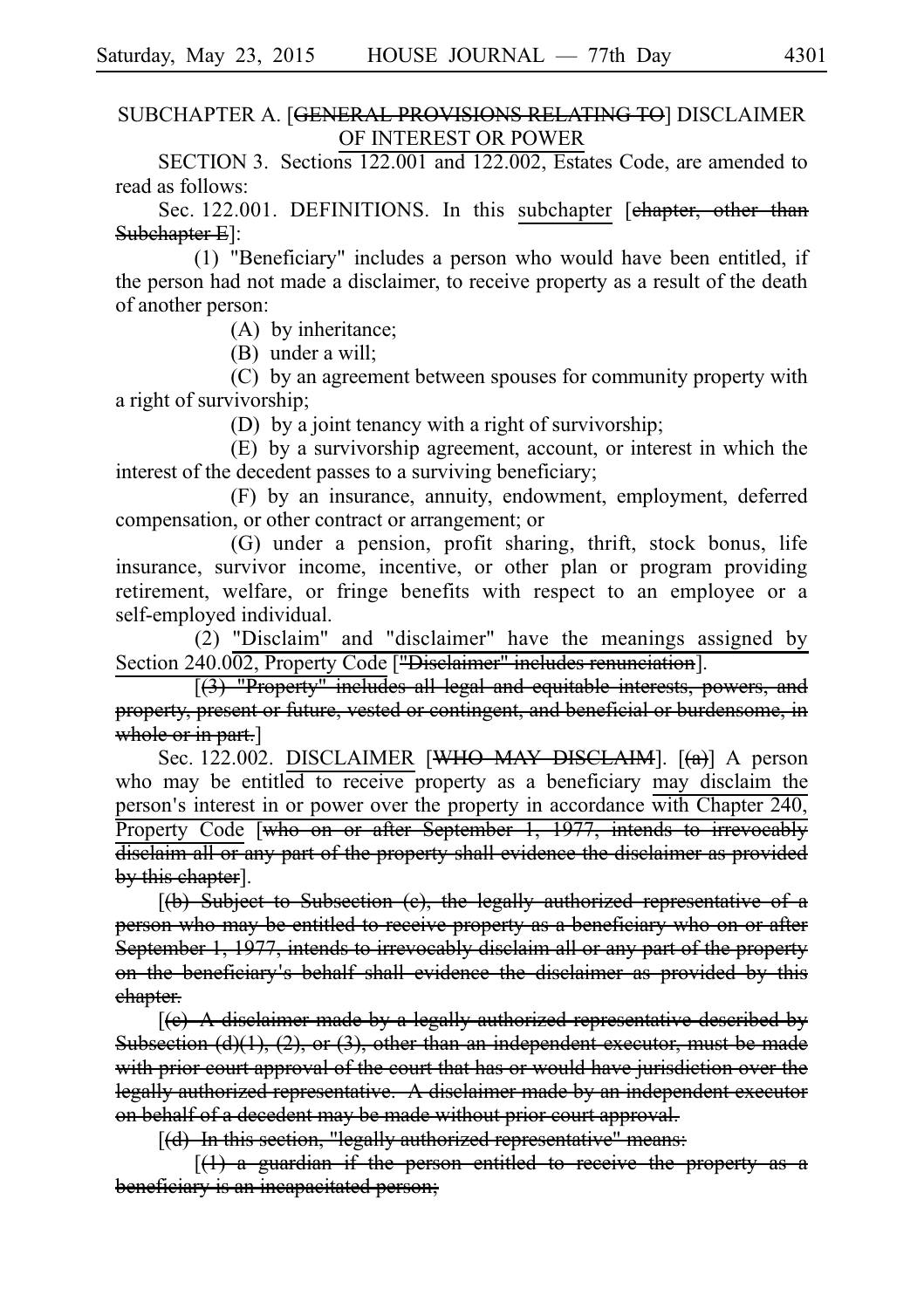$(2)$  a guardian ad litem if the person entitled to receive the property a beneficiary is an unborn or unascertained person;

 $(3)$  a personal representative, including an independent executor, if the person entitled to receive the property as a beneficiary is a decedent; or

 $[(4)$  an attorney in fact or agent appointed under a durable power attorney authorizing disclaimers if the person entitled to receive the property as a beneficiary executed the power of attorney as a principal.]

SECTION 4. Section 122.201, Estates Code, is amended to read as follows:

Sec. 122.201. ASSIGNMENT. A person who is entitled to receive property or an interest in property from a decedent under a will, by inheritance, or as a beneficiary under a life insurance contract, and does not disclaim the property under Chapter 240, Property Code, [this chapter] may assign the property or interest in property to any person.

SECTION 5. Section 122.202, Estates Code, is amended to read as follows: Sec. 122.202. FILING OF ASSIGNMENT. An assignment may, at the

request of the assignor, be delivered or filed as provided for the delivery or filing of a disclaimer under Subchapter C, Chapter 240, Property Code [B].

SECTION 6. Section 122.204, Estates Code, is amended to read as follows: Sec. 122.204. FAILURE TO COMPLY. Failure to comply with Chapter 240, Property Code,  $[Subchapters A, B, C, and D]$  does not affect an assignment.

SECTION 7. Section 122.205, Estates Code, is amended to read as follows:

Sec. 122.205. GIFT. An assignment under this subchapter is a gift to the assignee and is not a disclaimer under Chapter 240, Property Code [Subchapters  $A, B, C, and D$ .

SECTION 8. Section 124.004, Estates Code, is amended to read as follows: Sec. 124.004. EFFECT OF DISCLAIMERS. This subchapter shall be applied after giving effect to any disclaimers made in accordance with Chapter 240, Property Code [Subchapters A, B, C, and D, Chapter 122].

SECTION 9. Section 814.005(a), Government Code, is amended to read as follows:

(a) A person may, on a form prescribed by and filed with the retirement system, waive all or a portion of any benefits from the retirement system to which the person is entitled. The retirement system also shall give effect as a waiver to a full or partial disclaimer executed in accordance with Chapter 240, Property [Section 37A, Texas Probate] Code, unless the benefit to be disclaimed is a lifetime annuity. A person may revoke a waiver of benefits in the same manner as the original waiver was made, unless the original waiver by its terms was made irrevocable.

SECTION 10. Section 834.005, Government Code, is amended to read as follows:

Sec. 834.005. DISCLAIMER OF BENEFITS. The retirement system shall give effect to a full or partial disclaimer of benefits executed in accordance with Chapter 240, Property [Section 37A, Texas Probate] Code, unless the benefit to be disclaimed is a lifetime annuity.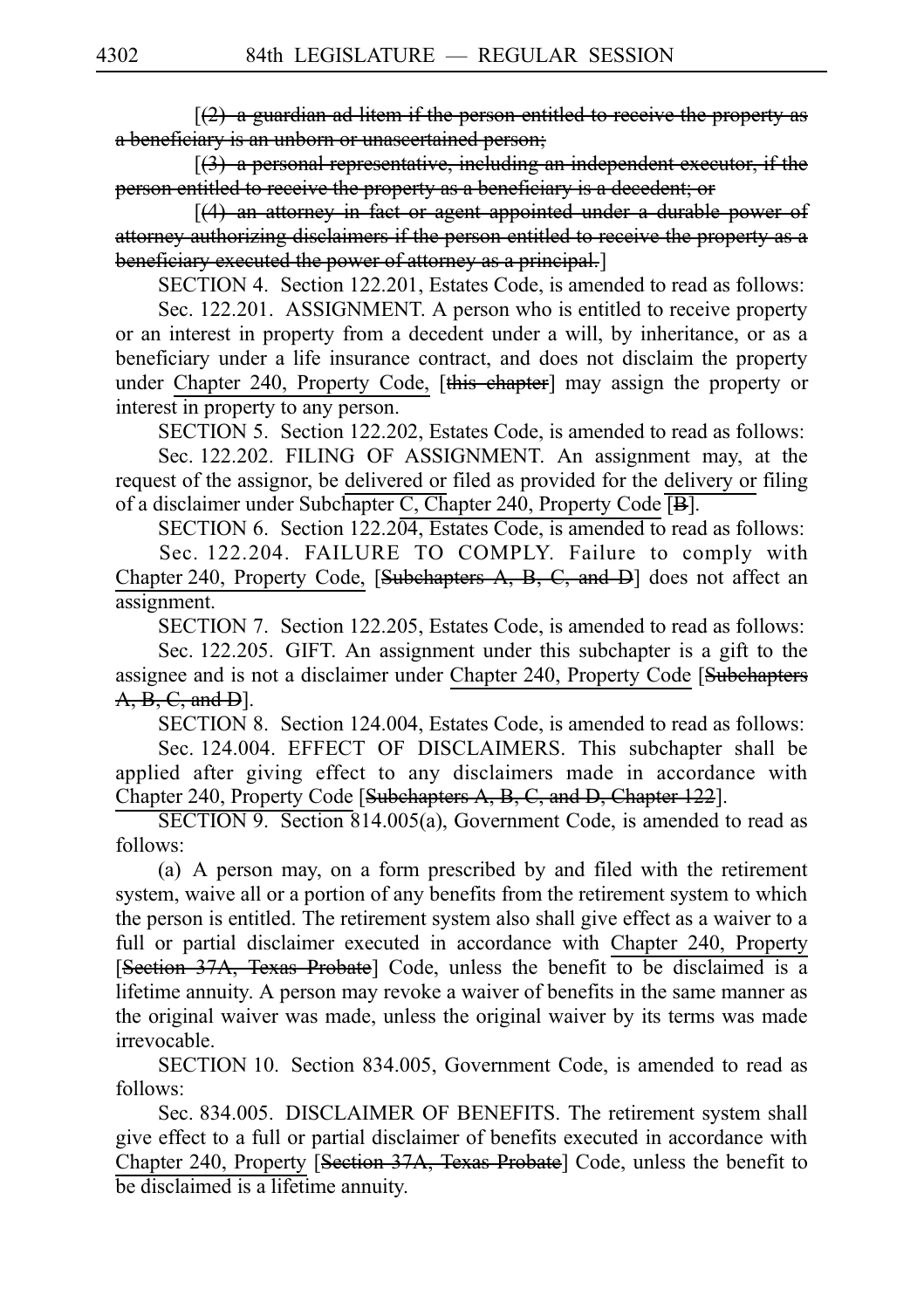SECTION 11. Section 839.004, Government Code, is amended to read as follows:

Sec. 839.004. DISCLAIMER OF BENEFITS. The retirement system shall give effect to a full or partial disclaimer of benefits executed in accordance with Chapter 240, Property [Section 37A, Texas Probate] Code, unless the benefit to be disclaimed is a lifetime annuity.

SECTION 12. Section 1551.259(e), Insurance Code, is amended to read as follows:

(e) The board of trustees shall give effect to a full or partial disclaimer of benefits executed in accordance with Chapter 240, Property [Section 37A, Texas Probate] Code.

SECTION 13. The heading to Section 112.010, Property Code, is amended to read as follows:

Sec. 112.010. PRESUMED ACCEPTANCE [OR DISCLAIMER] BY [OR ON BEHALF OF] BENEFICIARY; DISCLAIMER.

SECTION 14. Section 112.010(b), Property Code, is amended to read as follows:

(b) A disclaimer of an interest in or power over trust property is governed by Chapter 240 [If a trust is created by will, a beneficiary may disclaim an interest in the manner and with the effect for which provision is made in the applicable probate law].

SECTION 15. The Property Code is amended by adding Title 13 to read as follows:

TITLE 13. DISCLAIMER OF PROPERTY INTERESTS

# CHAPTER 240. TEXAS UNIFORM DISCLAIMER OF PROPERTY

INTERESTS ACT

SUBCHAPTER A. GENERAL PROVISIONS

Sec. 240.001. SHORT TITLE. This chapter may be cited as the Texas Uniform Disclaimer of Property Interests Act.

Sec. 240.002. DEFINITIONS. In this chapter:

 $(1)$  "Current beneficiary" and "presumptive remainder beneficiary" have the meanings assigned by Section 112.071.

 $(2)$  "Disclaim" means to refuse to accept an interest in or power over property, including an interest or power the person is entitled to:

 $(A)$  by inheritance;

 $(B)$  under a will;

 $\overline{C}$ ) by an agreement between spouses for community property with a right of survivorship;

(D) by a joint tenancy with a right of survivorship;

 $(E)$  by a survivorship agreement, account, or interest in which the interest of the decedent passes to a surviving beneficiary;

(F) by an insurance, annuity, endowment, employment, deferred compensation, or other contract or arrangement;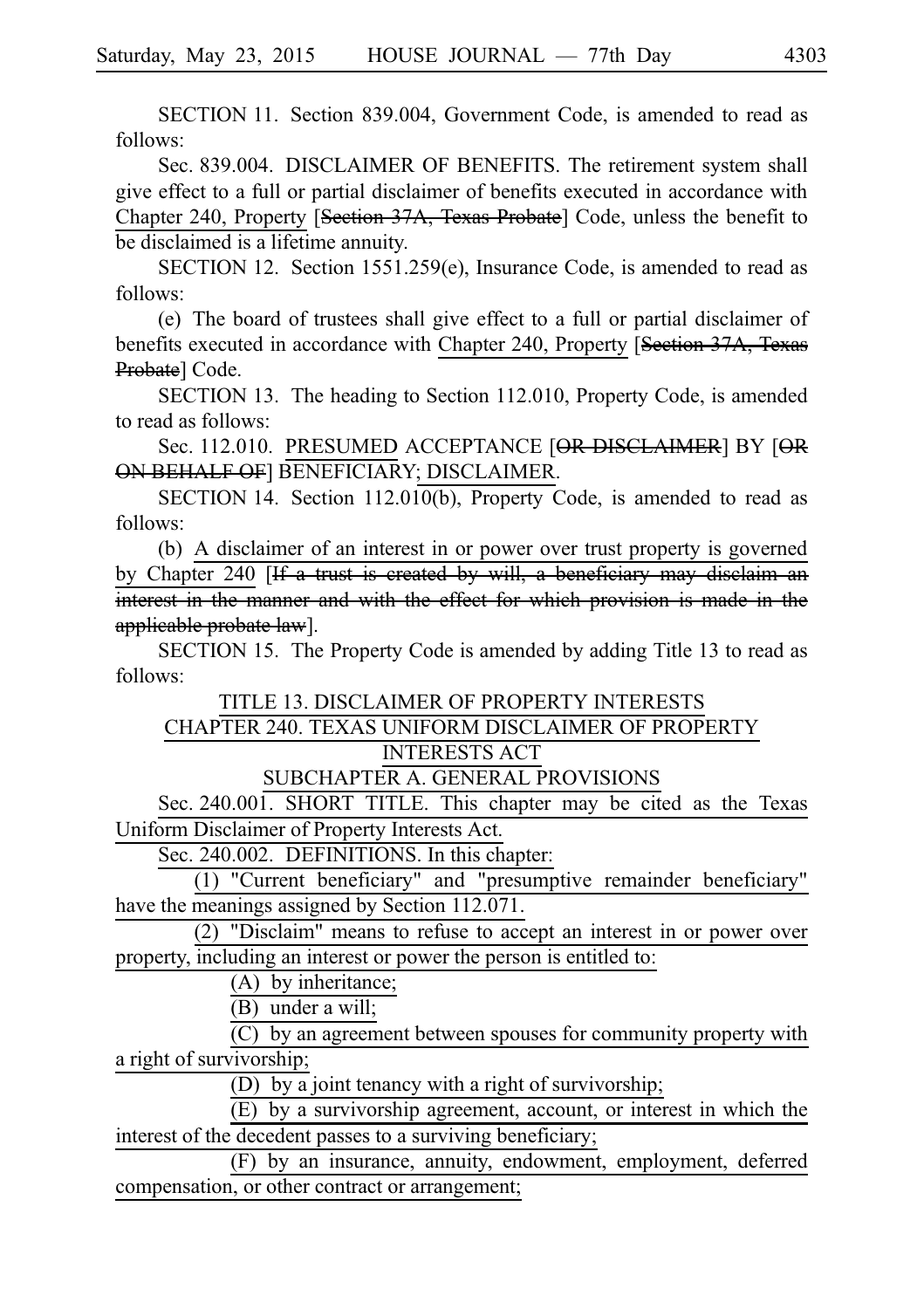(G) under a pension, profit sharing, thrift, stock bonus, life insurance, survivor income, incentive, or other plan or program providing retirement, welfare, or fringe benefits with respect to an employee or a self-employed individual; or

 $(H)$  by an instrument creating a trust.

 $(3)$  "Disclaimant" means:

 $(A)$  the person to whom a disclaimed interest or power would have passed had the disclaimer not been made;

 $(B)$  the estate to which a disclaimed interest or power would have passed had the disclaimer not been made by the personal representative of the estate; or

(C) the trust into which a disclaimed interest or power would have passed had the disclaimer not been made by the trustee of the trust.

 $(4)$  "Disclaimed interest" means the interest that would have passed to the disclaimant had the disclaimer not been made.

 $(5)$  "Disclaimed power" means the power that would have been possessed by the disclaimant had the disclaimer not been made.

 $(6)$  "Disclaimer" means the refusal to accept an interest in or power over property.

 $\overline{(7)}$  "Estate" has the meaning assigned by Section 22.012, Estates Code.

 $\overline{(8)}$  "Fiduciary" means a personal representative, a trustee, an attorney in fact or agent acting under a power of attorney, or any other person authorized to act as a fiduciary with respect to the property of another person.

 $(9)$  "Guardian" has the meaning assigned by Section 1002.012, Estates Code.

(10) Notwithstanding Section 311.005, Government Code, "person" means an individual, corporation, including a public corporation, business trust, partnership, limited liability company, association, joint venture, governmental entity, including a political subdivision, agency, or instrumentality, or any other legal entity.

 $\overline{(11)}$  "Personal representative" has the meanings assigned by Sections  $22.031$  and 1002.028, Estates Code.

 $(12)$  "State" means a state of the United States, the District of Columbia, Puerto Rico, the United States Virgin Islands, or any territory or insular possession subject to the jurisdiction of the United States. The term includes an Indian tribe or band, or Alaskan native village, recognized by federal law or formally acknowledged by a state.

 $\overline{(13)}$  "Survivorship property" means property held in the name of two or more persons under an arrangement in which, on the death of one of the persons, the property passes to and is vested in the other person or persons. The term includes:

 $(A)$  property held by an agreement described in Section 111.001, Estates Code;

(B) property held by a community property survivorship agreement defined in Section 112.001, Estates Code; and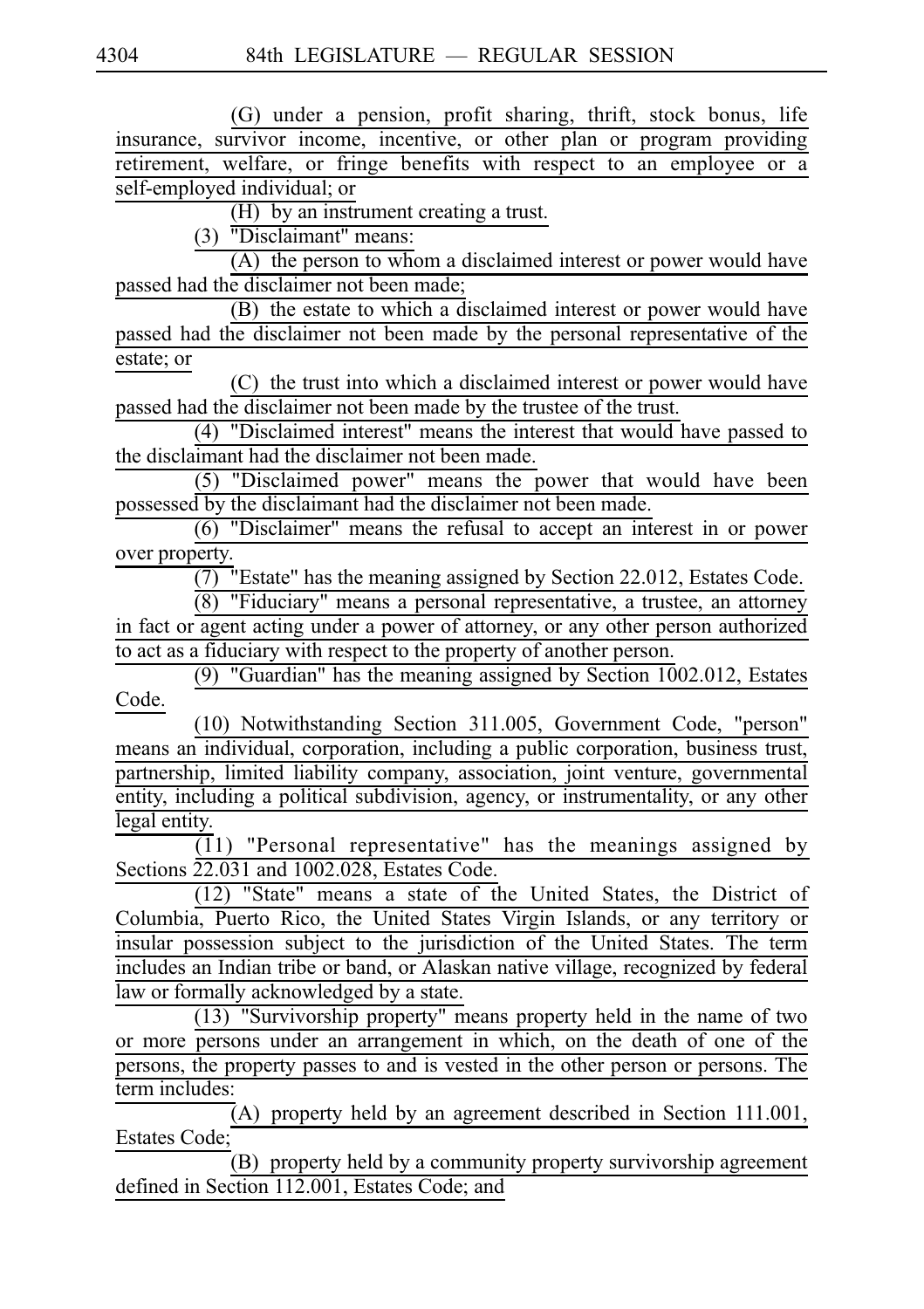(C) property in a joint account held by an agreement described in Section 113.151, Estates Code.

 $(14)$  "Trust" has the meaning assigned by Section 111.003.

 $(15)$  "Ward" has the meaning assigned by Section 22.033, Estates Code.

Sec. 240.003. APPLICABILITY OF CHAPTER. This chapter applies to disclaimers of any interest in or power over property, whenever created.

Sec. 240.004. CHAPTER SUPPLEMENTED BY OTHER LAW. (a) Unless displaced by a provision of this chapter, the principles of law and equity supplement this chapter.

(b) This chapter does not limit any right of a person to waive, release, disclaim, or renounce an interest in or power over property under a statute other than this chapter.

Sec. 240.005. UNIFORMITY OF APPLICATION AND CONSTRUCTION. In applying and construing this chapter, consideration must be given to the need to promote uniformity of the law, with respect to the subject matter of this chapter, among states that enact a law based on the uniform act on which this chapter is based.

Sec. 240.006. POWER TO DISCLAIM BY PERSON OTHER THAN FIDUCIARY. (a) A person other than a fiduciary may disclaim, in whole or in part, any interest in or power over property, including a power of appointment.

 $(b)$  A person other than a fiduciary may disclaim an interest or power under this section even if the creator of the interest or power imposed a spendthrift provision or similar restriction on transfer or a restriction or limitation on the right to disclaim.

Sec. 240.007. POWER TO DISCLAIM POWER HELD IN FIDUCIARY CAPACITY BY PERSON DESIGNATED TO SERVE AS OR SERVING AS FIDUCIARY. (a) Subject to Subsection (b) and except to the extent the person's right to disclaim is expressly restricted or limited by a law of this state or by the instrument creating the fiduciary relationship, a person designated to serve or serving as a fiduciary may disclaim, in whole or in part, any power over property, including a power of appointment and the power to disclaim, held in a fiduciary capacity.

 $\overline{(b)}$  If a power being disclaimed under Subsection (a) by a person designated to serve or serving as a trustee affects the distributive rights of any beneficiary of the trust:

 $(1)$  the person may disclaim only on or after accepting the trust;

 $(2)$  the disclaimer must be compatible with the trustee's fiduciary obligations; and

 $(3)$  if the disclaimer is made on accepting the trust, the trustee is considered to have never possessed the power disclaimed.

 $(c)$  A person designated to serve or serving as a fiduciary may disclaim a power under this section even if the creator of the power imposed a spendthrift provision or similar restriction on transfer.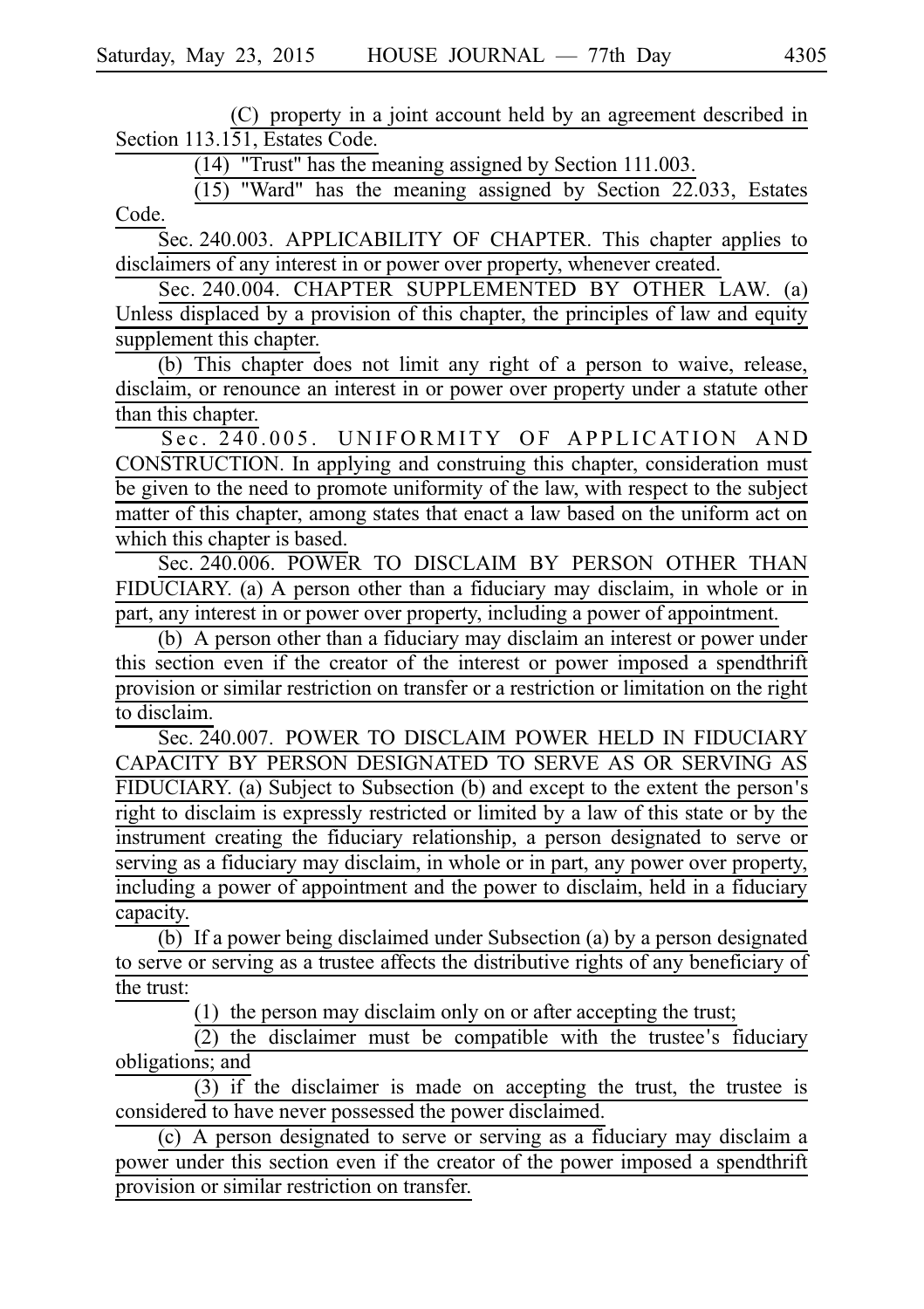Sec. 240.008. POWER TO DISCLAIM BY FIDUCIARY ACTING IN FIDUCIARY CAPACITY. (a) Subject to this section and except to the extent the fiduciary's right to disclaim is expressly restricted or limited by a law of this state or by the instrument creating the fiduciary relationship, a fiduciary acting in a fiduciary capacity may disclaim, in whole or in part, any interest in or power over property, including a power of appointment and the power to disclaim, that would have passed to the ward, estate, trust, or principal with respect to which the fiduciary was acting had the disclaimer not been made even if:

(1) the creator of the interest or power imposed a spendthrift provision or similar restriction on transfer or a restriction or limitation on the right to disclaim; or

 $(2)$  an instrument other than the instrument that created the fiduciary relationship imposed a restriction or limitation on the right to disclaim.

(b) Except as provided by Subsection (c), (d), or (f), a disclaimer by a fiduciary acting in a fiduciary capacity does not require court approval to be effective unless the instrument that created the fiduciary relationship requires court approval.

(c) The following disclaimers by a fiduciary acting in a fiduciary capacity are not effective unless approved by a court of competent jurisdiction:

 $(1)$  a disclaimer by a personal representative who is not an independent administrator or independent executor;

 $(2)$  a disclaimer by the trustee of a management trust created under Chapter 1301, Estates Code;

(3) a disclaimer by the trustee of a trust created under Section 142.005; or

(4) a disclaimer that would result in an interest in or power over property passing to the person making the disclaimer.

 $(d)$  A trustee acting in a fiduciary capacity may not disclaim an interest in property that would cause the interest in property not to become trust property unless:

(1) a court of competent jurisdiction approves the disclaimer; or

 $\overline{(2)}$  the trustee provides written notice of the disclaimer in accordance with Section 240.0081.

(e) In the absence of a court-appointed guardian, without court approval, a natural guardian as described by Section 1104.051, Estates Code, may disclaim on behalf of a minor child of the natural guardian, in whole or in part, any interest in or power over property, including a power of appointment, that the minor child is to receive solely as a result of another disclaimer, but only if the disclaimed interest or power does not pass to or for the benefit of the natural guardian as a result of the disclaimer.

(f) Unless a court of competent jurisdiction approves the disclaimer, a disclaimer by a fiduciary acting in a fiduciary capacity must be compatible with the fiduciary's fiduciary obligations. A disclaimer by a fiduciary acting in a fiduciary capacity is not a per se breach of the fiduciary's fiduciary obligations.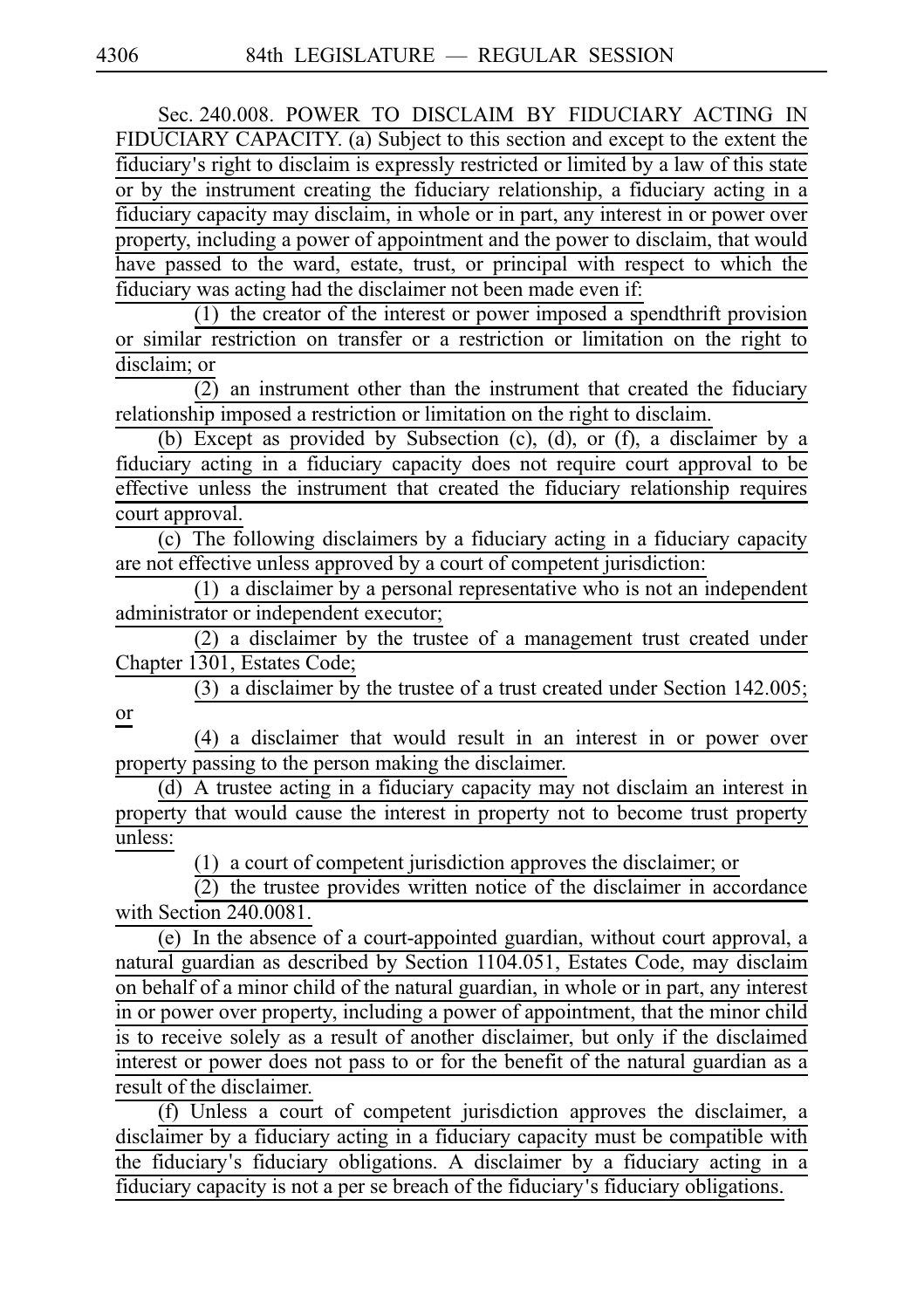$(g)$  Possible remedies for a breach of fiduciary obligations do not include declaring an otherwise effective disclaimer void or granting other legal or equitable relief that would make the disclaimer ineffective.

Sec. 240.0081. NOTICE REQUIRED BY TRUSTEE DISCLAIMING CERTAIN INTERESTS IN PROPERTY; EFFECT OF NOTICE. (a) A trustee acting in a fiduciary capacity may disclaim an interest in property that would cause the interest in property not to become trust property without court approval if the trustee provides written notice of the disclaimer to all of the current beneficiaries and presumptive remainder beneficiaries of the trust.

(b) For the purpose of determining who is a current beneficiary or presumptive remainder beneficiary entitled to the notice under Subsection (a), a beneficiary is determined as of the date the notice is sent.

(c) In addition to the notice required under Subsection (a), the trustee shall give written notice of the trustee's disclaimer to the attorney general if:

 $(1)$  a charity is entitled to notice;

 $\overrightarrow{2}$  a charity entitled to notice is no longer in existence;

 $\overline{(3)}$  the trustee has the authority to distribute trust assets to one or more charities that are not named in the trust instrument; or

 $(4)$  the trustee has the authority to make distributions for a charitable purpose described in the trust instrument, but no charity is named as a beneficiary for that purpose.

(d) If the beneficiary has a court-appointed guardian or conservator, the notice required to be given by this section must be given to that guardian or conservator. If the beneficiary is a minor for whom no guardian or conservator has been appointed, the notice required to be given by this section must be given to a parent of the minor.

 $(e)$  The trustee is not required to provide the notice to a beneficiary who:

 $(1)$  is known to the trustee and cannot be located by the trustee after reasonable diligence;

 $(2)$  is not known to the trustee;

 $(3)$  waives the requirement of the notice under this section; or

 $\overline{(4)}$  is a descendant of a beneficiary to whom the trustee has given notice if the beneficiary and the beneficiary's ancestor have similar interests in the trust and no apparent conflict of interest exists between them.

(f) The notice required under Subsection (a) must:

 $(1)$  include a statement that:

(A) the trustee intends to disclaim an interest in property;

 $(B)$  if the trustee makes the disclaimer, the property will not become trust property and will not be available to distribute to the beneficiary from the trust;

 $\overline{C}(C)$  the beneficiary has the right to object to the disclaimer; and

(D) the beneficiary may petition a court to approve, modify, or deny the disclaimer;

 $(2)$  describe the interest in property the trustee intends to disclaim;

 $\frac{1}{(3)}$  specify the earliest date the trustee intends to make the disclaimer;

 $(4)$  include the name and mailing address of the trustee;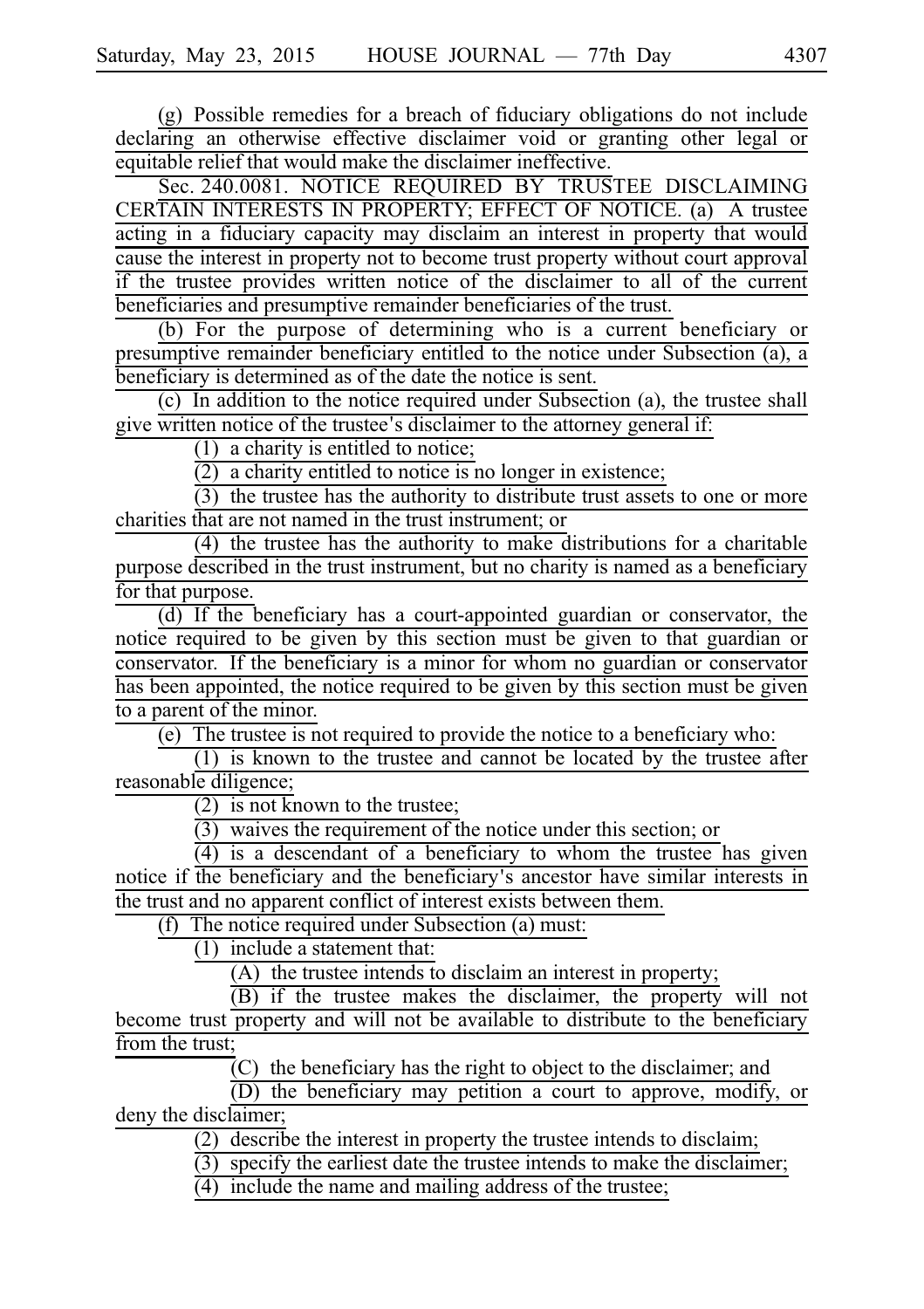$(5)$  be given not later than the 30th day before the date the disclaimer is made; and

(6) be sent by personal delivery, first-class mail, facsimile, e-mail, or any other method likely to result in the notice's receipt.

(g) A beneficiary is not considered to have accepted the disclaimed interest solely because the beneficiary acts or does not act on receipt of a notice provided under this section.

 $(h)$  If the trustee makes the disclaimer for which notice is provided under this section, the beneficiary does not lose the beneficiary's right,  $\hat{f}$  any, to sue the trustee for breach of the trustee's fiduciary obligations in connection with making the disclaimer. Section 240.008(g) applies to remedies sought in connection with the alleged breach.

Sec. 240.009. POWER TO DISCLAIM; GENERAL REQUIREMENTS; WHEN IRREVOCABLE. (a) To be effective, a disclaimer must:

 $(1)$  be in writing;

 $(2)$  declare the disclaimer;

 $(3)$  describe the interest or power disclaimed;

 $(4)$  be signed by the person making the disclaimer; and

 $(5)$  be delivered or filed in the manner provided by Subchapter C.

(b)  $\overline{A}$  partial disclaimer may be expressed as a fraction, percentage, monetary amount, term of years, limitation of a power, or any other interest or estate in the property.

 $(c)$  A disclaimer is irrevocable on the later of the date the disclaimer:

(1) is delivered or filed under Subchapter C; or

(2) takes effect as provided in Sections  $240.051$ -240.056.

(d)  $\overline{A}$  disclaimer made under this chapter is not a transfer, assignment, or release.

SUBCHAPTER B. TYPE AND EFFECT OF DISCLAIMER

Sec.  $240.0501$ . DEFINITION. In this subchapter, "future interest" means an interest that:

 $(1)$  takes effect in possession or enjoyment, if at all, later than the time at which the instrument creating the interest becomes irrevocable; and

 $(2)$  passes to the holder of the interest at the time of the event that causes the taker of the interest to be finally ascertained and the interest to be indefeasibly vested.

Sec. 240.051. DISCLAIMER OF INTEREST IN PROPERTY. (a) This section and Sections 240.0511 and 240.0512 apply to a disclaimer of an interest in property other than a disclaimer subject to Section 240.052 or 240.053.

 $(b)$  If an interest in property passes because of the death of a decedent:

 $(1)$  a disclaimer of the interest:

 $(A)$  takes effect as of the time of the decedent's death; and

 $(B)$  relates back for all purposes to the time of the decedent's death;

and

(2) the disclaimed interest is not subject to the claims of any creditor of the disclaimant.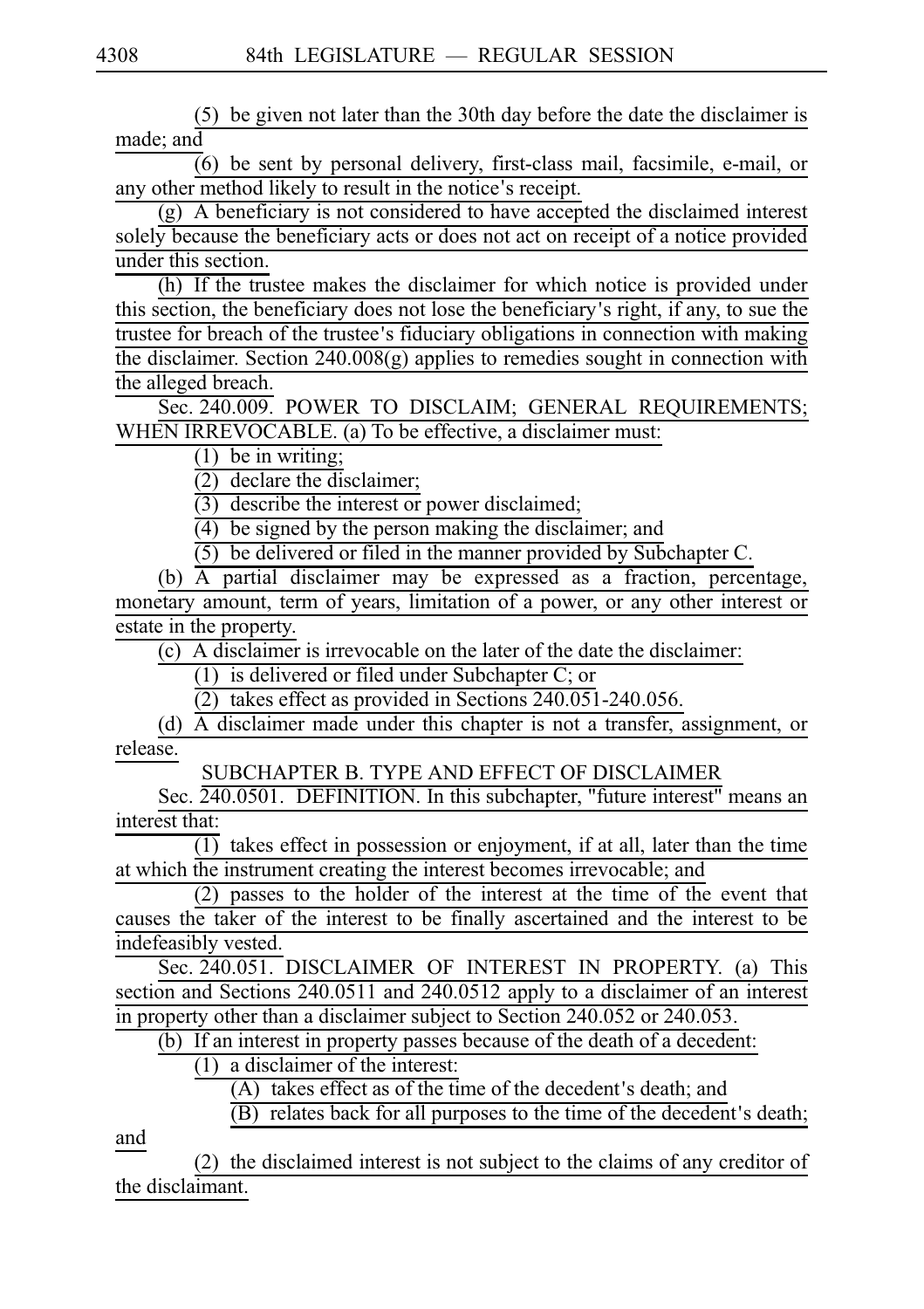(c) If an interest in property passes because of an event not related to the death of a decedent:  $(1)$  a disclaimer of the interest:  $(A)$  takes effect:  $(i)$  as of the time the instrument creating the interest became irrevocable; or (ii) in the case of an irrevocable transfer made without an instrument, at the  $\overline{\text{time of the} }$  irrevocable transfer; and (B) relates back for all purposes to the time the instrument became irrevocable or the time of the irrevocable transfer, as applicable; and (2) the disclaimed interest is not subject to the claims of any creditor of the disclaimant.  $(d)$  A disclaimed interest passes according to any provision in the instrument creating the interest that provides for: (1) the disposition of the interest if the interest were to be disclaimed; or  $(2)$  the disposition of disclaimed interests in general. (e)  $\overline{If}$  the instrument creating the disclaimed interest does not contain a provision described by Subsection (d) and:  $(1)$  if the disclaimant is not an individual, the disclaimed interest passes as if the disclaimant did not exist; or  $(2)$  if the disclaimant is an individual:  $(A)$  except as provided by Section 240.0511, if the interest is passing because of the death of a decedent, the disclaimed interest passes as if the disclaimant had died immediately before the time as of which the disclaimer takes effect under Subsection (b); or  $(B)$  except as provided by Section 240.0512, if the interest is passing because of an event not related to the death of a decedent, the disclaimed interest passes as if the disclaimant had died immediately before the time as of which the disclaimer takes effect under Subsection (c). (f) A disclaimed interest that passes by intestacy passes as if the disclaimant died immediately before the decedent. Sec. 240.0511. DISPOSITION OF INTEREST PASSING BECAUSE OF DECEDENT'S DEATH AND DISCLAIMED BY INDIVIDUAL. (a) Subject to Subsection (b):  $\overline{(1)}$  if by law or under the instrument creating the disclaimed interest the descendants of a disclaimant of an interest passing because of the death of a decedent would share in the disclaimed interest by any method of representation under Section  $240.051(e)(2)(A)$ , the disclaimed interest passes only to the descendants of the disclaimant who survive the decedent; or  $(2)$  if the disclaimed interest would have passed to the disclaimant's estate under Section 240.051(e)(2)(A), the disclaimed interest instead passes by representation to the descendants of the disclaimant who survive the decedent. (b) If no descendant of the disclaimant survives the decedent, the disclaimed interest passes to those persons, including the state but excluding the disclaimant, and in such shares as would succeed to the transferor's intestate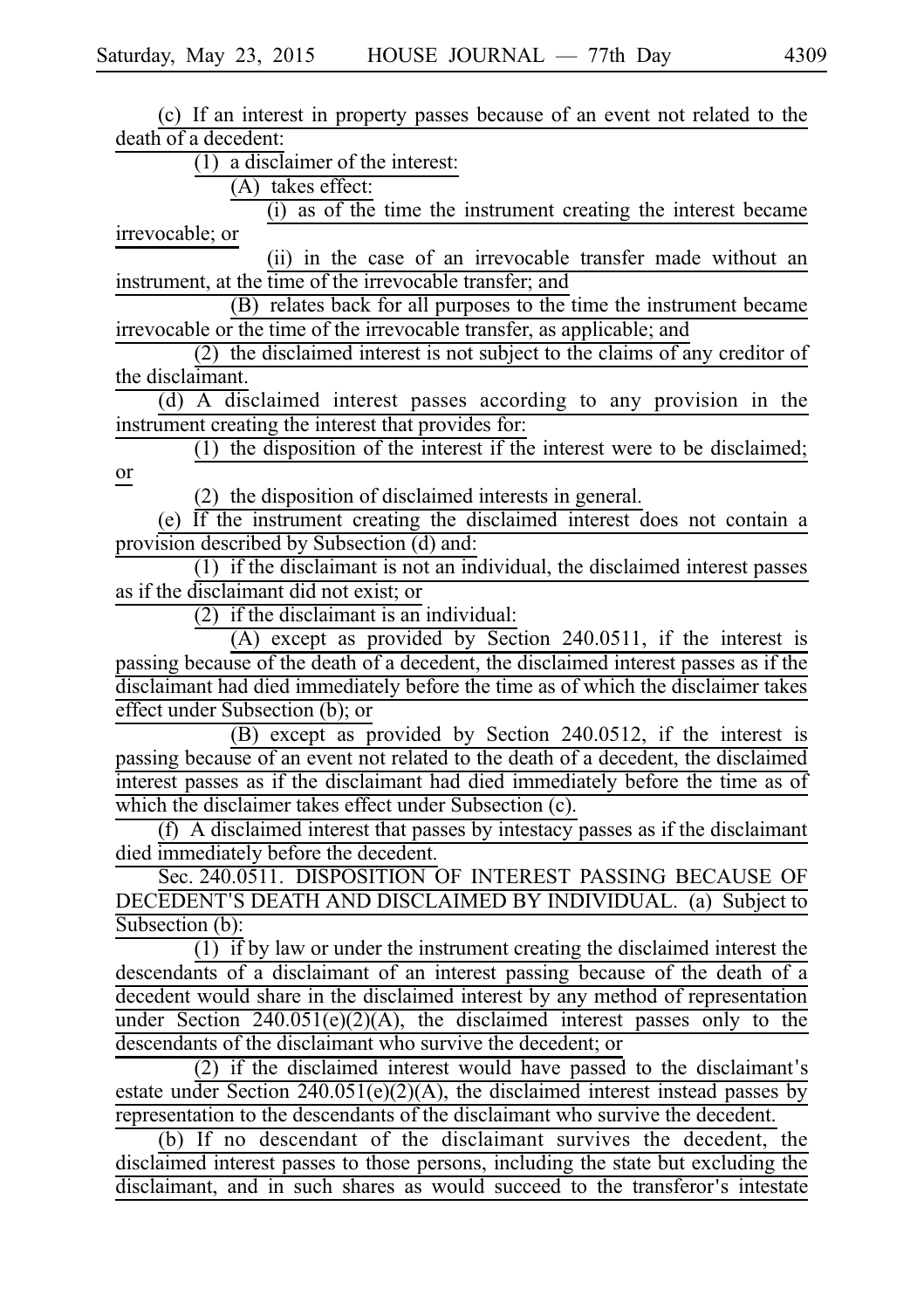estate under the intestate succession law of the transferor's domicile had the transferor died immediately before the decedent, except that if the transferor's surviving spouse is living but remarried before the decedent's death, the transferor is considered to have died unmarried immediately before the decedent's death.

 $(c)$  On the disclaimer of a preceding interest, a future interest held by a person other than the disclaimant takes effect as if the disclaimant had died immediately before the decedent, but a future interest held by the disclaimant is not accelerated in possession or enjoyment.

Sec. 240.0512. DISPOSITION OF INTEREST PASSING BECAUSE OF EVENT OTHER THAN DECEDENT'S DEATH AND DISCLAIMED BY INDIVIDUAL. (a) Subject to Subsection (b):

 $(1)$  if by law or under the instrument creating the disclaimed interest the descendants of a disclaimant of an interest passing because of an event not related to the death of a decedent would share in the disclaimed interest by any method of representation under Section 240.051(e)(2)(B), the disclaimed interest passes only to the descendants of the disclaimant living at the time of the event that causes the interest to pass; or

 $\overline{(2)}$  if the disclaimed interest would have passed to the disclaimant's estate under Section  $240.051(e)(2)(B)$ , the disclaimed interest instead passes by representation to the descendants of the disclaimant living at the time of the event that causes the interest to pass.

 $(b)$  If no descendant of the disclaimant is living at the time of the event described by Subsection (a)(1), the disclaimed interest passes to those persons, including the state but excluding the disclaimant, and in such shares as would succeed to the transferor's intestate estate under the intestate succession law of the transferor's domicile had the transferor died immediately before the event described by Subsection  $(a)(1)$ , except that if the transferor's surviving spouse is living but remarried before the event, the transferor is considered to have died unmarried immediately before the event.

 $(c)$  On the disclaimer of a preceding interest, a future interest held by a person other than the disclaimant takes effect as if the disclaimant had died immediately before the time the disclaimer takes effect under Section  $240.051(c)(1)(A)$ , but a future interest held by the disclaimant is not accelerated in possession or enjoyment.

Sec. 240.052. DISCLAIMER OF RIGHTS IN SURVIVORSHIP PROPERTY. (a) On the death of a holder of survivorship property, a surviving holder may disclaim, in whole or in part, an interest in the property of the deceased holder that would have otherwise passed to the surviving holder by reason of the deceased holder's death.

(b) If an interest in survivorship property is disclaimed by a surviving holder of the property:

 $(1)$  the disclaimer:

 $(A)$  takes effect as of the time of the deceased holder's death; and

 $\overrightarrow{B}$  relates back for all purposes to the time of the deceased holder's death; and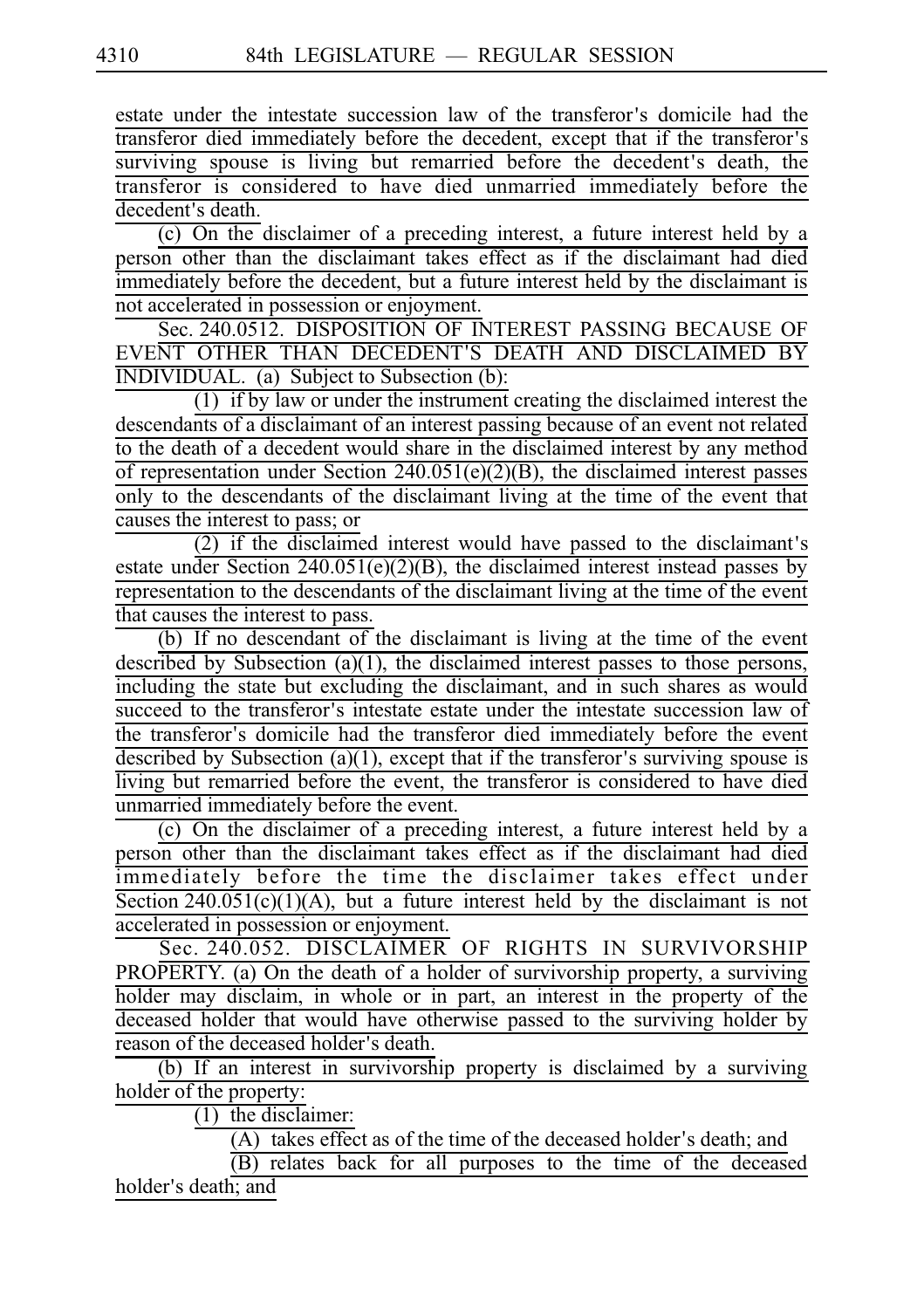(2) the disclaimed interest is not subject to the claims of any creditor of the disclaimant.

(c) An interest in survivorship property disclaimed by a surviving holder of the property passes as if the disclaimant predeceased the holder to whose death the disclaimer relates.

Sec. 240.053. DISCLAIMER OF INTEREST BY TRUSTEE. (a) If a trustee disclaims an interest in property that otherwise would have become trust property:

 $(1)$  the interest does not become trust property;

 $(2)$  the disclaimer:

 $(A)$  takes effect as of the time the trust became irrevocable; and

(B) relates back for all purposes to the time the trust became irrevocable; and

 $(3)$  the disclaimed interest is not subject to the claims of any creditor of the trustee, the trust, or any trust beneficiary.

(b) If the instrument creating the disclaimed interest contains a provision that provides for the disposition of the interest if the interest were to be disclaimed, the disclaimed interest passes according to that provision.

(c) If the instrument creating the disclaimed interest does not contain a provision described by Subsection (b), the disclaimed interest passes as if:

 $(1)$  all of the current beneficiaries, presumptive remainder beneficiaries, and contingent beneficiaries of the trust affected by the disclaimer who are individuals died before the trust became irrevocable; and

 $(2)$  all beneficiaries of the trust affected by the disclaimer who are not individuals ceased to exist without successor organizations and without substitution of beneficiaries under the cy pres doctrine before the trust became irrevocable.

 $(d)$  Subsection (c) applies only for purposes of determining the disposition of an interest in property disclaimed by a trustee that otherwise would have become trust property and applies only with respect to the trust affected by the disclaimer. Subsection (c) does not apply with respect to other trusts governed by the instrument and does not apply for other purposes under the instrument or under the laws of intestacy.

Sec. 240.054. DISCLAIMER OF POWER OF APPOINTMENT OR OTHER POWER NOT HELD IN FIDUCIARY CAPACITY. (a) If a holder disclaims a power of appointment or other power not held in a fiduciary capacity, this section applies.

(b) If the holder:

 $(1)$  has not exercised the power, the disclaimer takes effect as of the time the instrument creating the power becomes irrevocable; or

 $(2)$  has exercised the power and the disclaimer is of a power other than a presently exercisable general power of appointment, the disclaimer takes effect immediately after the last exercise of the power.

 $(c)$  The instrument creating the power is construed as if the power had expired when the disclaimer became effective.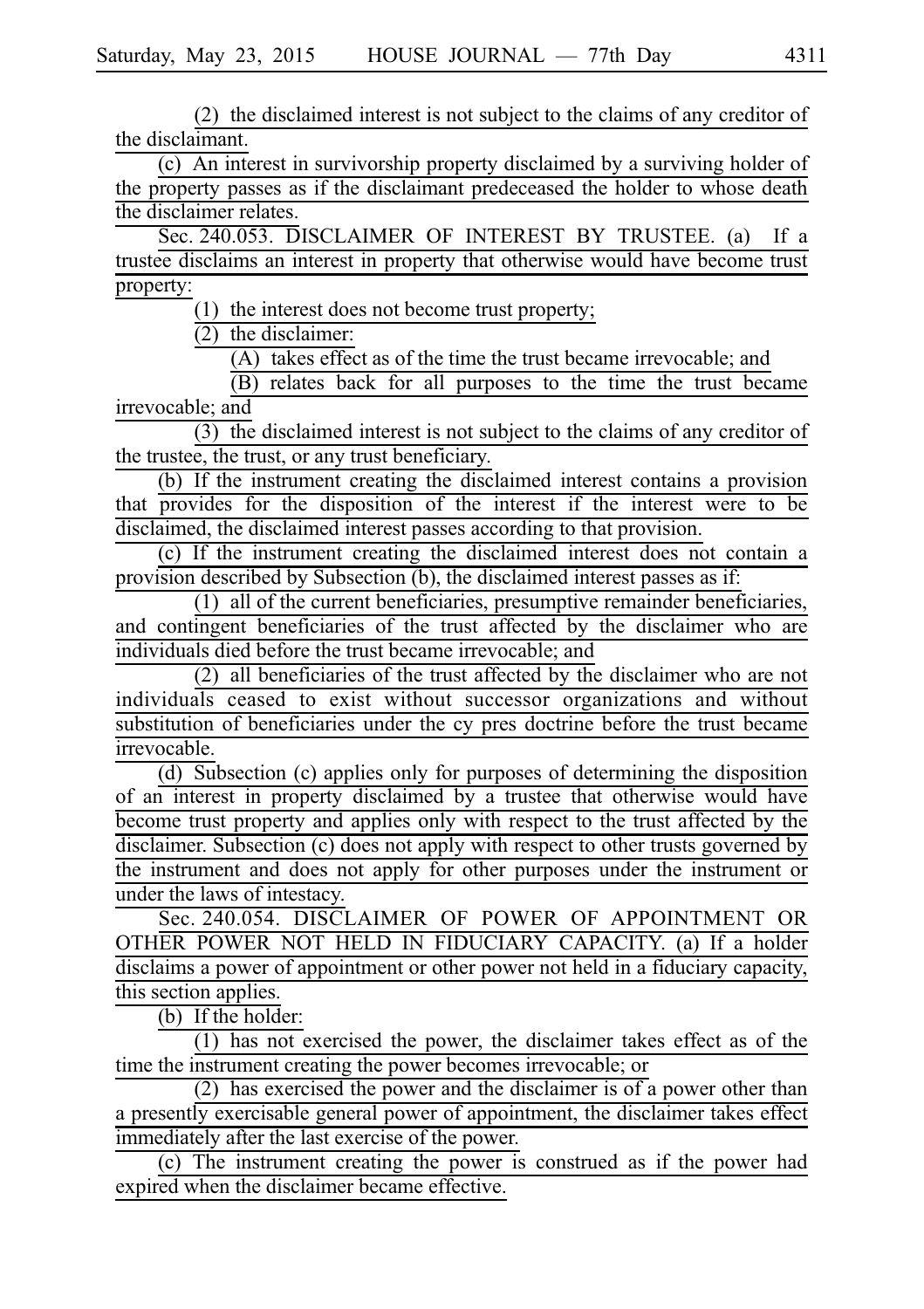Sec. 240.055. DISCLAIMER BY APPOINTEE OF, OR OBJECT OR TAKER IN DEFAULT OF EXERCISE OF, POWER OF APPOINTMENT. (a) A disclaimer of an interest in property by an appointee of a power of appointment takes effect as of the time the instrument by which the holder exercises the power becomes irrevocable.

(b) A disclaimer of an interest in property by an object or taker in default of an exercise of a power of appointment takes effect as of the time the instrument creating the power becomes irrevocable.

Sec. 240.056. DISCLAIMER OF POWER HELD IN FIDUCIARY CAPACITY. (a) If a person designated to serve or serving as a fiduciary disclaims a power held or to be held in a fiduciary capacity that has not been exercised, the disclaimer takes effect as of the time the instrument creating the power becomes irrevocable.

(b) If a person designated to serve or serving as a fiduciary disclaims a power held or to be held in a fiduciary capacity that has been exercised, the disclaimer takes effect immediately after the last exercise of the power.

 $(c)$  A disclaimer subject to this section is effective as to another person designated to serve or serving as a fiduciary if:

 $(1)$  the disclaimer provides that it is effective as to another person designated to serve or serving as a fiduciary; and

 $(2)$  the person disclaiming has the authority to bind the estate, trust, or other person for whom the person is acting.

Sec. 240.057. TAX QUALIFIED DISCLAIMER. (a) In this section, "Internal Revenue Code" has the meaning assigned by Section 111.004.

(b) Notwithstanding any other provision of this chapter, if, as a result of a disclaimer or transfer, the disclaimed or transferred interest is treated under the Internal Revenue Code as never having been transferred to the disclaimant, the disclaimer or transfer is effective as a disclaimer under this chapter.

Sec. 240.058. PARTIAL DISCLAIMER BY SPOUSE. A disclaimer by a decedent's surviving spouse of an interest in property transferred as the result of the death of the decedent is not a disclaimer by the surviving spouse of any other transfer from the decedent to or for the benefit of the surviving spouse, regardless of whether the interest that would have passed under the disclaimed transfer passes because of the disclaimer to or for the benefit of the surviving spouse by the other transfer.

SUBCHAPTER C. DELIVERY OR FILING

Sec. 240.101. DELIVERY OR FILING GENERALLY. (a) Subject to applicable requirements of this subchapter, a disclaimant may deliver a disclaimer by personal delivery, first-class mail, facsimile, e-mail, or any other method likely to result in the disclaimer's receipt.

(b) If a disclaimer is mailed to the intended recipient by certified mail, return receipt requested, at an address the disclaimant in good faith believes is likely to result in the disclaimer's receipt, delivery is considered to have occurred on the date of mailing regardless of receipt.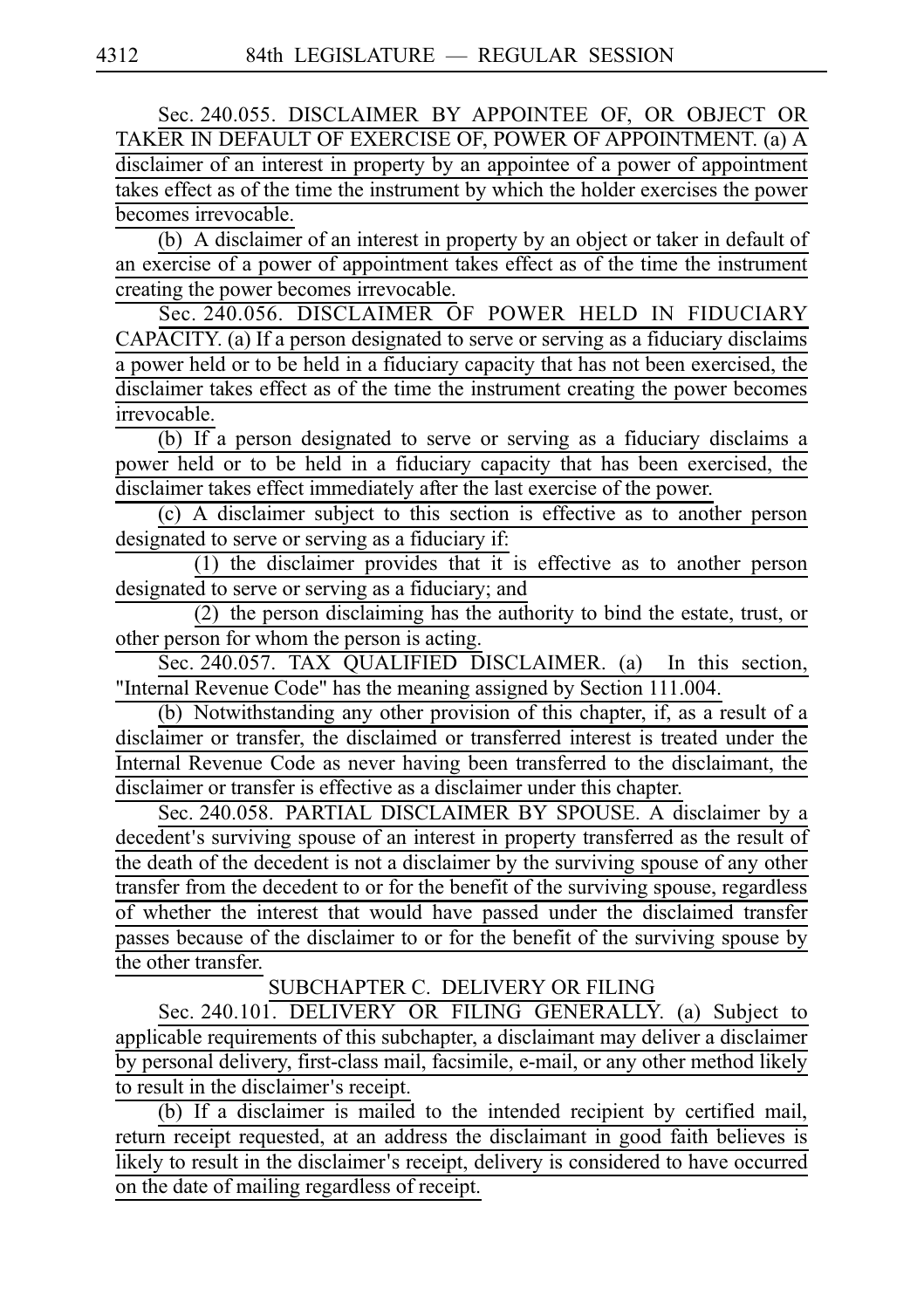Sec. 240.102. DISCLAIMER OF INTEREST CREATED UNDER INTESTATE SUCCESSION OR WILL. In the case of an interest created under the law of intestate succession or an interest created by will, other than an interest in a testamentary trust:

 $(1)$  a disclaimer must be delivered to the personal representative of the decedent's estate; or

 $(2)$  if no personal representative is then serving, a disclaimer must be filed in the official public records of any county in which the decedent:

 $(A)$  was domiciled on the date of the decedent's death; or

(B) owned real property.

Sec. 240.103. DISCLAIMER OF INTEREST IN TESTAMENTARY TRUST. In the case of an interest in a testamentary trust:

 $(1)$  a disclaimer must be delivered to the trustee then serving;

 $\overline{(2)}$  if no trustee is then serving, a disclaimer must be delivered to the personal representative of the decedent's estate; or

 $(3)$  if no trustee or personal representative is then serving, a disclaimer must be filed in the official public records of any county in which the decedent:

 $(A)$  was domiciled on the date of the decedent's death; or

(B) owned real property.

Sec. 240.104. DISCLAIMER OF INTEREST IN INTER VIVOS TRUST. In the case of an interest in an inter vivos trust:

 $(1)$  a disclaimer must be delivered to the trustee then serving, or, if no trustee is then serving, a disclaimer must be filed:

 $(A)$  with a court having jurisdiction to enforce the trust; or

 $\overline{(B)}$  in the official public records of the county in which:

 $(i)$  the situs of administration of the trust is maintained; or

 $(iii)$  the settlor is domiciled or was domiciled on the date of the settlor's death; and

 $(2)$  if a disclaimer is made before the time the instrument creating the trust becomes irrevocable, a disclaimer must be delivered to the settlor of a revocable trust or the transferor of the interest.

Sec. 240.105. DISCLAIMER OF INTEREST CREATED BY BENEFICIARY DESIGNATION. (a) In this section, "beneficiary designation" means an instrument, other than an instrument creating a trust, naming the beneficiary of:

 $(1)$  an annuity or insurance policy;

 $\overline{(2)}$  an account with a designation for payment on death;

 $(3)$  a security registered in beneficiary form;

 $(4)$  a pension, profit-sharing, retirement, or other employment-related benefit plan; or

 $\overline{(5)}$  any other nonprobate transfer at death.

(b) In the case of an interest created by a beneficiary designation that is disclaimed before the designation becomes irrevocable, the disclaimer must be delivered to the person making the beneficiary designation.

 $(c)$  In the case of an interest created by a beneficiary designation that is disclaimed after the designation becomes irrevocable: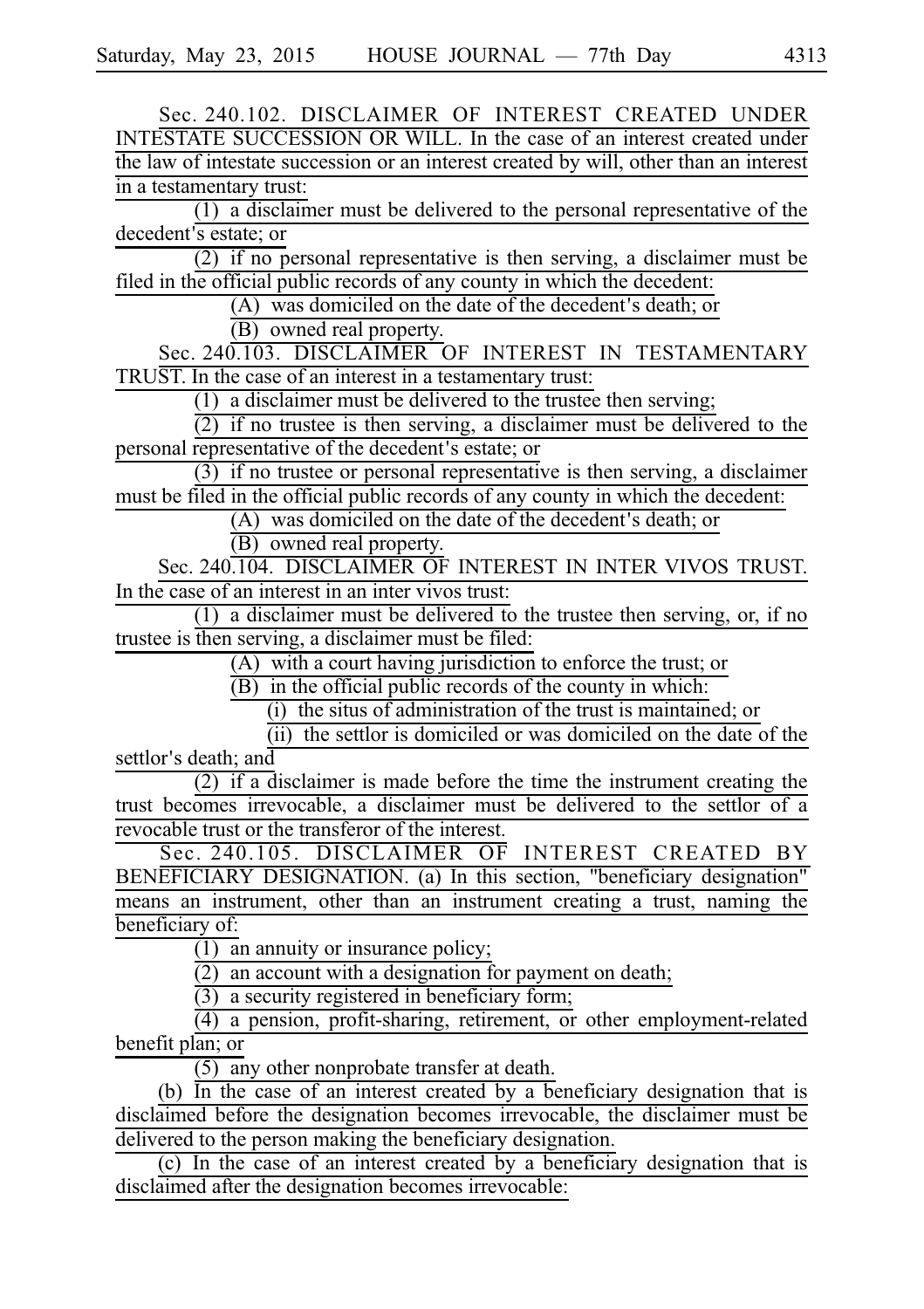$(1)$  a disclaimer of an interest in personal property must be delivered to the person obligated to distribute the interest; and

(2) a disclaimer of an interest in real property must be recorded in the official public records of the county where the real property that is the subject of the disclaimer is located.

Sec. 240.106. DISCLAIMER BY SURVIVING HOLDER OF SURVIVORSHIP PROPERTY. In the case of a disclaimer by a surviving holder of survivorship property, the disclaimer must be delivered to the person to whom the disclaimed interest passes.

Sec. 240.107. DISCLAIMER BY OBJECT OR TAKER IN DEFAULT OF EXERCISE OF POWER OF APPOINTMENT. In the case of a disclaimer by an object or taker in default of an exercise of a power of appointment at any time after the power was created:

 $(1)$  the disclaimer must be delivered to the holder of the power or to the fiduciary acting under the instrument that created the power; or

 $(2)$  if no fiduciary is then serving, the disclaimer must be filed:

 $(A)$  with a court having authority to appoint the fiduciary; or

 $\overrightarrow{B}$  in the official public records of the county in which the creator of the power is domiciled or was domiciled on the date of the creator s death. '

Sec. 240.108. DISCLAIMER BY CERTAIN APPOINTEES. In the case of a disclaimer by an appointee of a nonfiduciary power of appointment:

(1) the disclaimer must be delivered to the holder, the personal representative of the holder's estate, or the fiduciary under the instrument that created the power; or

(2) if no fiduciary is then serving, the disclaimer must be filed:

(A) with a court having authority to appoint the fiduciary; or

 $\overrightarrow{B}$  in the official public records of the county in which the creator of the power is domiciled or was domiciled on the date of the creator's death.

Sec. 240.109. DISCLAIMER BY CERTAIN FIDUCIARIES. In the case of a disclaimer by a fiduciary of a power over a trust or estate, the disclaimer must be delivered as provided by Section 240.102, 240.103, or 240.104 as if the power disclaimed were an interest in property.

Sec. 240.110. DISCLAIMER OF POWER BY AGENT. In the case of a disclaimer of a power by an agent, the disclaimer must be delivered to the principal or the principal's representative.

Sec. 240.111. RECORDING OF DISCLAIMER. If an instrument transferring an interest in or power over property subject to a disclaimer is required or authorized by law to be filed, recorded, or registered, the disclaimer may be filed, recorded, or registered as that instrument. Except as otherwise provided by Section  $240.105(c)(2)$ , failure to file, record, or register the disclaimer does not affect the disclaimer's validity between the disclaimant and persons to whom the property interest or power passes by reason of the disclaimer.

SUBCHAPTER D. DISCLAIMER BARRED OR LIMITED

Sec. 240.151. WHEN DISCLAIMER BARRED OR LIMITED. (a) A disclaimer is barred by a written waiver of the right to disclaim.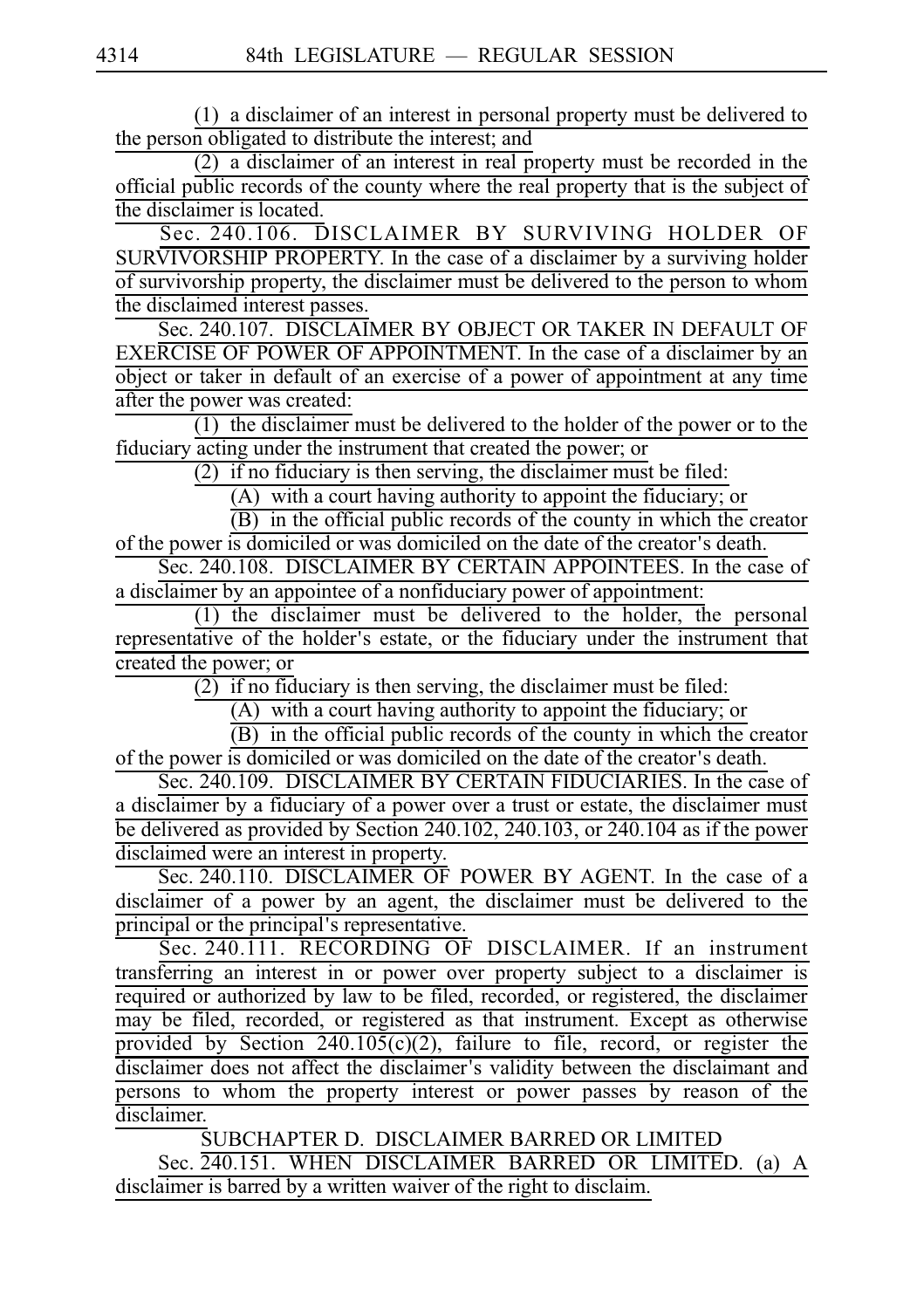(b) A disclaimer of an interest in property is barred if any of the following events occur before the disclaimer becomes effective:

 $(1)$  the disclaimant accepts the interest sought to be disclaimed by:

 $(A)$  taking possession of the interest; or

 $\overline{(B)}$  exercising dominion and control over the interest;

 $(2)$  the disclaimant voluntarily assigns, conveys, encumbers, pledges, or transfers the interest sought to be disclaimed or contracts to do so; or

 $(3)$  the interest sought to be disclaimed is sold under a judicial sale.

(c) The acceptance of an interest in property by a person in the person's fiduciary capacity is not an acceptance of the interest in the person's individual capacity and does not bar the person from disclaiming the interest in the person's individual capacity.

 $(d)$  A disclaimer, in whole or in part, of the future exercise of a power held in a fiduciary capacity is not barred by the previous exercise of the power.

(e) A disclaimer, in whole or in part, of the future exercise of a power not held in a fiduciary capacity is not barred by the previous exercise of the power unless the power is exercisable in favor of the disclaimant.

(f) A disclaimer of:

 $(1)$  a power over property that is barred by this section is ineffective; and

 $(2)$  an interest in property that is barred by this section takes effect as a transfer of the interest disclaimed to the persons who would have taken the interest under Subchapter B had the disclaimer not been barred.

(g) A disclaimer by a child support obligor is barred as to disclaimed property that could be applied to satisfy the disclaimant ' s child support obligations if those obligations have been:

 $(1)$  administratively determined by the Title IV-D agency as defined by Section 101.033, Family Code, in a Title IV-D case as defined by Section 101.034, Family Code; or

 $\overline{(2)}$  confirmed and reduced to judgment as provided by Section 157.263, Family Code.

(h) If Subsection  $(g)$  applies, the child support obligee to whom child support arrearages are owed may enforce the child support obligation against the disclaimant as to disclaimed property by a lien or by any other remedy provided by law.

SECTION 16. The following provisions are repealed:

(1) Sections 122.003, 122.004, and 122.005, Estates Code;

(2) Subchapters B, C, and D, Chapter 122, Estates Code;

(3) Section 122.203, Estates Code; and

(4) Sections  $112.010(c)$ , (c-1), (c-2), (d), and (e), Property Code.

SECTION 17. Title 13, Property Code, as added by this Act, applies to an interest in or power over property existing on or after the effective date of this Act if the time for delivering or filing a disclaimer under former law, including the time for filing a written memorandum of disclaimer under Section 122.055, Estates Code, the time for delivering notice of the disclaimer under Section 122.056, Estates Code, or the time for delivering a written memorandum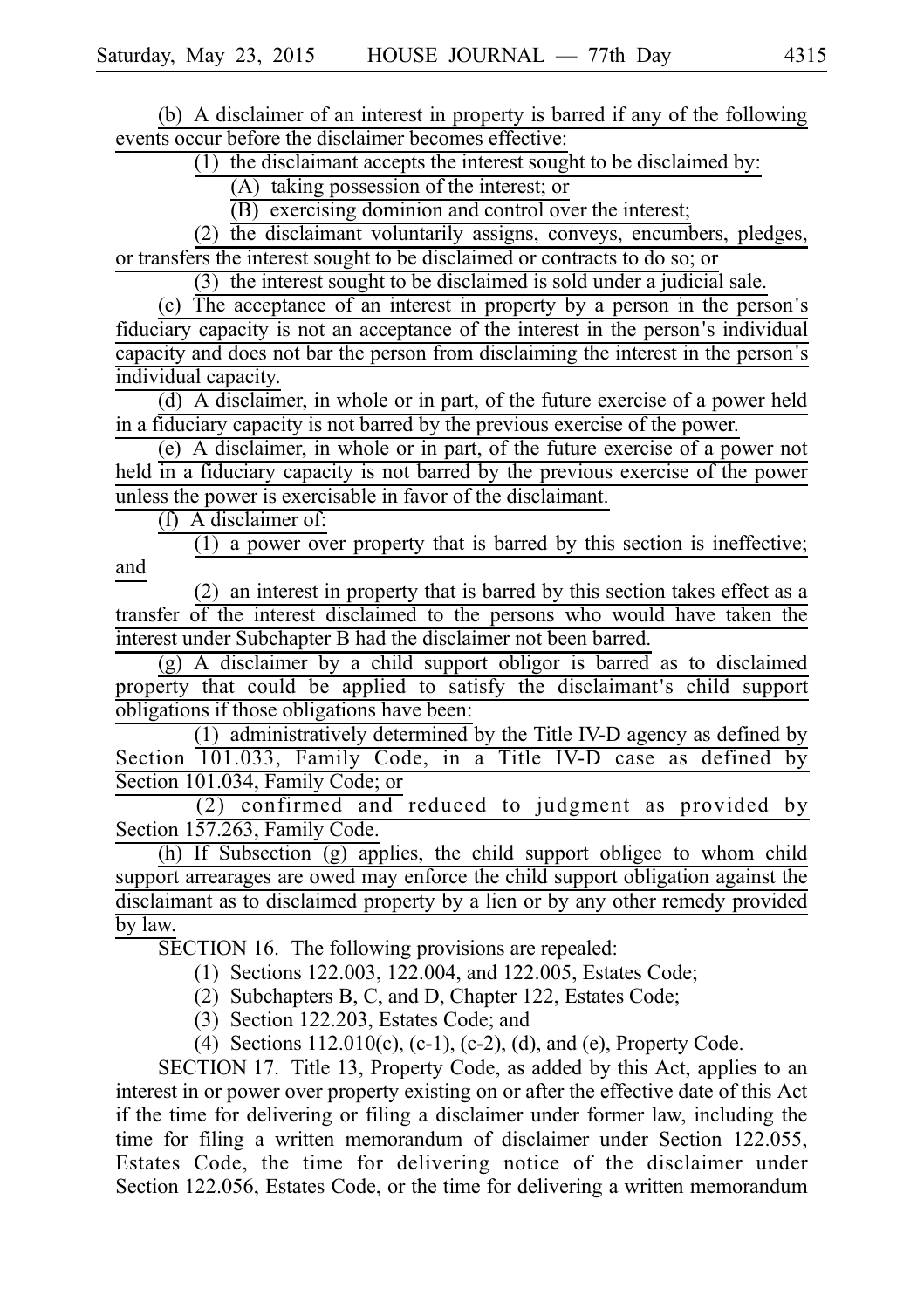of disclaimer under Section 112.010, Property Code, as those sections existed immediately before the effective date of this Act, has not elapsed. If the time for filing or delivering notice of a written memorandum of disclaimer under former law has elapsed, the former law applies and is continued in effect for that purpose.

SECTION 18. Sections 122.201, 122.202, 122.204, and 122.205, Estates Code, as amended by this Act, apply to property or an interest in or power over property existing on or after the effective date of this Act if the time for delivering or filing an assignment under former law, including the time for filing an assignment under Section 122.202, Estates Code, or the time for delivering notice of the filing of assignment under Section 122.203, Estates Code, as those sections existed immediately before the effective date of this Act, has not elapsed. If the time for filing or delivering notice of an assignment under former law has elapsed, the former law applies and is continued in effect for that purpose.

SECTION 19. This Act takes effect September 1, 2015.

# **HB 3291 - HOUSE CONCURS IN SENATE AMENDMENTS TEXT OF SENATE AMENDMENTS**

Representative Raymond called up with senate amendments for consideration at this time,

**HB 3291**, A bill to be entitled An Act relating to increasing the punishment for certain offenses involving oil, gas, or condensate or equipment designed for the exploration or production of oil and gas; creating an offense.

Representative Raymond moved to concur in the senate amendments to **HB** 3291.

The motion to concur in the senate amendments to **HB 3291** prevailed by (Record 1372): 128 Yeas, 3 Nays, 1 Present, not voting.

Yeas — Allen; Alonzo; Alvarado; Anchia; Anderson, C.; Anderson, R.; Ashby; Aycock; Bell; Bernal; Blanco; Bohac; Bonnen, D.; Bonnen, G.; Burkett; Burns; Burrows; Button; Canales; Capriglione; Clardy; Coleman; Collier; Cook; Craddick; Crownover; Cyrier; Dale; Darby; Davis, S.; Davis, Y.; Deshotel; Dutton; Elkins; Faircloth; Farias; Farney; Farrar; Fletcher; Flynn; Frullo; Galindo; Geren; Goldman; Gonzales; González; Guerra; Guillen; Gutierrez; Harless; Hernandez; Herrero; Howard; Hunter; Isaac; Israel; Johnson; Keffer; Keough; King, K.; King, P.; King, S.; King, T.; Klick; Koop; Krause; Kuempel; Landgraf; Larson; Laubenberg; Leach; Longoria; Lozano; Márquez; Martinez; Martinez Fischer; Metcalf; Meyer; Miller, D.; Miller, R.; Minjarez; Morrison; Muñoz; Murphy; Murr; Naishtat; Nevárez; Oliveira; Otto; Paddie; Parker; Paul; Phelan; Phillips; Pickett; Raney; Raymond; Riddle; Rinaldi; Rodriguez, E.; Rodriguez, J.; Romero; Rose; Sanford; Schaefer; Schofield; Shaheen; Sheets; Sheffield; Smith; Spitzer; Springer; Stephenson; Thompson, E.; Thompson, S.; Turner, C.; Turner, E.S.; VanDeaver; Villalba; Vo; Walle; White, J.; White, M.; Workman; Wray; Wu; Zedler; Zerwas.

Nays — Simpson; Stickland; Tinderholt.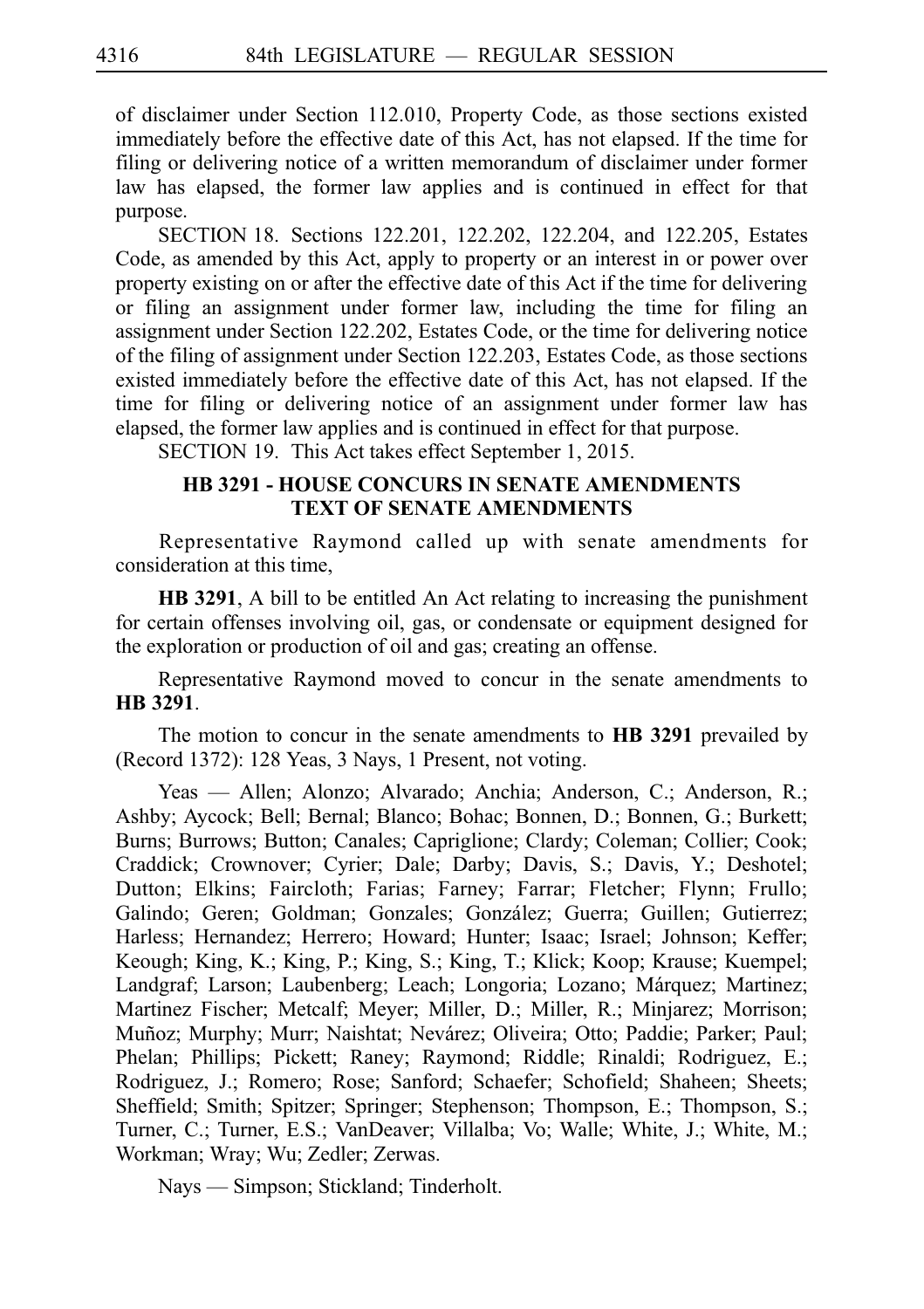Present, not voting — Mr. Speaker(C).

Absent, Excused — Fallon; Frank; Kacal; Lucio; Miles; Peña; Price; Reynolds; Schubert; Smithee; Turner, S.

Absent, Excused, Committee Meeting — Giddings; Huberty; Moody.

Absent — Dukes; Hughes; McClendon; Simmons.

## **STATEMENT OF VOTE**

When Record No. 1372 was taken, I was in the house but away from my desk. I would have voted yes.

Hughes

#### **Senate Committee Substitute**

**CSHB 3291**, A bill to be entitled An Act relating to transactions involving oil, gas, or condensate; creating a criminal offense.

BE IT ENACTED BY THE LEGISLATURE OF THE STATE OF TEXAS:

SECTION 1. Subchapter K, Chapter 85, Natural Resources Code, is amended by adding Section 85.390 to read as follows:

Sec. 85.390. TRANSACTION WITHOUT APPROVAL, AUTHORIZATION, OR PERMIT. (a) A person who is not a pipeline operator or gatherer authorized to operate by the commission commits an offense if the person recklessly possesses, transports, removes, delivers, accepts, purchases, sells, or physically moves oil, gas, or condensate as part of a transaction for which the commission requires a permit or commission approval or authorization unless the commission has:

 $(1)$  issued a permit, approval, or authorization for the transaction; or

 $(2)$  received a request for a permit, approval, or authorization for the transaction and the request is pending before the commission.

 $(b)$  An offense under this section is a felony of the second degree.

SECTION 2. This Act takes effect September 1, 2015.

### **HB 4003 - HOUSE CONCURS IN SENATE AMENDMENTS TEXT OF SENATE AMENDMENTS**

Representative Laubenberg called up with senate amendments for consideration at this time,

**HB 4003**, A bill to be entitled An Act relating to the redaction of personally identifiable information of victims from juvenile court records.

Representative Laubenberg moved to concur in the senate amendments to **HBi4003**.

The motion to concur in the senate amendments to **HB 4003** prevailed by (Record 1373): 128 Yeas, 0 Nays, 1 Present, not voting.

Yeas — Allen; Alonzo; Alvarado; Anchia; Anderson, R.; Ashby; Aycock; Bell; Bernal; Blanco; Bohac; Bonnen, D.; Bonnen, G.; Burkett; Burns; Burrows; Button; Canales; Capriglione; Clardy; Coleman; Collier; Cook; Craddick; Crownover; Cyrier; Dale; Darby; Davis, S.; Davis, Y.; Deshotel; Dutton; Elkins;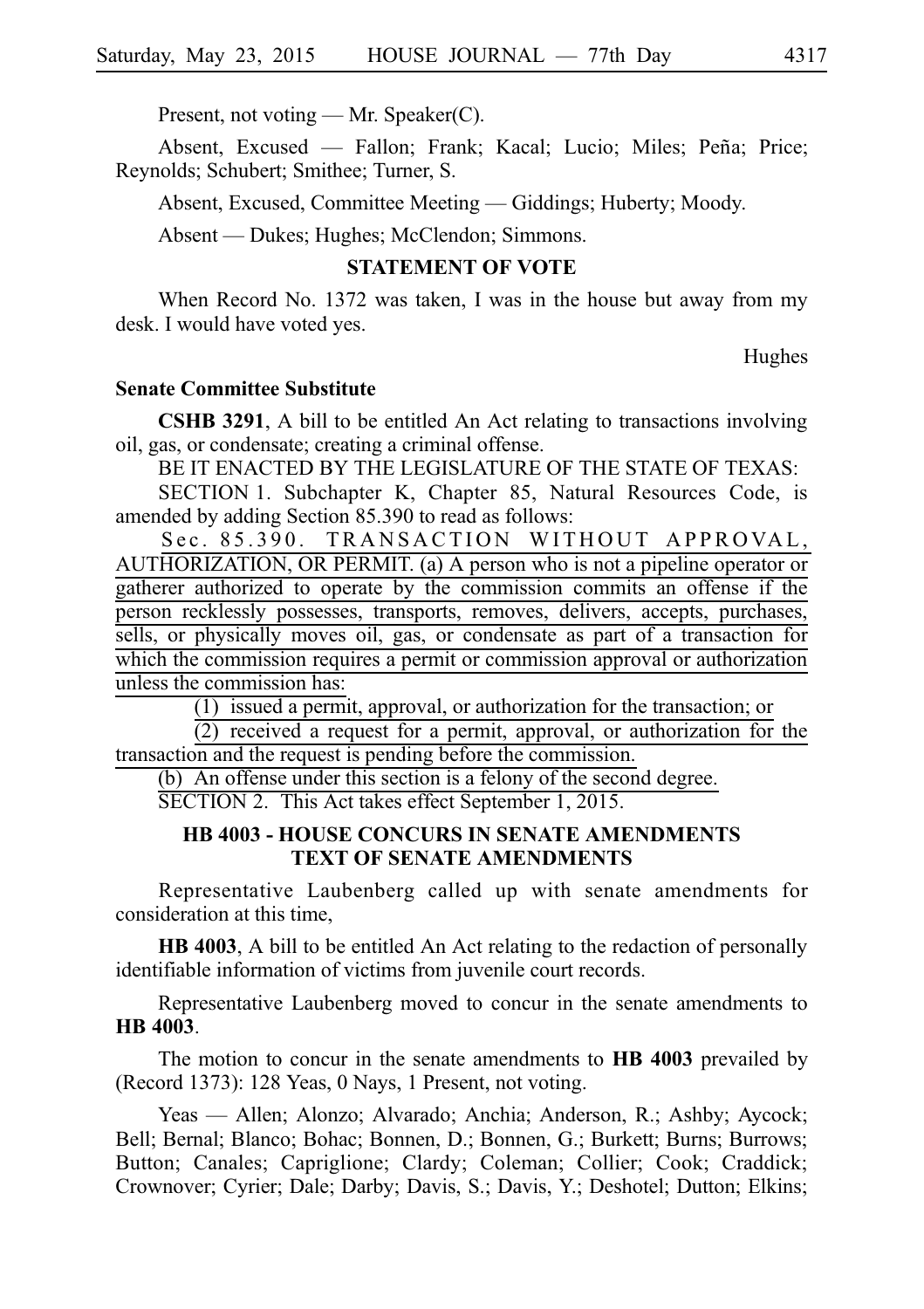Faircloth; Farias; Farney; Farrar; Fletcher; Flynn; Frullo; Galindo; Geren; Goldman; Gonzales; González; Guerra; Guillen; Gutierrez; Harless; Herrero; Howard; Hunter; Isaac; Israel; Johnson; Keffer; Keough; King, K.; King, P.; King, S.; King, T.; Klick; Koop; Krause; Kuempel; Landgraf; Larson; Laubenberg; Leach; Lozano; Márquez; Martinez; Martinez Fischer; Metcalf; Meyer; Miller, D.; Miller, R.; Minjarez; Morrison; Muñoz; Murphy; Murr; Naishtat; Nevárez; Oliveira; Otto; Paddie; Parker; Paul; Phelan; Phillips; Pickett; Raney; Raymond; Riddle; Rinaldi; Rodriguez, E.; Rodriguez, J.; Rose; Sanford; Schaefer; Schofield; Shaheen; Sheets; Sheffield; Simmons; Simpson; Smith; Spitzer; Springer; Stephenson; Stickland; Thompson, E.; Thompson, S.; Tinderholt; Turner, C.; Turner, E.S.; VanDeaver; Villalba; Vo; Walle; White, J.; White, M.; Workman; Wray; Wu; Zedler; Zerwas.

Present, not voting — Mr. Speaker(C).

Absent, Excused — Fallon; Frank; Kacal; Lucio; Miles; Peña; Price; Reynolds; Schubert; Smithee; Turner, S.

Absent, Excused, Committee Meeting — Giddings; Huberty; Moody.

Absent — Anderson, C.; Dukes; Hernandez; Hughes; Longoria; McClendon; Romero.

#### **STATEMENT OF VOTE**

When Record No. 1373 was taken, I was in the house but away from my desk. I would have voted yes.

Hughes

#### **Senate Committee Substitute**

**CSHB 4003**, A bill to be entitled An Act relating to the redaction of personally identifiable information of victims from juvenile court records.

BE IT ENACTED BY THE LEGISLATURE OF THE STATE OF TEXAS:

SECTION 1. Subchapter A, Chapter 58, Family Code, is amended by adding Section 58.004 to read as follows:

Sec. 58.004. REDACTION OF VICTIM'S PERSONALLY IDENTIFIABLE INFORMATION. (a) Notwithstanding any other law, before disclosing any juvenile court record or file of a child as authorized by this chapter or other law, the custodian of the record or file must redact any personally identifiable information about a victim of the child's delinquent conduct or conduct indicating a need for supervision who was under 18 years of age on the date the conduct occurred.

(b) This section does not apply to information that is:

(1) necessary for an agency to provide services to the victim;

 $(2)$  necessary for law enforcement purposes; or

 $(3)$  shared within the statewide juvenile information and case management system established under Subchapter E.

SECTION 2. This Act applies to information and documents relating to juvenile court cases without regard to whether the conduct that is the basis of the case occurred before, on, or after the effective date of this Act.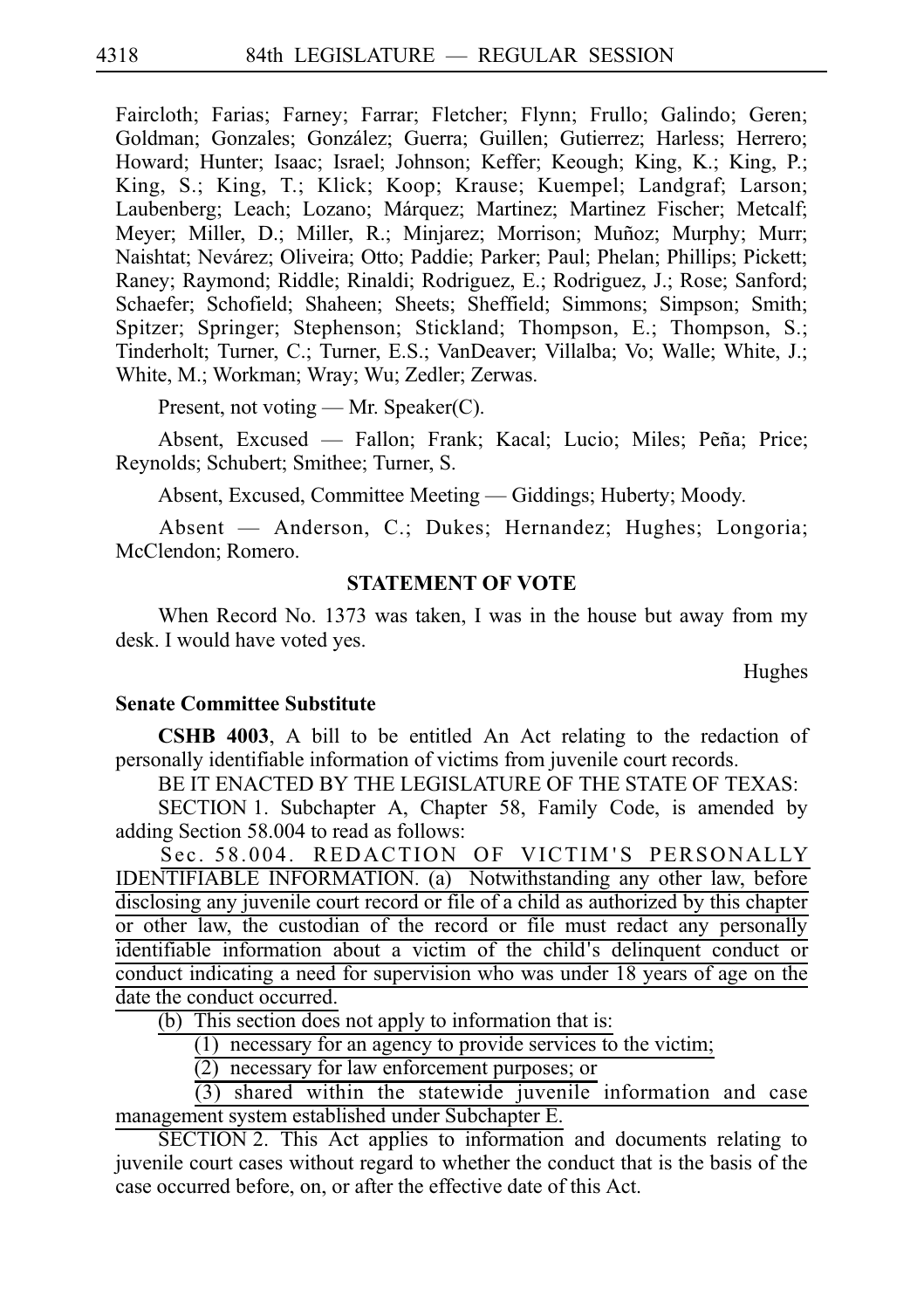SECTION 3. This Act takes effect September 1, 2015.

(Huberty now present)

### **HB 2066 - HOUSE CONCURS IN SENATE AMENDMENTS TEXT OF SENATE AMENDMENTS**

Representative Oliveira called up with senate amendments for consideration at this time,

**HB 2066**, A bill to be entitled An Act relating to the rescission of nonjudicial foreclosure sales.

Representative Oliveira moved to concur in the senate amendments to **HB** 2066.

The motion to concur in the senate amendments to **HB 2066** prevailed by (Record 1374): 130 Yeas, 0 Nays, 2 Present, not voting.

Yeas — Allen; Alonzo; Alvarado; Anchia; Anderson, C.; Anderson, R.; Ashby; Aycock; Bell; Bernal; Blanco; Bohac; Bonnen, D.; Bonnen, G.; Burkett; Burns; Burrows; Button; Canales; Capriglione; Clardy; Coleman; Collier; Cook; Craddick; Crownover; Cyrier; Dale; Darby; Davis, Y.; Deshotel; Dutton; Elkins; Faircloth; Farias; Farney; Farrar; Fletcher; Flynn; Frullo; Galindo; Geren; Goldman; Gonzales; González; Guerra; Guillen; Gutierrez; Harless; Hernandez; Herrero; Howard; Hunter; Isaac; Israel; Johnson; Keffer; King, K.; King, P.; King, S.; King, T.; Klick; Koop; Krause; Kuempel; Landgraf; Larson; Laubenberg; Leach; Longoria; Lozano; Márquez; Martinez; Martinez Fischer; Metcalf; Meyer; Miller, D.; Miller, R.; Minjarez; Morrison; Muñoz; Murphy; Murr; Naishtat; Nevárez; Oliveira; Otto; Paddie; Parker; Paul; Phelan; Phillips; Pickett; Raney; Raymond; Riddle; Rinaldi; Rodriguez, E.; Rodriguez, J.; Romero; Rose; Sanford; Schaefer; Schofield; Shaheen; Sheets; Sheffield; Simmons; Simpson; Smith; Spitzer; Springer; Stephenson; Stickland; Thompson, E.; Thompson, S.; Tinderholt; Turner, C.; Turner, E.S.; VanDeaver; Villalba; Vo; Walle; White, J.; White, M.; Workman; Wray; Wu; Zedler; Zerwas.

Present, not voting — Mr. Speaker(C); Keough.

Absent, Excused — Fallon; Frank; Kacal; Lucio; Miles; Peña; Price; Reynolds; Schubert; Smithee; Turner, S.

Absent, Excused, Committee Meeting — Giddings; Moody.

Absent — Davis, S.; Dukes; Huberty; Hughes; McClendon.

#### **STATEMENT OF VOTE**

When Record No. 1374 was taken, I was in the house but away from my desk. I would have voted yes.

Hughes

#### **Senate Committee Substitute**

**CSHB 2066**, A bill to be entitled An Act relating to the rescission of nonjudicial foreclosure sales.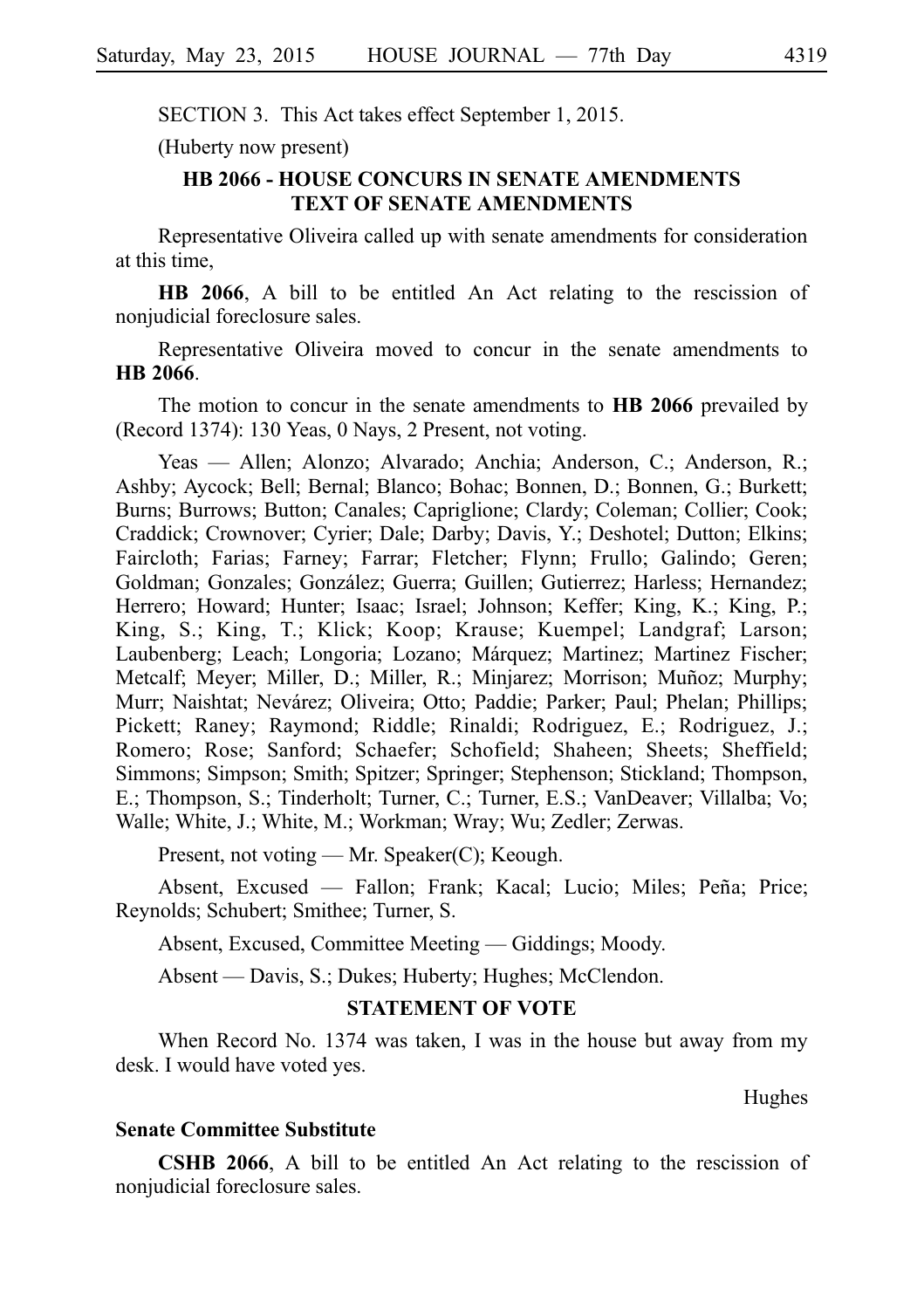BE IT ENACTED BY THE LEGISLATURE OF THE STATE OF TEXAS:

SECTION 1. Chapter 51, Property Code, is amended by adding Section 51.016 to read as follows:

Sec. 51.016. RESCISSION OF NONJUDICIAL FORECLOSURE SALES. (a) This section applies only to a nonjudicial foreclosure sale of residential real property conducted under Section 51.002. In this subsection, "residential real property" means:

 $(1)$  a single family home, duplex, triplex, or quadraplex; or

 $\overline{(2)}$  a unit in a multiunit residential structure in which title to an individual unit is transferred to the owner of the unit under a condominium or cooperative system.

(b) Not later than the 15th calendar day after the date of a foreclosure sale, a mortgagee, trustee, or substitute trustee may rescind the sale under this section if:

 $(1)$  the statutory requirements for the sale were not satisfied;

 $(2)$  the default leading to the sale was cured before the sale;

 $\overline{(3)}$  a receivership or dependent probate administration involving the property was pending at the time of sale;

 $\overline{(4)}$  a condition specified in the conditions of sale prescribed by the trustee or substitute trustee before the sale and made available in writing to prospective bidders at the sale was not met;

 $(5)$  the mortgagee or mortgage servicer and the debtor agreed before the sale to cancel the sale based on an enforceable written agreement by the debtor to cure the default; or

 $\overline{(6)}$  at the time of the sale, a court-ordered or automatic stay of the sale imposed in a bankruptcy case filed by a person with an interest in the property was in effect.

 $(c)$  On or before the 15th calendar day after the date of the sale, the party rescinding the sale shall:

 $(1)$  serve a written notice of rescission that describes the reason for the rescission and includes recording information for any affected trustee's or substitute trustee's deed that was recorded on:

 $(A)$  the purchaser, if the mortgagee is not the purchaser; and

 $\overline{(B)}$  each debtor who, according to the records of the mortgage servicer of the debt, is obligated to pay the debt; and

 $(2)$  file each notice for recording in the real property records of the county in which all or a part of the property is located.

(d) A notice required by Subsection (c) must be served by certified mail. Service of the notice is complete when the notice is deposited in the United States mail, postage prepaid and addressed to the purchaser or debtor, as applicable, at the purchaser's or debtor's last known address, as applicable. The affidavit of a person knowledgeable of the facts to the effect that service was completed is prima facie evidence of service.

 $(e)$  Not later than the fifth calendar day after the date a foreclosure sale is rescinded under this section, the mortgagee shall return to the purchaser by certified mail, electronic or wire transfer, or courier service with delivery tracking the amount of the bid paid by the purchaser for the property at the sale. The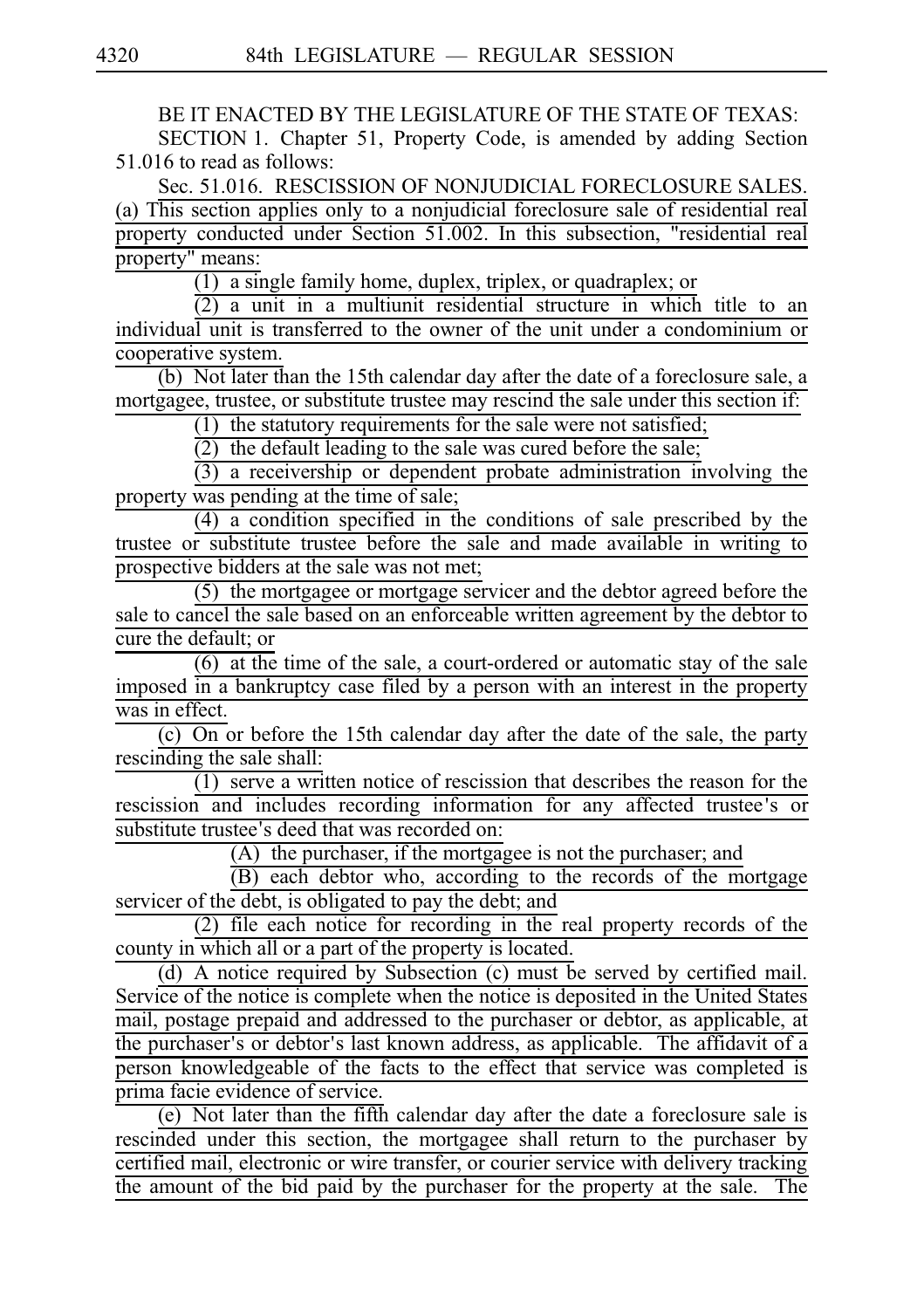debtor shall return to the trustee the amount of any excess proceeds received by the debtor from the sale. The return of the bid amount is considered made on the date:

 $(1)$  the bid amount is deposited postage prepaid in the United States mail or with the courier service addressed to the purchaser at the purchaser's last known address; or

 $(2)$  the electronic or wire transfer is ordered.

(f) The rescinding mortgagee, trustee, or substitute trustee shall cause to be filed for recording in the real property records of the county where the notice required under Subsection (c) was recorded an affidavit stating the date the bid amount was returned together with the certified mail, electronic or wire transfer, or courier service delivery tracking information.

 $(g)$  An affidavit executed and filed in accordance with Subsection (f) is prima facie evidence of the return of the bid amount and of the authority of the maker of the affidavit. A bona fide purchaser, lender, or other person acquiring an interest in the property or an insurer of title is entitled to rely conclusively on the record of the filed affidavit and notice, and any subsequent purchaser in good faith and for value is entitled to bona fide purchaser protection.

 $(h)$  The rescission of a foreclosure sale under this section restores the mortgagee and the debtor to their respective title, rights, and obligations under any instrument relating to the foreclosed property that existed immediately prior to the sale.

 $(i)$  A rescission of a foreclosure sale under this section is void as to a creditor or to a subsequent purchaser for a valuable consideration without notice unless notice of the rescission has been acknowledged, sworn to, or proved and filed for recording as required by law. A rescission of a foreclosure sale under this section evidenced by an unrecorded instrument is binding on a party to the instrument, on the party's heirs, and on a subsequent purchaser who does not pay a valuable consideration or who has notice of the instrument.

 $(i)$  No action challenging the effectiveness of a rescission under this section may be commenced unless the action is filed on or before the 30th calendar day after the date the notices of rescission required by Subsection (c) are filed for recording. A lis pendens notice based on the rescission not recorded within that period has no effect. This subsection does not affect the limitations period for an action claiming damages resulting from the rescission.

 $(k)$  If the foreclosure sale is rescinded under this section for a reason listed in Subsection (b), other than a stay described by Subsection (b) $(6)$ , the court in a civil action filed by the purchaser challenging the effectiveness of the rescission or claiming damages resulting from the rescission may only award as damages to the purchaser the amount of the bid paid for the property by the purchaser at the sale that has not been refunded to the purchaser, plus interest on that amount at the rate of 10 percent per year. Notwithstanding any other law, the court may not order specific performance of the sale as a remedy for the purchaser. Interest awarded under this subsection ceases to accrue on the fourth day after the date the mortgagee deposits the amount of the damages awarded in the United States mail or with a courier for delivery to the purchaser.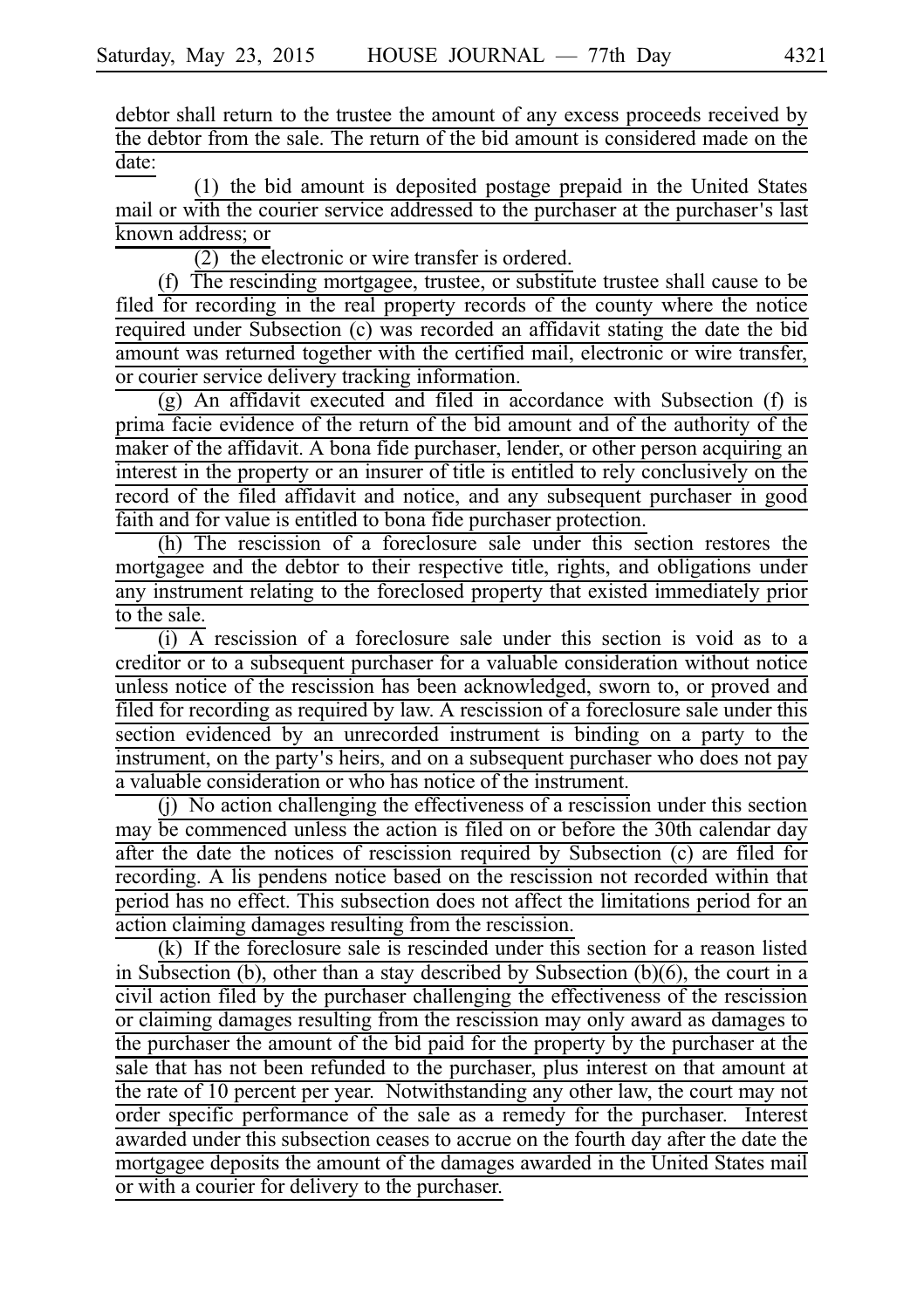(I) If a foreclosure sale is rescinded under this section for a reason provided by Subsection (b)(6), the court in a civil action filed by the purchaser challenging the effectiveness of the rescission or claiming damages resulting from the rescission may only award as damages to the purchaser the amount of the bid paid for the property by the purchaser at the sale that has not been refunded to the purchaser.

(m) Nothing in this section prohibits the rescission of a sale by agreement of the affected parties on other terms or a suit to rescind a sale not rescinded under this section.

SECTION 2. The changes in law made by this Act apply only to a foreclosure sale that occurs on or after the effective date of this Act. A foreclosure sale that occurred before the effective date of this Act is governed by the law applicable to the foreclosure sale immediately before the effective date of this Act, and that law is continued in effect for that purpose.

SECTION 3. This Act takes effect September 1, 2015.

# **HB 1779 - HOUSE CONCURS IN SENATE AMENDMENTS TEXT OF SENATE AMENDMENTS**

Representative Murr called up with senate amendments for consideration at this time,

**HB 1779**, A bill to be entitled An Act relating to the confidentiality of a physician's patient information in certain judicial proceedings.

Representative Murr moved to concur in the senate amendments to **HBi1779**.

The motion to concur in the senate amendments to **HB 1779** prevailed by (Record 1375): 129 Yeas, 0 Nays, 1 Present, not voting.

Yeas — Allen; Alonzo; Alvarado; Anchia; Anderson, C.; Anderson, R.; Ashby; Aycock; Bell; Bernal; Blanco; Bohac; Bonnen, D.; Bonnen, G.; Burkett; Burns; Burrows; Button; Canales; Capriglione; Clardy; Coleman; Collier; Cook; Craddick; Crownover; Cyrier; Dale; Darby; Davis, Y.; Deshotel; Dutton; Elkins; Farias; Farney; Farrar; Fletcher; Flynn; Frullo; Galindo; Geren; Goldman; Gonzales; González; Guerra; Guillen; Gutierrez; Harless; Hernandez; Herrero; Howard; Hughes; Hunter; Isaac; Israel; Johnson; Keffer; Keough; King, K.; King, P.; King, S.; King, T.; Klick; Koop; Krause; Kuempel; Landgraf; Larson; Laubenberg; Leach; Longoria; Lozano; Márquez; Martinez; Martinez Fischer; Metcalf; Meyer; Miller, D.; Miller, R.; Minjarez; Morrison; Muñoz; Murphy; Murr; Naishtat; Nevárez; Otto; Paddie; Parker; Paul; Phelan; Pickett; Raney; Raymond; Riddle; Rinaldi; Rodriguez, E.; Rodriguez, J.; Romero; Rose; Sanford; Schaefer; Schofield; Shaheen; Sheets; Sheffield; Simmons; Simpson; Smith; Spitzer; Springer; Stephenson; Stickland; Thompson, E.; Thompson, S.; Tinderholt; Turner, C.; Turner, E.S.; VanDeaver; Villalba; Vo; Walle; White, J.; White, M.; Workman; Wray; Wu; Zedler; Zerwas.

Present, not voting — Mr. Speaker(C).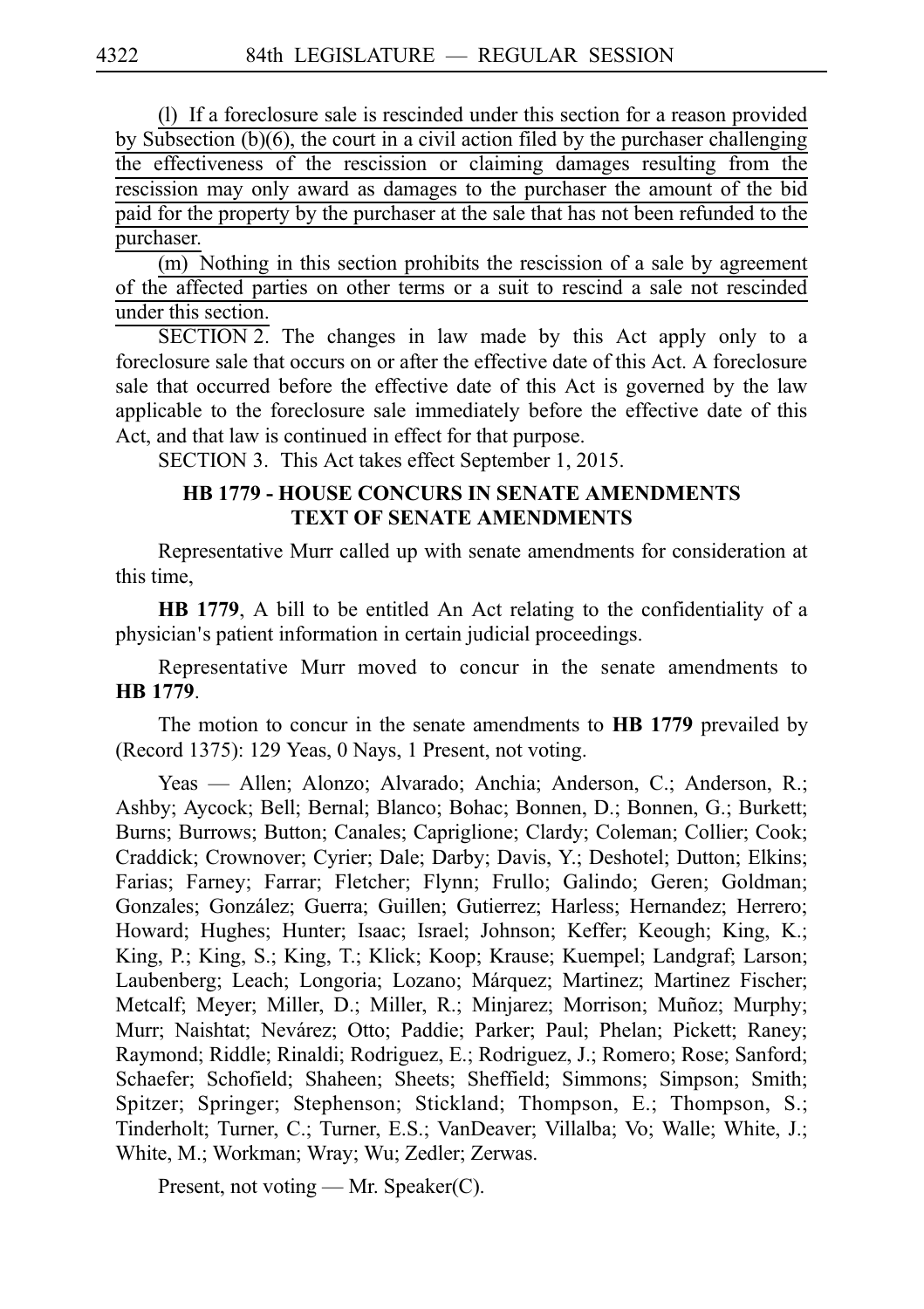Absent, Excused — Fallon; Frank; Kacal; Lucio; Miles; Peña; Price; Reynolds; Schubert; Smithee; Turner, S.

Absent, Excused, Committee Meeting — Giddings; Moody.

Absent — Davis, S.; Dukes; Faircloth; Huberty; McClendon; Oliveira; Phillips.

### **STATEMENT OF VOTE**

When Record No. 1375 was taken, I was in the house but away from my desk. I would have voted yes.

Faircloth

#### **Senate Committee Substitute**

**CSHB 1779**, A bill to be entitled An Act relating to the disclosure in certain judicial proceedings of confidential communications between a physician and a patient and confidential patient records.

BE IT ENACTED BY THE LEGISLATURE OF THE STATE OF TEXAS:

SECTION 1. Section 159.002, Occupations Code, is amended by adding Subsections (f) and (g) to read as follows:

(f) Notwithstanding any other provision of this chapter other than Sections  $159.003(a)(10)$  and (c), a communication or record that is otherwise confidential and privileged under this section may be disclosed or released by a physician without the patient's authorization or consent if the disclosure or release is related to a judicial proceeding in which the patient is a party and the disclosure or release is requested under a subpoena issued under:

 $(1)$  the Texas Rules of Civil Procedure;

 $(2)$  the Code of Criminal Procedure; or

(3) Chapter 121, Civil Practice and Remedies Code.

(g)  $\overline{\text{Subsection}}$  (f) does not prevent a physician from claiming, or otherwise limit the authority of a physician to claim, the privilege of confidentiality on behalf of a patient.

 $SECTION 2$ . Section 159.003(a), Occupations Code, is amended to read as follows:

(a) An exception to the privilege of confidentiality in a court or administrative proceeding exists:

 $(1)$  in a proceeding brought by a patient against a physician, including:

 $(A)$  a malpractice proceeding; or

(B) a criminal proceeding or license revocation proceeding in which the patient is a complaining witness and disclosure is relevant to a claim or defense of the physician;

 $(2)$  if the patient or a person authorized to act on the patient's behalf submits a written consent to the release of confidential information as provided by Section 159.005;

(3) in a proceeding to substantiate and collect on a claim for medical services provided to the patient;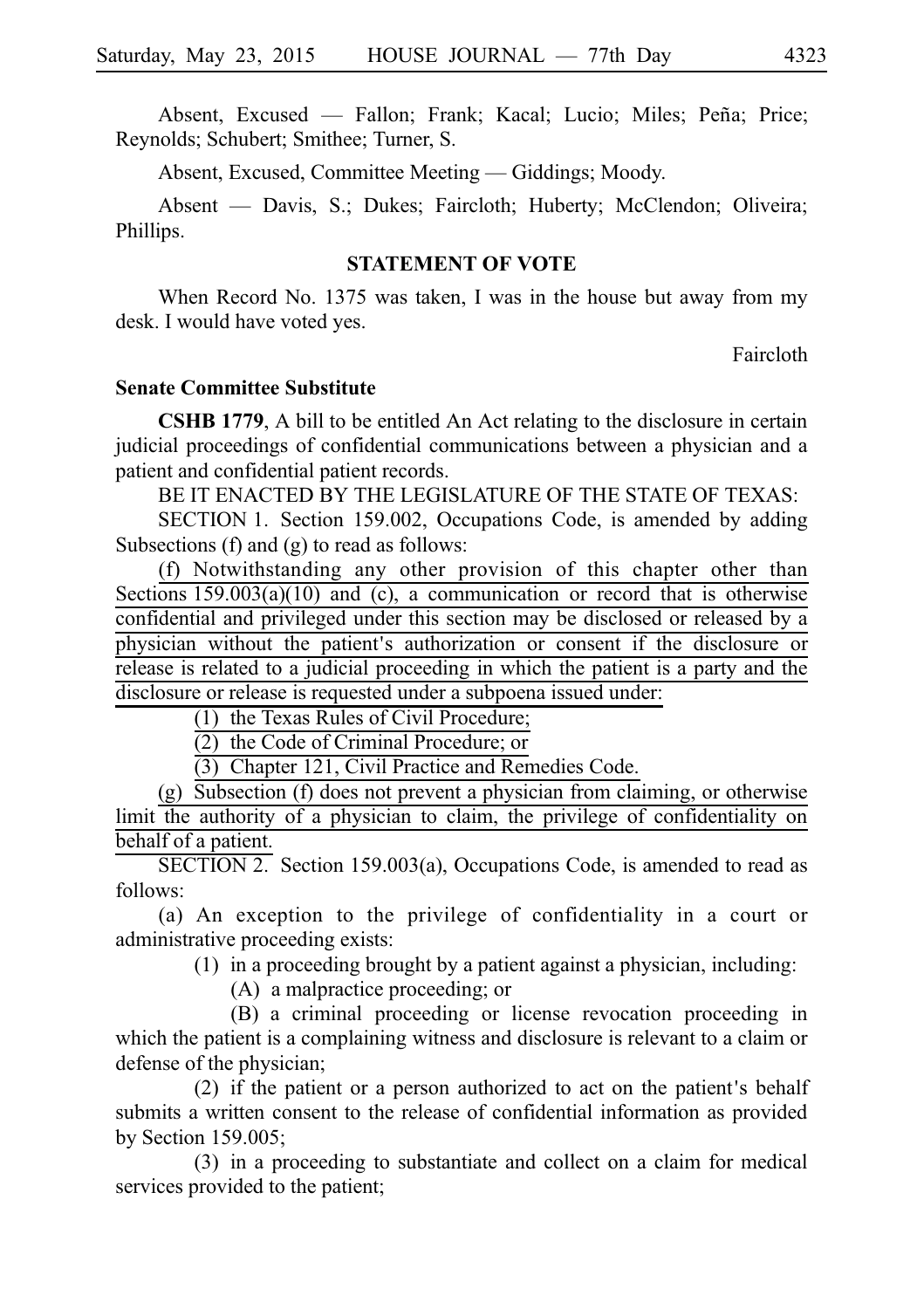$(4)$  in a civil action or administrative proceeding, if relevant, brought by the patient or a person on the patient's behalf, if the patient or person is attempting to recover monetary damages for a physical or mental condition including the patient's death;

 $(5)$  in a disciplinary investigation or proceeding conducted under this subtitle, if the board protects the identity of any patient whose billing or medical records are examined other than a patient:

(A) for whom an exception exists under Subdivision  $(1)$ ; or

 $(B)$  who has submitted written consent to the release of the billing or medical records as provided by Section 159.005;

 $(6)$  in a criminal investigation of a physician in which the board is participating, or assisting in the investigation or proceeding by providing certain billing or medical records obtained from the physician, if the board protects the identity of a patient whose billing or medical records are provided in the investigation or proceeding other than a patient:

(A) for whom an exception exists under Subdivision  $(1)$ ; or

(B) who has submitted written consent to the release of the billing or medical records as provided by Section 159.005;

(7) in an involuntary civil commitment proceeding, proceeding for court-ordered treatment, or probable cause hearing under Chapter 462, 574, or 593, Health and Safety Code;

 $(8)$  if the patient's physical or mental condition is relevant to the execution of a will;

 $(9)$  if the information is relevant to a proceeding brought under Section 159.009;

 $(10)$  in a criminal prosecution in which the patient is a victim, witness, or defendant;

 $(11)$  to satisfy a request for billing or medical records of a deceased or incompetent person under Section 74.051(e), Civil Practice and Remedies Code; or

 $(12)$  to a court or a party to an action under a court order [or court subpoena].

SECTION 3. This Act takes effect September 1, 2015.

# **HB 1463 - HOUSE CONCURS IN SENATE AMENDMENTS TEXT OF SENATE AMENDMENTS**

Representative Raymond called up with senate amendments for consideration at this time,

**HB 1463**, A bill to be entitled An Act relating to the procedure for canceling an exemption from ad valorem taxation of the residence homestead of an individual who is 65 years of age or older.

Representative Raymond moved to concur in the senate amendments to **HBi1463**.

The motion to concur in the senate amendments to **HB 1463** prevailed by (Record 1376): 134 Yeas, 0 Nays, 1 Present, not voting.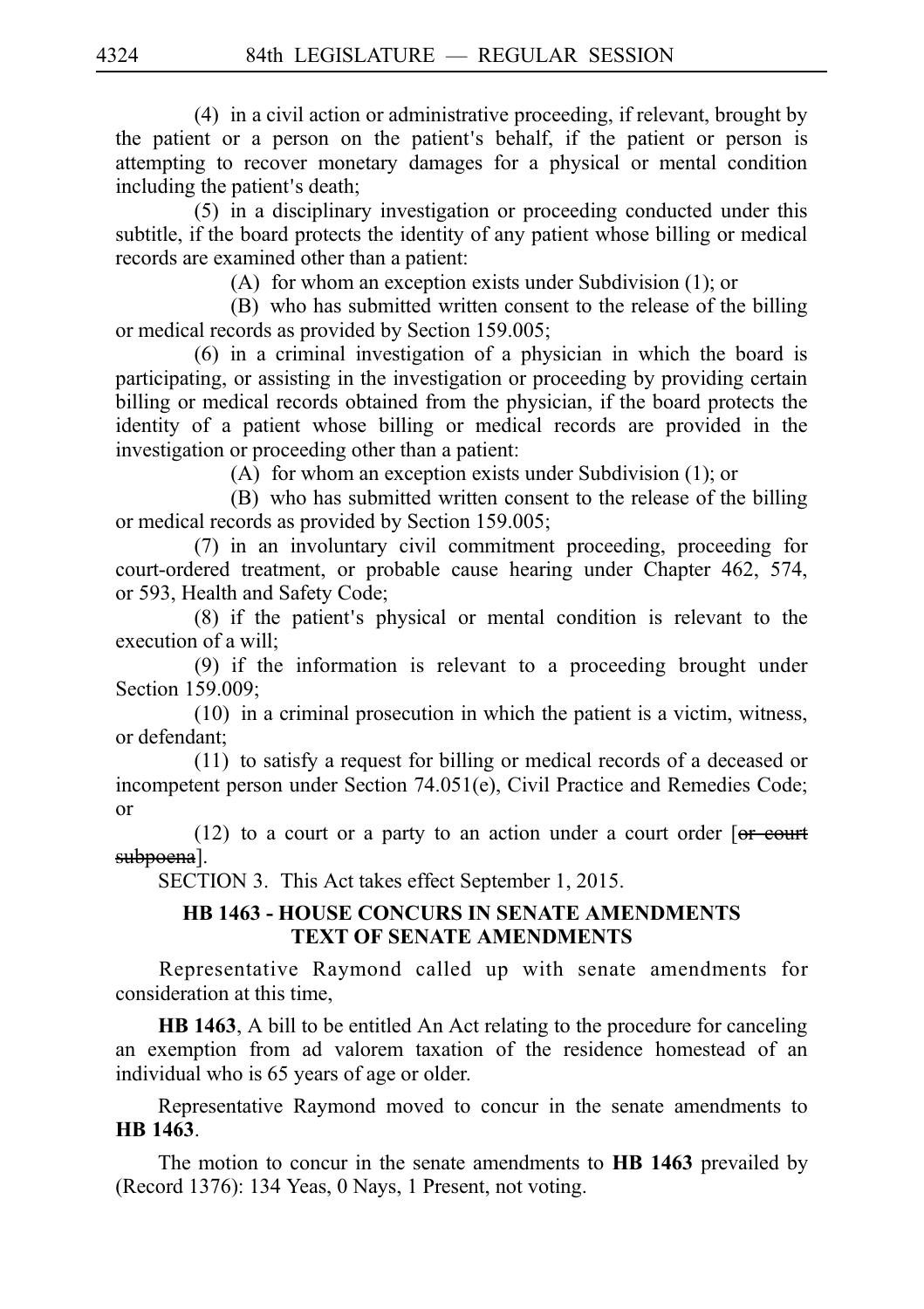Yeas — Allen; Alonzo; Alvarado; Anchia; Anderson, C.; Anderson, R.; Ashby; Aycock; Bell; Bernal; Blanco; Bohac; Bonnen, D.; Bonnen, G.; Burkett; Burns; Burrows; Button; Canales; Capriglione; Clardy; Coleman; Collier; Cook; Craddick; Crownover; Cyrier; Dale; Darby; Davis, S.; Davis, Y.; Deshotel; Dutton; Elkins; Faircloth; Farias; Farney; Farrar; Fletcher; Flynn; Frullo; Galindo: Geren; Goldman; Gonzales; González; Guerra; Guillen; Gutierrez; Harless; Hernandez; Herrero; Howard; Huberty; Hughes; Hunter; Isaac; Israel; Johnson; Keffer; Keough; King, K.; King, P.; King, S.; King, T.; Klick; Koop; Krause; Kuempel; Landgraf; Larson; Laubenberg; Leach; Longoria; Lozano; Márquez; Martinez; Martinez Fischer; Metcalf; Meyer; Miller, D.; Miller, R.; Minjarez; Morrison; Muñoz; Murphy; Murr; Naishtat; Nevárez; Oliveira; Otto; Paddie; Parker; Paul; Phelan; Phillips; Pickett; Raney; Raymond; Riddle; Rinaldi; Rodriguez, E.; Rodriguez, J.; Romero; Rose; Sanford; Schaefer; Schofield; Shaheen; Sheets; Sheffield; Simmons; Simpson; Smith; Spitzer; Springer; Stephenson; Stickland; Thompson, E.; Thompson, S.; Tinderholt; Turner, C.; Turner, E.S.; VanDeaver; Villalba; Vo; Walle; White, J.; White, M.; Workman; Wray; Wu; Zedler; Zerwas.

Present, not voting — Mr. Speaker(C).

Absent, Excused — Fallon; Frank; Kacal; Lucio; Miles; Peña; Price; Reynolds; Schubert; Smithee; Turner, S.

Absent, Excused, Committee Meeting — Giddings; Moody.

Absent — Dukes; McClendon.

### **Senate Committee Substitute**

**CSHB 1463**, A bill to be entitled An Act relating to the procedure for canceling an exemption from ad valorem taxation of the residence homestead of an individual who is 65 years of age or older.

BE IT ENACTED BY THE LEGISLATURE OF THE STATE OF TEXAS:

SECTION 1. Section 1.07(d), Tax Code, is amended to read as follows:

(d) A notice required by Section 11.43(q), 11.45(d), 23.44(d), 23.46(c), 23.54(e), 23.541(c), 23.55(e), 23.57(d), 23.76(e), 23.79(d), or 23.85(d) must be sent by certified mail.

SECTION 2. Section 11.43, Tax Code, is amended by amending Subsections (c) and (h) and adding Subsection (q) to read as follows:

(c) An exemption provided by Section 11.13, 11.131, 11.132, 11.17, 11.18, 11.182, 11.1827, 11.183, 11.19, 11.20, 11.21, 11.22, 11.23(h), (j), or (j-1), 11.231, 11.254, 11.271, 11.29, 11.30, 11.31, or 11.315, once allowed, need not be claimed in subsequent years, and except as otherwise provided by Subsection (e), the exemption applies to the property until it changes ownership or the person's qualification for the exemption changes. However, the chief appraiser may require a person allowed one of the exemptions in a prior year to file a new application to confirm the person's current qualification for the exemption by delivering a written notice that a new application is required, accompanied by an appropriate application form, to the person previously allowed the exemption. If the person previously allowed the exemption is 65 years of age or older, the chief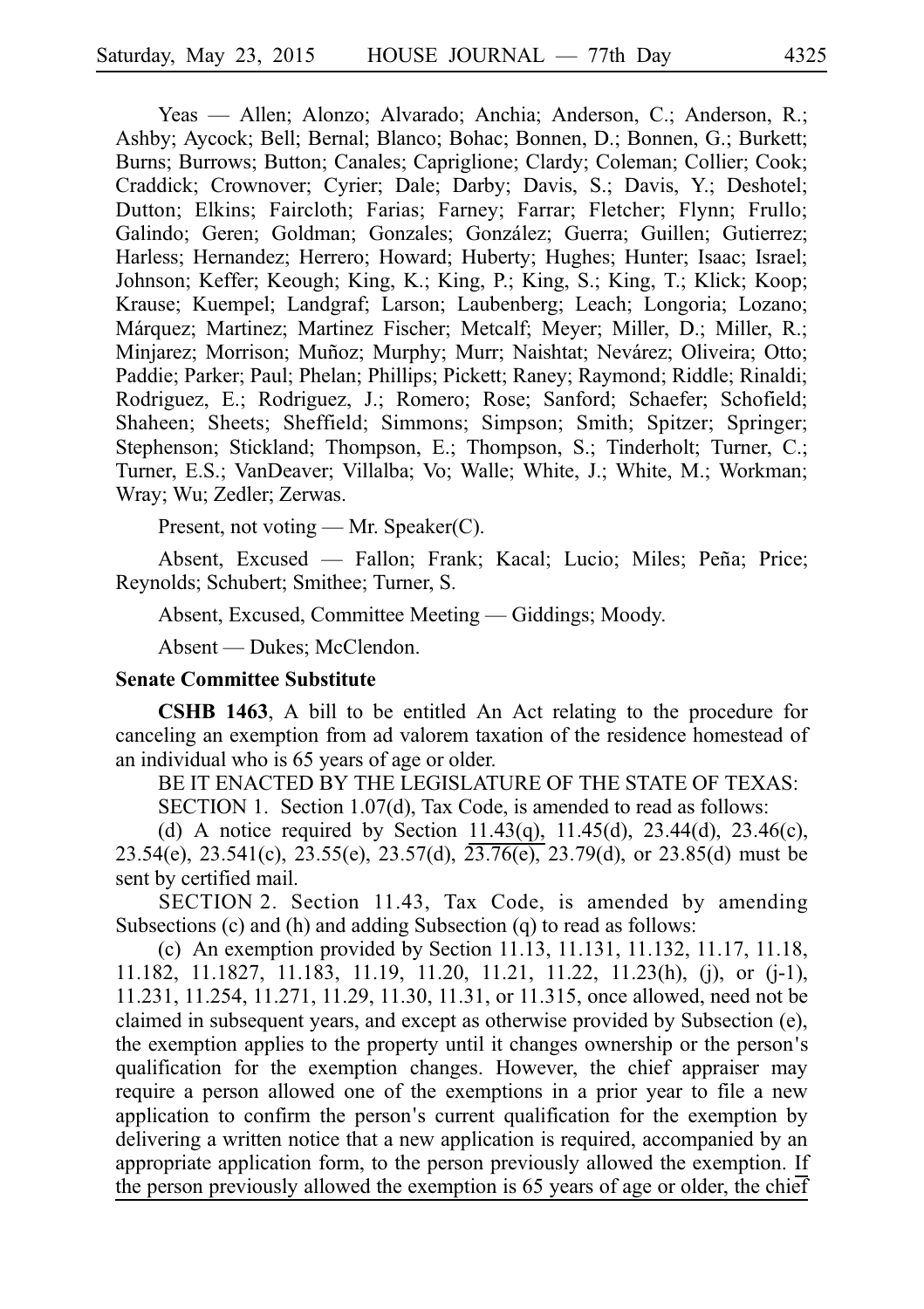appraiser may not cancel the exemption due to the person's failure to file the new application unless the chief appraiser complies with the requirements of Subsection (q), if applicable.

 $(h)$  If the chief appraiser learns of any reason indicating that an exemption previously allowed should be canceled, the chief appraiser [he] shall investigate. Subject to Subsection (q), if the chief appraiser  $[\overline{If \text{ he}}]$  determines that the property should not be exempt, the chief appraiser [he] shall cancel the exemption and deliver written notice of the cancellation within five days after the date the exemption is canceled [he makes the cancellation].

 $(q)$  A chief appraiser may not cancel an exemption under Section 11.13 that is received by an individual who is 65 years of age or older without first providing written notice of the cancellation to the individual receiving the exemption. The notice must include a form on which the individual may indicate whether the individual is qualified to receive the exemption and a self-addressed postage prepaid envelope with instructions for returning the form to the chief appraiser. The chief appraiser shall consider the individual's response on the form in determining whether to continue to allow the exemption. If the chief appraiser does not receive a response on or before the 60th day after the date the notice is mailed, the chief appraiser may cancel the exemption on or after the 30th day after the expiration of the 60-day period, but only after making a reasonable effort to locate the individual and determine whether the individual is qualified to receive the exemption. For purposes of this subsection, sending an additional notice of cancellation that includes, in bold font equal to or greater in size than the surrounding text, the date on which the chief appraiser is authorized to cancel the exemption to the individual receiving the exemption immediately after the expiration of the 60-day period by first class mail in an envelope on which is written, in all capital letters, "RETURN SERVICE REQUESTED," or another appropriate statement directing the United States Postal Service to return the notice if it is not deliverable as addressed, or providing the additional notice in another manner that the chief appraiser determines is appropriate, constitutes a reasonable effort on the part of the chief appraiser. This subsection does not apply to an exemption under Section 11.13(c) or (d) for an individual 65 years of age or older that is canceled because the chief appraiser determines that the individual receiving the exemption no longer owns the property subject to the exemption.

SECTION 3. The change in law made by this Act applies only to an action taken by a chief appraiser to cancel a residence homestead exemption from ad valorem taxation that is received by an individual who is 65 years of age or older on or after the effective date of this Act. An action taken by a chief appraiser to cancel a residence homestead exemption from ad valorem taxation that is received by an individual who is 65 years of age or older before the effective date of this Act is governed by the law in effect on the date the action was taken, and that law is continued in effect for that purpose.

SECTION 4. This Act takes effect September 1, 2015.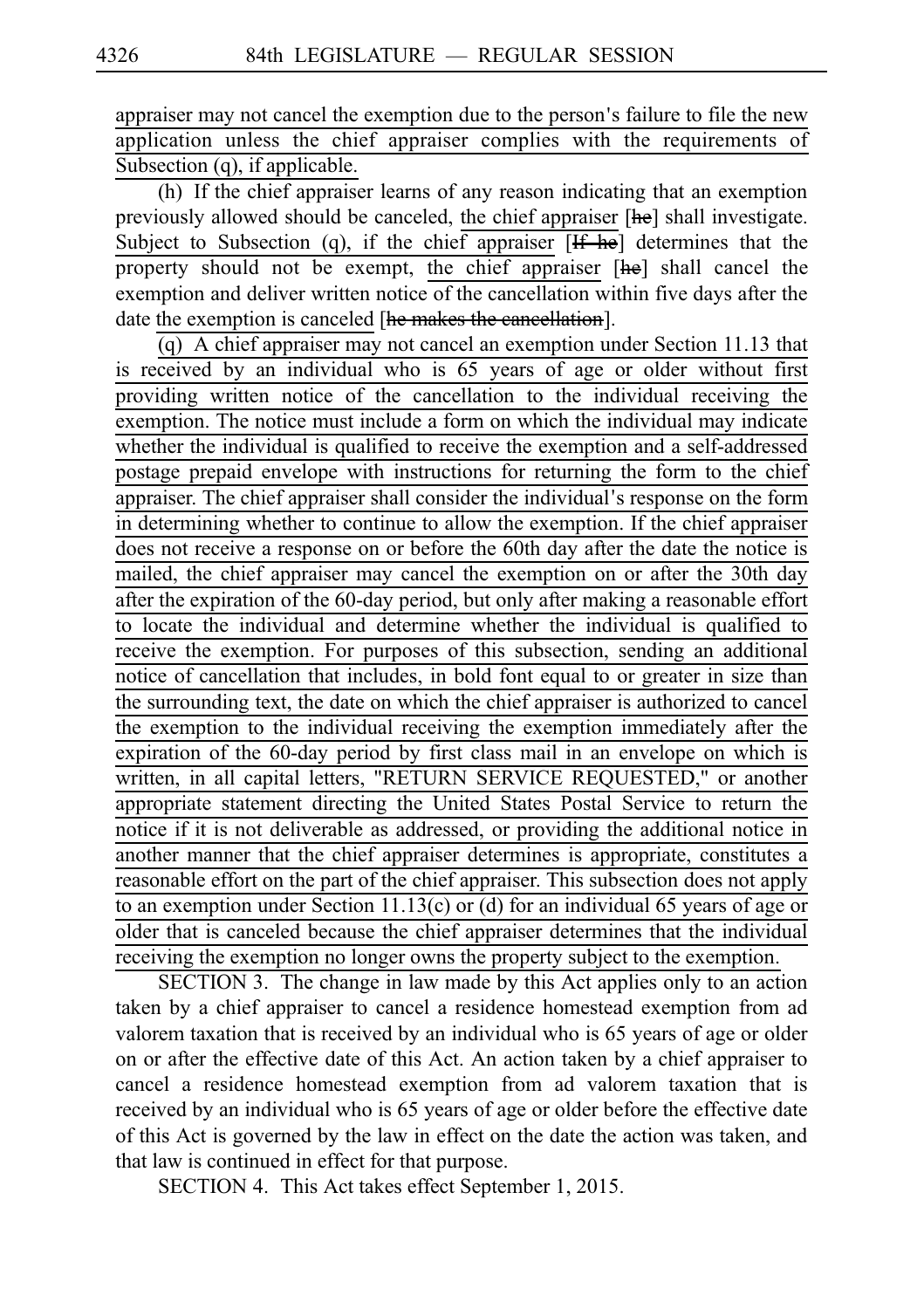#### **HB 21 - HOUSE CONCURS IN SENATE AMENDMENTS TEXT OF SENATE AMENDMENTS**

Representative K. King called up with senate amendments for consideration at this time,

**HB 21**, A bill to be entitled An Act relating to authorizing patients with certain terminal illnesses to access certain investigational drugs, biological products, and devices that are in clinical trials.

Representative K. King moved to concur in the senate amendments to **HB** 21.

The motion to concur in the senate amendments to **HB 21** prevailed by (Record 1377): 134 Yeas, 0 Nays, 1 Present, not voting.

Yeas — Allen; Alonzo; Alvarado; Anchia; Anderson, C.; Anderson, R.; Ashby; Aycock; Bell; Bernal; Blanco; Bohac; Bonnen, D.; Bonnen, G.; Burkett; Burns; Burrows; Button; Canales; Capriglione; Clardy; Coleman; Collier; Cook; Craddick; Crownover; Cyrier; Dale; Darby; Davis, S.; Davis, Y.; Deshotel; Dutton; Elkins; Faircloth; Farias; Farney; Farrar; Fletcher; Flynn; Frullo; Galindo; Geren; Goldman; Gonzales; González; Guerra; Guillen; Gutierrez; Harless; Hernandez; Herrero; Howard; Huberty; Hughes; Hunter; Isaac; Israel; Johnson; Keffer; Keough; King, K.; King, P.; King, S.; King, T.; Klick; Koop; Krause; Kuempel; Landgraf; Larson; Laubenberg; Leach; Longoria; Lozano; Márquez; Martinez; Martinez Fischer; Metcalf; Meyer; Miller, D.; Miller, R.; Minjarez; Morrison; Muñoz; Murphy; Murr; Naishtat; Nevárez; Oliveira; Otto; Paddie; Parker; Paul; Phelan; Phillips; Pickett; Raney; Raymond; Riddle; Rinaldi; Rodriguez, E.; Rodriguez, J.; Romero; Rose; Sanford; Schaefer; Schofield; Shaheen; Sheets; Sheffield; Simmons; Simpson; Smith; Spitzer; Springer; Stephenson; Stickland; Thompson, E.; Thompson, S.; Tinderholt; Turner, C.; Turner, E.S.; VanDeaver; Villalba; Vo; Walle; White, J.; White, M.; Workman; Wray; Wu; Zedler; Zerwas.

Present, not voting — Mr. Speaker(C).

Absent, Excused — Fallon; Frank; Kacal; Lucio; Miles; Peña; Price; Reynolds; Schubert; Smithee; Turner, S.

Absent, Excused, Committee Meeting — Giddings; Moody.

Absent — Dukes; McClendon.

#### **Senate Committee Substitute**

**CSHB 21**, A bill to be entitled An Act relating to authorizing patients with certain terminal illnesses to access certain investigational drugs, biological products, and devices that are in clinical trials.

BE IT ENACTED BY THE LEGISLATURE OF THE STATE OF TEXAS:

SECTION 1. (a) This Act shall be known as the Right To Try Act.

(b) The legislature finds that:

 $(1)$  the process for the approval of investigational drugs, biological products, and devices in the United States takes many years;

 $(2)$  patients with a terminal illness do not have the luxury of waiting until an investigational drug, biological product, or device receives final approval from the United States Food and Drug Administration;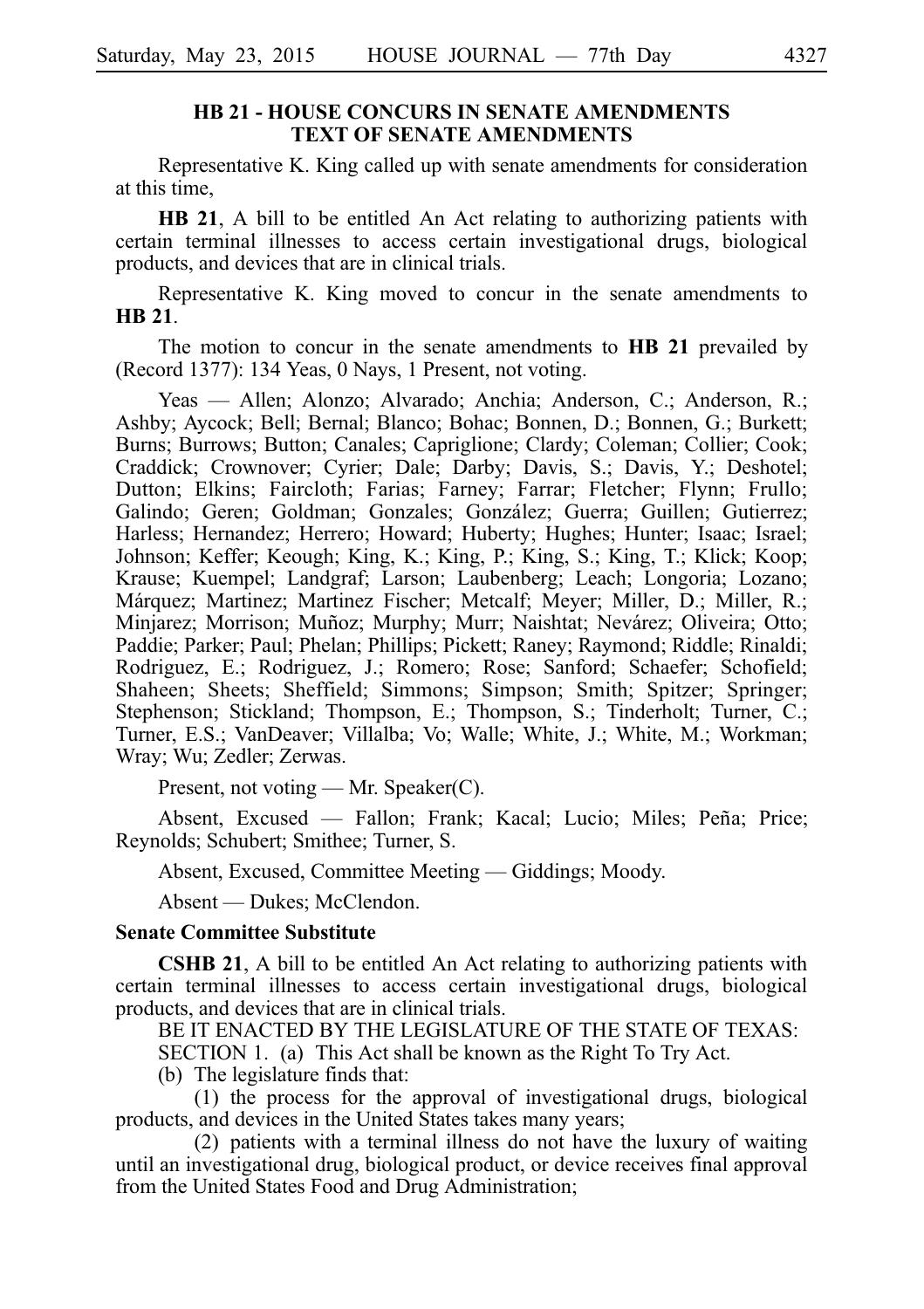(3) the standards of the United States Food and Drug Administration for the use of investigational drugs, biological products, and devices may deny the benefits of potentially life-saving treatments to terminally ill patients;

 $(4)$  patients with a terminal illness have a fundamental right to attempt to pursue the preservation of their own lives by accessing available investigational drugs, biological products, and devices;

(5) the use of available investigational drugs, biological products, and devices is a decision that should be made by the patient with a terminal illness in consultation with the patient's physician to pursue the preservation of the patient's own life and is not a decision to be made by the government; and

 $(6)$  the decision to use an investigational drug, biological product, or device should be made with full awareness of the potential risks, benefits, and consequences to the patient with a terminal illness and the patient's family.

(c) It is the intent of the legislature to allow for patients with a terminal illness to use potentially life-saving investigational drugs, biological products, and devices.

SECTION 2. Subtitle C, Title 6, Health and Safety Code, is amended by adding Chapter 489 to read as follows:

# CHAPTER 489. ACCESS TO INVESTIGATIONAL TREATMENTS FOR PATIENTS WITH TERMINAL ILLNESSES

# SUBCHAPTER A. GENERAL PROVISIONS

Sec. 489.001. DEFINITIONS. In this chapter:

 $(1)$  "Investigational drug, biological product, or device" means a drug, biological product, or device that has successfully completed phase one of a clinical trial but has not yet been approved for general use by the United States Food and Drug Administration and remains under investigation in the clinical trial.

 $(2)$  "Terminal illness" means an advanced stage of a disease with an unfavorable prognosis that, without life-sustaining procedures, will soon result in death or a state of permanent unconsciousness from which recovery is unlikely.

#### SUBCHAPTER B. ACCESS TO INVESTIGATIONAL DRUGS, BIOLOGICAL PRODUCTS, AND DEVICES FOR PATIENTS WITH TERMINAL ILLNESSES

Sec. 489.051. PATIENT ELIGIBILITY. A patient is eligible to access and use an investigational drug, biological product, or device under this chapter if:

 $(1)$  the patient has a terminal illness, attested to by the patient's treating physician; and

 $(2)$  the patient's physician:

 $(A)$  in consultation with the patient, has considered all other treatment options currently approved by the United States Food and Drug Administration and determined that those treatment options are unavailable or unlikely to prolong the patient's life; and

(B) has recommended or prescribed in writing that the patient use a specific class of investigational drug, biological product, or device.

Sec. 489.052. INFORMED CONSENT. (a) Before receiving an investigational drug, biological product, or device, an eligible patient must sign a written informed consent. If the patient is a minor or lacks the mental capacity to provide informed consent, a parent or legal guardian may provide informed consent on the patient's behalf.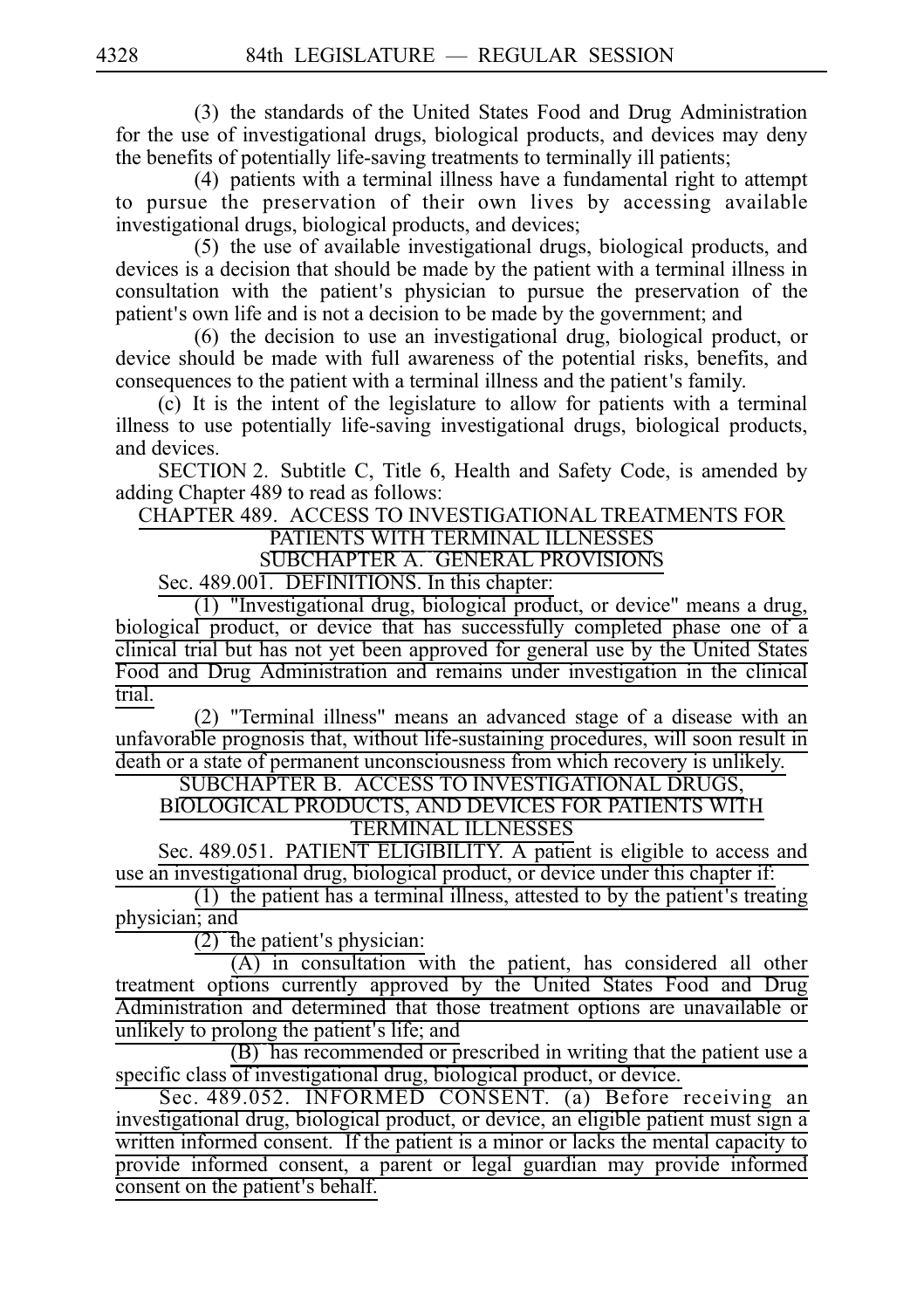(b) The executive commissioner of the Health and Human Services Commission by rule may adopt a form for the informed consent under this section.

Sec. 489.053. PROVISION OF INVESTIGATIONAL DRUG, BIOLOGICAL PRODUCT, OR DEVICE BY MANUFACTURER. (a) A manufacturer of an investigational drug, biological product, or device may make available the manufacturer's investigational drug, biological product, or device to eligible patients in accordance with this chapter if the patient provides to the manufacturer the informed consent required under Section 489.052.

(b) This chapter does not require that a manufacturer make available an investigational drug, biological product, or device to an eligible patient.

 $(c)$  If a manufacturer makes available an investigational drug, biological product, or device to an eligible patient under this subchapter, the manufacturer must provide the investigational drug, biological product, or device to the eligible patient without receiving compensation.

Sec. 489.054. NO CAUSE OF ACTION CREATED. This chapter does not create a private or state cause of action against a manufacturer of an investigational drug, biological product, or device or against any other person or entity involved in the care of an eligible patient using the investigational drug, biological product, or device for any harm done to the eligible patient resulting from the investigational drug, biological product, or device.

Sec. 489.055. STATE MAY NOT INTERFERE WITH ACCESS TO INVESTIGATIONAL DRUG, BIOLOGICAL PRODUCT, OR DEVICE. An official, employee, or agent of this state may not block or attempt to block an eligible patient's access to an investigational drug, biological product, or device under this chapter.

SUBCHAPTER C. HEALTH INSURANCE

Sec. 489.101. EFFECT ON HEALTH CARE COVERAGE FOR CLINICAL TRIAL ENROLLEES. This chapter does not affect the coverage of enrollees in clinical trials under Chapter 1379, Insurance Code.

SUBCHAPTER D. PHYSICIANS

Sec. 489.151. ACTION AGAINST PHYSICIAN'S LICENSE PROHIBITED. Notwithstanding any other law, the Texas Medical Board may not revoke, fail to renew, suspend, or take any action against a physician's license under Subchapter B, Chapter 164, Occupations Code, based solely on the physician's recommendations to an eligible patient regarding access to or treatment with an investigational drug, biological product, or device, provided that the recommendations made to the patient meet the medical standard of care.

SECTION 3. This Act takes effect immediately if it receives a vote of two-thirds of all the members elected to each house, as provided by Section 39, Article III, Texas Constitution. If this Act does not receive the vote necessary for immediate effect, this Act takes effect September 1, 2015.

#### **HB 2135 - HOUSE CONCURS IN SENATE AMENDMENTS TEXT OF SENATE AMENDMENTS**

Representative D. Bonnen called up with senate amendments for consideration at this time,

**HB 2135**, A bill to be entitled An Act relating to the purchasing of a firearm of an honorably retired or deceased peace officer.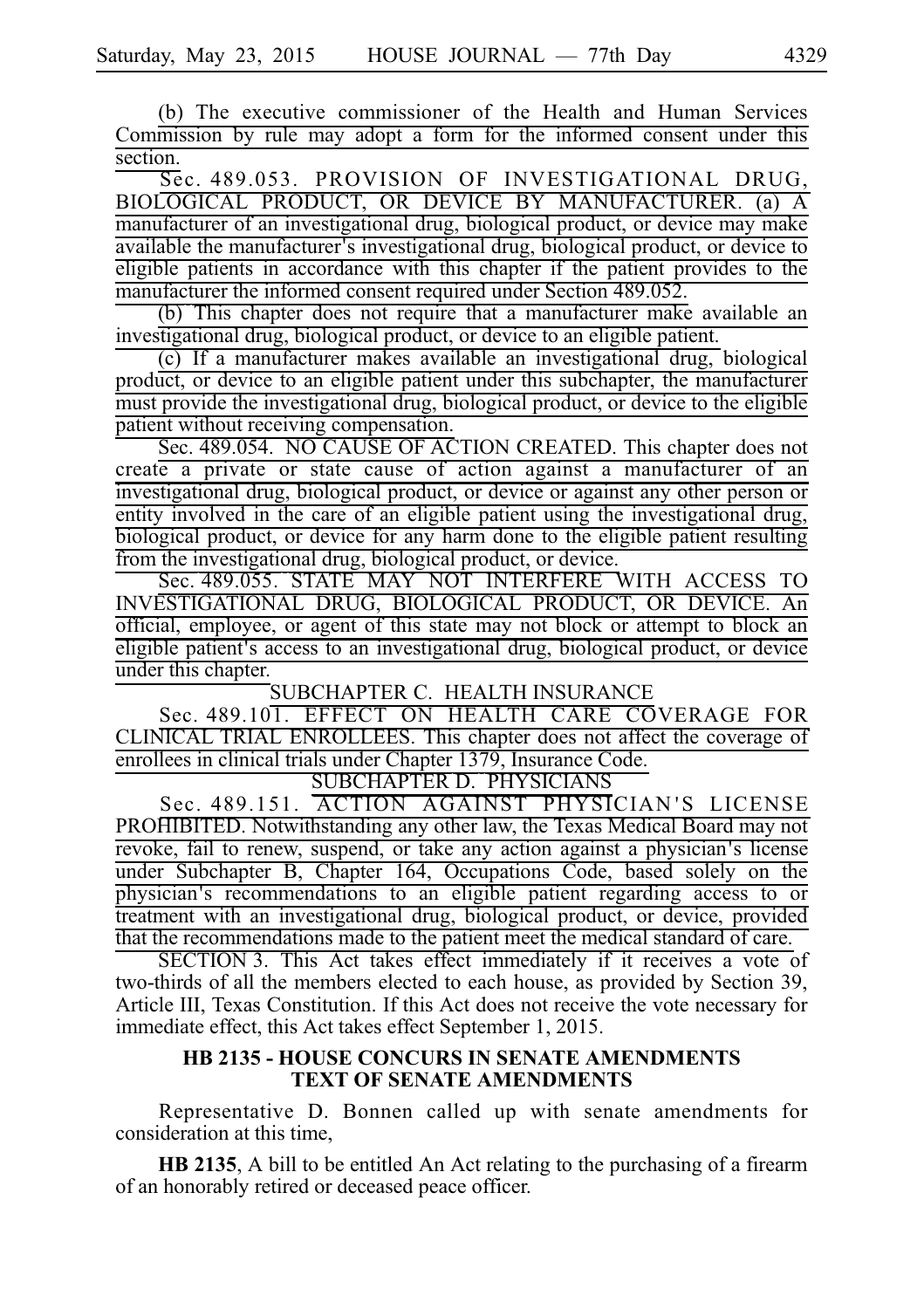Representative D. Bonnen moved to concur in the senate amendments to **HB** 2135.

The motion to concur in the senate amendments to **HB 2135** prevailed by (Record 1378): 134 Yeas, 0 Nays, 1 Present, not voting.

Yeas — Allen; Alonzo; Alvarado; Anchia; Anderson, C.; Anderson, R.; Ashby; Aycock; Bell; Bernal; Blanco; Bohac; Bonnen, D.; Bonnen, G.; Burkett; Burns; Burrows; Button; Canales; Capriglione; Clardy; Coleman; Collier; Cook; Craddick; Crownover; Cyrier; Dale; Darby; Davis, S.; Davis, Y.; Deshotel; Dutton; Elkins; Faircloth; Farias; Farney; Farrar; Fletcher; Flynn; Frullo; Galindo; Geren; Goldman; Gonzales; González; Guerra; Guillen; Gutierrez; Harless; Hernandez; Herrero; Howard; Huberty; Hughes; Hunter; Isaac; Israel; Johnson; Keffer; Keough; King, K.; King, P.; King, S.; King, T.; Klick; Koop; Krause; Kuempel; Landgraf; Larson; Laubenberg; Leach; Longoria; Lozano; Márquez; Martinez; Martinez Fischer; Metcalf; Meyer; Miller, D.; Miller, R.; Minjarez; Morrison; Muñoz; Murphy; Murr; Naishtat; Nevárez; Oliveira; Otto; Paddie; Parker; Paul; Phelan; Phillips; Pickett; Raney; Raymond; Riddle; Rinaldi; Rodriguez, E.; Rodriguez, J.; Romero; Rose; Sanford; Schaefer; Schofield; Shaheen; Sheets; Sheffield; Simmons; Simpson; Smith; Spitzer; Springer; Stephenson; Stickland; Thompson, E.; Thompson, S.; Tinderholt; Turner, C.; Turner, E.S.; VanDeaver; Villalba; Vo; Walle; White, J.; White, M.; Workman; Wray; Wu; Zedler; Zerwas.

Present, not voting — Mr. Speaker(C).

Absent, Excused — Fallon; Frank; Kacal; Lucio; Miles; Peña; Price; Reynolds; Schubert; Smithee; Turner, S.

Absent, Excused, Committee Meeting — Giddings; Moody.

Absent — Dukes; McClendon.

#### **Senate Committee Substitute**

**CSHB 2135**, A bill to be entitled An Act relating to the purchasing of a firearm of an honorably retired or deceased peace officer.

BE IT ENACTED BY THE LEGISLATURE OF THE STATE OF TEXAS:

SECTION 1. The heading to Subchapter D, Chapter 614, Government Code, is amended to read as follows:

SUBCHAPTER D. PURCHASE OF [<del>AGENCY ISSUED</del>] FIREARM OF HONORABLY RETIRED OR DECEASED PEACE OFFICER

SECTION 2. Subchapter D, Chapter 614, Government Code, is amended by adding Section 614.0505 to read as follows:

Sec. 614.0505. DEFINITION. In this subchapter, "governmental entity" means a state agency, a county, a municipality, or a joint board for which the constituent agencies are populous home-rule municipalities.

SECTION 3. Section 614.051, Government Code, is amended to read as follows:

Sec. 614.051. PURCHASE OF FIREARM BY HONORABLY RETIRED PEACE OFFICER. (a) An individual may purchase a firearm from a governmental entity [state agency] if:

 $(1)$  the individual was a peace officer commissioned by the entity [agenev];

(2) the individual was honorably retired from the individual's commission by the entity [state];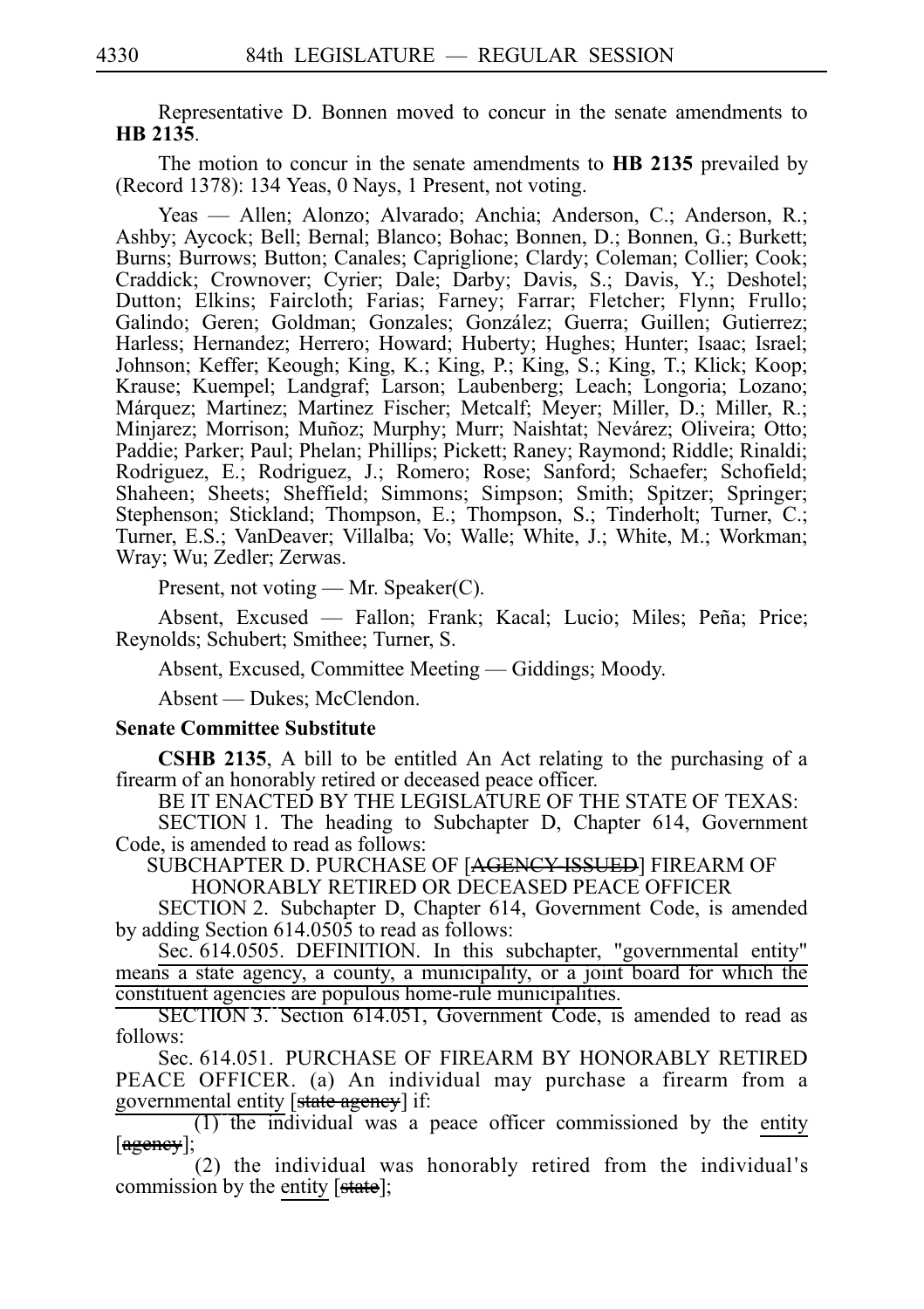(3) the firearm had been previously issued to the individual by the entity [ageney]; and

 $(4)$  the firearm is not a prohibited weapon under Section 46.05, Penal Code.

(b) An individual may purchase only one firearm from a governmental entity [state agency] under this section.

 $SECTION 4. Section 614.052(a)$ , Government Code, is amended to read as follows:

(a) An individual listed under Subsection (b) may purchase a firearm from a governmental entity [state agency] if:

 $\overline{1}$ ) the firearm had been previously issued by the entity [agency] to a peace officer commissioned by the entity  $\left[\frac{1}{2} + \frac{1}{2} + \frac{1}{2} + \frac{1}{2} + \frac{1}{2} + \frac{1}{2} + \frac{1}{2} + \frac{1}{2} + \frac{1}{2} + \frac{1}{2} + \frac{1}{2} + \frac{1}{2} + \frac{1}{2} + \frac{1}{2} + \frac{1}{2} + \frac{1}{2} + \frac{1}{2} + \frac{1}{2} + \frac{1}{2} + \frac{1}{2} + \frac{1}{2} + \frac{1}{2} + \$ commissioned, without regard to whether the officer died while discharging the officer's official duties; and

 $(2)$  the firearm is not a prohibited weapon under Section 46.05, Penal Code.

SECTION 5. Section 614.053, Government Code, is amended to read as follows:

Sec. 614.053. PURCHASE PRICE OF FIREARM. A governmental entity [state agency] shall establish the amount, which may not exceed fair market value, for which a firearm may be purchased under this subchapter.

SECTION 6. The heading to Section 614.054, Government Code, is amended to read as follows:

Sec. 614.054. WHEN FIREARM MAY BE PURCHASED [FROM STATE AGENCY]; DELAY OF SALE BY GOVERNMENTAL ENTITY [AGENCY].

SECTION 7. Section 614.054(b), Government Code, is amended to read as follows:

(b) A governmental entity  $[state\text{ agency}]$  that cannot immediately replace the firearm may delay the sale of the firearm until the entity [ageney] can replace the firearm.

SECTION 8. Section 170.002, Local Government Code, is repealed.

SECTION 9. This Act takes effect September 1, 2015.

## **SB 20 - REQUEST OF SENATE GRANTED CONFERENCE COMMITTEE APPOINTED**

On motion of Representative Kuempel, the house granted the request of the senate for the appointment of a Conference Committee on **SB 20**.

The chair announced the appointment of the following conference committee, on the part of the house, on **SB 20**: Price, chair; Cook, Raymond, Kuempel, and Farney.

## **SB 55 - REQUEST OF SENATE GRANTED CONFERENCE COMMITTEE APPOINTED**

On motion of Representative D. Bonnen, the house granted the request of the senate for the appointment of a Conference Committee on **SB 55**.

The chair announced the appointment of the following conference committee, on the part of the house, on **SB 55**: S. King, chair; Sheets, R. Miller, Blanco, and Coleman.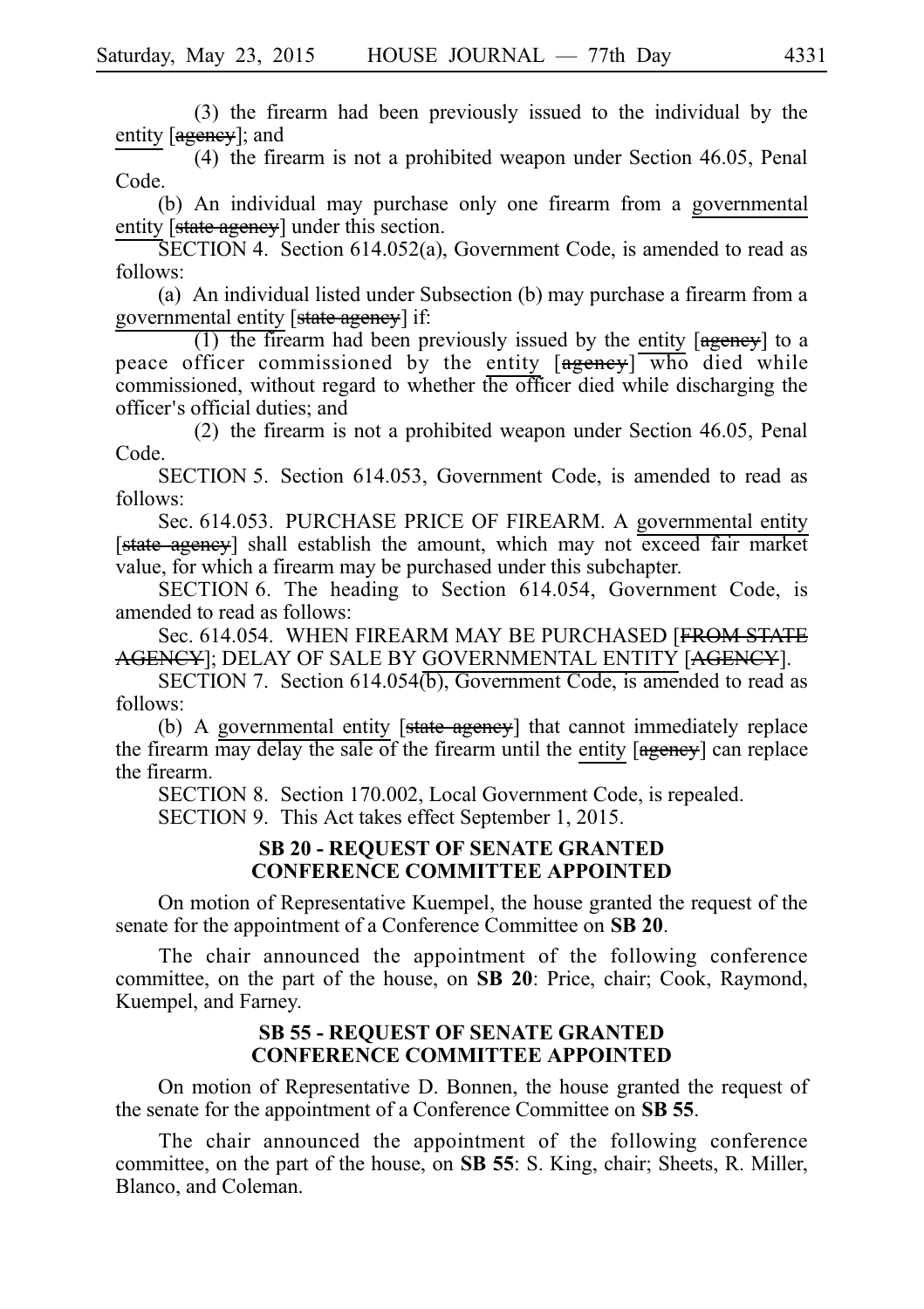## **SB 1593 - REQUEST OF SENATE GRANTED CONFERENCE COMMITTEE APPOINTED**

On motion of Representative D. Bonnen, the house granted the request of the senate for the appointment of a Conference Committee on **SB 1593**.

The chair announced the appointment of the following conference committee, on the part of the house, on **SB 1593**: Lucio, chair; Ashby, Huberty, Bernal, and Walle.

### **HB 1036 - HOUSE CONCURS IN SENATE AMENDMENTS TEXT OF SENATE AMENDMENTS**

Representative Johnson called up with senate amendments for consideration at this time,

**HB 1036**, A bill to be entitled An Act relating to reporting requirements for certain injuries or deaths caused by peace officers and for certain injuries or deaths of peace officers.

Representative Johnson moved to concur in the senate amendments to **HBi1036**.

The motion to concur in the senate amendments to **HB 1036** prevailed by (Record 1379): 133 Yeas, 0 Nays, 1 Present, not voting.

Yeas — Allen; Alonzo; Alvarado; Anchia; Anderson, C.; Anderson, R.; Ashby; Aycock; Bell; Bernal; Blanco; Bohac; Bonnen, D.; Bonnen, G.; Burkett; Burns; Burrows; Button; Canales; Capriglione; Clardy; Coleman; Collier; Cook; Craddick; Crownover; Cyrier; Dale; Darby; Davis, S.; Davis, Y.; Deshotel; Dutton; Elkins; Faircloth; Farias; Farney; Farrar; Fletcher; Flynn; Frullo; Galindo; Geren; Goldman; Gonzales; González; Guerra; Guillen; Gutierrez; Harless; Hernandez; Herrero; Howard; Huberty; Hughes; Hunter; Isaac; Israel; Johnson; Keffer; Keough; King, K.; King, P.; King, S.; King, T.; Klick; Koop; Krause; Kuempel; Landgraf; Larson; Laubenberg; Leach; Longoria; Lozano; Márquez; Martinez; Martinez Fischer; Metcalf; Meyer; Miller, D.; Miller, R.; Minjarez; Morrison; Muñoz; Murphy; Murr; Naishtat; Nevárez; Oliveira; Otto; Paddie; Parker; Paul; Phelan; Phillips; Pickett; Raymond; Riddle; Rinaldi; Rodriguez, E.; Rodriguez, J.; Romero; Rose; Sanford; Schaefer; Schofield; Shaheen; Sheets; Sheffield; Simmons; Simpson; Smith; Spitzer; Springer; Stephenson; Stickland; Thompson, E.; Thompson, S.; Tinderholt; Turner, C.; Turner, E.S.; VanDeaver; Villalba; Vo; Walle; White, J.; White, M.; Workman; Wray; Wu; Zedler; Zerwas.

Present, not voting — Mr. Speaker(C).

Absent, Excused — Fallon; Frank; Kacal; Lucio; Miles; Peña; Price; Reynolds; Schubert; Smithee; Turner, S.

Absent, Excused, Committee Meeting — Giddings; Moody.

Absent — Dukes; McClendon; Raney.

### **Senate Committee Substitute**

**CSHB 1036**, A bill to be entitled An Act relating to reporting requirements for certain injuries or deaths caused by peace officers and for certain injuries or deaths of peace officers.

BE IT ENACTED BY THE LEGISLATURE OF THE STATE OF TEXAS: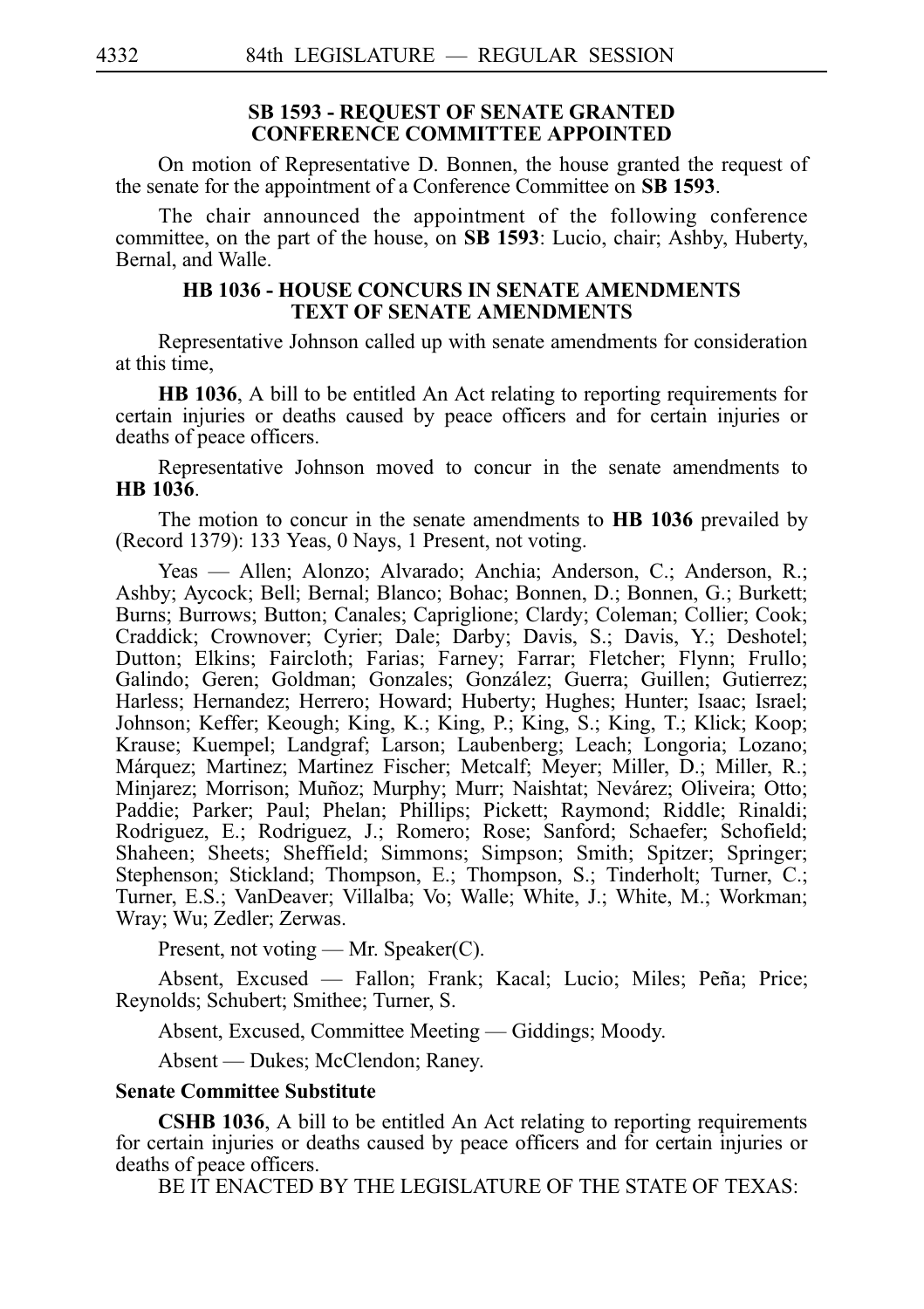SECTION 1. Chapter 2, Code of Criminal Procedure, is amended by adding Articles 2.139 and 2.1395 to read as follows:

Art. 2.139. REPORTS REQUIRED FOR OFFICER-INVOLVED INJURIES OR DEATHS. (a) In this article:

 $(1)$  "Deadly weapon" means:

(A) a firearm or any object manifestly designed, made, or adapted for the purpose of inflicting death or serious bodily injury; or

 $(B)$  any object that in the manner of its use or intended use is capable of causing death or serious bodily injury.

 $(2)$  "Officer-involved injury or death" means an incident during which a peace officer discharges a firearm causing injury or death to another.

(b) The office of the attorney general by rule shall create a written and electronic form for the reporting by law enforcement agencies of an officer-involved injury or death. The form must include spaces to report only the following information:

 $(1)$  the date on which the incident occurred;

 $(2)$  the location where the incident occurred;

 $(3)$  the age, gender, and race or ethnicity of each peace officer involved in the incident;

 $\overline{(4)}$  if known, the age, gender, and race or ethnicity of each injured or deceased person involved in the incident;

 $(5)$  whether the person was injured or died as a result of the incident;

 $\overline{(6)}$  whether each injured or deceased person used, exhibited, or was carrying a deadly weapon during the incident;

 $\overline{(7)}$  whether each peace officer involved in the incident was on duty during the incident;

 $(8)$  whether each peace officer involved in the incident was responding to an emergency call or a request for assistance and, if so, whether the officer responded to that call or request with one or more other peace officers; and

 $(9)$  whether the incident occurred during or as a result of:

 $(A)$  the execution of a warrant; or

 $\overline{(B)}$  a hostage, barricade, or other emergency situation.

(c) Not later than the 30th day after the date of an officer-involved injury or death, the law enforcement agency employing an officer involved in the incident must complete and submit a written or electronic report, using the form created under Subsection (b), to the office of the attorney general and, if the agency maintains an Internet website, post a copy of the report on the agency's website. The report must include all information described in Subsection (b).

 $(d)$ . Not later than the fifth day after the date of receipt of a report submitted under Subsection (c), the office of the attorney general shall post a copy of the report on the office's Internet website.

(e) Not later than February  $1$  of each year, the office of the attorney general shall submit a report regarding all officer-involved injuries or deaths that occurred during the preceding year to the governor and the standing legislative committees with primary jurisdiction over criminal justice matters. The report must include:

 $(1)$  the total number of officer-involved injuries or deaths;

 $(2)$  a summary of the reports submitted to the office under this article;

and

 $(3)$  a copy of each report submitted to the office under this article.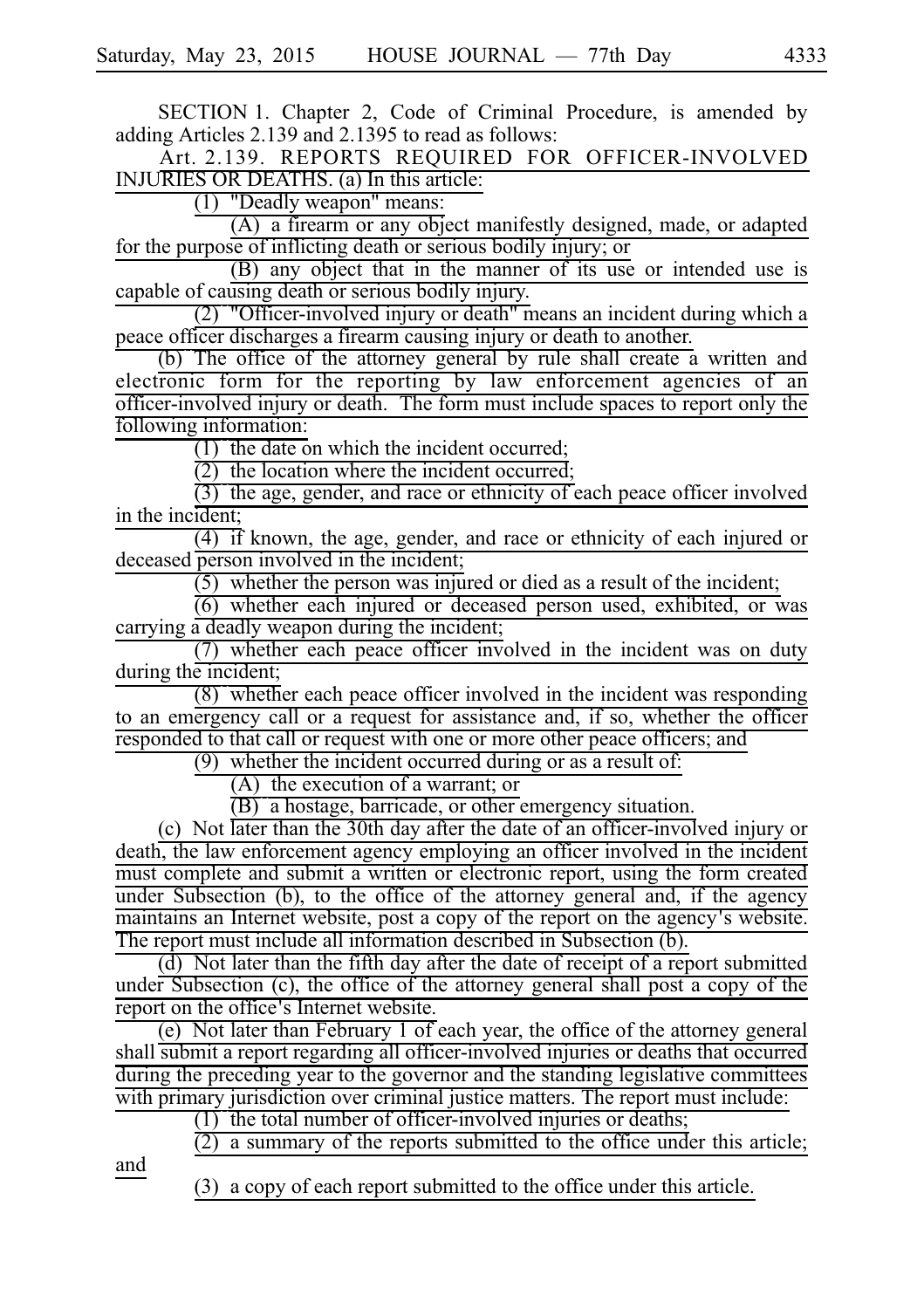Art. 2.1395. REPORTS REQUIRED FOR CERTAIN INJURIES OR DEATHS OF PEACE OFFICERS. (a) The office of the attorney general by rule shall create a written and electronic form for the reporting by law enforcement agencies of incidents in which, while a peace officer is performing an official duty, a person who is not a peace officer discharges a firearm and causes injury or death to the officer. The form must include spaces to report only the following information:

 $\overline{(1)}$  the date on which the incident occurred;

 $(2)$  the location where the incident occurred:

 $(3)$  the age, gender, and race or ethnicity of each injured or deceased peace officer involved in the incident;

(4) if known, the age, gender, and race or ethnicity of each person who discharged a firearm and caused injury or death to a peace officer involved in the incident; and

 $\overline{(5)}$  whether the officer or any other person was injured or died as a result of the incident.

 $(b)$  Not later than the 30th day after the date of the occurrence of an incident described by Subsection (a), the law enforcement agency employing the injured or deceased officer at the time of the incident must complete and submit a written or electronic report, using the form created under that subsection, to the office of the attorney general and, if the agency maintains an Internet website, post a copy of the report on the agency's website. The report must include all information described in Subsection (a).

(c) Not later than February 1 of each year, the office of the attorney general shall submit a report regarding all incidents described by Subsection (a) that occurred during the preceding year to the governor and the standing legislative committees with primary jurisdiction over criminal justice matters. The report must include:

 $\overline{(1)}$  the total number of incidents that occurred;

 $(2)$  a summary of the reports submitted to the office under this article;

and

 $(3)$  a copy of each report submitted to the office under this article.

 $SECTION 2$ . Not later than October 1, 2015, the office of the attorney general shall create the reporting forms required under Articles 2.139 and 2.1395, Code of Criminal Procedure, as added by this Act.

SECTION 3. This Act takes effect September 1, 2015.

# **COMMITTEE MEETING ANNOUNCEMENT**

The following committee meeting was announced:

Judiciary and Civil Jurisprudence, upon adjournment today, 1W.14, for a formal meeting, to consider SB 531.

# **ADJOURNMENT**

Representative Rose moved that the house adjourn until 1 p.m. tomorrow in memory of D'Lisa Kelley of Dallas.

The motion prevailed.

The house accordingly, at 6:36 p.m., adjourned until 1 p.m. tomorrow.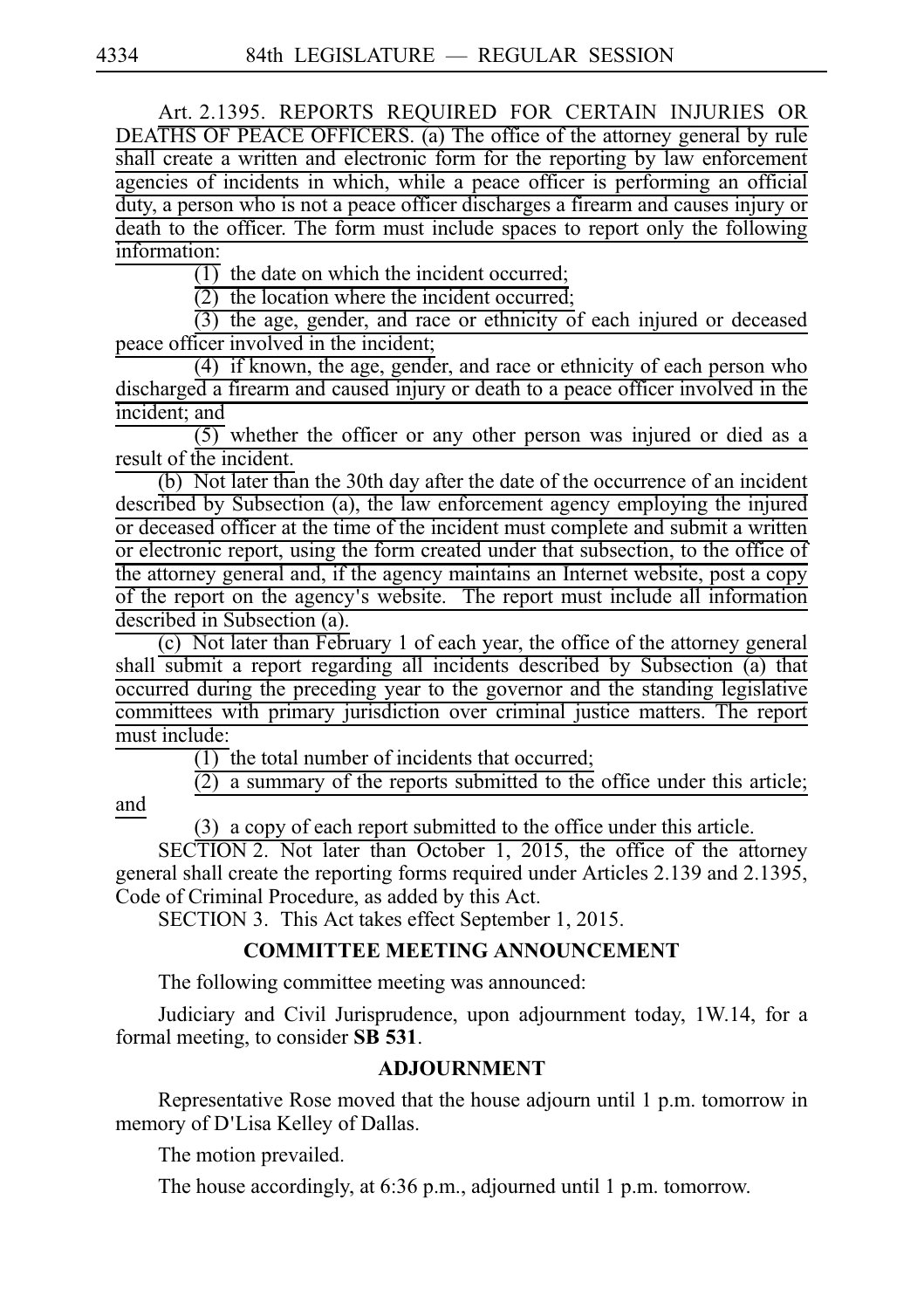#### ADDENDUM

#### **REFERRED TO COMMITTEES**

The following bills and joint resolutions were today laid before the house, read first time, and referred to committees, and the following resolutions were today laid before the house and referred to committees. If indicated, the chair today corrected the referral of the following measures:

## **List No. 1**

**SB 531** to Judiciary and Civil Jurisprudence.

**SB 1010** to Criminal Jurisprudence.

**SB 1398** to Homeland Security and Public Safety.

**SB 1894** to Natural Resources.

**SB 2074** to Special Purpose Districts.

**SCR 44** to Defense and Veterans' Affairs.

## **SIGNED BY THE SPEAKER**

The following bills and resolutions were today signed in the presence of the house by the speaker:

#### **House List No. 24**

**HB**i**163**, **HB**i**197**, **HB**i**315**, **HB**i**655**, **HB**i**792**, **HB**i**833**, **HB**i**942**, **HB**i**1221**, **HB**i**1251**, **HB**i**1878**, **HB**i**1902**, **HB**i**1992**, **HB**i**2033**, **HB**i**2261**, **HB**i**2455**, **HB**i**3003**, **HB**i**3545**, **HB**i**3680**, **HCR**i**110**, **HCR**i**127**

#### **MESSAGES FROM THE SENATE**

The following messages from the senate were today received by the house:

#### **Message No. 1**

# MESSAGE FROM THE SENATE SENATE CHAMBER Austin, Texas Saturday, May 23, 2015 - 1

The Honorable Speaker of the House House Chamber Austin, Texas

Mr. Speaker:

I am directed by the senate to inform the house that the senate has taken the following action:

THE SENATE HAS PASSED THE FOLLOWING MEASURES:

**HB 9** Flynn SPONSOR: Huffman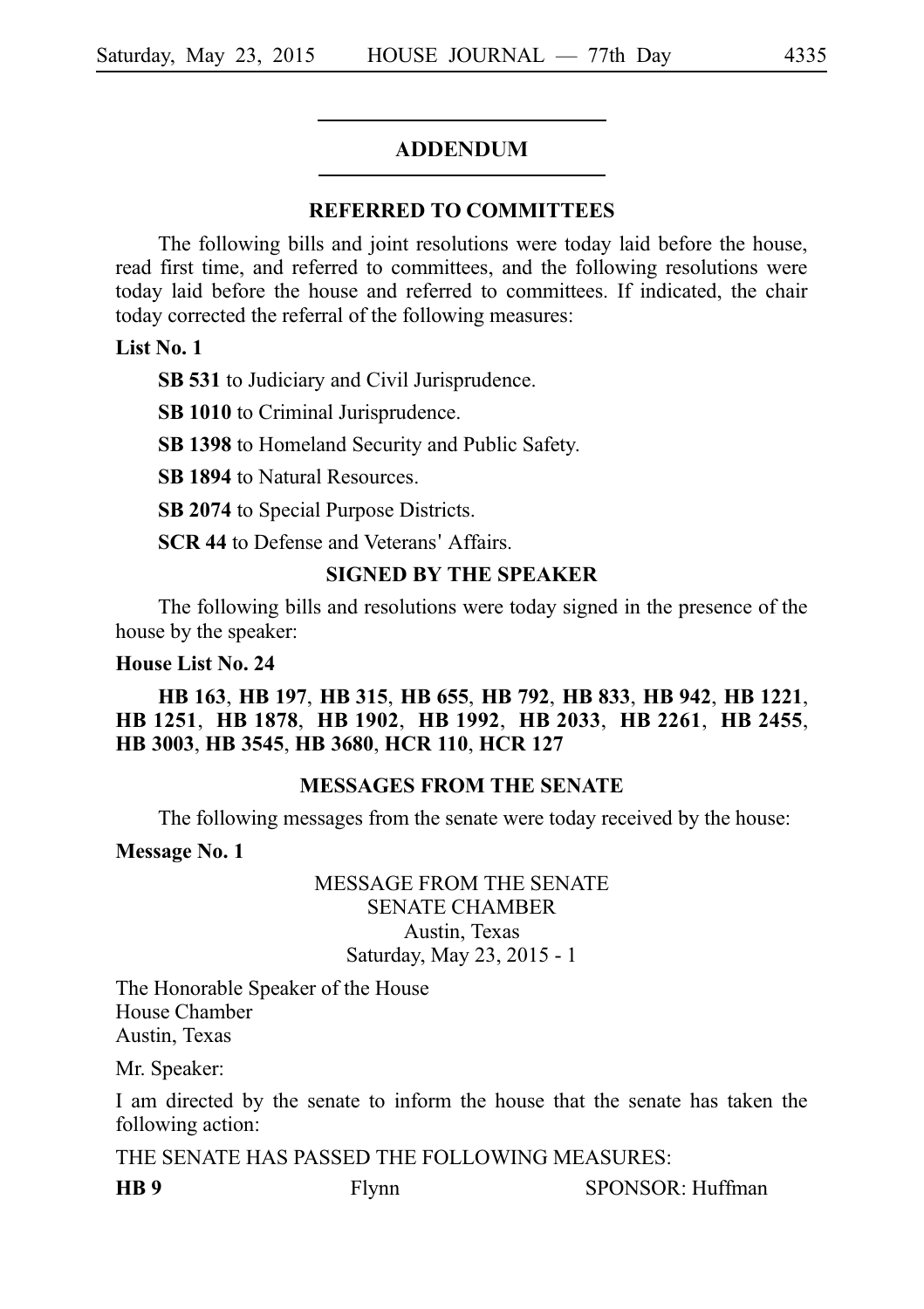Relating to member contributions to the Employees Retirement System of Texas. (Amended)

**HB 311** Canales SPONSOR: Lucio Relating to an executory contract for the conveyance of real property; providing a civil penalty.

(Committee Substitute/Amended)

**HB 382** Canales SPONSOR: Lucio Relating to public junior college district branch campuses, including a requirement that the South Texas Community College District establish an extension facility in a certain location.

(Amended)

**HB 499** Guillen SPONSOR: Garcia Relating to the public transportation advisory committee.

**HB 685** Sheets Sheets SPONSOR: Hancock Relating to the production of public information under the public information law.

(Committee Substitute/Amended)

**HB 700** Giddings SPONSOR: Seliger Relating to the repeal of the Texas B-On-time student loan program.

**HB 855** Sanford SPONSOR: Taylor, Van Relating to the compatibility of state agency websites with certain devices and Internet browsers.

**HB 943** Thompson, Senfronia SPONSOR: Rodríguez Relating to the applicability of a wage and salary presumption to an incarcerated person for purposes of determining child support obligations.

**HB 1080** Hughes SPONSOR: Taylor, Van Relating to the definition of a state judge for purposes of state driver's license and personal identification laws.

**HB 1119** Hernandez SPONSOR: Garcia Relating to a study assessing the statewide need for the replacement of mile markers on certain highways.

**HB 1217** Thompson, Senfronia SPONSOR: Uresti Relating to reporting information for certain foster children who are missing or are victims of sex trafficking.

(Amended)

**HB 1305** Bonnen, Greg SPONSOR: Taylor, Larry Relating to a program to provide a free or reduced-price breakfast to eligible students attending a public school and the method of determining the number of educationally disadvantaged students.

(Committee Substitute)

**HB 1309** Turner, Sylvester SPONSOR: Schwertner Relating to the notification of certain legislators of the death of a child in foster care.

(Amended)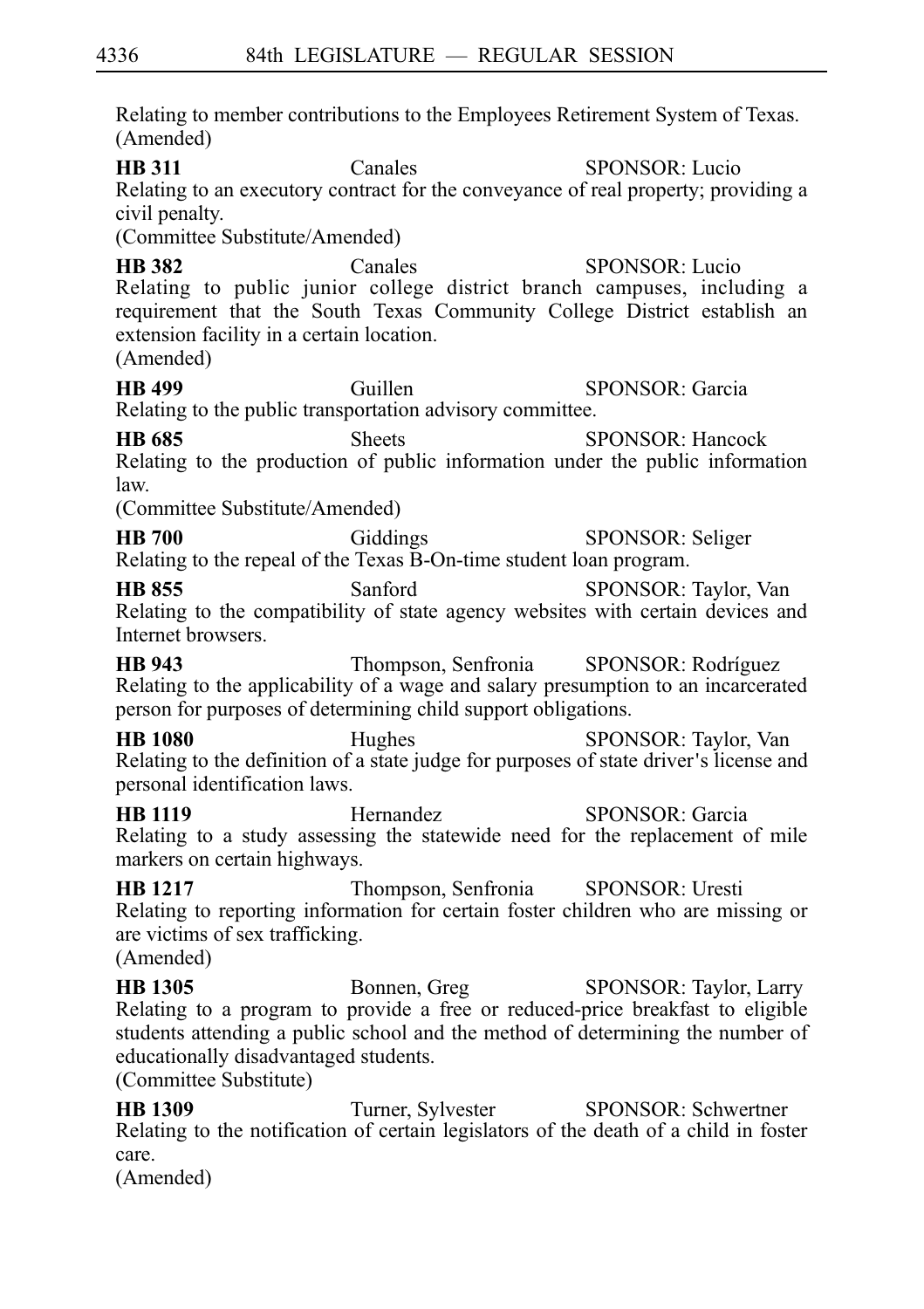**HB 1311** McClendon SPONSOR: Menéndez Relating to the confidentiality of personal information concerning certain employees currently or formerly involved in the Texas juvenile justice system. **HB 1338** Naishtat SPONSOR: Menéndez Relating to training for peace officers and first responders on certain persons affected by trauma. (Committee Substitute) **HB 1492** Miller, Doug SPONSOR: Schwertner Relating to consideration of asbestos or silica trust claims in certain actions asserting asbestos- or silica-related injuries. **HB 1692** Sheets SPONSOR: Huffman Relating to the doctrine of forum non conveniens. **HB 1915** Herrero SPONSOR: Hinojosa Relating to the allocation of state hotel occupancy tax revenue to certain barrier island coastal municipalities. (Amended) **HB 2035** Raymond SPONSOR: Zaffirini Relating to regulation by certain alcohol-related businesses based on the amount of alcohol sold. **HB 2049** Darby Darby SPONSOR: Eltife Relating to indemnification and duties of engineers and architects under certain governmental contracts. (Committee Substitute) **HB 2068** Coleman SPONSOR: Garcia Relating to automatic employee participation in and administration of a deferred compensation plan provided by certain hospital districts. **HB 2084** Muñoz, Jr. SPONSOR: Hinojosa Relating to transparency in the rate-setting processes for the Medicaid managed care and child health plan programs. (Amended) **HB 2182** Clardy SPONSOR: Creighton Relating to the collection and refunding of certain fees and deposits by a county clerk or district clerk; increasing certain fees. (Committee Substitute) **HB 2187** Smith SPONSOR: Taylor, Larry Relating to the regulation of metal recycling entities; imposing an administrative penalty; amending provisions subject to a criminal penalty. (Amended) **HB 2396** Howard SPONSOR: Seliger Relating to eliminating requirements that certain public institutions of higher education set aside portions of tuition for student loan repayment programs for certain physicians and state attorneys.

**HB 2430** Kuempel SPONSOR: Menéndez Relating to food and beverage consumption in certain public swimming pools.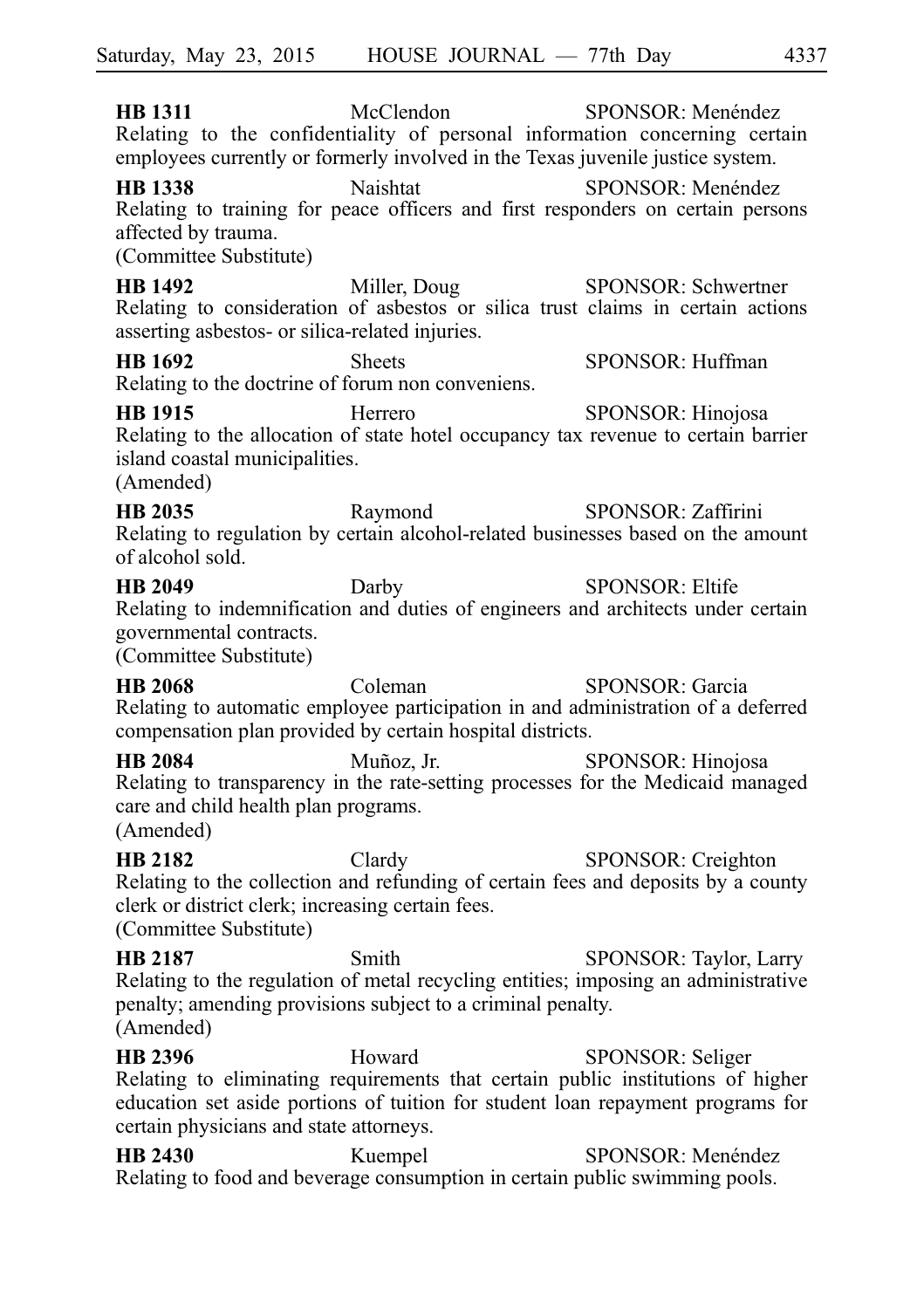**HB 2481** Smith SPONSOR: Eltife Relating to the licensing and regulation of auctioneers, associate auctioneers, and auctions; requiring an occupational license; requiring a fee. (Committee Substitute) **HB 2789** Raymond SPONSOR: Zaffirini Relating to trauma-informed care training for certain employees of state supported living centers and intermediate care facilities. (Committee Substitute) **HB 2812** Springer SPONSOR: Taylor, Van Relating to the limit on junior college courses that a high school student may enroll in for dual credit. (Amended) **HB 3014** Parker SPONSOR: West Relating to the administration of "pay for success" contracts for state agencies. (Committee Substitute) **HB 3024** Guerra SPONSOR: Hinojosa Relating to coordination of dental benefits under certain insurance policies. **HB 3185** Raney SPONSOR: Lucio Relating to the creation and operations of health care provider participation programs in certain counties. **HB 3225** Murr SPONSOR: Garcia Relating to lane restrictions for certain motor vehicles in highway construction or maintenance work zones. **HB 3405** Isaac SPONSOR: Campbell Relating to the territory, jurisdiction, board composition, elections, and powers of the Barton Springs-Edwards Aquifer Conservation District, including its authority to regulate certain wells for the production of groundwater; imposing a cap on certain fees. (Committee Substitute/Amended) **HB 3729 Farias Farias** SPONSOR: Menéndez Relating to inclusion of family members of veterans court program participants in the treatment and services provided to the participants under the program. **HB 4001** Raymond SPONSOR: Schwertner Relating to the provision of habilitation and certain health care services by a home and community support services agency; authorizing a fee, providing penalties, and requiring an occupational license. (Amended) **SB 1010** Taylor, Van 4338 84th LEGISLATURE — REGULAR SESSION

Relating to the use of money paid as restitution to or on behalf of certain individuals depicted in child pornography.

**SCR 44** Campbell

Directing the governor of the State of Texas to posthumously award the Texas Legislative Medal of Honor to Cleto L. Rodriguez in recognition of his valiant service during World War II.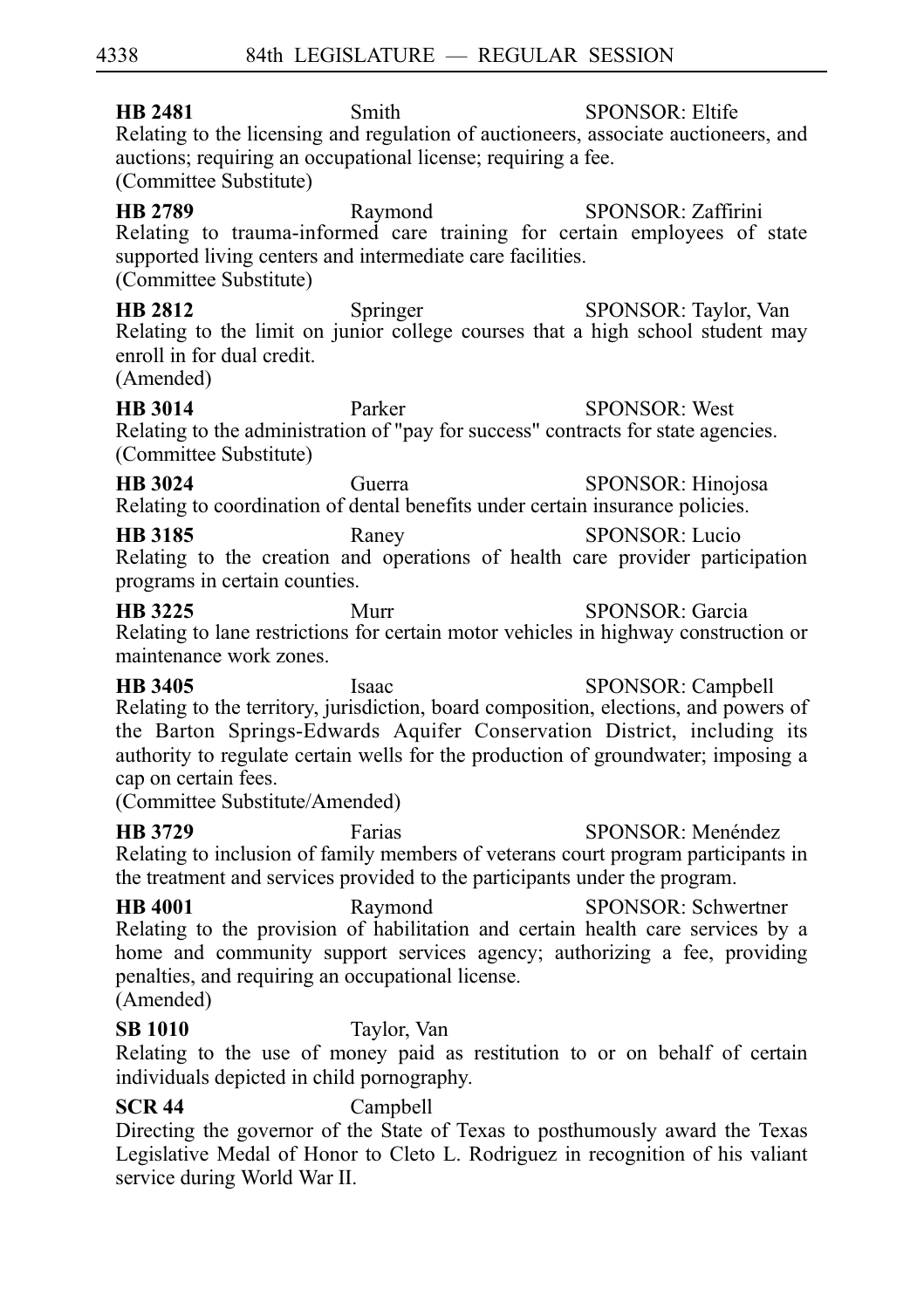THE SENATE HAS CONCURRED IN THE HOUSE AMENDMENTS TO THE FOLLOWING MEASURES:

**SB 169** (31 Yeas, 0 Nays) **SB 481** (29 Yeas, 2 Nays) **SB 837** (18 Yeas, 13 Nays) **SB 934** (30 Yeas, 1 Nay) **SB 1057** (31 Yeas, 0 Nays)

THE SENATE HAS REFUSED TO CONCUR IN THE HOUSE AMENDMENTS TO THE FOLLOWING MEASURES AND REQUESTS THE APPOINTMENT OF A CONFERENCE COMMITTEE TO ADJUST THE DIFFERENCES BETWEEN THE TWO HOUSES:

# **SB 459**

Senate Conferees: Lucio - Chair/Creighton/Eltife/Estes/Zaffirini

#### **SB 652**

Senate Conferees: Schwertner - Chair/Eltife/Fraser/Nelson/Uresti

THE SENATE HAS GRANTED THE REQUEST OF THE HOUSE FOR THE APPOINTMENT OF A CONFERENCE COMMITTEE ON THE FOLLOWING MEASURES:

#### **HB 923**

Senate Conferees: Taylor, Van - Chair/Burton/Garcia/Hall/Huffines

## **HB 1378**

Senate Conferees: Bettencourt - Chair/Creighton/Hancock/Huffines/Lucio

Respectfully, Patsy Spaw Secretary of the Senate

#### **Message No. 2**

## MESSAGE FROM THE SENATE SENATE CHAMBER Austin, Texas Saturday, May 23, 2015 - 2

The Honorable Speaker of the House House Chamber Austin, Texas

Mr. Speaker:

I am directed by the senate to inform the house that the senate has taken the following action:

THE SENATE HAS PASSED THE FOLLOWING MEASURES: LOCAL AND UNCONTESTED CALENDAR

**HB 127** McClendon SPONSOR: Ellis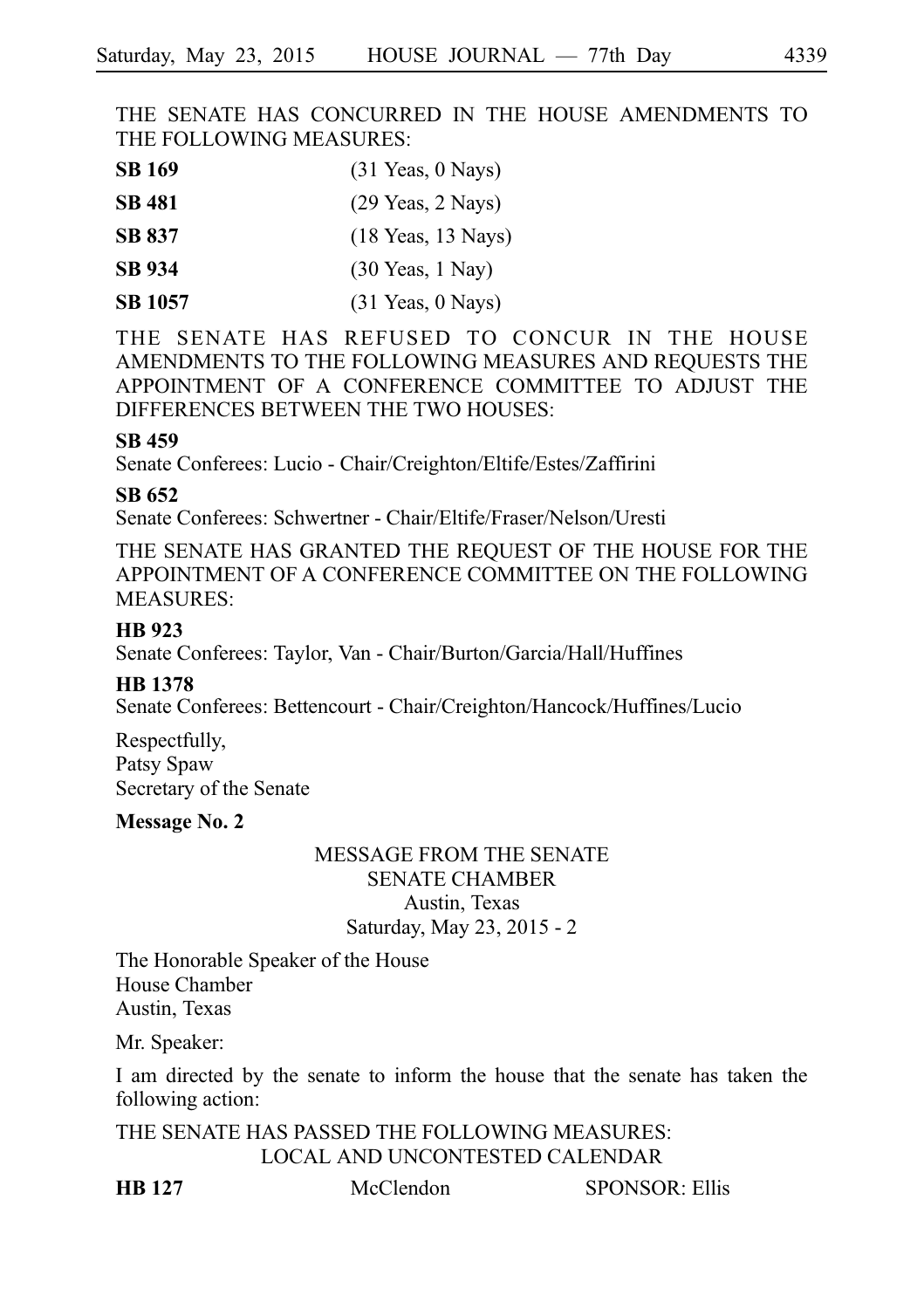Relating to the issuance of specialty license plates to honor recipients of the Commendation Medal. **HB 394** McClendon SPONSOR: West Relating to the information in ad valorem tax appraisal records that may not be posted on the Internet by an appraisal district. **HB 418** Wu SPONSOR: Huffman Relating to child victims of trafficking who are placed in secure foster homes. **HB 606** Davis, Sarah SPONSOR: Huffman Relating to a study on the benefits of prenatal surgical procedures to treat birth defects. **HB 635** Price SPONSOR: Nelson Relating to the disposition of fetal remains. **HB 735** Israel SPONSOR: Ellis Relating to the collection of information regarding the number of alternatively fueled vehicles registered in this state. **HB 763** King, Susan SPONSOR: Perry Relating to a petition to a state agency for adoption of rules. **HB 764** King, Susan SPONSOR: Rodríguez Relating to the use, collection, and security of health care data collected by the Department of State Health Services. **HB 804** Geren SPONSOR: Seliger Relating to the forms of payment that the operator of a vehicle storage facility must accept. **HB 830** Larson SPONSOR: Campbell Relating to the issuance of Alamo specialty license plates. (Committee Substitute) **HB 1044** Fallon Fallon SPONSOR: Nelson Relating to the designation of a segment of Farm-to-Market Road 423 in Denton County as the U.S. Army Sergeant Enrique Mondragon Memorial Highway. **HB 1049** Rodriguez, Eddie SPONSOR: Rodríguez Relating to the classification of licensed massage therapy programs as postsecondary education programs. **HB 1079** Thompson, Senfronia SPONSOR: Perry Relating to the distribution of certain civil penalties, payments, and civil restitution received by the attorney general. **HB 1111** Farney SPONSOR: Schwertner Relating to the powers and duties of the Williamson County Municipal Utility District No. 23; providing authority to issue bonds; providing authority to impose fees and taxes. **HB 1273** Farias SPONSOR: Uresti Relating to certain military specialty license plates. (Committee Substitute) **HB 1321** Bonnen, Dennis SPONSOR: Huffman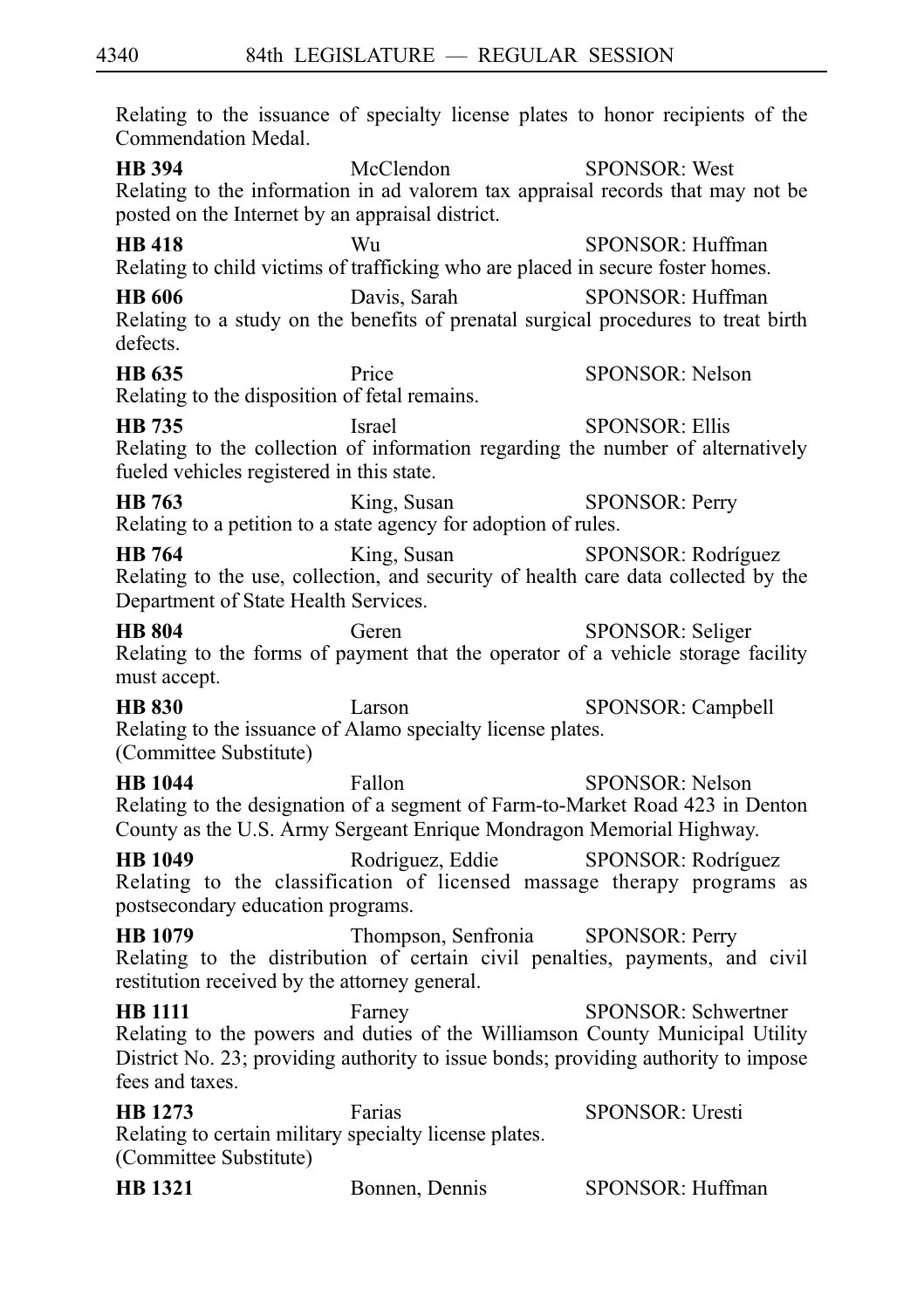Relating to route designation for the issuance of a permit for the movement of oversize and overweight vehicles in certain counties.

**HB 1336** Bonnen, Dennis SPONSOR: Huffman Relating to fees of office for the Velasco Drainage District.

**HB 1464** Raymond SPONSOR: Zaffirini Relating to the procedure for determining that certain land is no longer eligible for appraisal for ad valorem tax purposes as agricultural or open-space land.

**HB 1542** Paddie SPONSOR: Creighton Relating to the use of digital message display systems in certain public facilities.

**HB 1665** Bonnen, Dennis SPONSOR: Kolkhorst Relating to notice of water level fluctuations to purchasers of real property adjoining an impoundment of water.

**HB 1717** Oliveira SPONSOR: Lucio Relating to the use of municipal hotel occupancy taxes by certain municipalities for ecological and space exploration-related tourism.

**HB 1741** Lucio III SPONSOR: Lucio Relating to route designation for the issuance of a permit for the movement of oversize and overweight vehicles in certain counties.

**HB 1853** Button Button SPONSOR: Huffines Relating to the removal of a tenant's personal property after a writ of possession has been issued in an eviction suit.

**HB 1874** Zerwas SPONSOR: Huffman Relating to the establishment of the Palliative Care Interdisciplinary Advisory Council.

**HB 1881** Capriglione SPONSOR: Creighton Relating to authorizing certain private schools to charge fees for processing or handling certain payments or payment transactions.

**HB 2193** Smithee SPONSOR: Seliger Relating to the office of a public defender appointed by the Commissioners Court of Randall County.

**HB 2332** Miller, Doug SPONSOR: Fraser Relating to the naming by the Texas Historical Commission of certain areas without historical value that are on historic sites.

**HB 2340** Sheffield SPONSOR: Lucio Relating to regulation of prescribed pediatric extended care centers; amending a provision subject to a criminal penalty.

**HB 2354** Farney SPONSOR: Schwertner Relating to changing the date of the May uniform election.

**HB 2401** Isaac SPONSOR: Zaffirini Relating to the powers of the Crosswinds Municipal Utility District; providing authority to issue bonds for road projects.

**HB 2533** Goldman SPONSOR: Seliger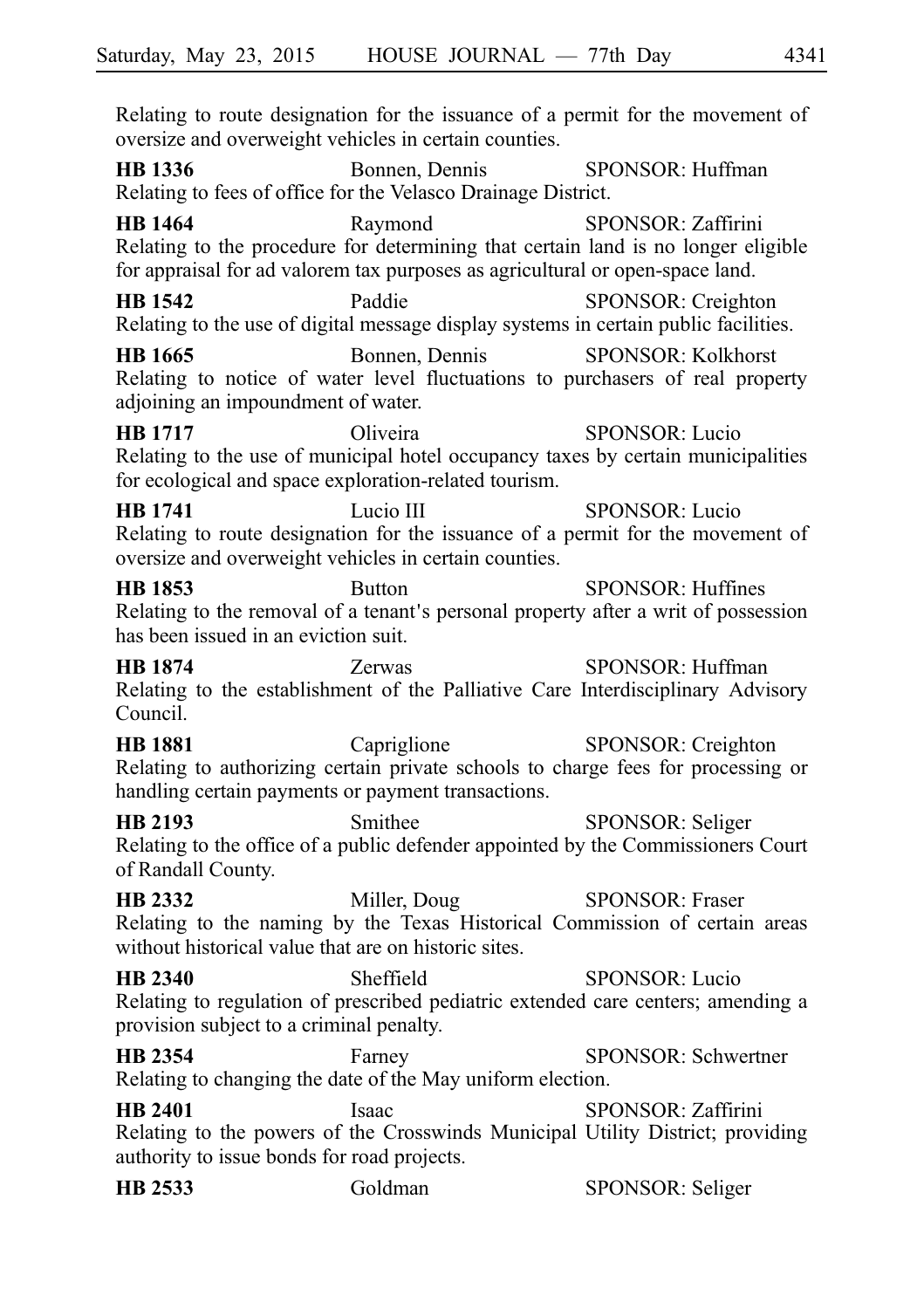Relating to the repeal of an offense prohibiting offensive noise on a premises covered by an alcoholic beverage license or permit. **HB 2578** Price SPONSOR: Nelson Relating to the efficiency of and consolidation of powers and duties within the health and human services system. (Committee Substitute) **HB 2747** Landgraf SPONSOR: Creighton Relating to qualifications to serve as a petit juror. **HB 2776** Murphy SPONSOR: Estes Relating to certain premium discounts and rating programs for certain residential property insurance policies. **HB 2778** Elkins SPONSOR: Bettencourt Relating to the elections for which federal postcard applicant voters may be sent ballots by e-mail. **HB 3060** Anchia SPONSOR: West Relating to functions of a municipal building and standards commission panel. **HB 3160** Alonzo SPONSOR: West Relating to an exception to the period of filing an application for the grant of letters testamentary or of administration of a decedent's estate. **HB 3286** Miller, Doug SPONSOR: Campbell Relating to the dissolution of the Rebecca Creek Municipal Utility District. **HB 3433** Sheffield SPONSOR: Kolkhorst Relating to level of care designations for hospitals that provide neonatal and maternal care. **HB 3610** Collier SPONSOR: West Relating to the issuance of Texas Juneteenth specialty license plates. (Committee Substitute) **HB 3747** Phillips SPONSOR: Estes Relating to the issuance of a concealed handgun license to certain retired judicial officers. **HB 4086** Muñoz, Jr. SPONSOR: Rodríguez Relating to the right to a de novo hearing before the referring court regarding a temporary order rendered by an associate judge in certain family law proceedings. **HB 4097** Hunter SPONSOR: Kolkhorst Relating to seawater desalination projects. (Committee Substitute) **HB 4112** Burns SPONSOR: Perry Relating to the rights of an owner of groundwater. **HB 4131** Wu SPONSOR: Ellis Relating to competitive bidding procedures and election requirements for the Westchase District. **HB 4152 Zerwas SPONSOR: Kolkhorst**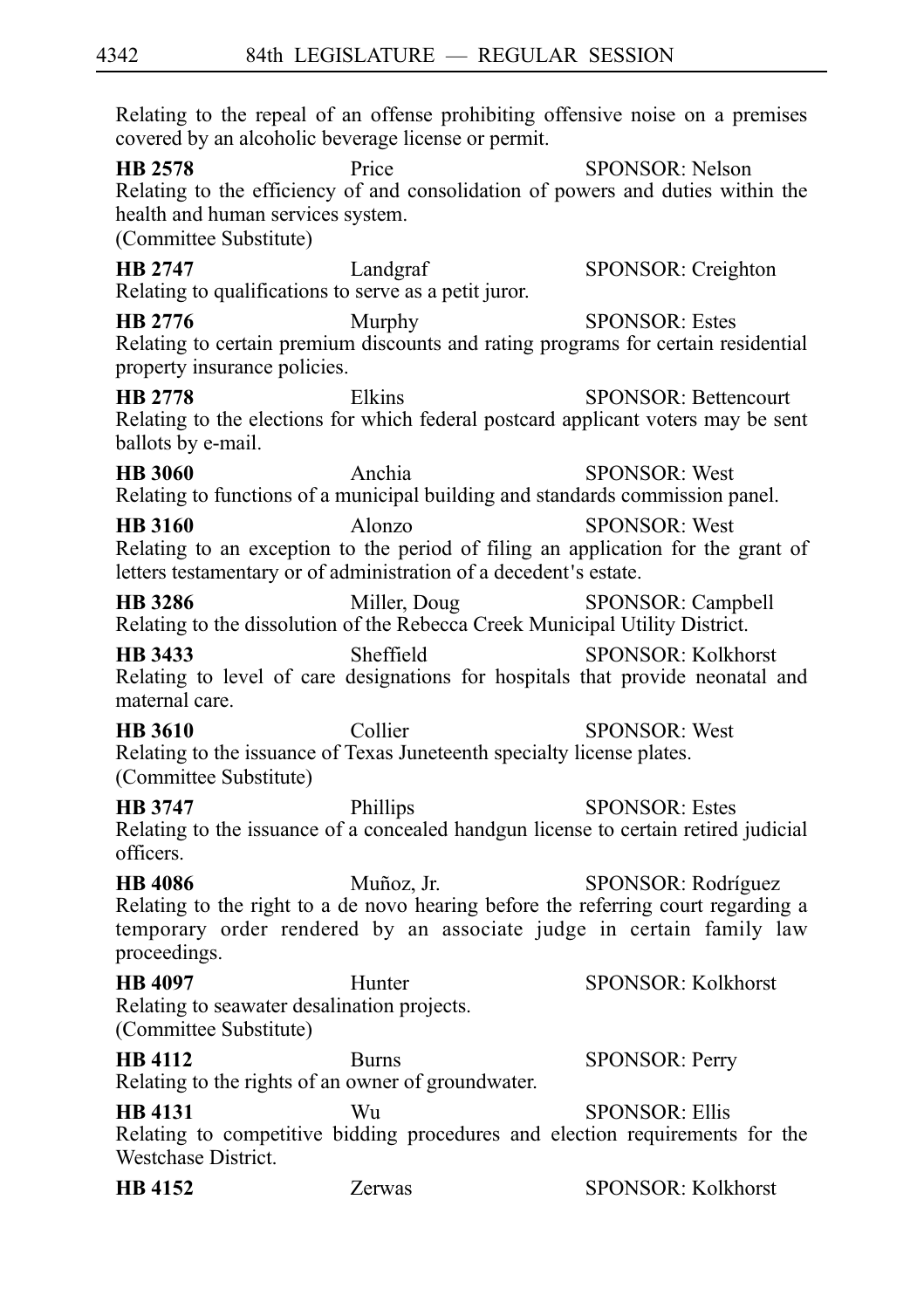Relating to the board of directors of the Fulshear Town Center Management District.

**SB 2074** Campbell Relating to the creation of the Legacy Municipal Utility District No. 1; granting a limited power of eminent domain; providing authority to issue bonds; providing authority to impose assessments, fees, and taxes.

Respectfully, Patsy Spaw Secretary of the Senate

#### **APPENDIX**

## **STANDING COMMITTEE REPORTS**

Favorable reports have been filed by committees as follows:

## **May 22**

County Affairs - **SB**i**1575**, **SB**i**1950**, **SB**i**2020**

Criminal Jurisprudence - **SB**i**236**, **SB**i**715**, **SB**i**740**, **SB**i**923**, **SB**i**965**, **SB**i**1086**, **SB**i**1317**, **SB**i**1517**, **SB**i**1864**, **SB**i**2019**

Culture, Recreation, and Tourism - **SB**i**1132**

Economic and Small Business Development - **SB**i**632**, **SB**i**633**

Elections - **SB**i**1073**

Environmental Regulation - **SB**i**394**, **SB**i**911**, **SB**i**1242**

Higher Education - **SB**i**1624**

Human Services - **SB**i**206**, **SB**i**1928**, **SB**i**1999**

Judiciary and Civil Jurisprudence - **SB**i**1369**, **SB**i**1964**, **SB**i**2068**

Juvenile Justice and Family Issues - **SB**i**108**, **SB**i**550**, **SB**i**1630**

Licensing and Administrative Procedures - **SB**i**1287**

Natural Resources - **SB**i**1101**, **SB**i**1345**

Public Education - **SB**i**107**, **SB**i**168**, **SB**i**265**, **SB**i**313**, **SB**i**382**, **SB**i**471**, **SB**i**507**, **SB**i**674**, **SB**i**945**, **SB**i**968**, **SB**i**1200**, **SB**i**1241**, **SB**i**1771**, **SB**i**1867**, **SB**i**2062**

Public Health - **SB**i**1583**

Special Purpose Districts - **SB**i**234**, **SB**i**1362**, **SB**i**1363**, **SB**i**2008**, **SB**i**2015**, **SB**i**2035**, **SB**i**2037**, **SB**i**2047**, **SB**i**2064**, **SB**i**2066**

State and Federal Power and Responsibility, Select - **HCR**i**120**, **SCR**i**5**, **SCR**i**37**